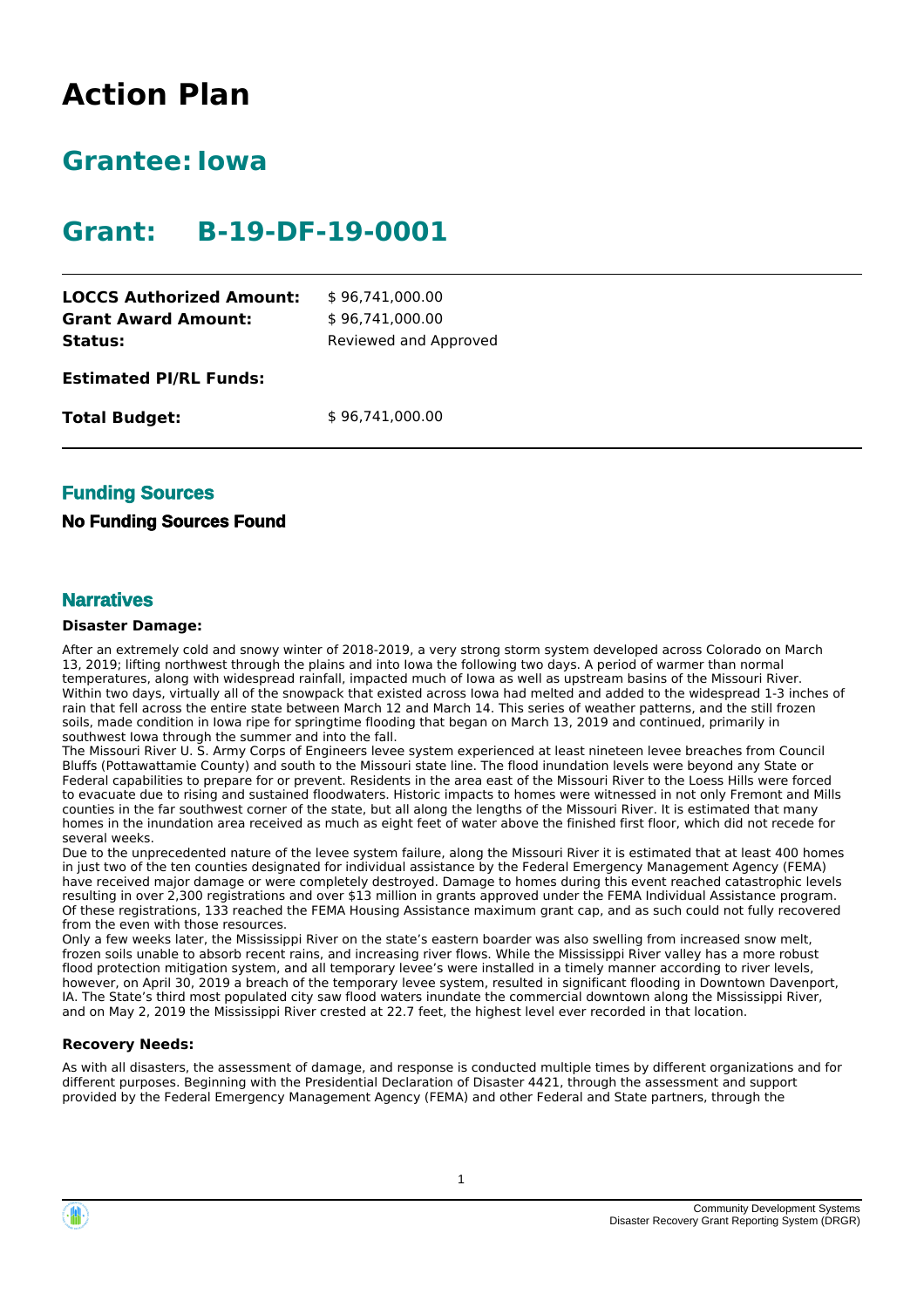assessment of unmet needs and the programming of funds.

The spring 2019 floods caused significant damage to housing, agricultural production, private and publicly held infrastructure, public utilities, and businesses. While the western flooding spanned somewhat low density population areas, the significant impact to the agricultural lands and storage facilities in the area was notable. Due to the close proximity to the river and transportation, many agricultural storage silos were located in the inundation area. Flooding caused silo collapse and the complete loss of stored product. Homes were inundated for weeks, causing hundreds to be documented as destroyed, major roads closed for extended periods, agriculture missing the entire growing season and businesses closed indefinitely. Eastern Iowa flooding saw inundation of a downtown commercial corridor, impacting restaurants, retail, recreation, infrastructure and multifamily housing. The failure of a temporary flood protection HESCO barrier, caused flood waters to expand into downtown Davenport, IA. Several other breaches in storm protection cause isolated damages to homes, infrastructure and business along the Mississippi River.

The primary unmet recovery needs include supporting buyout of structures located in the at risk flood plain, including local and state match for FEMA programs as well as CDBG-DR funded buyouts, the production of new housing to replace lost units as well as ensure clean, quality, affordable housing is located outside of the flood risk, along with planning and infrastructure to support this new development outside of the flood plain.

# **Project Summary**

| <b>Project #</b> | <b>Project Title</b> | <b>Grantee Activity #</b> | <b>Activity Title</b><br><b>Grantee Program</b>   |
|------------------|----------------------|---------------------------|---------------------------------------------------|
| 19-DF/Admin      | Admin                | 19-ADMIN-001-185          | <b>IEDA - Cloudburst</b>                          |
|                  |                      | 19-ADMIN-002              | IEDA - BNIM                                       |
|                  |                      | 19-ADMIN-003              | IEDA - M2X Energy dba The<br><b>Element Group</b> |
|                  |                      | 19-ADMIN-004-185          | IEDA - IDALS                                      |
|                  |                      | 19-ADMIN-005              | IEDA - ICF                                        |
|                  |                      | 19-CDTA-005-185           | IEDA - ISU Extension &<br>Outreach                |
|                  |                      | State Admin               | State Admin                                       |
| 19-DF/Housing    | Housing              | 19-DRH-001-520            | Glenwood 712 Lofts MFNC                           |
|                  |                      | 19-DRH-002-520            | Glenwood 308 N Hazel MFNC                         |
|                  |                      | 19-DRH-003-520            | Glenwood Maplewood Circle<br><b>MFNC</b>          |
|                  |                      | 19-DRH-004-520            | Glenwood 408 N Myrtle MFNC                        |
|                  |                      | 19-DRH-005-510            | Glenwood 210 Valley St SFNC<br>w/DPA              |
|                  |                      | 19-DRH-006-520            | Glenwood 306 N Locust<br><b>MFNC</b>              |
|                  |                      | 19-DRH-007-520            | Glenwood 1001 N Linn SFNC<br>Rental               |
|                  |                      | 19-DRH-008-520            | Glenwood Burr Oak MFNC                            |
|                  |                      | 19-DRH-009-510            | Hamburg SFNC w/DPA                                |
|                  |                      | 19-DRH-009-530            | Hamburg Housing<br>Infrastructure                 |
|                  |                      | 19-DRH-010-510            | Woodbine SFNC w/DPA                               |
|                  |                      | 19-DRH-010-530            | Woodbine Housing<br>Infrastructure                |
|                  |                      | 19-DRH-011-510            | Malvern (Nigro and Paulsen)<br>SFNC w/DPA         |
|                  |                      | 19-DRH-011-530            | Malvern (Nigro and Paulsen)<br>Infrastructure     |
|                  |                      | 19-DRH-012-510            | Logan SFNC w/DPA                                  |
|                  |                      | 19-DRH-012-530            | Logan Housing Infrastructure                      |
|                  |                      | 19-DRH-013-510            | Malvern (Kester and Horton)<br>SFNC w/DPA         |
|                  |                      | 19-DRH-014-510            | Tabor (621 Main St) SFNC<br>w/DPA                 |
|                  |                      | 19-DRH-015-510            | Tabor 624 Center SFNC<br>w/DPA                    |
|                  |                      | 19-DRH-016-520            | Glenwood 110 Nuckolls St<br><b>MFNC</b>           |
|                  |                      | 19-DRH-017-510            | Tabor (509 Sherman Ave)<br>SFNC w/DPA             |

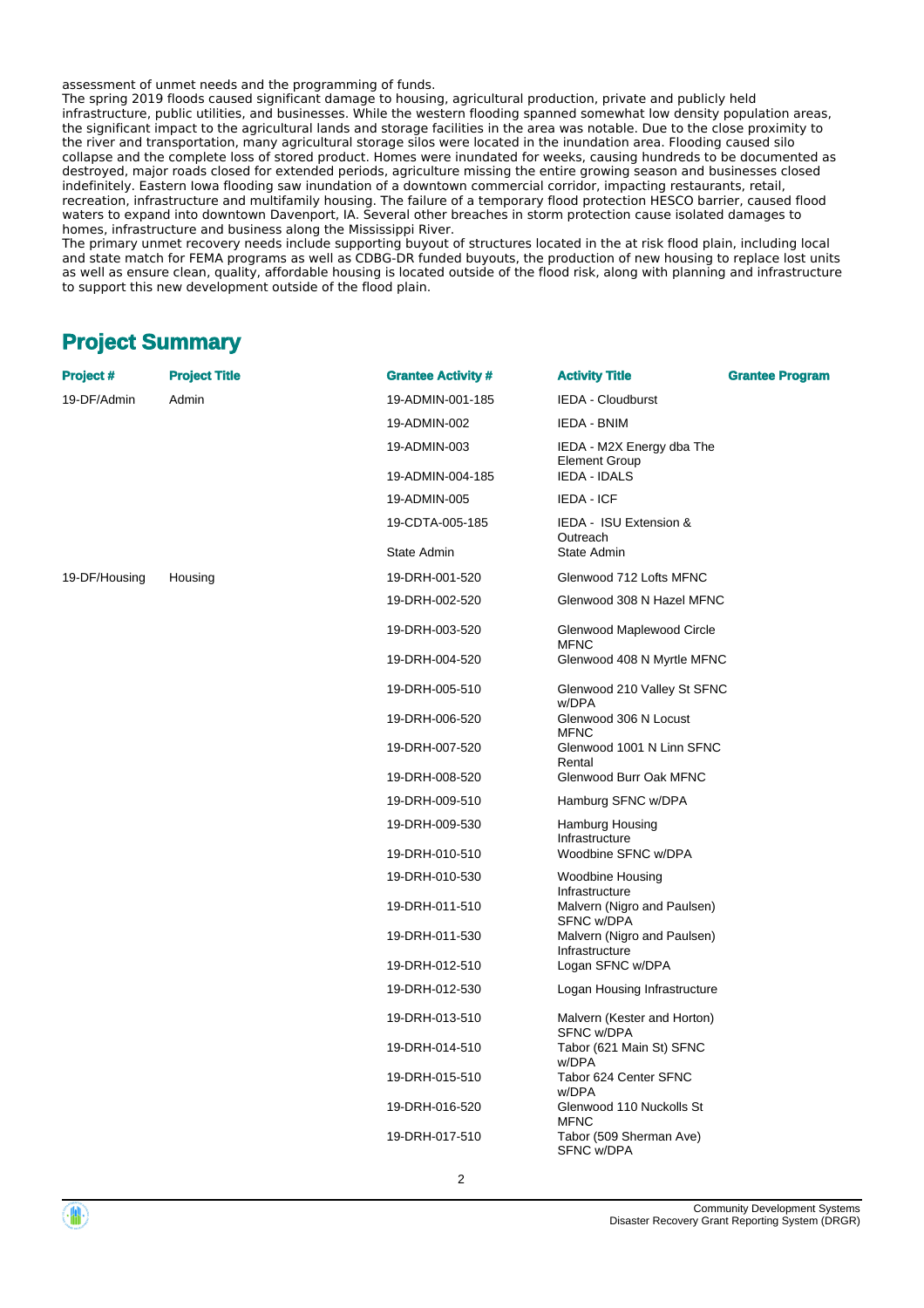|                |                           | 19-DRH-018-510  | Glenwood (6th St Subdivision)<br>SFNC w/DPA     |
|----------------|---------------------------|-----------------|-------------------------------------------------|
|                |                           | 19-DRH-018-530  | Glenwood (6th St Subdivision)<br>Infrastructure |
|                |                           | 19-DRMB-001-540 | Pacific Junction DRMB Acq-<br>LMI-540           |
|                |                           | 19-DRMB-001-545 | Pacific Junction DRMB Acq-<br><b>UN-545</b>     |
|                |                           | 19-DRMB-002-540 | Fremont County DRMB Acq-<br>LMI-540             |
|                |                           | 19-DRMB-002-545 | Fremont County DRMB Acq-<br><b>UN-545</b>       |
|                |                           | 19-DRMB-003-540 | Hamburg DRMB Acq-LMI-540                        |
|                |                           | 19-DRMB-003-545 | Hamburg DRMB Acq-UN-545                         |
|                |                           | 19-DRMB-004-540 | Mills County DRMB Acq-LMI-<br>540               |
|                |                           | 19-DRMB-004-545 | Mills County DRMB Acq-UN-<br>545                |
|                |                           | 19-DRMB-005-540 | Oakland DRMB Acq-LMI-540                        |
|                |                           | 19-DRMB-005-545 | Oakland DRMB Acq-UN-545                         |
|                |                           | 19-DRMB-006-540 | Pottawattamie Co. DRMB Acq-<br>LMI-540          |
|                |                           | 19-DRMB-006-545 | Pottawattamie Co. DRMB Acq-<br><b>UN-545</b>    |
|                |                           | 19-DRMB-007-540 | Muscatine County DRMB Acq-<br>LMI-540           |
|                |                           | 19-DRMB-007-545 | Muscatine County DRMB Acq-<br><b>UN-545</b>     |
|                |                           | 19-DRMB-008-545 | Cherokee DRMB Acq-UN-545                        |
| $19 -$         | Infrastructure            | 19-DRI-001-570  | Missouri Valley DRI<br>Stormwater-LMI-570       |
|                |                           | 19-DRI-002-570  | Hamburg DRI Stormwater-<br>LMI-570              |
|                |                           | 19-DRI-003-570  | Modale DRI Stormwater-LMI-<br>570               |
| 19-DF/Planning | Planning                  | 19-DRPL-001     | University of Iowa Disaster<br>Planning         |
|                |                           | 19-DRPL-002     | Iowa State University Disaster                  |
|                |                           | 19-EDA-010      | Planning<br>IEDA - EDA Planning                 |
| 9999           | <b>Restricted Balance</b> |                 | No activities in this project                   |

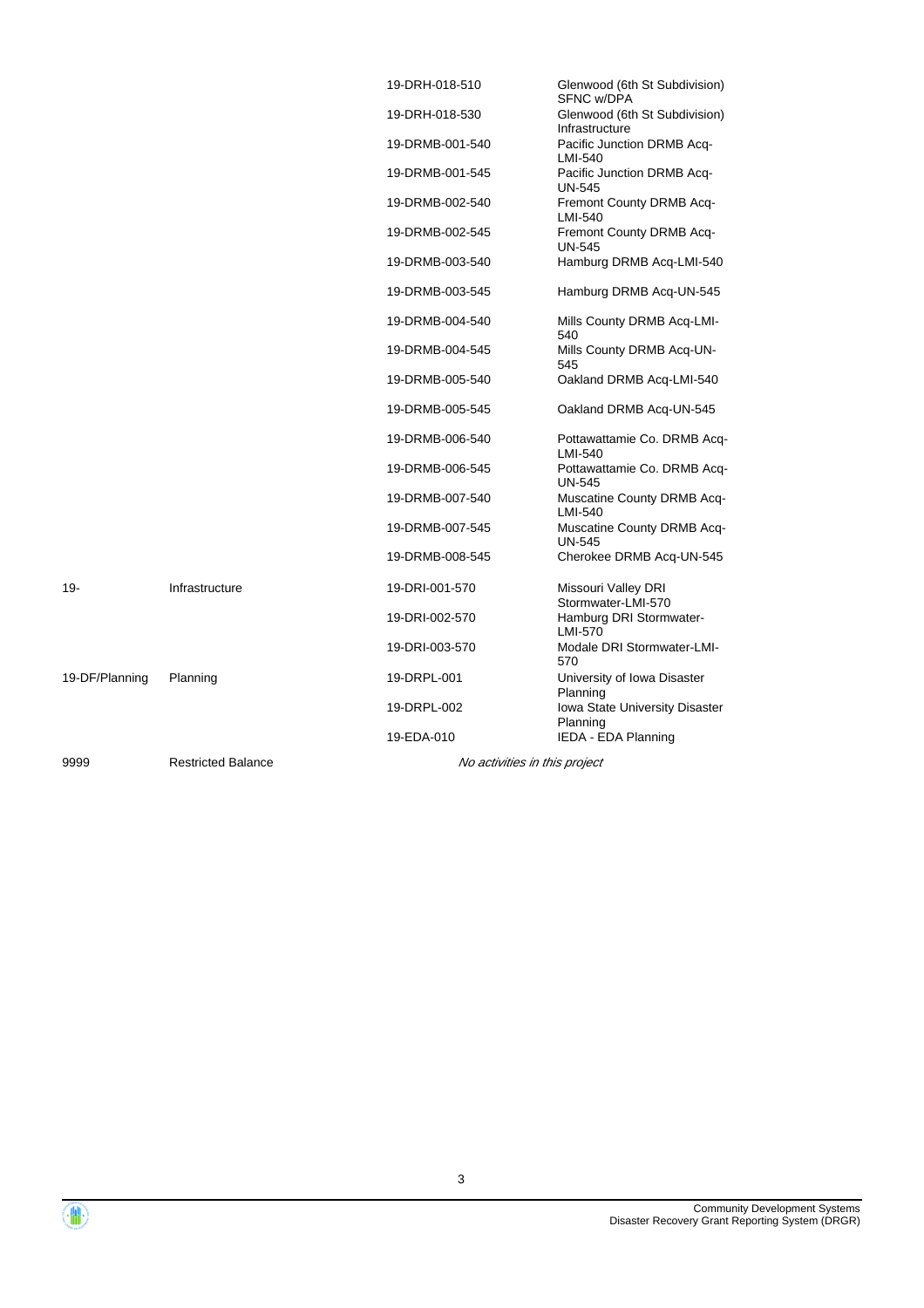# **Activities**

| <b>Project #/</b>                  | 19-DF/Admin / Admin                                         |                              |                                         |             |
|------------------------------------|-------------------------------------------------------------|------------------------------|-----------------------------------------|-------------|
|                                    |                                                             |                              |                                         |             |
|                                    | <b>Grantee Activity Number: 19-ADMIN-001-185</b>            |                              |                                         |             |
| <b>Activity Title:</b>             |                                                             | <b>IEDA - Cloudburst</b>     |                                         |             |
| <b>Activity Type:</b>              |                                                             |                              | <b>Activity Status:</b>                 |             |
| Administration                     |                                                             |                              | Completed                               |             |
| <b>Project Number:</b>             |                                                             |                              | <b>Project Title:</b>                   |             |
| 19-DF/Admin                        | Admin                                                       |                              |                                         |             |
|                                    | <b>Projected Start Date:</b><br><b>Projected End Date:</b>  |                              |                                         |             |
| 12/11/2020                         | 12/31/2021                                                  |                              |                                         |             |
| <b>Project Draw Block by HUD:</b>  |                                                             |                              | <b>Project Draw Block Date by HUD:</b>  |             |
| Not Blocked                        |                                                             | 12/12/2026 by Steven Edwards |                                         |             |
| <b>Activity Draw Block by HUD:</b> |                                                             |                              | <b>Activity Draw Block Date by HUD:</b> |             |
| Not Blocked                        |                                                             |                              | 12/12/2026 by Steven Edwards            |             |
| <b>Block Drawdown By Grantee:</b>  |                                                             |                              | <b>Total Budget:</b>                    | \$15,429.00 |
| Not Blocked                        |                                                             |                              | <b>Most Impacted and</b>                |             |
| <b>National Objective:</b>         |                                                             |                              | Distressed Budget: \$15,429.00          |             |
|                                    | Not Applicable (for Planning/Administration or Unprogrammed |                              | <b>Other Funds:</b>                     | \$ 0.00     |
| Funds only)                        |                                                             |                              | Total Funds:                            | \$15,429.00 |
| <b>Benefit Report Type:</b>        |                                                             |                              |                                         |             |

NA

### **Proposed budgets for organizations carrying out Activity:**

| <b>Responsible Organization</b>   | <b>Organization Type</b> | <b>Proposed Budget</b> |
|-----------------------------------|--------------------------|------------------------|
| Cloudburst Consulting Group, Inc. | TA Provider              | \$15,429.00            |

**Location Description:**

# **Activity Description:**

Duplication of Benefits Administration and Technical Assistance.

Activity completed 12/31/2021. Closed 3/31/2022.



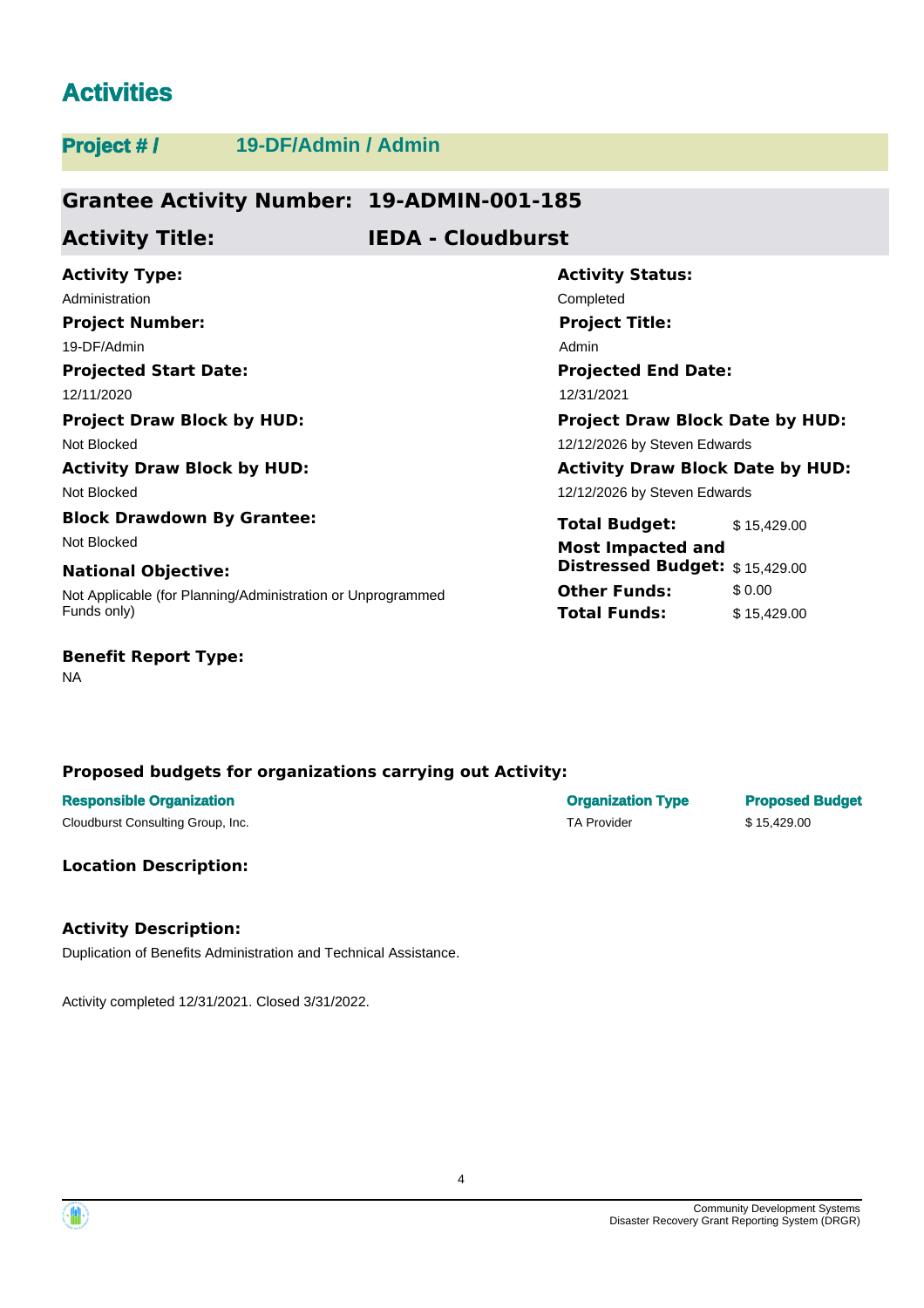**Environmental Assessment: Environmental Reviews:** None Activity **Attributes:** None

**Activity Supporting Documents:** None



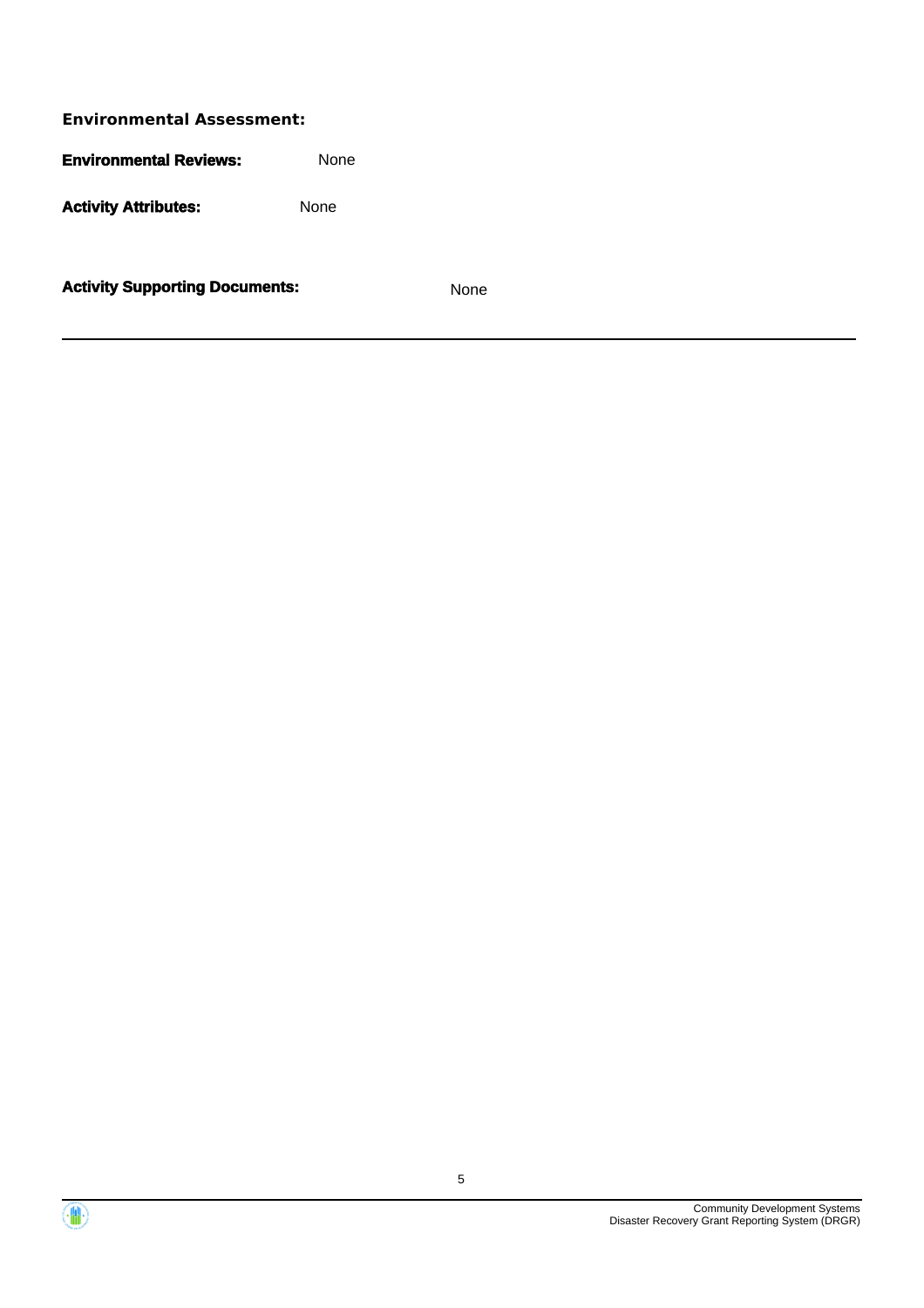# **Grantee Activity Number: 19-ADMIN-002**

**Activity Title: IEDA - BNIM**

| <b>Activity Type:</b>                                       | <b>Activity Status:</b>                 |             |  |
|-------------------------------------------------------------|-----------------------------------------|-------------|--|
| Administration                                              | Under Way                               |             |  |
| <b>Project Number:</b>                                      | <b>Project Title:</b>                   |             |  |
| 19-DF/Admin                                                 | Admin                                   |             |  |
| <b>Projected Start Date:</b>                                | <b>Projected End Date:</b>              |             |  |
| 12/11/2020                                                  | 06/30/2022                              |             |  |
| <b>Project Draw Block by HUD:</b>                           | <b>Project Draw Block Date by HUD:</b>  |             |  |
| Not Blocked                                                 | 12/12/2026 by Steven Edwards            |             |  |
| <b>Activity Draw Block by HUD:</b>                          | <b>Activity Draw Block Date by HUD:</b> |             |  |
| Not Blocked                                                 | 12/12/2026 by Steven Edwards            |             |  |
| <b>Block Drawdown By Grantee:</b>                           | <b>Total Budget:</b>                    | \$49,994.00 |  |
| Not Blocked                                                 | <b>Most Impacted and</b>                |             |  |
| <b>National Objective:</b>                                  | Distressed Budget: \$49,994.00          |             |  |
| Not Applicable (for Planning/Administration or Unprogrammed | <b>Other Funds:</b>                     | \$0.00      |  |
| Funds only)                                                 | <b>Total Funds:</b>                     | \$49,994.00 |  |
| <b>Benefit Report Type:</b>                                 |                                         |             |  |

#### **Proposed budgets for organizations carrying out Activity:**

| <b>Responsible Organization</b><br><b>BNIM</b>                                                 |      | <b>Organization Type</b><br>State | <b>Proposed Budget</b><br>\$49,994.00 |
|------------------------------------------------------------------------------------------------|------|-----------------------------------|---------------------------------------|
| <b>Location Description:</b>                                                                   |      |                                   |                                       |
| <b>Activity Description:</b><br>Disaster Recovery Integrated Design Workshop and Consultations |      |                                   |                                       |
| Environmental Assessment: EXEMPT                                                               |      |                                   |                                       |
| <b>Environmental Reviews:</b><br>None                                                          |      |                                   |                                       |
| None<br><b>Activity Attributes:</b>                                                            |      |                                   |                                       |
| <b>Activity Supporting Documents:</b>                                                          | None |                                   |                                       |



NA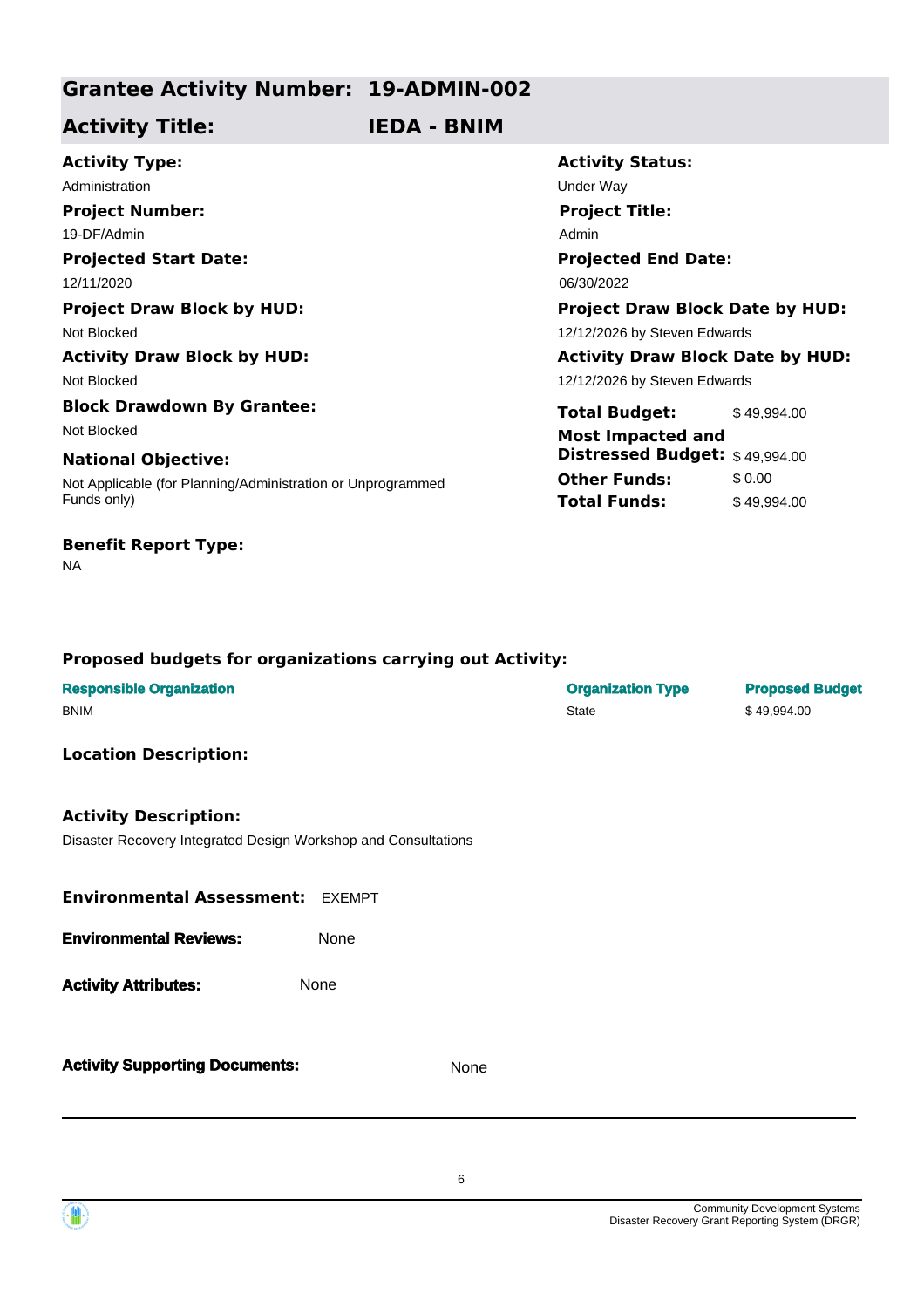# **Grantee Activity Number: 19-ADMIN-003**

# **Activity Title: IEDA - M2X Energy dba The Element Group**

**Projected Start Date:** Not Applicable (for Planning/Administration or Unprogrammed Funds only) **National Objective: Activity Type:** 12/11/2020 06/30/2022 Administration **Administration** Under Way **Project Number:** 19-DF/Admin NA **Benefit Report Type: Project Draw Block by HUD: Project Draw Block Date by HUD:** Not Blocked 12/12/2026 by Steven Edwards **Activity Draw Block by HUD: Activity Draw Block Date by HUD:** Not Blocked **Block Drawdown By Grantee:** Not Blocked **Most Impacted and** 

**Activity Status: Projected End Date: Project Title:** Admin

12/12/2026 by Steven Edwards

**Total Budget:** \$49,900.00 **Other Funds:** \$0.00 **Total Funds:** \$49,900.00 **Distressed Budget:** \$ 49,900.00

| <b>Responsible Organization</b><br>M2X Energy dba The Element Group                         |      | <b>Organization Type</b><br><b>TA Provider</b> | <b>Proposed Budget</b><br>\$49,900.00 |
|---------------------------------------------------------------------------------------------|------|------------------------------------------------|---------------------------------------|
| <b>Location Description:</b>                                                                |      |                                                |                                       |
| <b>Activity Description:</b><br>HERS Rater services for Disaster Recovery Housing projects. |      |                                                |                                       |
| <b>Environmental Assessment: EXEMPT</b>                                                     |      |                                                |                                       |
| <b>Environmental Reviews:</b>                                                               | None |                                                |                                       |
| <b>Activity Attributes:</b>                                                                 | None |                                                |                                       |
| <b>Activity Supporting Documents:</b>                                                       | None |                                                |                                       |

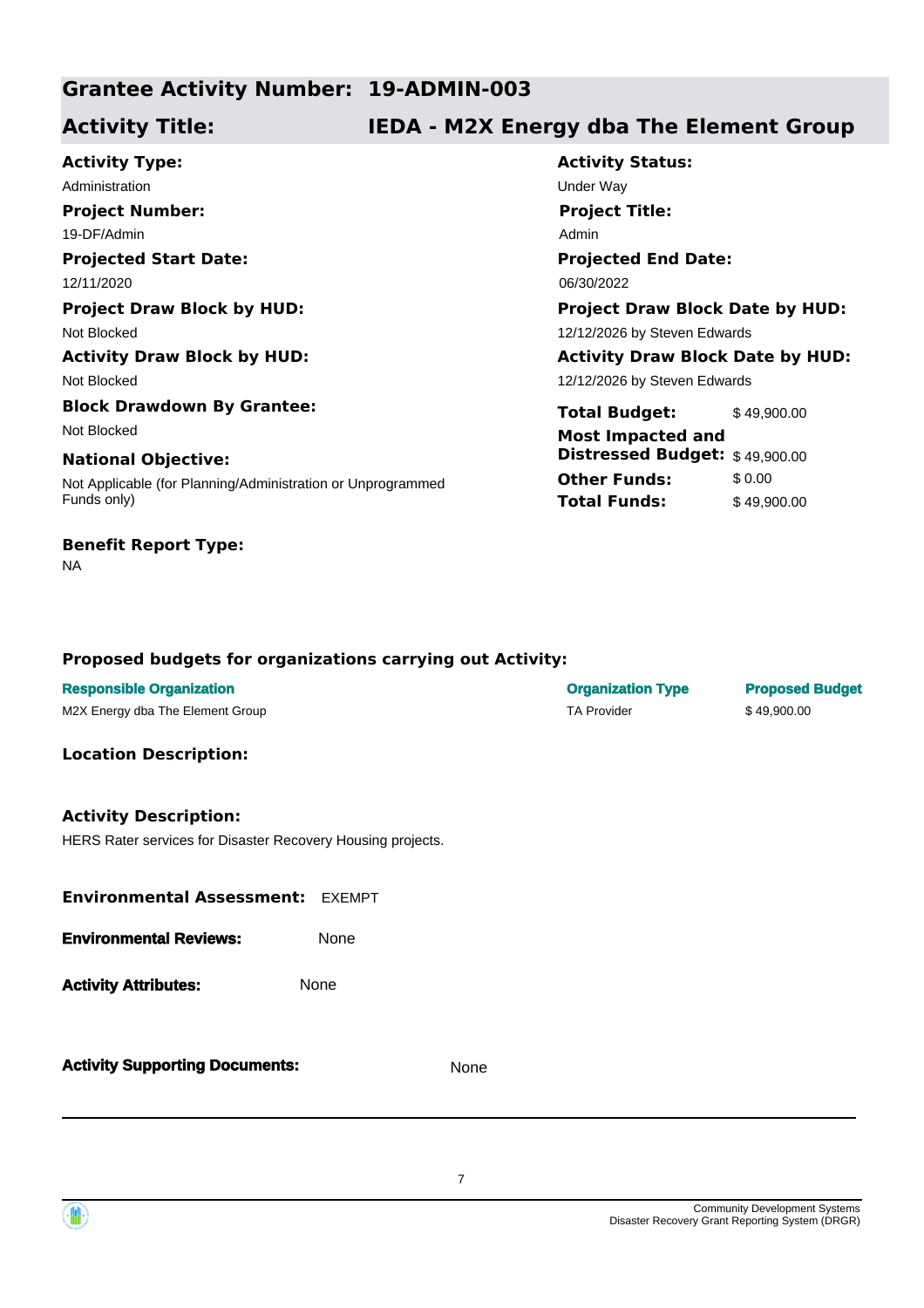# **Grantee Activity Number: 19-ADMIN-004-185**

# **Activity Title: IEDA - IDALS**

| <b>Activity Type:</b>                                       | <b>Activity</b>  |
|-------------------------------------------------------------|------------------|
| Administration                                              | <b>Under Way</b> |
| <b>Project Number:</b>                                      | <b>Project</b>   |
| 19-DF/Admin                                                 | Admin            |
| <b>Projected Start Date:</b>                                | <b>Projecte</b>  |
| 07/01/2021                                                  | 06/30/2023       |
| <b>Project Draw Block by HUD:</b>                           | Project I        |
| Not Blocked                                                 | 12/12/2026       |
| <b>Activity Draw Block by HUD:</b>                          | <b>Activity</b>  |
| Not Blocked                                                 | 12/12/2026       |
| <b>Block Drawdown By Grantee:</b>                           | <b>Total Bu</b>  |
| Not Blocked                                                 | Most Im          |
| <b>National Objective:</b>                                  | <b>Distress</b>  |
| Not Applicable (for Planning/Administration or Unprogrammed | <b>Other Fu</b>  |
| Funds only)                                                 | <b>Total Fu</b>  |
| <b>Benefit Report Type:</b>                                 |                  |

**Activity Status: Projected End Date: Project Title:**  $\sin$ **Project Draw Block Date by HUD:** 

2/2026 by Steven Edwards

2/2026 by Steven Edwards **Activity Draw Block Date by HUD:** 

**The Budget:** \$40,000.00 **Other Funds:** \$ 0.00 **Total Funds:** \$ 40,000.00 st Impacted and **Distressed Budget:** \$ 40,000.00

# **Proposed budgets for organizations carrying out Activity:**

| <b>Responsible Organization</b>                     | <b>Organization Type</b> | <b>Proposed Budget</b> |
|-----------------------------------------------------|--------------------------|------------------------|
| lowa Department of Agriculture and Land Stewardship | State Agency             | \$40,000.00            |

#### **Location Description:**

NA

#### **Activity Description:**

Technical Assistance to help develop and refine conceptual plans and provide green infrastructure practice design and installation reviews to ensure that IEDA's Green Street Criteria and Iowa Stormwater Management Manual design guidelines are met for projects receiving assistance through IEDA's regular and disaster recovery CDBG programs.

Amendment #1: Increased budget by \$20,000 and extended contract end date 1 year to 6/30/2023. 4/1/22

#### **Environmental Assessment:**

**Environmental Reviews:** None

# **Activity Attributes**

**Disaster Type:**

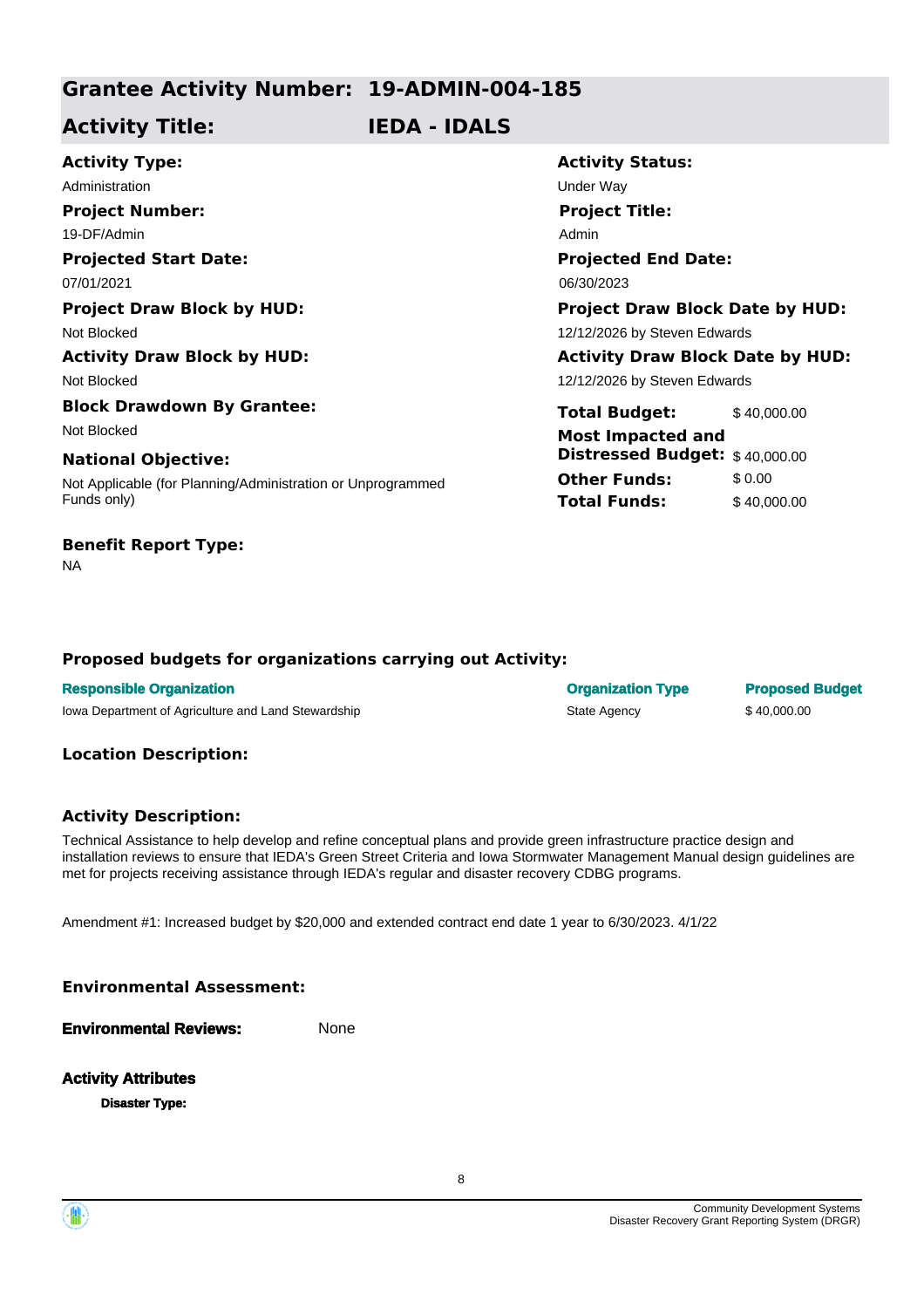**Environmental Reviews:** None

**Activity Supporting Documents:** None



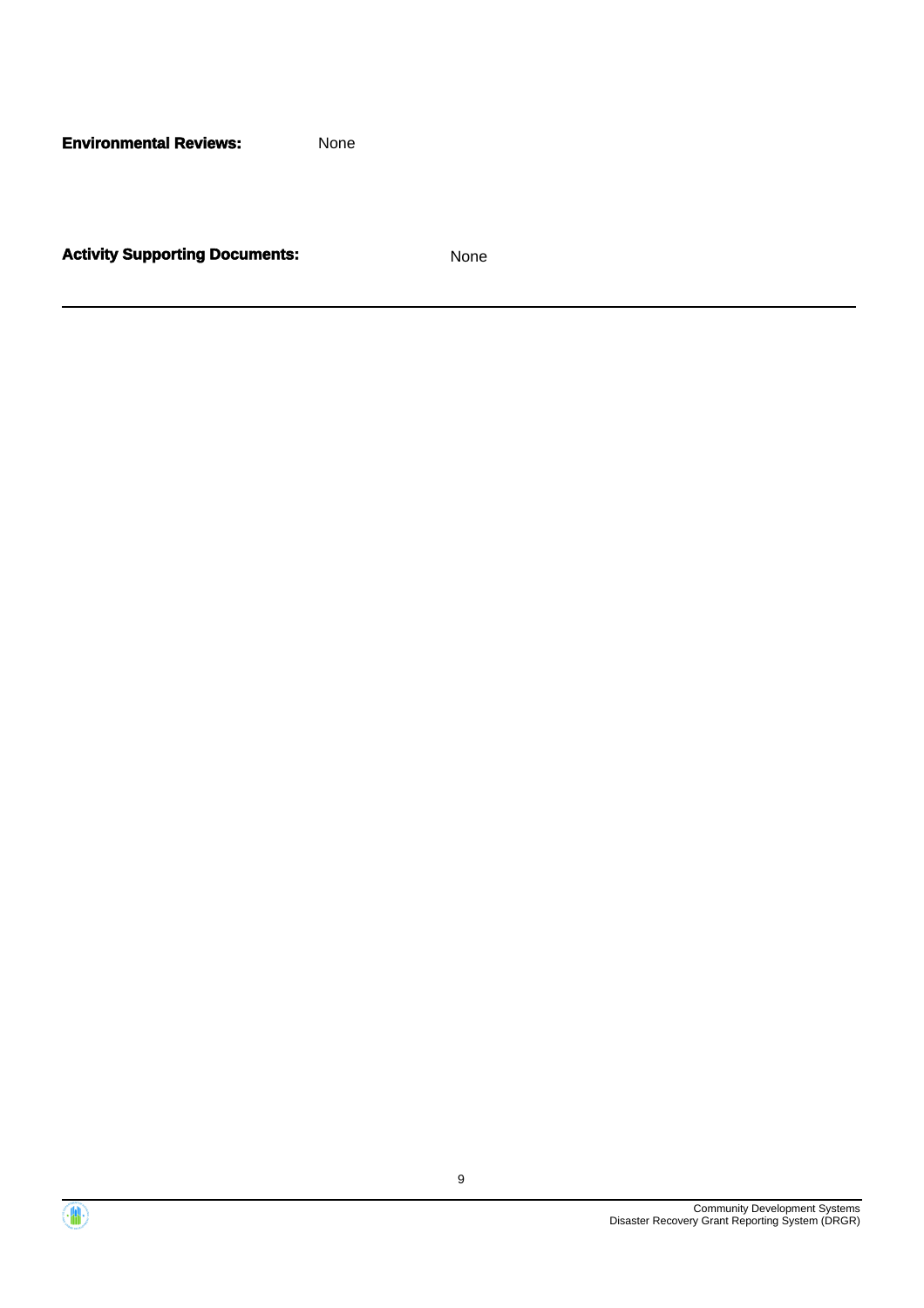# **Grantee Activity Number: 19-ADMIN-005**

# **Activity Title: IEDA - ICF**

| <b>Activity Type:</b>                                       | <b>Activity Status:</b>                 |  |
|-------------------------------------------------------------|-----------------------------------------|--|
| Administration                                              | Under Way                               |  |
| <b>Project Number:</b>                                      | <b>Project Title:</b>                   |  |
| 19-DF/Admin                                                 | Admin                                   |  |
| <b>Projected Start Date:</b>                                | <b>Projected End Date:</b>              |  |
| 03/23/2022                                                  | 06/30/2024                              |  |
| <b>Project Draw Block by HUD:</b>                           | <b>Project Draw Block Date by HUD:</b>  |  |
| Not Blocked                                                 | 12/12/2026 by Steven Edwards            |  |
| <b>Activity Draw Block by HUD:</b>                          | <b>Activity Draw Block Date by HUD:</b> |  |
| Not Blocked                                                 |                                         |  |
| <b>Block Drawdown By Grantee:</b>                           | <b>Total Budget:</b><br>\$162,070.00    |  |
| Not Blocked                                                 | <b>Most Impacted and</b>                |  |
| <b>National Objective:</b>                                  | Distressed Budget: \$162,070.00         |  |
| Not Applicable (for Planning/Administration or Unprogrammed | <b>Other Funds:</b><br>\$0.00           |  |
| Funds only)                                                 | <b>Total Funds:</b><br>\$162,070.00     |  |
|                                                             |                                         |  |

#### NA

**Benefit Report Type:**

#### **Proposed budgets for organizations carrying out Activity:**

| <b>Responsible Organization</b> | <b>Organization Type</b> | <b>Proposed Budget</b> |
|---------------------------------|--------------------------|------------------------|
| ICF INCORPORATED, L.L.C.        | For Profit               | \$162.070.00           |

#### **Location Description:**

#### **Activity Description:**

This a contract to assist the Iowa Economic Development Authority in developing the public action plan for the State of Iowa's 2020 CDBG-DR allocation. The consultant team will be responsible for developing the Public Action Plan, implementation plan, and assisting with certifications and any other necessary items for launching CDBG-DR programs. The consultant team will also be responsible for providing technical assistance to IEDA staff on issues related to CDBG-DR program management.

Deliverables:

Final draft of 2020 CDBG-DR Public Action Plan, summary of waivers and draft language for waiver submission, implementation plan, final draft program designs for programs identified in the public action plan, 75 hours of on-call TA through June 30, 2024. The balance of these hours will be tracked and reported monthly on the

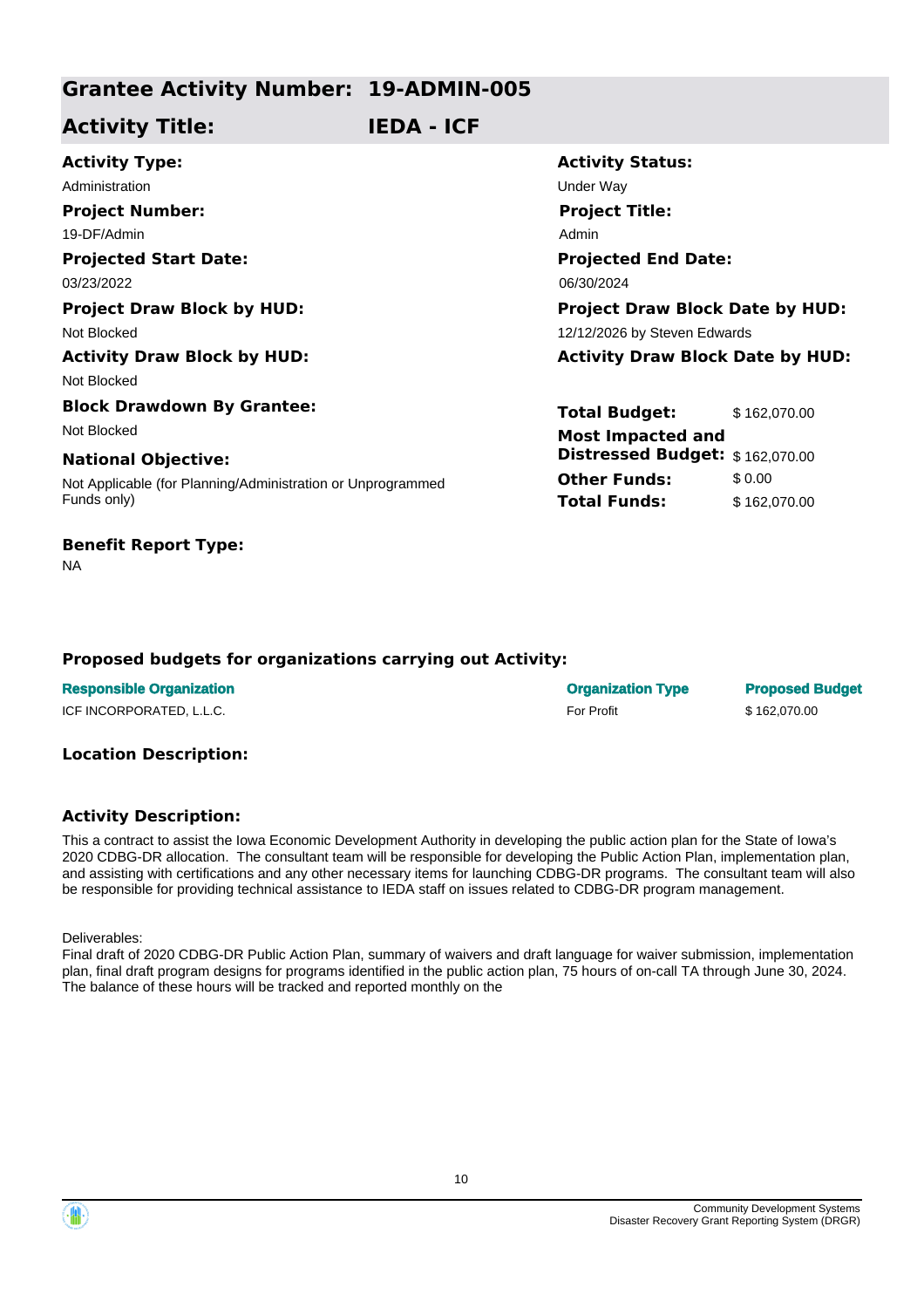project status.

| <b>Environmental Assessment:</b>      |             |             |  |
|---------------------------------------|-------------|-------------|--|
| <b>Environmental Reviews:</b>         | <b>None</b> |             |  |
| <b>Activity Attributes:</b>           | <b>None</b> |             |  |
| <b>Activity Supporting Documents:</b> |             | <b>None</b> |  |



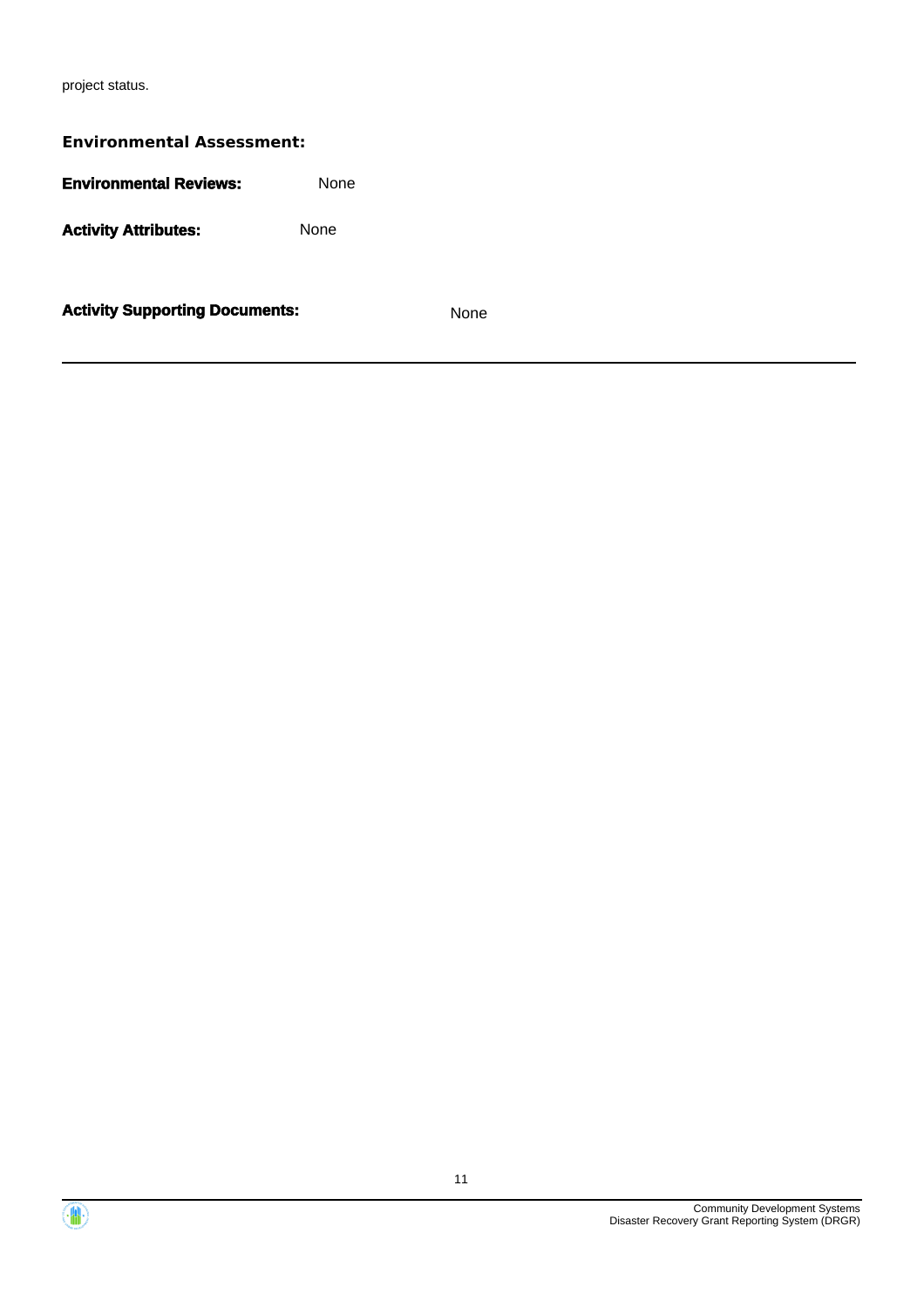# **Grantee Activity Number: 19-CDTA-005-185**

# **Activity Title: IEDA - ISU Extension & Outreach**

**Projected Start Date:** Not Applicable (for Planning/Administration or Unprogrammed Funds only) **National Objective: Activity Type:** 11/01/2019 10/31/2022 Administration **Administration** Under Way **Project Number:** 19-DF/Admin **Project Draw Block by HUD: Project Draw Block Date by HUD:** Not Blocked **12/12/2026** by Steven Edwards **Activity Draw Block by HUD: Activity Draw Block Date by HUD:** Not Blocked **Block Drawdown By Grantee:** Not Blocked **Most Impacted and** 

#### **Benefit Report Type:**

NA

# **Activity Status: Projected End Date: Project Title:** Admin

12/12/2026 by Steven Edwards

**Total Budget:** \$62,212.00 **Other Funds:** \$ 0.00 **Total Funds:** \$ 62,212.00 **Distressed Budget:** \$ 62,212.00

### **Proposed budgets for organizations carrying out Activity:**

| <b>Responsible Organization</b> | <b>Organization Type</b> | <b>Proposed Budget</b> |
|---------------------------------|--------------------------|------------------------|
| Iowa State University           | State Agency             | \$62,212,00            |

#### **Location Description:**

#### **Activity Description:**

The Community & Economic Development program of Iowa State University Extension and Outreach

(CED) has developed a program of assistance for communities focusing on education, technical assistance and action planning around community housing.

CED proposes to conduct the Rural Housing Readiness Assessment (RHRA) program in 23 communities.

A minimum of 5 communities participating under this agreement with IEDA will be communities with an LMI population of 51% or more.

12

Fifteen (15) of the communities will be located in Mills, Fremont, and Harrison counties.

#### **Environmental Assessment:**

**Environmental Reviews:** None

#### **Activity Attributes**

**Disaster Type:** The Communication of the Communication of the Communication of the Communication of the Communication of the Communication of the Communication of the Communication of the Communication of the Communicatio

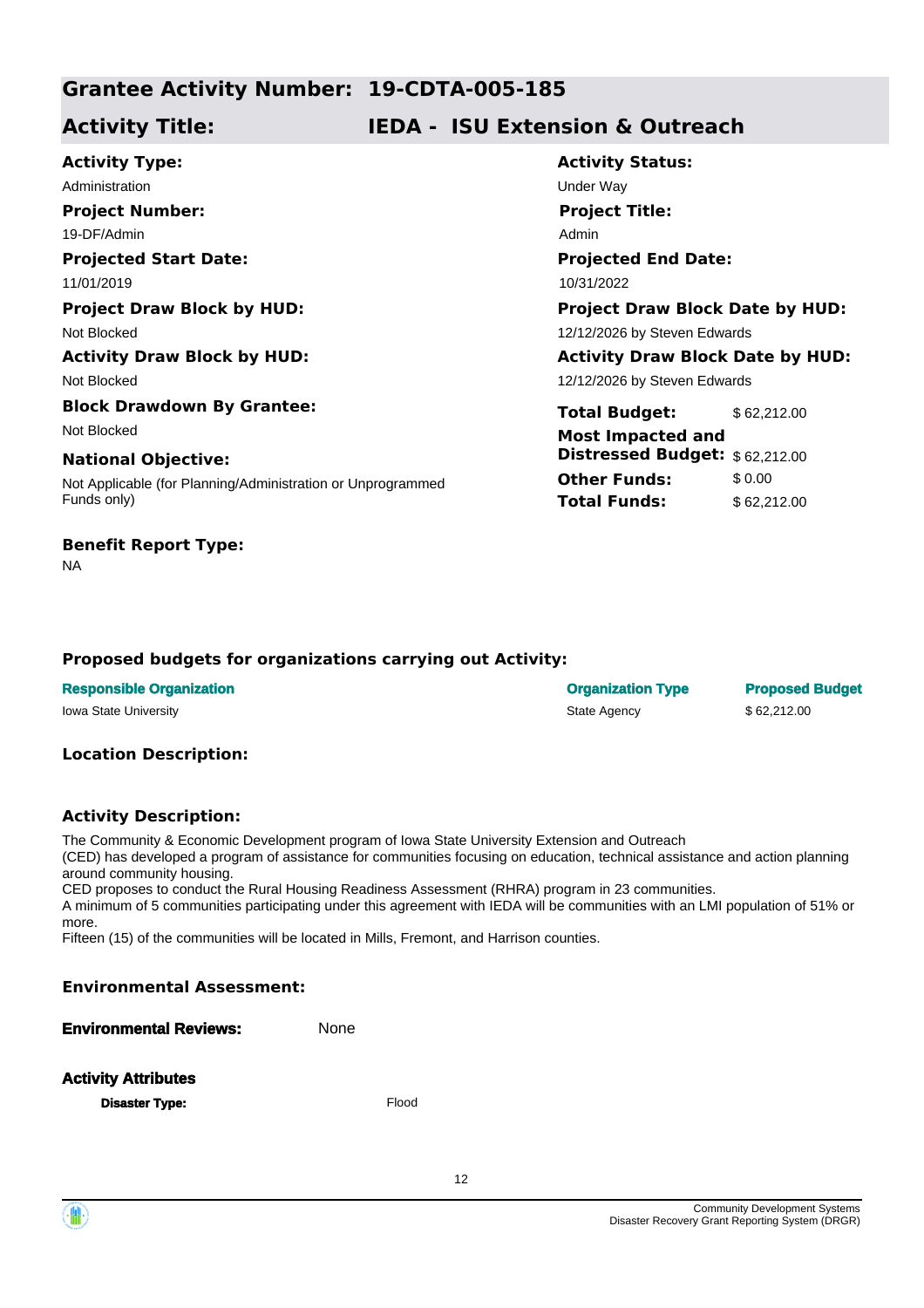**Environmental Reviews:** None

**Activity Supporting Documents:** None



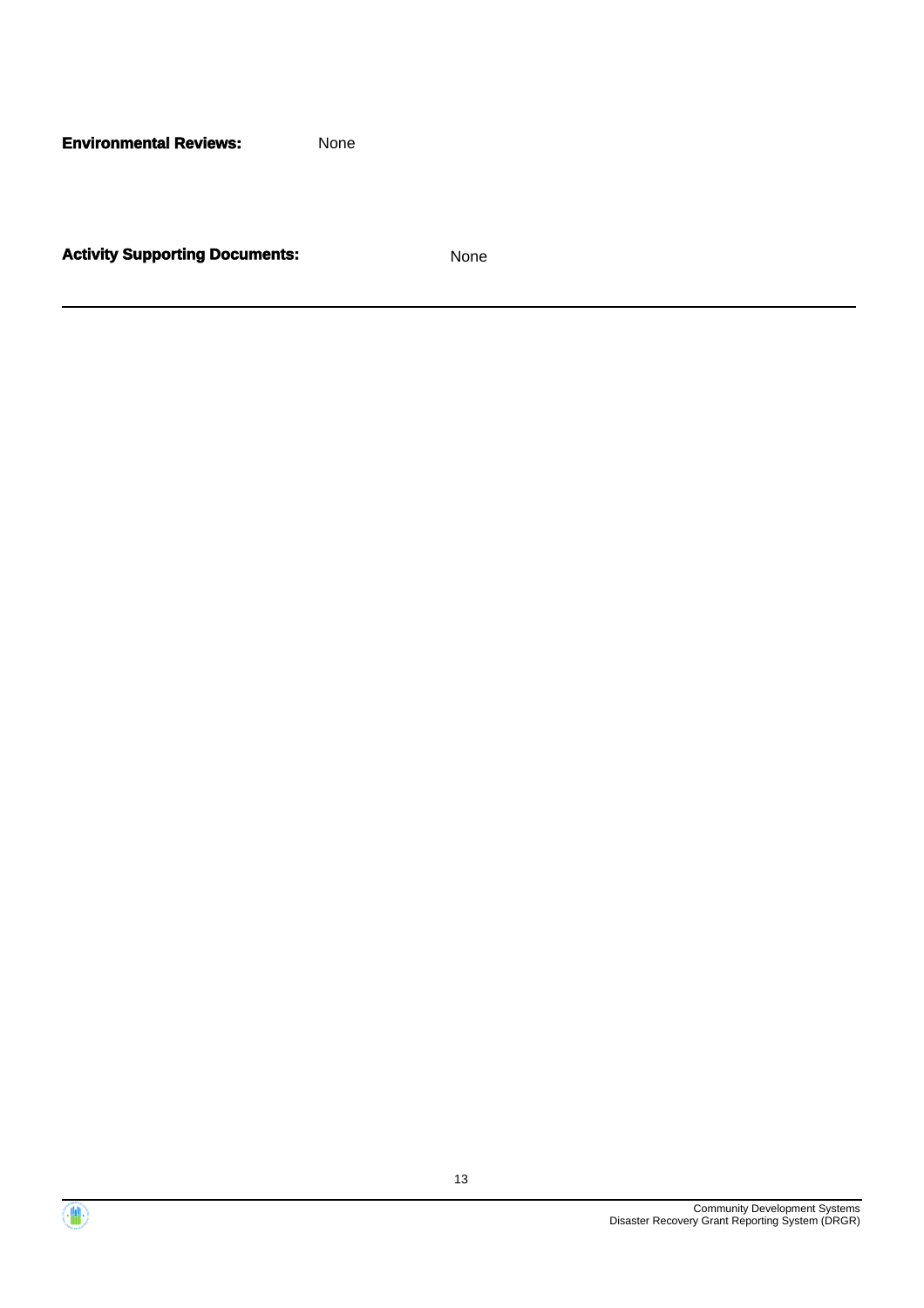# **Grantee Activity Number: State Admin**

# **Activity Title: State Admin**

**Projected Start Date:** Not Applicable (for Planning/Administration or Unprogrammed Funds only) **National Objective: Activity Type:** 12/11/2020 12/10/2026 Administration **Administration** Under Way **Project Number:** 19-DF/Admin **Project Draw Block by HUD: Project Draw Block Date by HUD:** Not Blocked **12/12/2026** by Steven Edwards **Activity Draw Block by HUD: Activity Draw Block Date by HUD:** Not Blocked **Block Drawdown By Grantee:** Not Blocked **Most Impacted and** 

# **Benefit Report Type:**

NA

# **Activity Status: Projected End Date: Project Title:** Admin 12/12/2026 by Steven Edwards

**Total Budget:** \$ 2,490,159.00 **Other Funds:** \$0.00 **Total Funds:** \$ 2,490,159.00 **Distressed Budget:** \$ 2,490,159.00

### **Proposed budgets for organizations carrying out Activity:**

| <b>Responsible Organization</b>         | <b>Organization Type</b> | <b>Proposed Budget</b> |
|-----------------------------------------|--------------------------|------------------------|
| lowa Department of Economic Development | Unknown                  | \$3.000.000.00         |
| Iowa Economic Development Authority     | State Agency             | \$ 0.00                |

### **Location Description:**

#### **Activity Description:**

Admin

Obligated an additional \$1,623,754. Substantial Amend #2 - reduced budget by \$76,443. Amendment #3 - reduced budget by \$1,890,843. Reduced budget by \$166,309 (\$4,239 for IDALS budget increase & \$162,070 to award IFC contract).



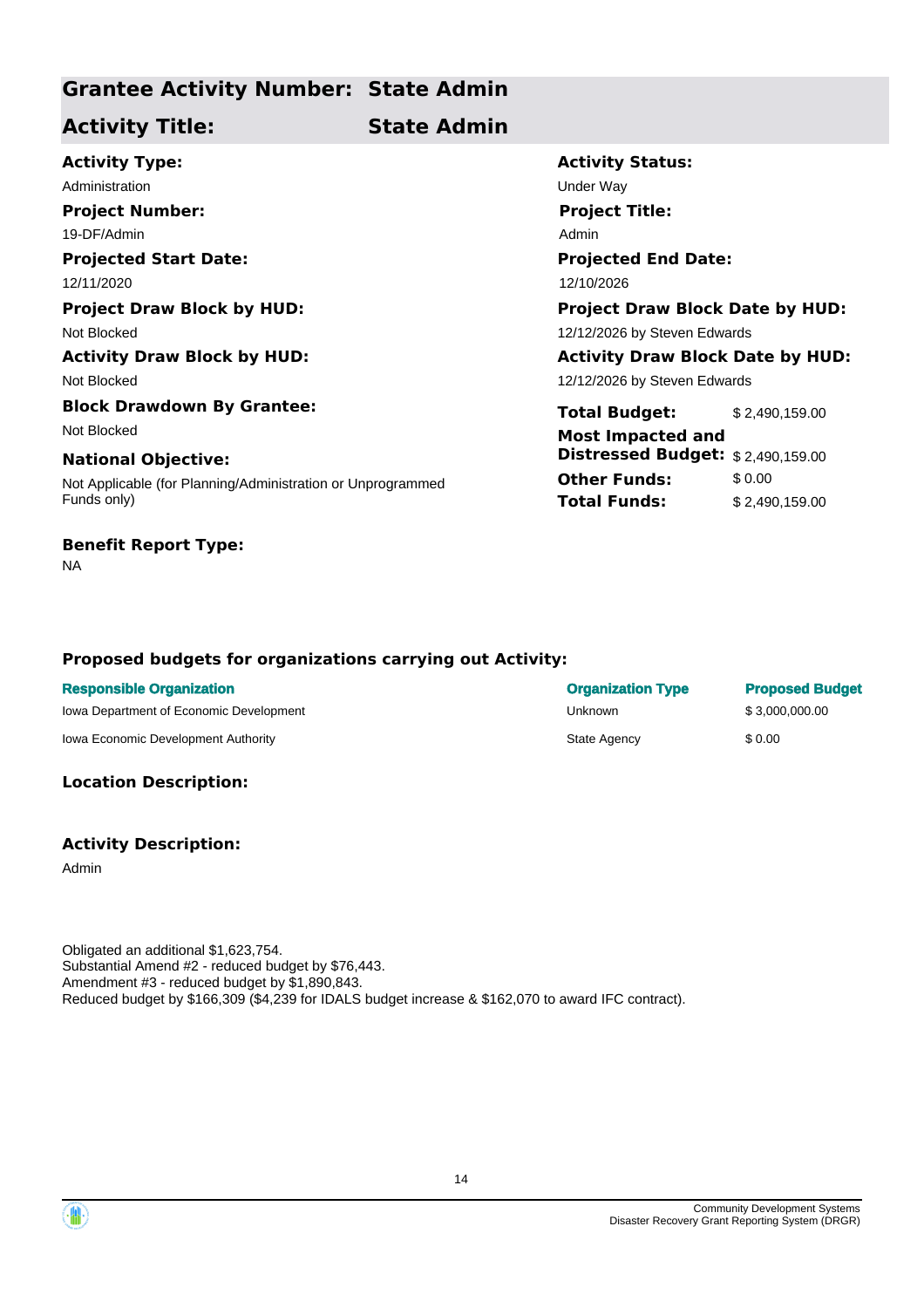| <b>Environmental Assessment: EXEMPT</b> |             |
|-----------------------------------------|-------------|
| <b>Environmental Reviews:</b>           | None        |
| <b>Activity Attributes:</b>             | <b>None</b> |

**Activity Supporting Documents:** None

**Project # / 19-DF/Housing / Housing**



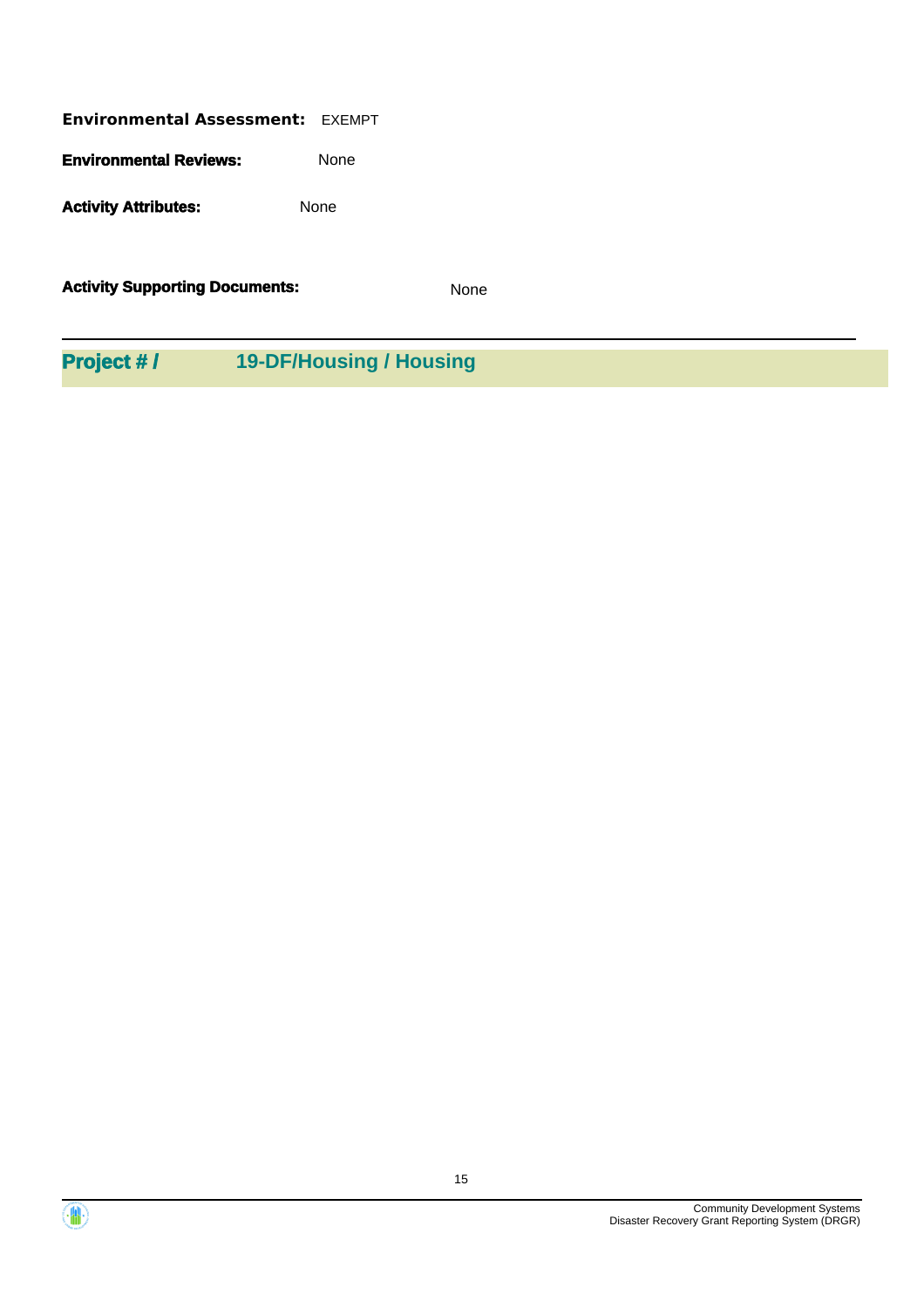# **Grantee Activity Number: 19-DRH-001-520**

# **Activity Title: Glenwood 712 Lofts MFNC**

| <b>Activity Type:</b>                                         | <b>Activity Status:</b>                 |                |  |
|---------------------------------------------------------------|-----------------------------------------|----------------|--|
| Affordable Rental Housing                                     | Under Way                               |                |  |
| <b>Project Number:</b>                                        | <b>Project Title:</b>                   |                |  |
| 19-DF/Housing                                                 | Housing                                 |                |  |
| <b>Projected Start Date:</b>                                  | <b>Projected End Date:</b>              |                |  |
| 04/23/2021                                                    | 04/23/2024                              |                |  |
| <b>Project Draw Block by HUD:</b>                             | <b>Project Draw Block Date by HUD:</b>  |                |  |
| Not Blocked                                                   | 12/12/2026 by Steven Edwards            |                |  |
| <b>Activity Draw Block by HUD:</b>                            | <b>Activity Draw Block Date by HUD:</b> |                |  |
| Not Blocked                                                   | 12/12/2026 by Steven Edwards            |                |  |
| <b>Block Drawdown By Grantee:</b>                             | <b>Total Budget:</b>                    | \$2,613,390.00 |  |
| Not Blocked                                                   | <b>Most Impacted and</b>                |                |  |
| <b>National Objective:</b>                                    | Distressed Budget: \$2,613,390.00       |                |  |
| Low/Mod: Benefit to low- and moderate-income persons/families | <b>Other Funds:</b>                     | \$0.00         |  |
|                                                               | <b>Total Funds:</b>                     | \$2,613,390.00 |  |

## **Benefit Report Type:**

Direct (Households)

| <b>Proposed Beneficiaries</b><br># Renter Households | <b>Total</b><br>26 |              | Low | <b>Mod</b><br>26 | Low/Mod%<br>100.00 |
|------------------------------------------------------|--------------------|--------------|-----|------------------|--------------------|
| # Owner Households                                   |                    |              |     |                  | 0.0                |
| # of Households                                      | 26                 |              |     | 26               | 100.00             |
| <b>Proposed Accomplishments</b>                      |                    | <b>Total</b> |     |                  |                    |
| # of Singlefamily Units                              |                    |              |     |                  |                    |
| # of Multifamily Units                               |                    | 26           |     |                  |                    |
| # of Housing Units                                   |                    | 26           |     |                  |                    |
| # of Targeted Section 3 Labor Hours                  |                    |              |     |                  |                    |
| # of Section 3 Labor Hours                           |                    |              |     |                  |                    |
| # of Total Labor Hours                               |                    |              |     |                  |                    |
| Activity funds eligible for DREF (Ike Only)          |                    |              |     |                  |                    |
| # of Properties                                      |                    | 26           |     |                  |                    |
|                                                      |                    |              |     |                  |                    |

| <b>Responsible Organization</b> | <b>Organization Type</b> | <b>Proposed Budget</b> |
|---------------------------------|--------------------------|------------------------|
| Glenwood                        | Unknown                  | \$2.613.390.00         |

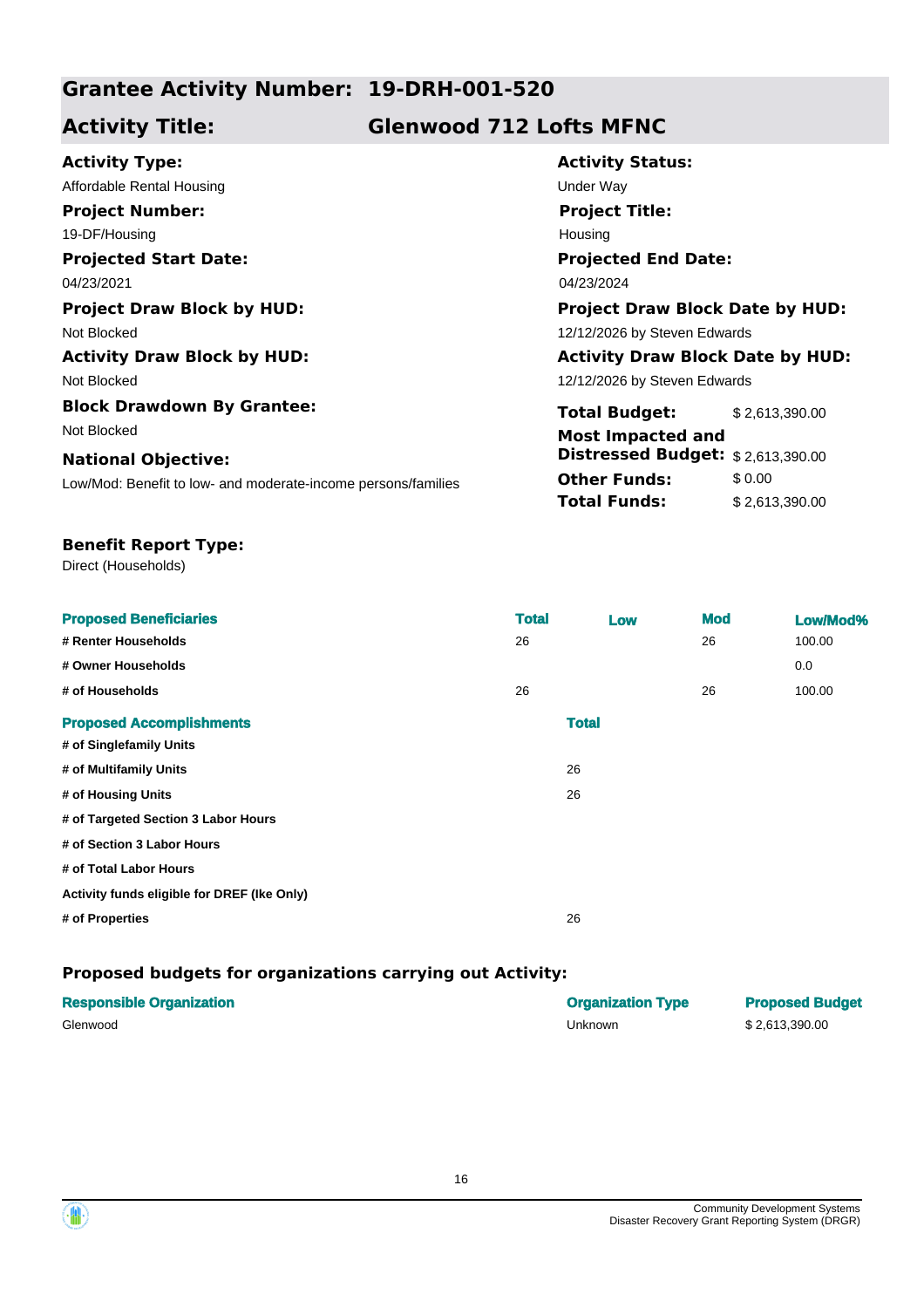### **Location Description:**

City of Glenwood Mills County, Iowa

# **Activity Description:**

26 unit adaptive resue project in Glenwood.

1yr contract end date extension to April 23, 2024. 4/7/2022

| <b>Environmental Assessment: UNDERWAY</b> |              |
|-------------------------------------------|--------------|
| <b>Environmental Reviews:</b>             | <b>None</b>  |
| <b>Activity Attributes</b>                |              |
| <b>Disaster Type:</b>                     | <b>Elood</b> |



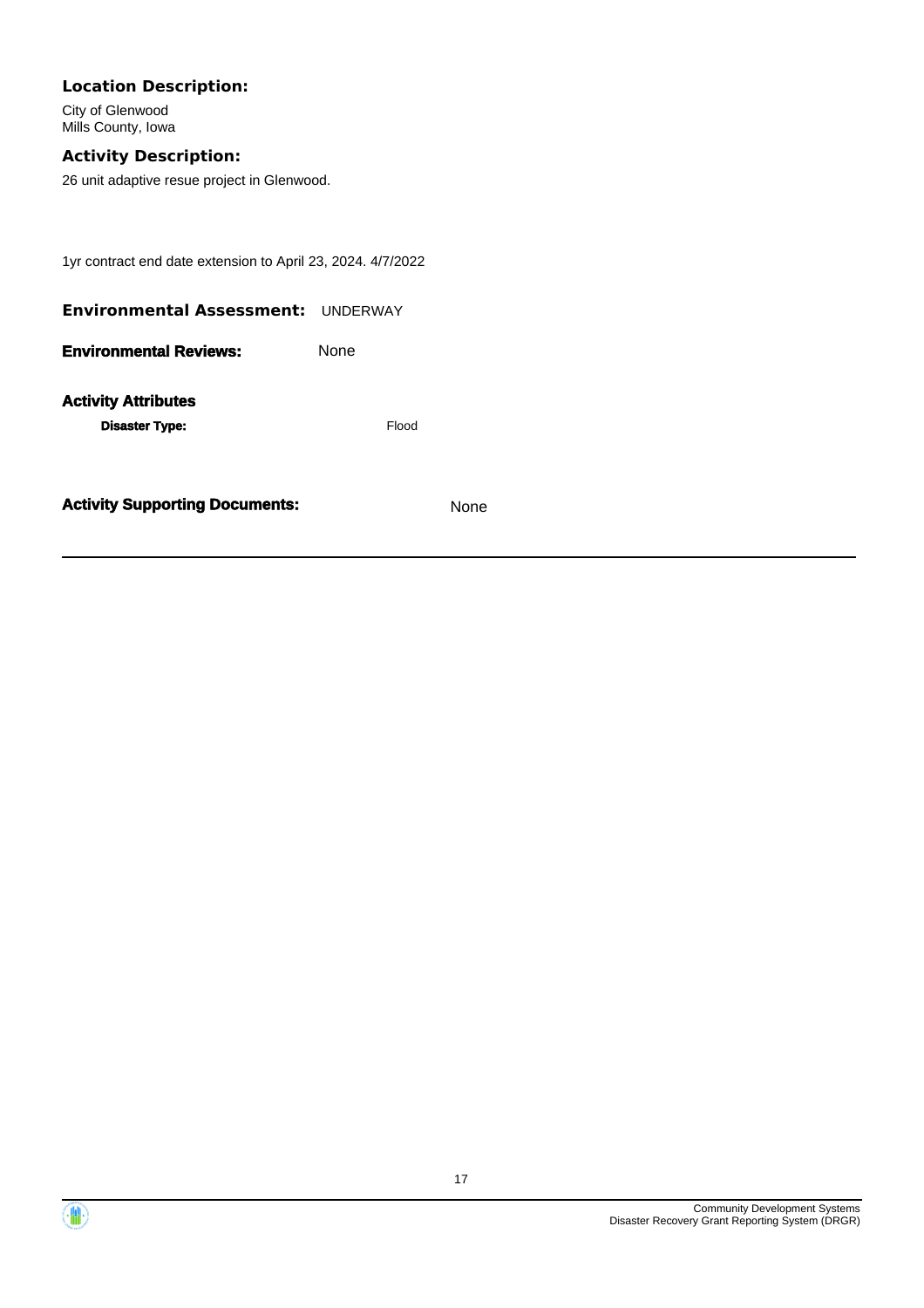# **Grantee Activity Number: 19-DRH-002-520**

# **Activity Title: Glenwood 308 N Hazel MFNC**

| <b>Activity Type:</b>                                         | <b>Activity Status:</b>                 |              |  |
|---------------------------------------------------------------|-----------------------------------------|--------------|--|
| Affordable Rental Housing                                     | Under Way                               |              |  |
| <b>Project Number:</b>                                        | <b>Project Title:</b>                   |              |  |
| 19-DF/Housing                                                 | Housing                                 |              |  |
| <b>Projected Start Date:</b>                                  | <b>Projected End Date:</b>              |              |  |
| 04/23/2021                                                    | 04/23/2023                              |              |  |
| <b>Project Draw Block by HUD:</b>                             | <b>Project Draw Block Date by HUD:</b>  |              |  |
| Not Blocked                                                   | 12/12/2026 by Steven Edwards            |              |  |
| <b>Activity Draw Block by HUD:</b>                            | <b>Activity Draw Block Date by HUD:</b> |              |  |
| Not Blocked                                                   | 12/12/2026 by Steven Edwards            |              |  |
| <b>Block Drawdown By Grantee:</b>                             | <b>Total Budget:</b>                    | \$176,250.00 |  |
| Not Blocked                                                   | <b>Most Impacted and</b>                |              |  |
| <b>National Objective:</b>                                    | Distressed Budget: \$176,250.00         |              |  |
| Low/Mod: Benefit to low- and moderate-income persons/families | <b>Other Funds:</b>                     | \$0.00       |  |
|                                                               | Total Funds:                            | \$176,250.00 |  |

#### **Benefit Report Type:**

Direct (Households)

| <b>Proposed Beneficiaries</b>               | <b>Total</b> | Low            | <b>Mod</b>     | Low/Mod% |
|---------------------------------------------|--------------|----------------|----------------|----------|
| # Renter Households                         | 2            |                | $\overline{2}$ | 100.00   |
| # Owner Households                          |              |                |                | 0.0      |
| # of Households                             | 2            |                | 2              | 100.00   |
| <b>Proposed Accomplishments</b>             |              | <b>Total</b>   |                |          |
| # of Singlefamily Units                     |              |                |                |          |
| # of Multifamily Units                      |              | $\overline{2}$ |                |          |
| # of Housing Units                          |              | 2              |                |          |
| # of Targeted Section 3 Labor Hours         |              |                |                |          |
| # of Section 3 Labor Hours                  |              |                |                |          |
| # of Total Labor Hours                      |              |                |                |          |
| Activity funds eligible for DREF (Ike Only) |              |                |                |          |
| # of Properties                             |              | 2              |                |          |

| <b>Responsible Organization</b> | <b>Organization Type</b> | <b>Proposed Budget</b> |
|---------------------------------|--------------------------|------------------------|
| Glenwood                        | Unknown                  | \$176.250.00           |



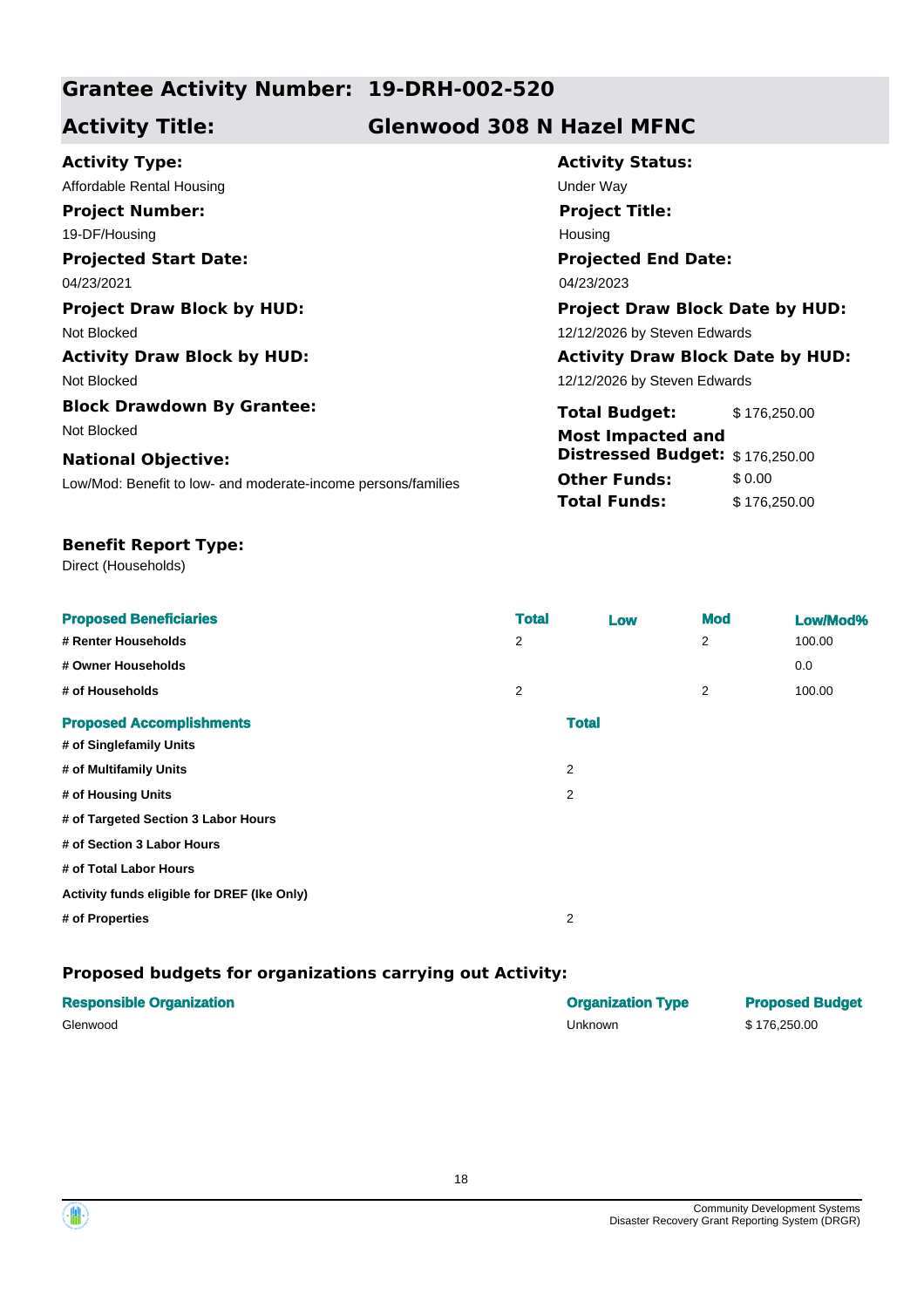| <b>Location Description:</b>              |       |      |  |
|-------------------------------------------|-------|------|--|
| City of Glenwood<br>Mills County, Iowa    |       |      |  |
| <b>Activity Description:</b>              |       |      |  |
| 2 unit Duplex in Glenwood.                |       |      |  |
| <b>Environmental Assessment: UNDERWAY</b> |       |      |  |
| <b>Environmental Reviews:</b>             | None  |      |  |
| <b>Activity Attributes</b>                |       |      |  |
| <b>Disaster Type:</b>                     | Flood |      |  |
|                                           |       |      |  |
| <b>Activity Supporting Documents:</b>     |       | None |  |

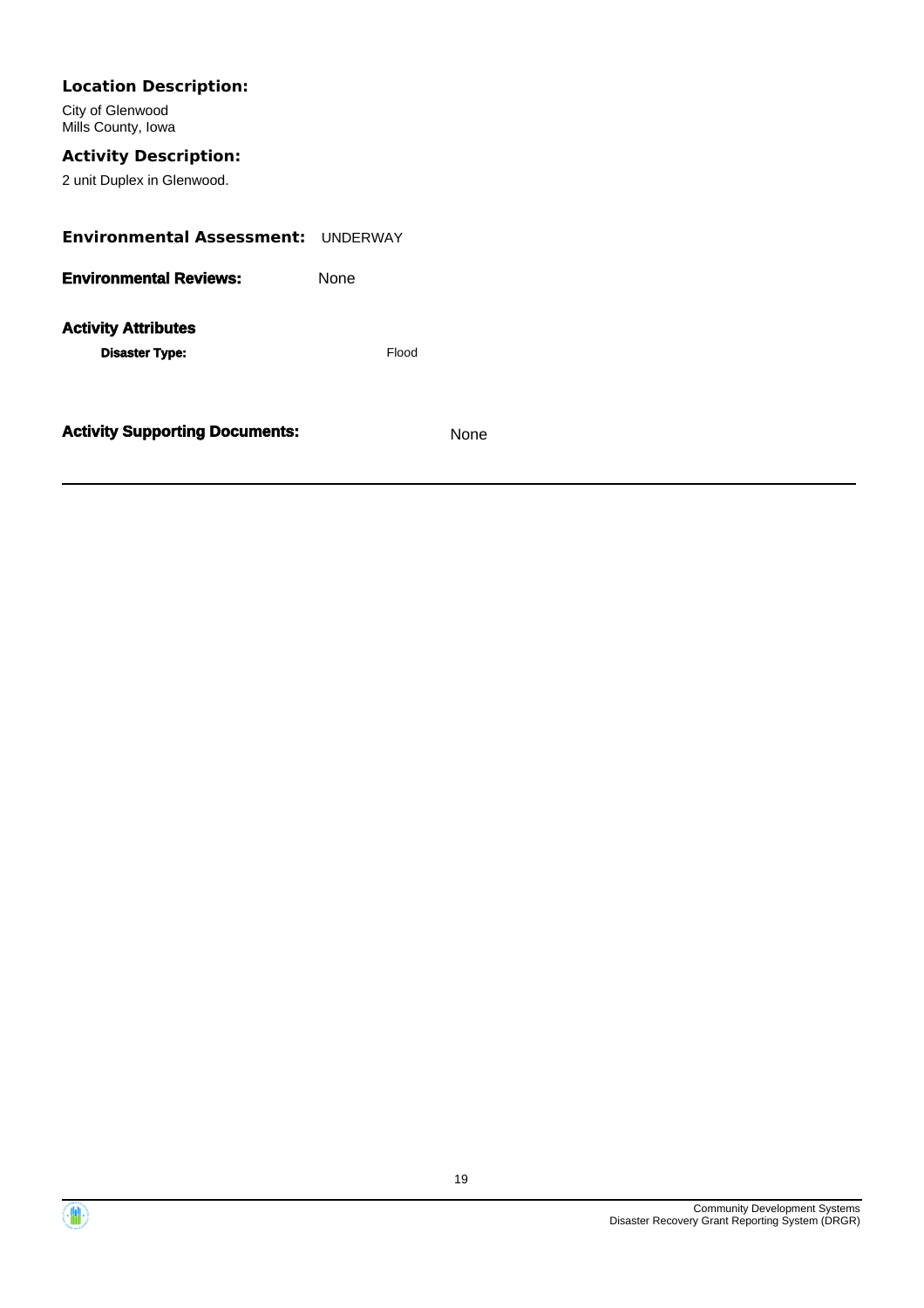# **Grantee Activity Number: 19-DRH-003-520**

# **Activity Title: Glenwood Maplewood Circle MFNC**

| <b>Activity Status:</b>    |
|----------------------------|
| Under Way                  |
| <b>Project Title:</b>      |
| Housing                    |
| <b>Projected End Date</b>  |
| 04/23/2023                 |
| <b>Project Draw Block</b>  |
| 12/12/2026 by Steven Edw   |
| <b>Activity Draw Block</b> |
| 12/12/2026 by Steven Edw   |
| <b>Total Budget:</b>       |
| <b>Most Impacted and</b>   |
| <b>Distressed Budget:</b>  |
| <b>Other Funds:</b>        |
| <b>Total Funds:</b>        |
|                            |
|                            |

| <b>Activity Status:</b>                |
|----------------------------------------|
| Under Wav                              |
| <b>Project Title:</b>                  |
| Housing                                |
| <b>Projected End Date:</b>             |
| 04/23/2023                             |
| <b>Project Draw Block Date by HUD:</b> |

2026 by Steven Edwards

### **Activity Draw Block by HUD: Activity Draw Block Date by HUD:**

2026 by Steven Edwards

| <b>Total Budget:</b>            | \$357,500.00 |
|---------------------------------|--------------|
| <b>Most Impacted and</b>        |              |
| Distressed Budget: \$357,500.00 |              |
| <b>Other Funds:</b>             | \$0.00       |
| <b>Total Funds:</b>             | \$357,500.00 |

#### **Benefit Report Type:**

Direct (Households)

| <b>Proposed Beneficiaries</b>               | <b>Total</b> | Low          | <b>Mod</b> | Low/Mod% |
|---------------------------------------------|--------------|--------------|------------|----------|
| # Renter Households                         | 4            |              | 4          | 100.00   |
| # Owner Households                          |              |              |            | 0.0      |
| # of Households                             | 4            |              | 4          | 100.00   |
| <b>Proposed Accomplishments</b>             |              | <b>Total</b> |            |          |
| # of Singlefamily Units                     |              |              |            |          |
| # of Multifamily Units                      | 4            |              |            |          |
| # of Housing Units                          | 4            |              |            |          |
| # of Targeted Section 3 Labor Hours         |              |              |            |          |
| # of Section 3 Labor Hours                  |              |              |            |          |
| # of Total Labor Hours                      |              |              |            |          |
| Activity funds eligible for DREF (Ike Only) |              |              |            |          |
| # of Properties                             | 4            |              |            |          |
|                                             |              |              |            |          |

| <b>Responsible Organization</b> | <b>Organization Type</b> | <b>Proposed Budget</b> |
|---------------------------------|--------------------------|------------------------|
| Glenwood                        | Unknown                  | \$357,500.00           |



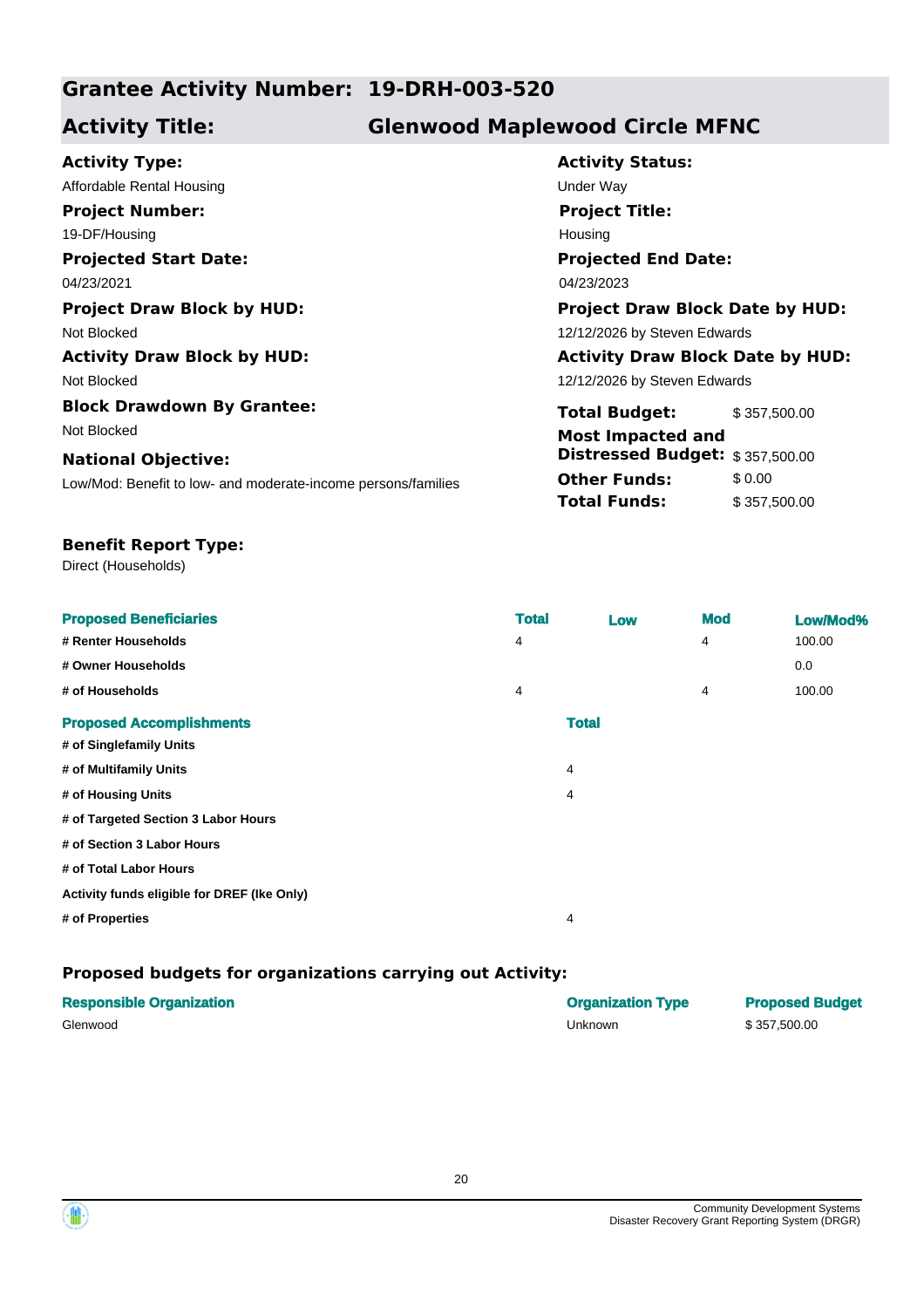# **Location Description:**

City of Glenwood Mills County, Iowa

# **Activity Description:**

Two duplex project (4 units) located in the subdivison in Glenwood.

| Environmental Assessment: UNDERWAY                  |       |      |  |  |
|-----------------------------------------------------|-------|------|--|--|
| <b>Environmental Reviews:</b>                       | None  |      |  |  |
| <b>Activity Attributes</b><br><b>Disaster Type:</b> | Flood |      |  |  |
| <b>Activity Supporting Documents:</b>               |       | None |  |  |



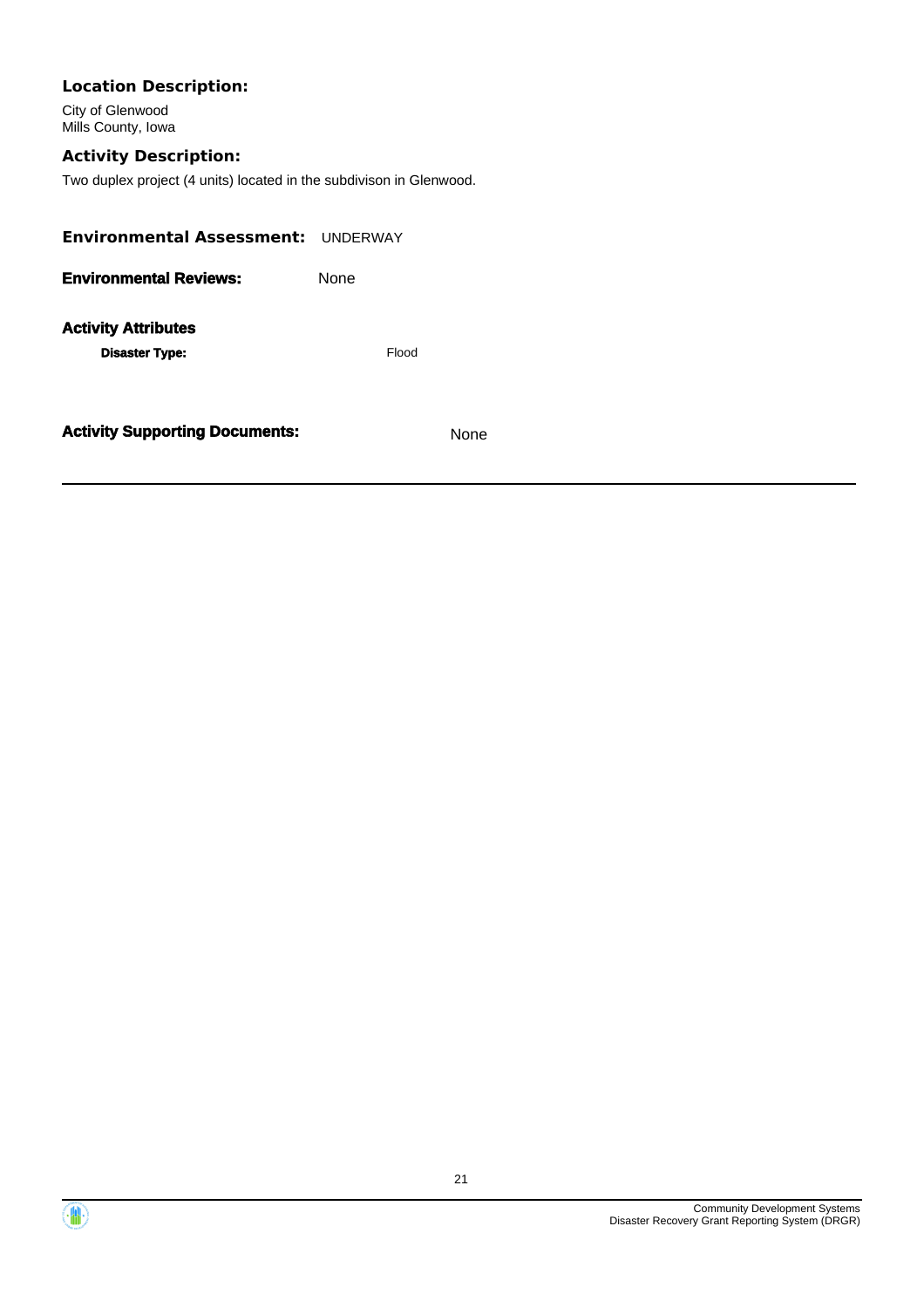# **Grantee Activity Number: 19-DRH-004-520**

# **Activity Title: Glenwood 408 N Myrtle MFNC**

| <b>Activity Type:</b>                                         | <b>Activity Status:</b>                 |              |
|---------------------------------------------------------------|-----------------------------------------|--------------|
| Affordable Rental Housing                                     | Under Way                               |              |
| <b>Project Number:</b>                                        | <b>Project Title:</b>                   |              |
| 19-DF/Housing                                                 | Housing                                 |              |
| <b>Projected Start Date:</b>                                  | <b>Projected End Date:</b>              |              |
| 04/23/2021                                                    | 04/23/2023                              |              |
| <b>Project Draw Block by HUD:</b>                             | <b>Project Draw Block Date by HUD:</b>  |              |
| Not Blocked                                                   | 12/12/2026 by Steven Edwards            |              |
| <b>Activity Draw Block by HUD:</b>                            | <b>Activity Draw Block Date by HUD:</b> |              |
| Not Blocked                                                   | 12/12/2026 by Steven Edwards            |              |
| <b>Block Drawdown By Grantee:</b>                             | <b>Total Budget:</b>                    | \$181,250.00 |
| Not Blocked                                                   | <b>Most Impacted and</b>                |              |
| <b>National Objective:</b>                                    | Distressed Budget: \$181,250.00         |              |
| Low/Mod: Benefit to low- and moderate-income persons/families | <b>Other Funds:</b>                     | \$0.00       |
|                                                               | <b>Total Funds:</b>                     | \$181,250.00 |
|                                                               |                                         |              |

#### **Benefit Report Type:**

Direct (Households)

| <b>Proposed Beneficiaries</b>               | <b>Total</b> | Low            | <b>Mod</b>     | Low/Mod% |
|---------------------------------------------|--------------|----------------|----------------|----------|
| # Renter Households                         | 2            |                | $\overline{2}$ | 100.00   |
| # Owner Households                          |              |                |                | 0.0      |
| # of Households                             | 2            |                | 2              | 100.00   |
| <b>Proposed Accomplishments</b>             |              | <b>Total</b>   |                |          |
| # of Singlefamily Units                     |              |                |                |          |
| # of Multifamily Units                      |              | 2              |                |          |
| # of Housing Units                          |              | $\overline{2}$ |                |          |
| # of Targeted Section 3 Labor Hours         |              |                |                |          |
| # of Section 3 Labor Hours                  |              |                |                |          |
| # of Total Labor Hours                      |              |                |                |          |
| Activity funds eligible for DREF (Ike Only) |              |                |                |          |
| # of Properties                             |              | 2              |                |          |

| <b>Responsible Organization</b> | <b>Organization Type</b> | <b>Proposed Budget</b> |
|---------------------------------|--------------------------|------------------------|
| Glenwood                        | Unknown                  | \$181.250.00           |



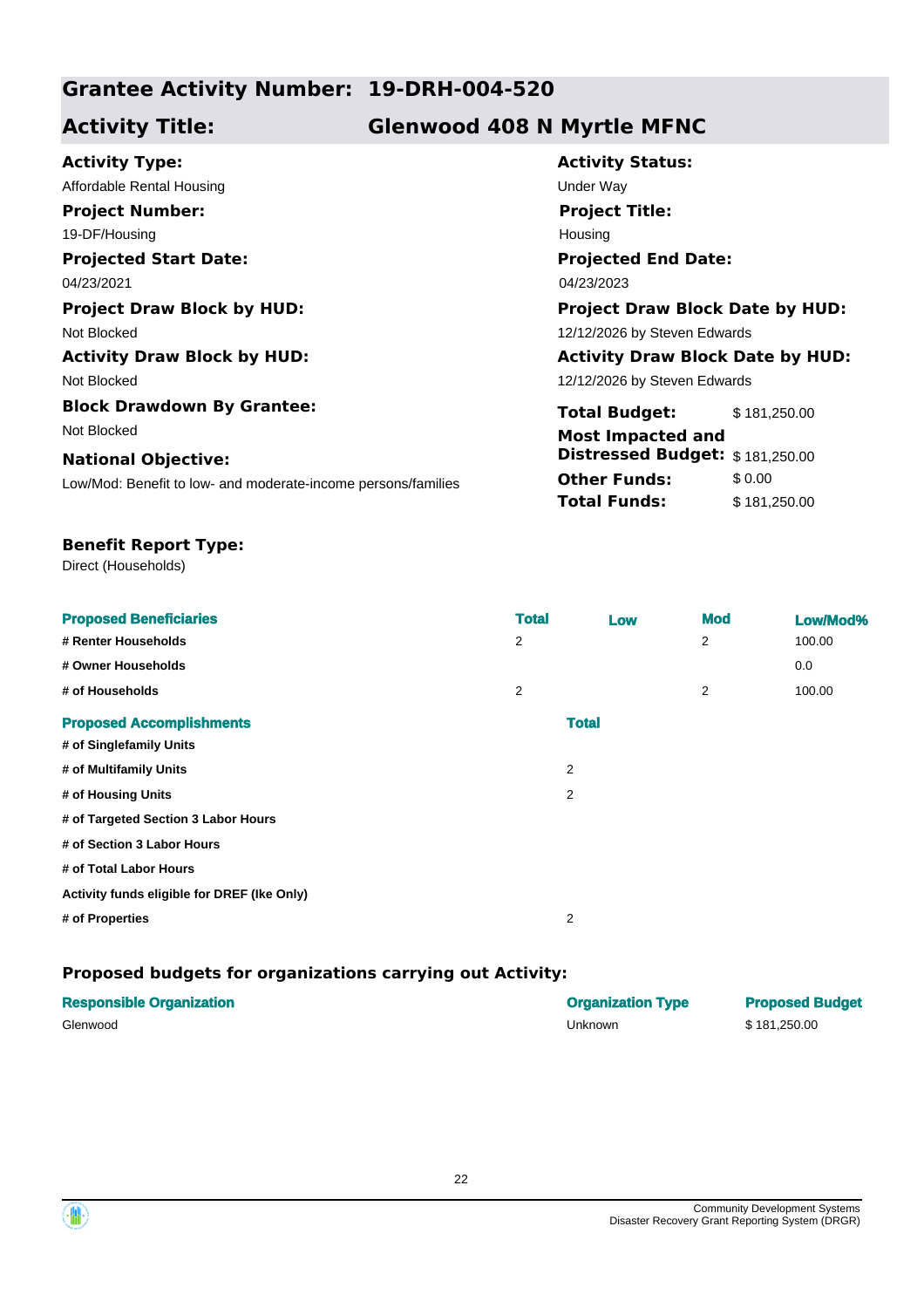| <b>Location Description:</b><br>City of Glenwood<br>Mills County, Iowa |       |      |  |  |
|------------------------------------------------------------------------|-------|------|--|--|
| <b>Activity Description:</b><br>Duplex project.                        |       |      |  |  |
| <b>Environmental Assessment: UNDERWAY</b>                              |       |      |  |  |
| <b>Environmental Reviews:</b>                                          | None  |      |  |  |
| <b>Activity Attributes</b><br><b>Disaster Type:</b>                    | Flood |      |  |  |
| <b>Activity Supporting Documents:</b>                                  |       | None |  |  |

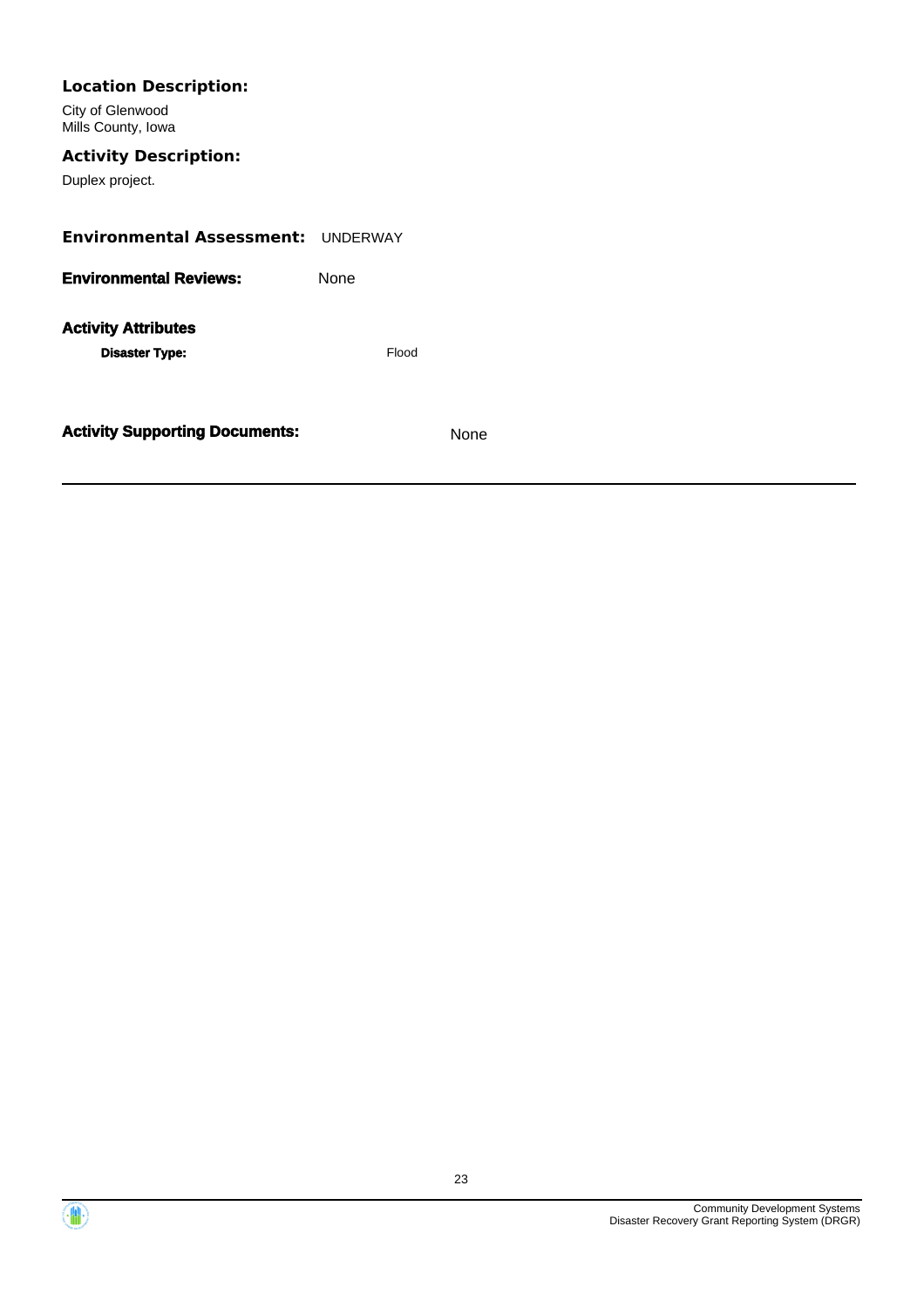# **Grantee Activity Number: 19-DRH-005-510**

# **Activity Title: Glenwood 210 Valley St SFNC w/DPA**

| <b>Activity Type:</b>                                         | <b>Activity Status:</b>        |      |  |
|---------------------------------------------------------------|--------------------------------|------|--|
| Construction of new replacement housing                       | <b>Under Way</b>               |      |  |
| <b>Project Number:</b>                                        | <b>Project Title:</b>          |      |  |
| 19-DF/Housing                                                 | Housing                        |      |  |
| <b>Projected Start Date:</b>                                  | <b>Projected End Date:</b>     |      |  |
| 04/23/2021                                                    | 04/23/2023                     |      |  |
| <b>Project Draw Block by HUD:</b>                             | <b>Project Draw Block Dat</b>  |      |  |
| Not Blocked                                                   | 12/12/2026 by Steven Edwards   |      |  |
| <b>Activity Draw Block by HUD:</b>                            | <b>Activity Draw Block Da</b>  |      |  |
| Not Blocked                                                   | 12/12/2026 by Steven Edwards   |      |  |
| <b>Block Drawdown By Grantee:</b>                             | <b>Total Budget:</b>           | \$12 |  |
| Not Blocked                                                   | <b>Most Impacted and</b>       |      |  |
| <b>National Objective:</b>                                    | <b>Distressed Budget: \$12</b> |      |  |
| Low/Mod: Benefit to low- and moderate-income persons/families | <b>Other Funds:</b>            | \$0. |  |
|                                                               | <b>Total Funds:</b>            | \$12 |  |

**Activity Status: Projected End Date:** 04/23/2021 04/23/2023 **Project Title:** Housing **Project Draw Block by HUD: Project Draw Block Date by HUD:**

**Activity Draw Block by HUD: Activity Draw Block Date by HUD:**

**Total Budget:** \$ 121,250.00 **Other Funds:** \$0.00 **Total Funds:** \$121,250.00 **Distressed Budget:** \$ 121,250.00

|  | <b>Benefit Report Type:</b> |  |
|--|-----------------------------|--|
|--|-----------------------------|--|

Direct (Households)

| <b>Proposed Beneficiaries</b>       | <b>Total</b> | Low | <b>Mod</b> | Low/Mod% |
|-------------------------------------|--------------|-----|------------|----------|
| # Renter Households                 |              |     |            | 0.0      |
| # Owner Households                  | 1            | 1   |            | 100.00   |
| # of Households                     | 1            | 1   |            | 100.00   |
| <b>Proposed Accomplishments</b>     | <b>Total</b> |     |            |          |
| # of Singlefamily Units             |              |     |            |          |
| # of Multifamily Units              |              |     |            |          |
| # of Housing Units                  |              |     |            |          |
| # of Targeted Section 3 Labor Hours |              |     |            |          |
| # of Section 3 Labor Hours          |              |     |            |          |
| # of Total Labor Hours              |              |     |            |          |

**Activity funds eligible for DREF (Ike Only)**

| <b>Responsible Organization</b> | <b>Organization Type</b> | <b>Proposed Budget</b> |
|---------------------------------|--------------------------|------------------------|
| Glenwood                        | Unknown                  | \$121.250.00           |



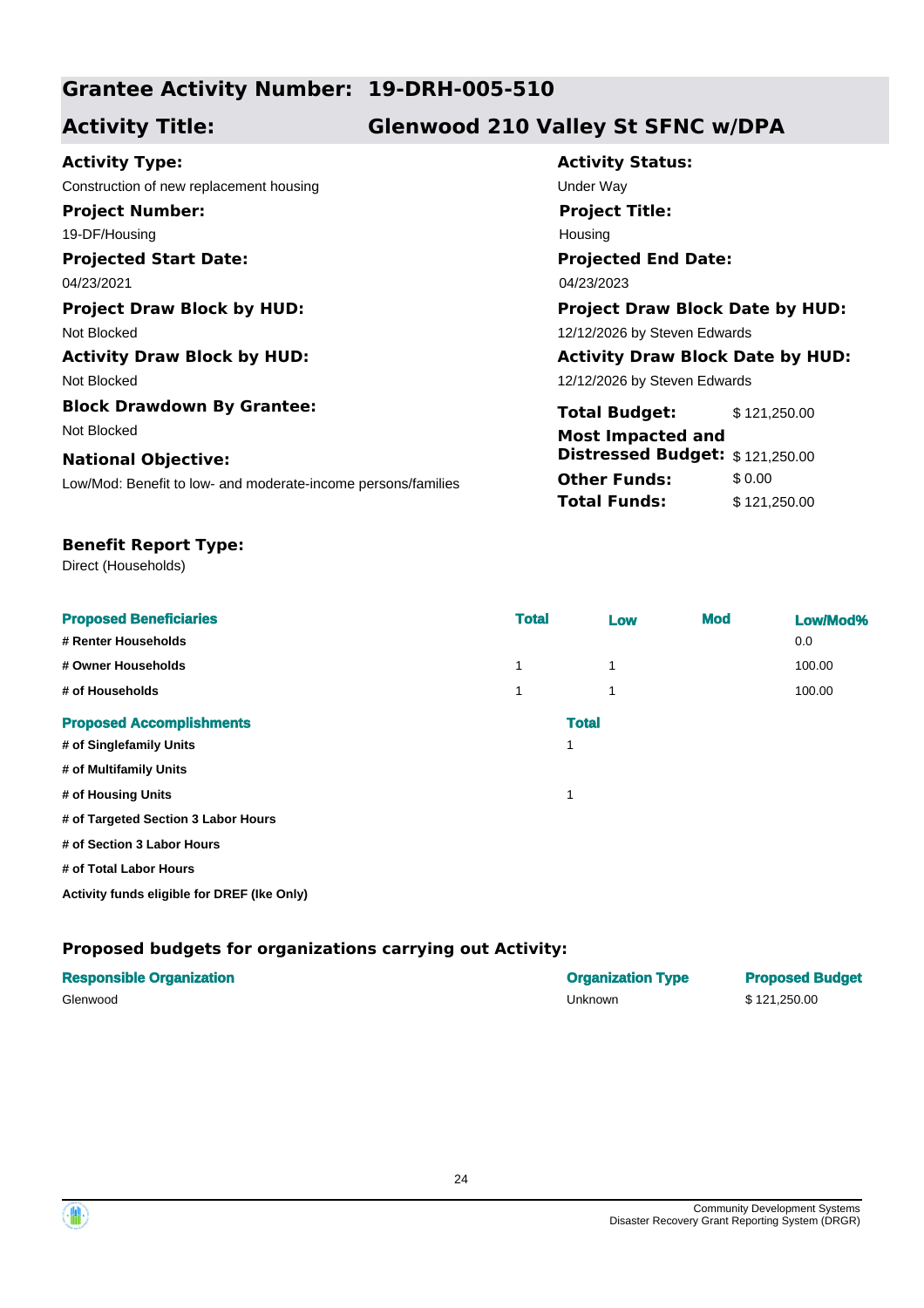# **Location Description:**

City of Glenwood Mills County, Iowa

# **Activity Description:**

1 unit Single-family for-sale home located on an infill lot in Glenwood.

| <b>Activity Supporting Documents:</b>               |       | None |  |  |
|-----------------------------------------------------|-------|------|--|--|
| <b>Activity Attributes</b><br><b>Disaster Type:</b> | Flood |      |  |  |
| <b>Environmental Reviews:</b>                       | None  |      |  |  |
| Environmental Assessment: UNDERWAY                  |       |      |  |  |



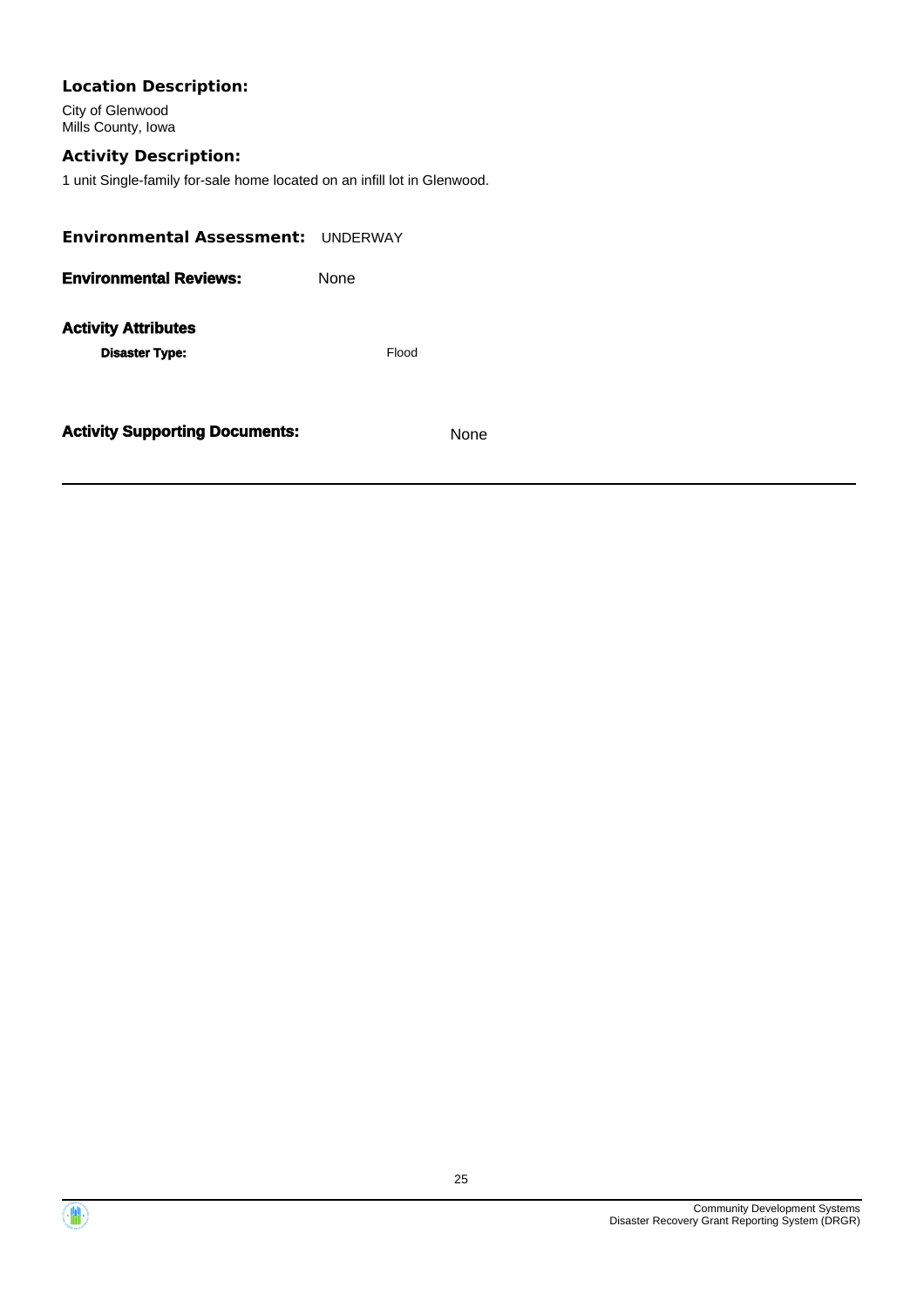# **Grantee Activity Number: 19-DRH-006-520**

# **Activity Title: Glenwood 306 N Locust MFNC**

| <b>Activity Type:</b>                                         | <b>Activity Status:</b>                 |              |  |
|---------------------------------------------------------------|-----------------------------------------|--------------|--|
| Affordable Rental Housing                                     | Under Way                               |              |  |
| <b>Project Number:</b>                                        | <b>Project Title:</b>                   |              |  |
| 19-DF/Housing                                                 | Housing                                 |              |  |
| <b>Projected Start Date:</b>                                  | <b>Projected End Date:</b>              |              |  |
| 04/23/2021                                                    | 04/23/2023                              |              |  |
| <b>Project Draw Block by HUD:</b>                             | <b>Project Draw Block Date by HUD:</b>  |              |  |
| Not Blocked                                                   | 12/12/2026 by Steven Edwards            |              |  |
| <b>Activity Draw Block by HUD:</b>                            | <b>Activity Draw Block Date by HUD:</b> |              |  |
| Not Blocked                                                   | 12/12/2026 by Steven Edwards            |              |  |
| <b>Block Drawdown By Grantee:</b>                             | <b>Total Budget:</b>                    | \$176,250.00 |  |
| Not Blocked                                                   | <b>Most Impacted and</b>                |              |  |
| <b>National Objective:</b>                                    | Distressed Budget: \$176,250.00         |              |  |
| Low/Mod: Benefit to low- and moderate-income persons/families | <b>Other Funds:</b>                     | \$0.00       |  |
|                                                               | Total Funds:                            | \$176,250.00 |  |
|                                                               |                                         |              |  |

#### **Benefit Report Type:**

Direct (Households)

| <b>Proposed Beneficiaries</b>               | <b>Total</b> | Low            | <b>Mod</b> | Low/Mod% |
|---------------------------------------------|--------------|----------------|------------|----------|
| # Renter Households                         | 2            |                | 2          | 100.00   |
| # Owner Households                          |              |                |            | 0.0      |
| # of Households                             | 2            |                | 2          | 100.00   |
| <b>Proposed Accomplishments</b>             |              | <b>Total</b>   |            |          |
| # of Singlefamily Units                     |              |                |            |          |
| # of Multifamily Units                      |              | $\overline{2}$ |            |          |
| # of Housing Units                          |              | 2              |            |          |
| # of Targeted Section 3 Labor Hours         |              |                |            |          |
| # of Section 3 Labor Hours                  |              |                |            |          |
| # of Total Labor Hours                      |              |                |            |          |
| Activity funds eligible for DREF (Ike Only) |              |                |            |          |
| # of Properties                             |              | $\overline{2}$ |            |          |

### **Proposed budgets for organizations carrying out Activity:**

| <b>Responsible Organization</b> | <b>Organization Type</b> | <b>Proposed Budget</b> |
|---------------------------------|--------------------------|------------------------|
| Glenwood                        | Unknown                  | \$176.250.00           |

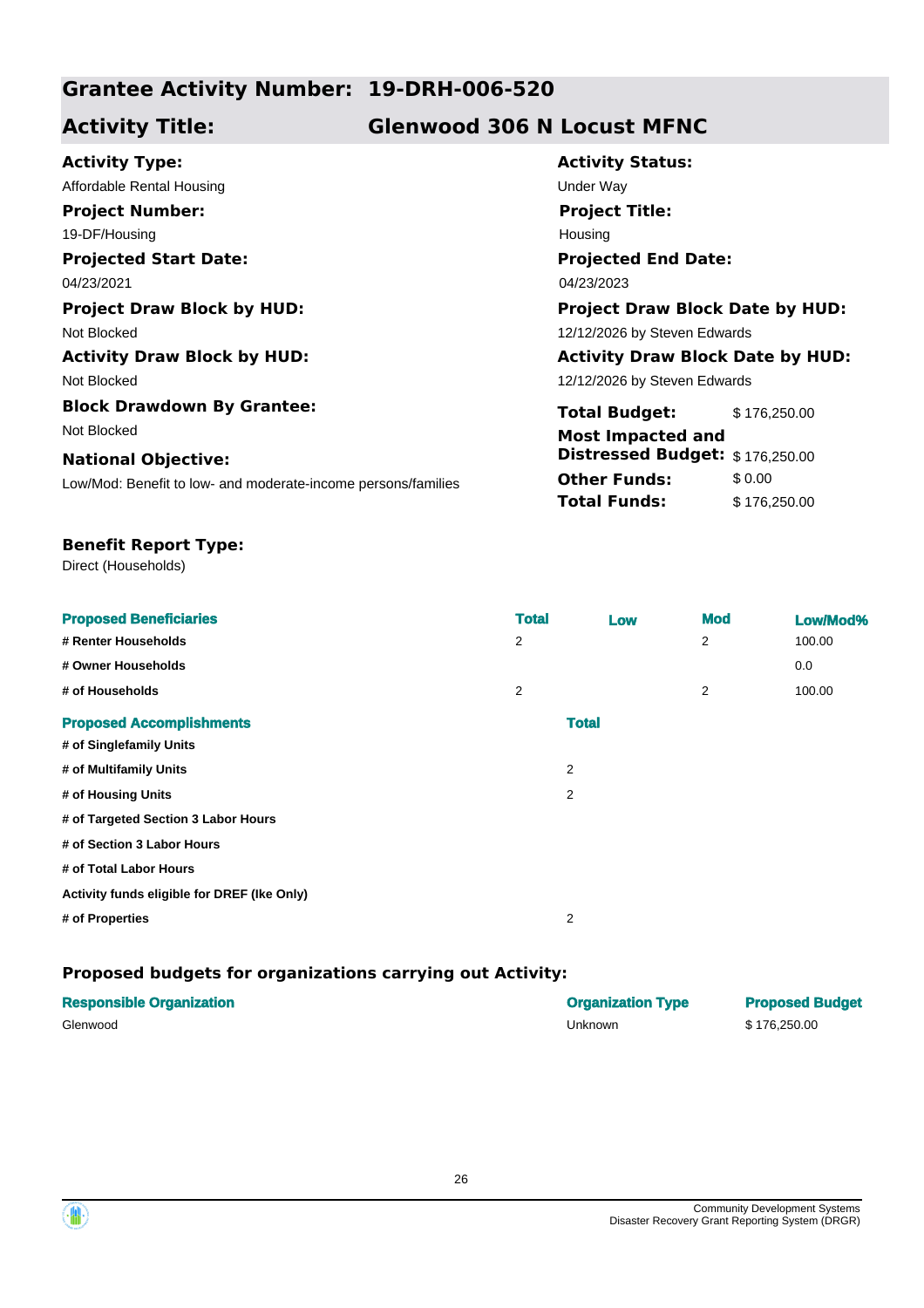| <b>Location Description:</b><br>City of Glenwood<br>Mills County, Iowa                     |       |      |  |
|--------------------------------------------------------------------------------------------|-------|------|--|
| <b>Activity Description:</b><br>2 unit duplex rental located on an infill lot in Glenwood. |       |      |  |
| Environmental Assessment: UNDERWAY                                                         |       |      |  |
| <b>Environmental Reviews:</b>                                                              | None  |      |  |
| <b>Activity Attributes</b><br><b>Disaster Type:</b>                                        | Flood |      |  |
| <b>Activity Supporting Documents:</b>                                                      |       | None |  |

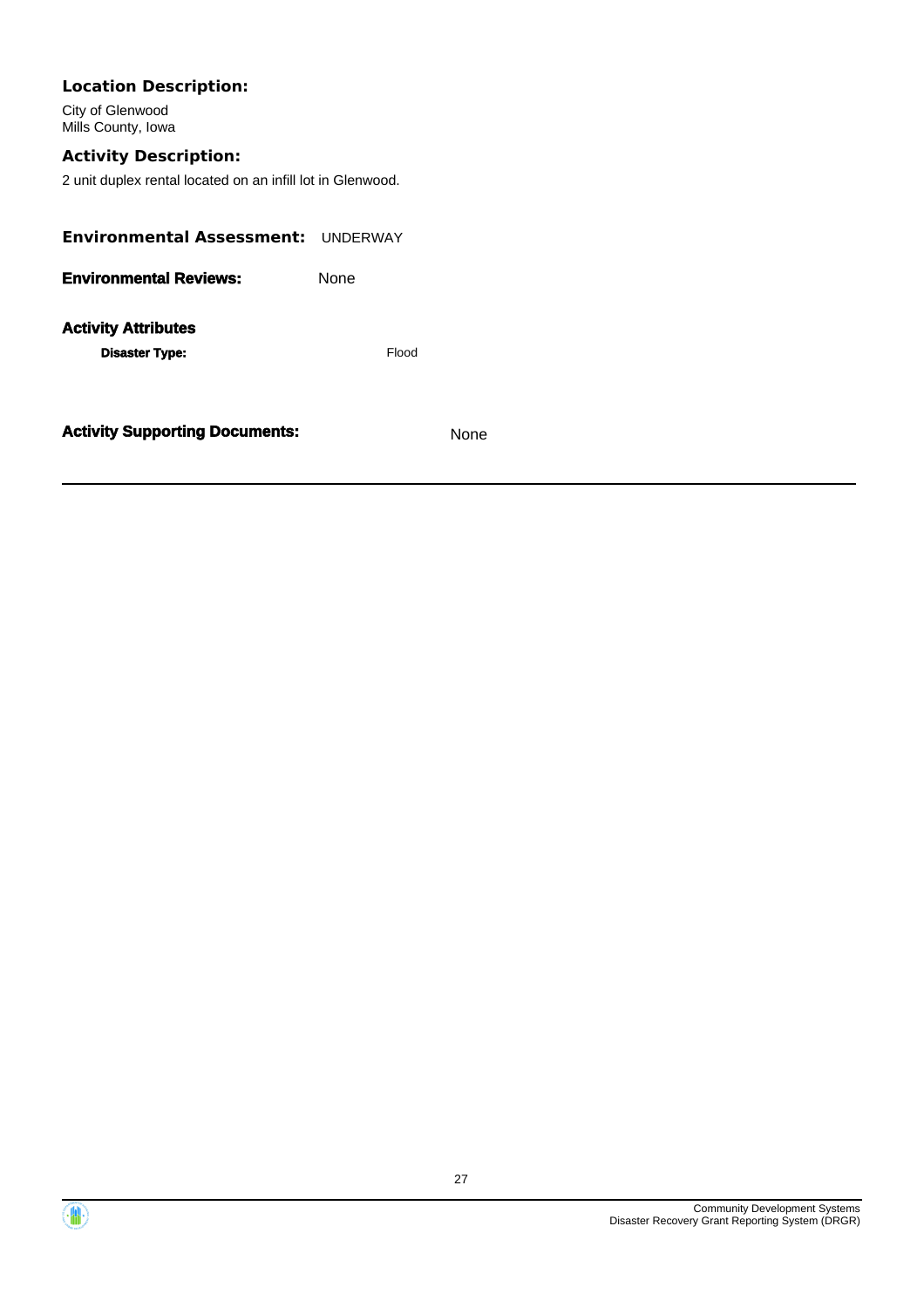# **Grantee Activity Number: 19-DRH-007-520**

# **Activity Title: Glenwood 1001 N Linn SFNC Rental**

| <b>Activity Type:</b>                                         |
|---------------------------------------------------------------|
| Affordable Rental Housing                                     |
| <b>Project Number:</b>                                        |
| 19-DF/Housing                                                 |
| <b>Projected Start Date:</b>                                  |
| 04/23/2021                                                    |
| <b>Project Draw Block by HUD:</b>                             |
| Not Blocked                                                   |
| <b>Activity Draw Block by HUD:</b>                            |
| Not Blocked                                                   |
| <b>Block Drawdown By Grantee:</b>                             |
| Not Blocked                                                   |
| <b>National Objective:</b>                                    |
| Low/Mod: Benefit to low- and moderate-income persons/families |
|                                                               |

**Activity Status: Projected End Date:** 04/23/2021 04/23/2023 **Under Way Project Title:** Housing

**Project Draw Block by HUD: Project Draw Block Date by HUD:** 12/12/2026 by Steven Edwards **Activity Draw Block by HUD: Activity Draw Block Date by HUD:**

12/12/2026 by Steven Edwards

**Total Budget:** \$ 101,250.00 **Other Funds:** \$0.00 **Total Funds:** \$101,250.00 **Most Impacted and Distressed Budget:** \$ 101,250.00

### **Benefit Report Type:**

Direct (Households)

| <b>Proposed Beneficiaries</b>               | <b>Total</b> | Low          | <b>Mod</b> | Low/Mod% |
|---------------------------------------------|--------------|--------------|------------|----------|
| # Renter Households                         | 1            |              | 1          | 100.00   |
| # Owner Households                          |              |              |            | 0.0      |
| # of Households                             | 1            |              | 1          | 100.00   |
| <b>Proposed Accomplishments</b>             |              | <b>Total</b> |            |          |
| # of Singlefamily Units                     |              | 1            |            |          |
| # of Multifamily Units                      |              |              |            |          |
| # of Housing Units                          |              | 1            |            |          |
| # of Targeted Section 3 Labor Hours         |              |              |            |          |
| # of Section 3 Labor Hours                  |              |              |            |          |
| # of Total Labor Hours                      |              |              |            |          |
| Activity funds eligible for DREF (Ike Only) |              |              |            |          |
| # of Properties                             |              | 1            |            |          |
|                                             |              |              |            |          |

| <b>Responsible Organization</b> | <b>Organization Type</b> | <b>Proposed Budget</b> |
|---------------------------------|--------------------------|------------------------|
| Glenwood                        | Unknown                  | \$101.250.00           |

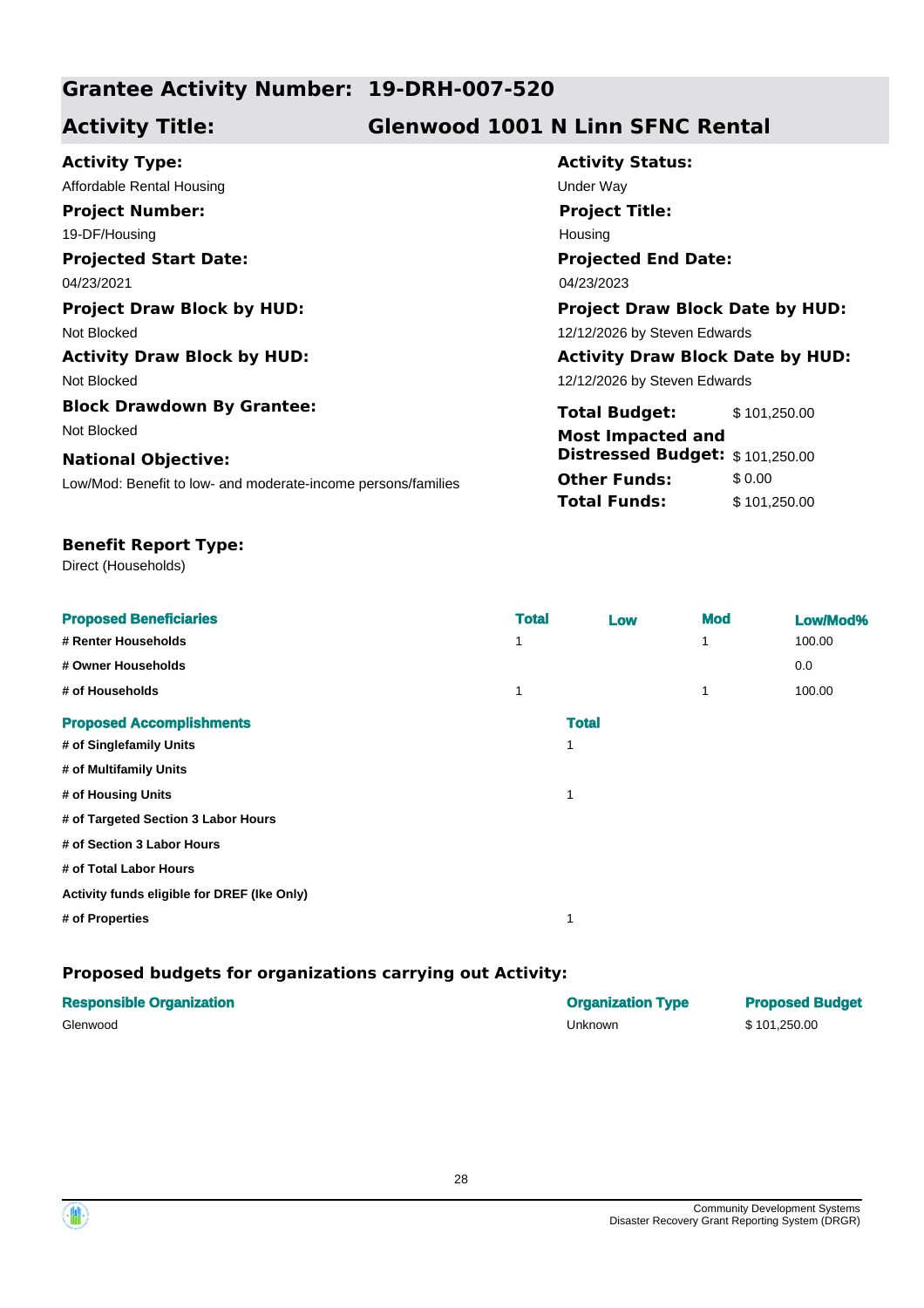| <b>Location Description:</b><br>City of Glenwood<br>Mills County, Iowa |       |      |  |
|------------------------------------------------------------------------|-------|------|--|
| <b>Activity Description:</b>                                           |       |      |  |
| 1 Unit Single-Family Rental House in Glenwood.                         |       |      |  |
| <b>Environmental Assessment:</b>                                       |       |      |  |
| <b>Environmental Reviews:</b>                                          | None  |      |  |
| <b>Activity Attributes</b>                                             |       |      |  |
| <b>Disaster Type:</b>                                                  | Flood |      |  |
| <b>Activity Supporting Documents:</b>                                  |       | None |  |

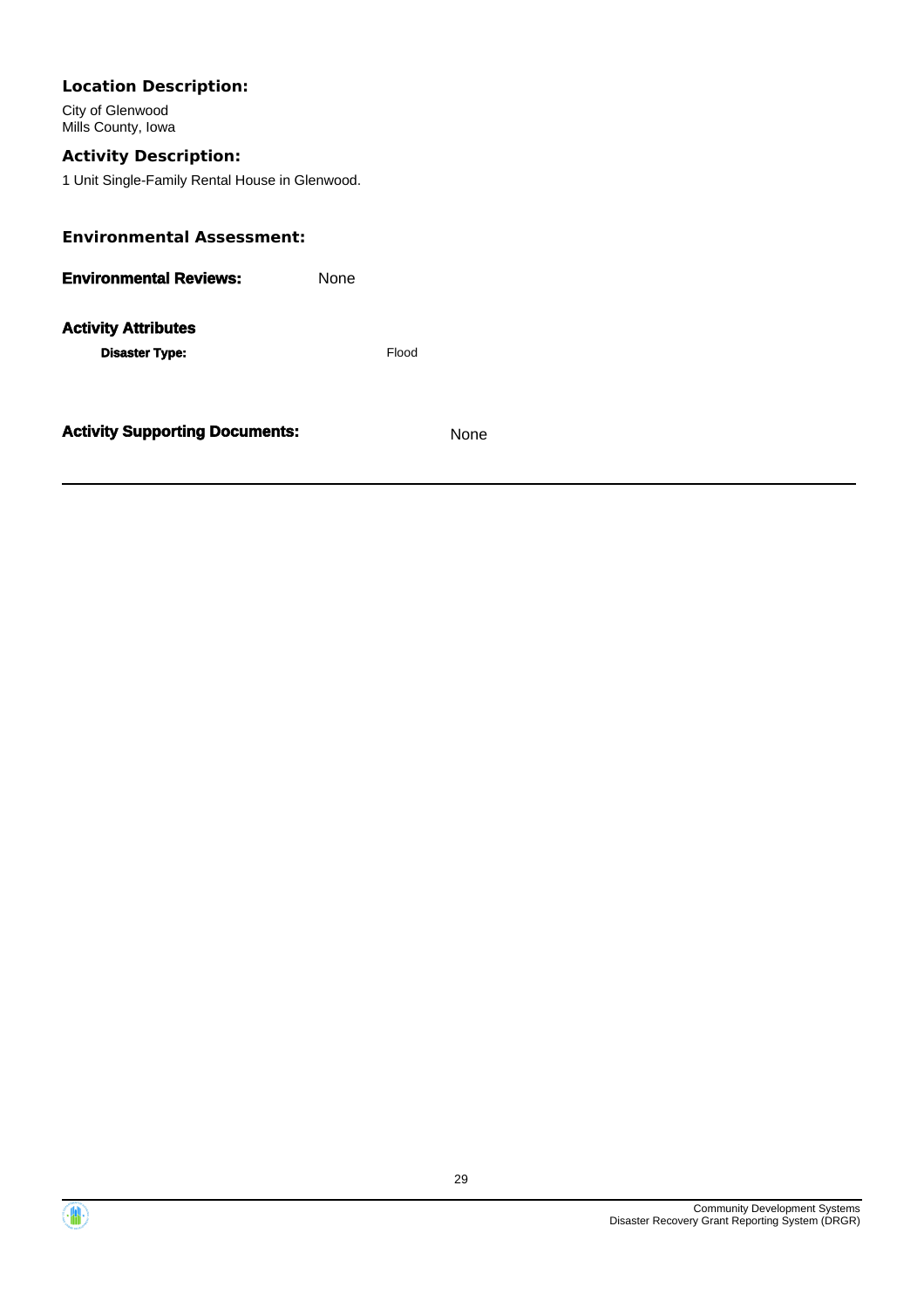# **Grantee Activity Number: 19-DRH-008-520**

# **Activity Title: Glenwood Burr Oak MFNC**

| <b>Activity Type:</b>                                         | <b>Activity Status:</b>                 |                |  |
|---------------------------------------------------------------|-----------------------------------------|----------------|--|
| Affordable Rental Housing                                     | Under Way                               |                |  |
| <b>Project Number:</b>                                        | <b>Project Title:</b>                   |                |  |
| 19-DF/Housing                                                 | Housing                                 |                |  |
| <b>Projected Start Date:</b>                                  | <b>Projected End Date:</b>              |                |  |
| 04/23/2021                                                    | 04/23/2023                              |                |  |
| <b>Project Draw Block by HUD:</b>                             | <b>Project Draw Block Date by HUD:</b>  |                |  |
| Not Blocked                                                   | 12/12/2026 by Steven Edwards            |                |  |
| <b>Activity Draw Block by HUD:</b>                            | <b>Activity Draw Block Date by HUD:</b> |                |  |
| Not Blocked                                                   | 12/12/2026 by Steven Edwards            |                |  |
| <b>Block Drawdown By Grantee:</b>                             | <b>Total Budget:</b>                    | \$6,004,245.00 |  |
| Not Blocked                                                   | <b>Most Impacted and</b>                |                |  |
| <b>National Objective:</b>                                    | Distressed Budget: \$6,004,245.00       |                |  |
| Low/Mod: Benefit to low- and moderate-income persons/families | <b>Other Funds:</b>                     | \$0.00         |  |
|                                                               | Total Funds:                            | \$6,004,245.00 |  |

### **Benefit Report Type:**

Direct (Households)

| <b>Proposed Beneficiaries</b>               | <b>Total</b> |              | Low | <b>Mod</b> | Low/Mod% |
|---------------------------------------------|--------------|--------------|-----|------------|----------|
| # Renter Households                         | 40           |              |     | 40         | 100.00   |
| # Owner Households                          |              |              |     |            | 0.0      |
| # of Households                             | 40           |              |     | 40         | 100.00   |
| <b>Proposed Accomplishments</b>             |              | <b>Total</b> |     |            |          |
| # of Singlefamily Units                     |              |              |     |            |          |
| # of Multifamily Units                      |              | 40           |     |            |          |
| # of Housing Units                          |              | 40           |     |            |          |
| # of Targeted Section 3 Labor Hours         |              |              |     |            |          |
| # of Section 3 Labor Hours                  |              |              |     |            |          |
| # of Total Labor Hours                      |              |              |     |            |          |
| Activity funds eligible for DREF (Ike Only) |              |              |     |            |          |
| # of Properties                             |              | 40           |     |            |          |
|                                             |              |              |     |            |          |

| <b>Responsible Organization</b> | <b>Organization Type</b> | <b>Proposed Budget</b> |
|---------------------------------|--------------------------|------------------------|
| Glenwood                        | Unknown                  | \$6.004.245.00         |

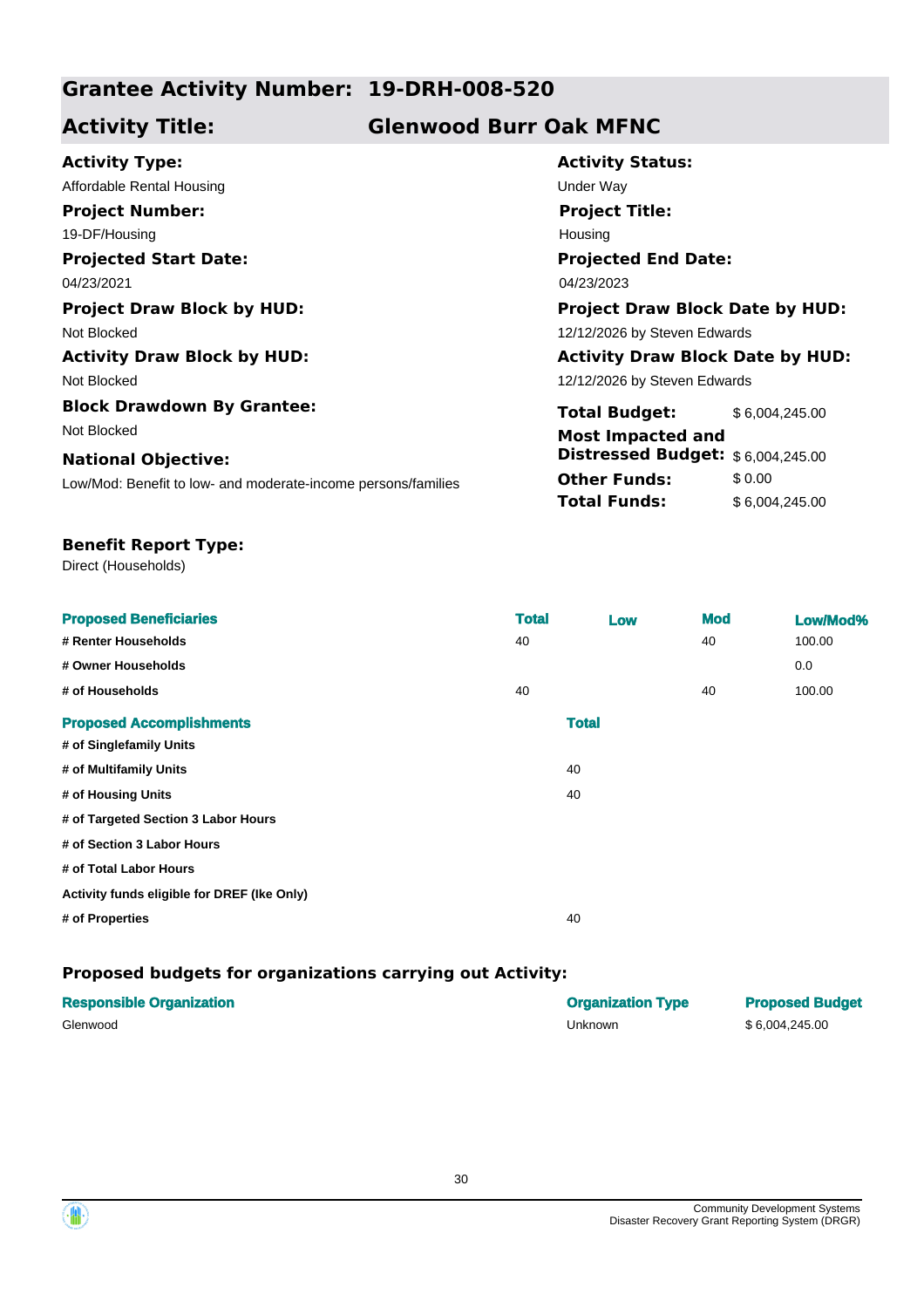# **Location Description:**

City of Glenwood Mills County, Iowa

# **Activity Description:**

40 unit adaptive reuse project in Glenwood.

| <b>Environmental Assessment: UNDERWAY</b>           |             |
|-----------------------------------------------------|-------------|
| <b>Environmental Reviews:</b>                       | <b>None</b> |
| <b>Activity Attributes</b><br><b>Disaster Type:</b> | Flood       |
| <b>Activity Supporting Documents:</b>               | None        |



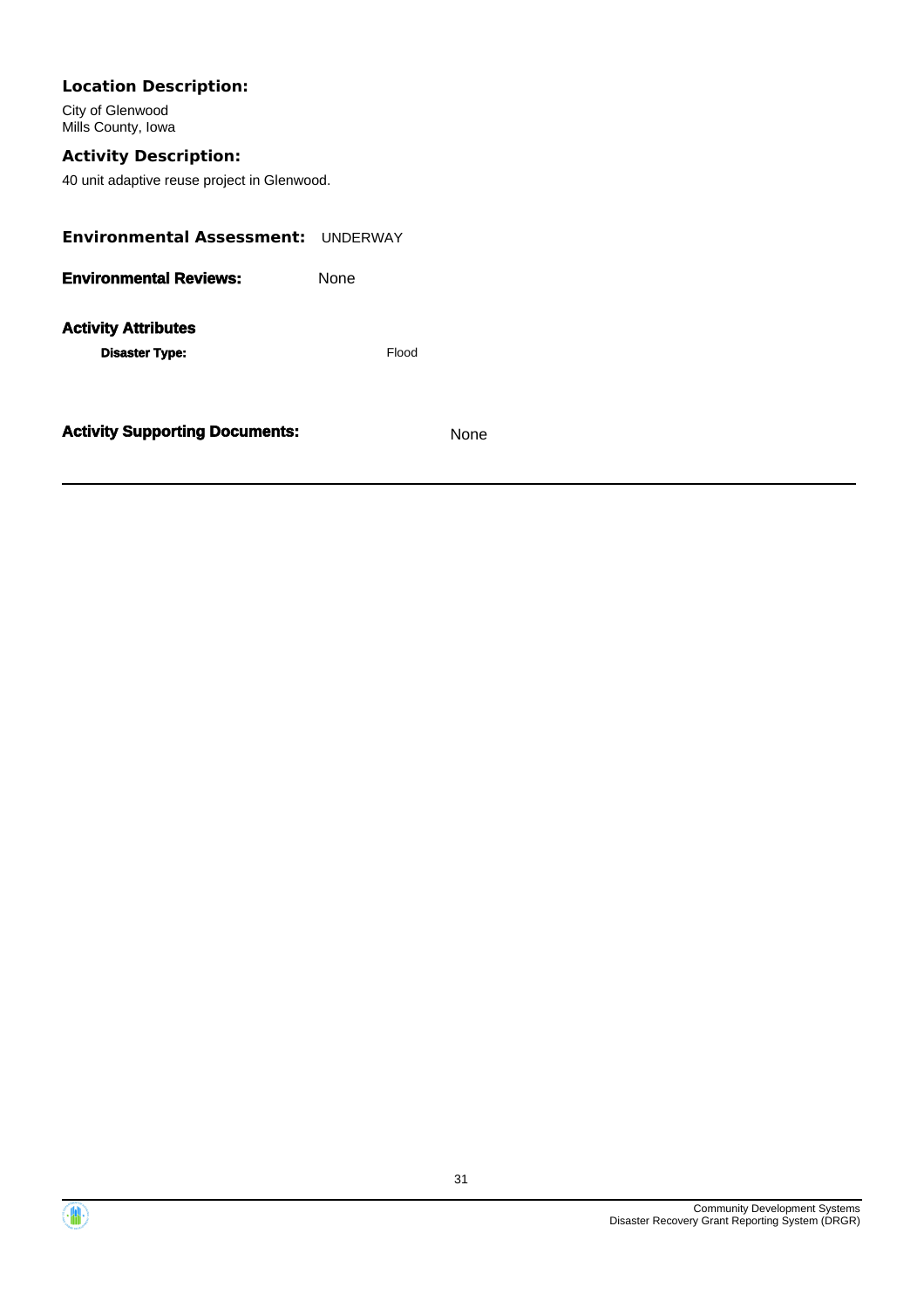# **Grantee Activity Number: 19-DRH-009-510**

# **Activity Title: Hamburg SFNC w/DPA**

| <b>Activity Type:</b>                                         | <b>Activity Status:</b>                 |                |
|---------------------------------------------------------------|-----------------------------------------|----------------|
| Construction of new replacement housing                       | Under Way                               |                |
| <b>Project Number:</b>                                        | <b>Project Title:</b>                   |                |
| 19-DF/Housing                                                 | Housing                                 |                |
| <b>Projected Start Date:</b>                                  | <b>Projected End Date:</b>              |                |
| 02/28/2022                                                    | 02/28/2024                              |                |
| <b>Project Draw Block by HUD:</b>                             | <b>Project Draw Block Date by HUD:</b>  |                |
| Not Blocked                                                   | 12/12/2026 by Steven Edwards            |                |
| <b>Activity Draw Block by HUD:</b>                            | <b>Activity Draw Block Date by HUD:</b> |                |
| Not Blocked                                                   |                                         |                |
| <b>Block Drawdown By Grantee:</b>                             | <b>Total Budget:</b>                    | \$9,577,112.00 |
| Not Blocked                                                   | <b>Most Impacted and</b>                |                |
| <b>National Objective:</b>                                    | Distressed Budget: \$9,577,112.00       |                |
| Low/Mod: Benefit to low- and moderate-income persons/families | <b>Other Funds:</b>                     | \$0.00         |
|                                                               | <b>Total Funds:</b>                     | \$9,577,112.00 |

#### **Benefit Report Type:**

Direct (Households)

| <b>Proposed Beneficiaries</b><br># Renter Households | <b>Total</b> |              | Low | <b>Mod</b> | Low/Mod%<br>0.0 |
|------------------------------------------------------|--------------|--------------|-----|------------|-----------------|
| # Owner Households                                   | 40           |              | 40  |            | 100.00          |
| # of Households                                      | 40           |              | 40  |            | 100.00          |
| <b>Proposed Accomplishments</b>                      |              | <b>Total</b> |     |            |                 |
| # of Singlefamily Units                              |              | 40           |     |            |                 |
| # of Multifamily Units                               |              |              |     |            |                 |
| # of Housing Units                                   |              | 40           |     |            |                 |
| # of Targeted Section 3 Labor Hours                  |              |              |     |            |                 |
| # of Section 3 Labor Hours                           |              |              |     |            |                 |
| # of Total Labor Hours                               |              |              |     |            |                 |
| Activity funds eligible for DREF (Ike Only)          |              |              |     |            |                 |

| <b>Responsible Organization</b> | <b>Organization Type</b> | <b>Proposed Budget</b> |
|---------------------------------|--------------------------|------------------------|
| Hamburg                         | Local Government         | \$9.577.112.00         |



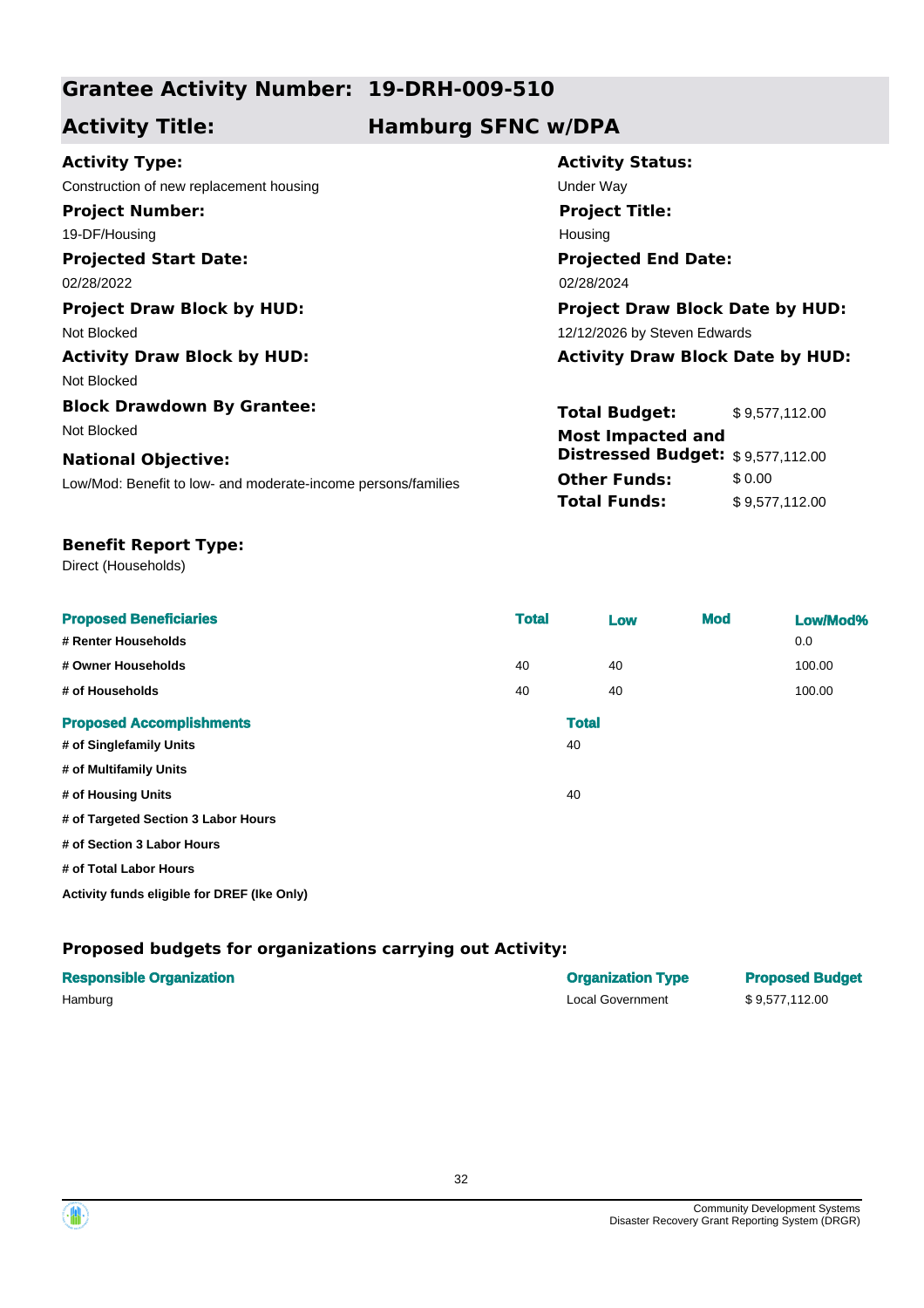# **Location Description:**

Hamburg, Iowa

# **Activity Description:**

40 LMI New Single-Family Housing Units.

| <b>Environmental Assessment: UNDERWAY</b> |             |       |
|-------------------------------------------|-------------|-------|
| <b>Environmental Reviews:</b>             | <b>None</b> |       |
| <b>Activity Attributes</b>                |             |       |
| <b>Subject to Section 3 Requirements:</b> |             | Yes   |
| <b>Disaster Type:</b>                     |             | Flood |
|                                           |             |       |
|                                           |             |       |

**Activity Supporting Documents:** None



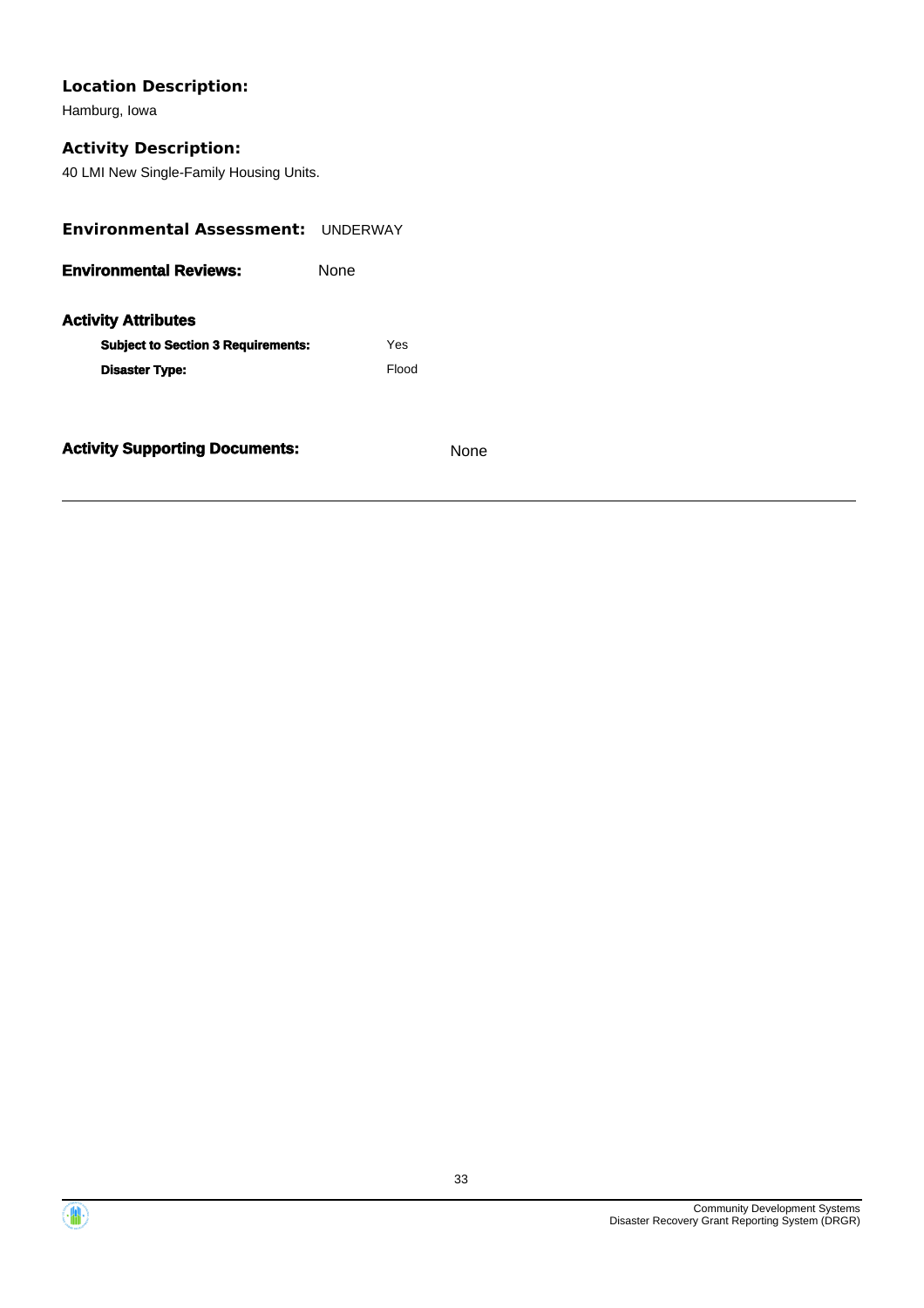# **Grantee Activity Number: 19-DRH-009-530**

# **Activity Title: Hamburg Housing Infrastructure**

### **Activity Type:**

**Projected Start Date:** Construction/reconstruction of water/sewer lines or systems Under Way **Project Number:** 19-DF/Housing

02/28/2022 02/28/2022

Not Blocked 12/12/2026 by Steven Edwards

Not Blocked

**Block Drawdown By Grantee:** Not Blocked **Most Impacted and** 

#### **National Objective:**

Low/Mod: Benefit to low- and moderate-income persons/families

# **Activity Status: Projected End Date: Project Title:** Housing

**Project Draw Block by HUD: Project Draw Block Date by HUD:**

### **Activity Draw Block by HUD: Activity Draw Block Date by HUD:**

| <b>Total Budget:</b>                                                  | \$19,056,104.00 |
|-----------------------------------------------------------------------|-----------------|
| <b>Most Impacted and</b><br><b>Distressed Budget:</b> \$19,056,104.00 |                 |
| <b>Other Funds:</b>                                                   | \$0.00          |
| <b>Total Funds:</b>                                                   | \$19,056,104.00 |

#### **Benefit Report Type:**

Area Benefit (Survey)

| <b>Proposed Beneficiaries</b>               | <b>Total</b> | Low          | <b>Mod</b> | Low/Mod% |
|---------------------------------------------|--------------|--------------|------------|----------|
| # of Persons                                | 1187         | 1187         |            | 100.00   |
| <b>Proposed Accomplishments</b>             |              | <b>Total</b> |            |          |
| # of Targeted Section 3 Labor Hours         |              |              |            |          |
| # of Section 3 Labor Hours                  |              |              |            |          |
| # of Total Labor Hours                      |              |              |            |          |
| Activity funds eligible for DREF (Ike Only) |              |              |            |          |
| # of Linear miles of Public Improvement     |              |              |            |          |
| # of Linear feet of Public Improvement      |              | 3734         |            |          |
| # of public facilities                      |              |              |            |          |

#### **Proposed budgets for organizations carrying out Activity:**

| <b>Responsible Organization</b> | <b>Organization Type</b> | <b>Proposed Budget</b> |
|---------------------------------|--------------------------|------------------------|
| Hamburg                         | <b>Local Government</b>  | \$19.056.104.00        |
| <b>Location Description:</b>    |                          |                        |

Hamburg, Iowa



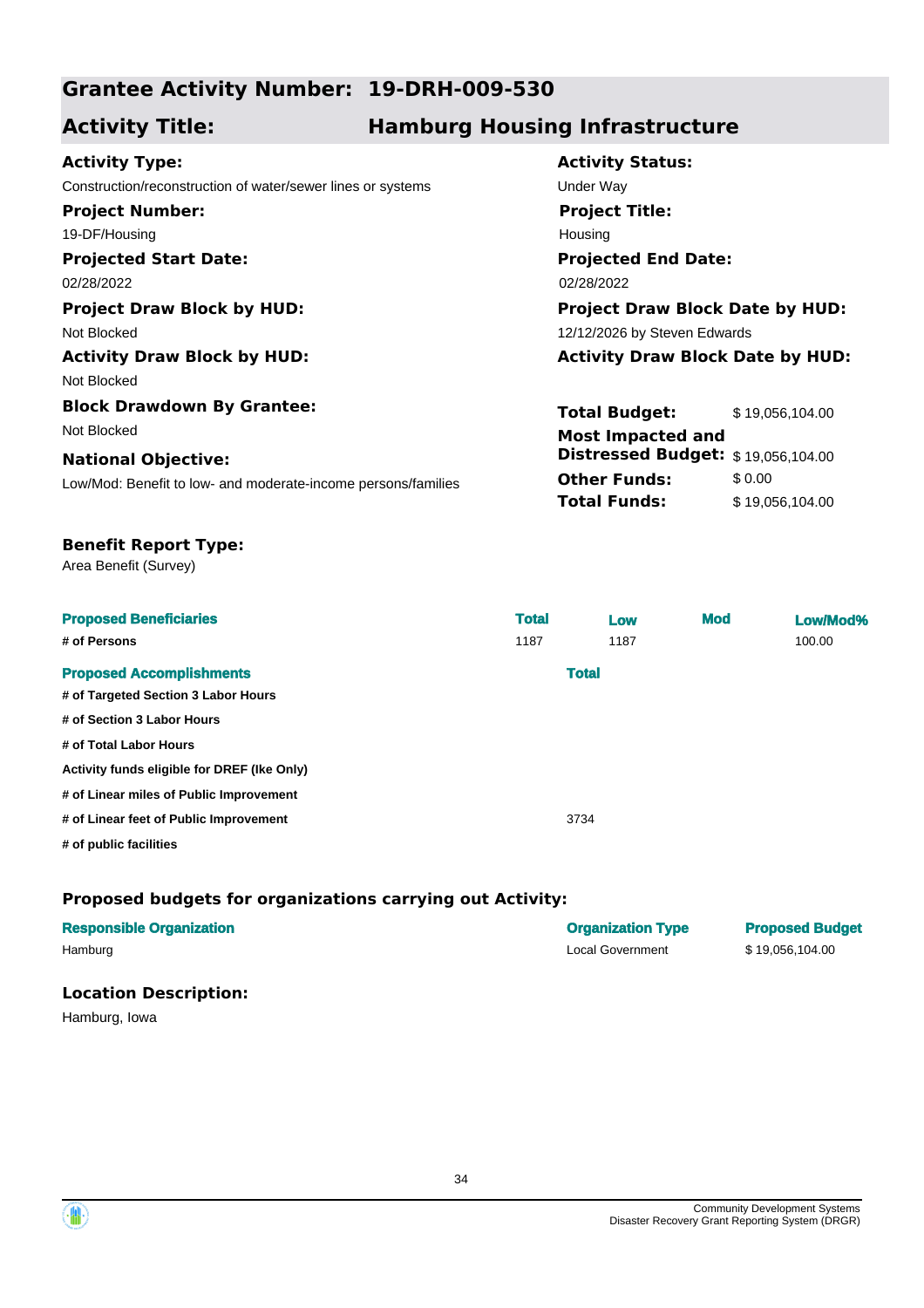# **Activity Description:**

Infrastructure for 40 LMI homes.

| <b>Environmental Assessment: UNDERWAY</b> |      |      |
|-------------------------------------------|------|------|
| <b>Environmental Reviews:</b>             | None |      |
| <b>Activity Attributes:</b>               | None |      |
| <b>Activity Supporting Documents:</b>     |      | None |



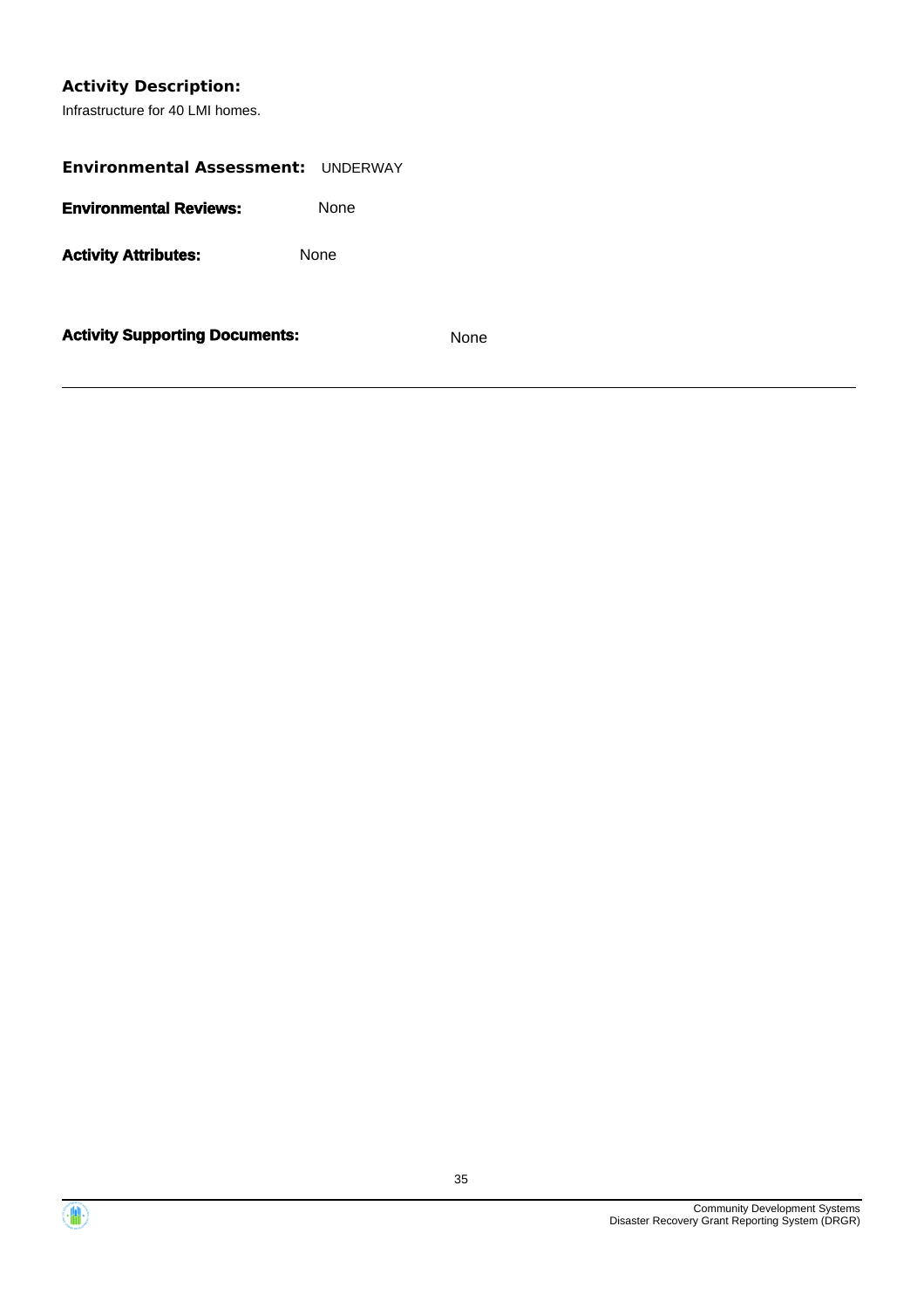# **Grantee Activity Number: 19-DRH-010-510**

# **Activity Title: Woodbine SFNC w/DPA**

| <b>Activity Type:</b>                                         | <b>Activity Status:</b>                 |                |  |  |
|---------------------------------------------------------------|-----------------------------------------|----------------|--|--|
| Construction of new replacement housing                       | Under Way                               |                |  |  |
| <b>Project Number:</b>                                        | <b>Project Title:</b>                   |                |  |  |
| 19-DF/Housing                                                 | Housing                                 |                |  |  |
| <b>Projected Start Date:</b>                                  | <b>Projected End Date:</b>              |                |  |  |
| 02/28/2022                                                    | 02/28/2025                              |                |  |  |
| <b>Project Draw Block by HUD:</b>                             | <b>Project Draw Block Date by HUD:</b>  |                |  |  |
| Not Blocked                                                   | 12/12/2026 by Steven Edwards            |                |  |  |
| <b>Activity Draw Block by HUD:</b>                            | <b>Activity Draw Block Date by HUD:</b> |                |  |  |
| Not Blocked                                                   |                                         |                |  |  |
| <b>Block Drawdown By Grantee:</b>                             | <b>Total Budget:</b>                    | \$6,691,019.00 |  |  |
| Not Blocked                                                   | <b>Most Impacted and</b>                |                |  |  |
| <b>National Objective:</b>                                    | <b>Distressed Budget:</b>               | \$6.691.019.00 |  |  |
| Low/Mod: Benefit to low- and moderate-income persons/families | <b>Other Funds:</b>                     | \$0.00         |  |  |
|                                                               | <b>Total Funds:</b>                     | \$6,691,019.00 |  |  |
|                                                               |                                         |                |  |  |

#### **Benefit Report Type:**

Direct (Households)

| <b>Proposed Beneficiaries</b><br># Renter Households | <b>Total</b> |              | Low | <b>Mod</b> | Low/Mod%<br>0.0 |
|------------------------------------------------------|--------------|--------------|-----|------------|-----------------|
| # Owner Households                                   | 40           |              | 40  |            | 100.00          |
| # of Households                                      | 40           |              | 40  |            | 100.00          |
| <b>Proposed Accomplishments</b>                      |              | <b>Total</b> |     |            |                 |
| # of Singlefamily Units                              |              | 40           |     |            |                 |
| # of Multifamily Units                               |              |              |     |            |                 |
| # of Housing Units                                   |              | 40           |     |            |                 |
| # of Targeted Section 3 Labor Hours                  |              |              |     |            |                 |
| # of Section 3 Labor Hours                           |              |              |     |            |                 |
| # of Total Labor Hours                               |              |              |     |            |                 |
| Activity funds eligible for DREF (Ike Only)          |              |              |     |            |                 |

| <b>Responsible Organization</b> | <b>Organization Type</b> | <b>Proposed Budget</b> |
|---------------------------------|--------------------------|------------------------|
| Woodbine                        | Local Government         | \$6.691.019.00         |

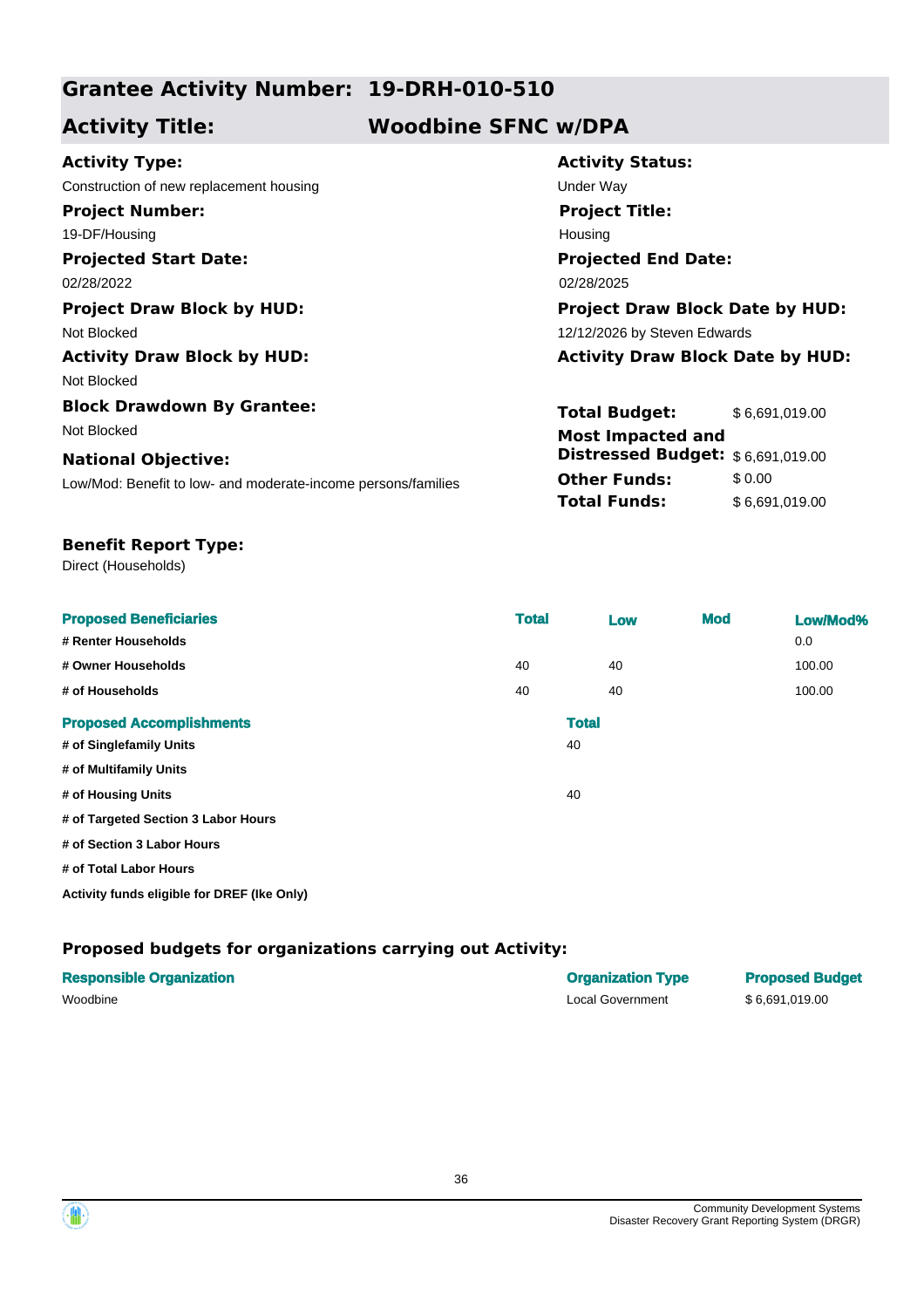Woodbine, Iowa

## **Activity Description:**

40 LMI New Single-Family Housing Units.

1yr contract end date extension to February 28, 2025. 4/6/2022

| <b>Environmental Assessment: UNDERWAY</b> |             |       |
|-------------------------------------------|-------------|-------|
| <b>Environmental Reviews:</b>             | <b>None</b> |       |
| <b>Activity Attributes</b>                |             |       |
| <b>Subject to Section 3 Requirements:</b> |             | Yes   |
| <b>Disaster Type:</b>                     |             | Flood |
|                                           |             |       |
|                                           |             |       |



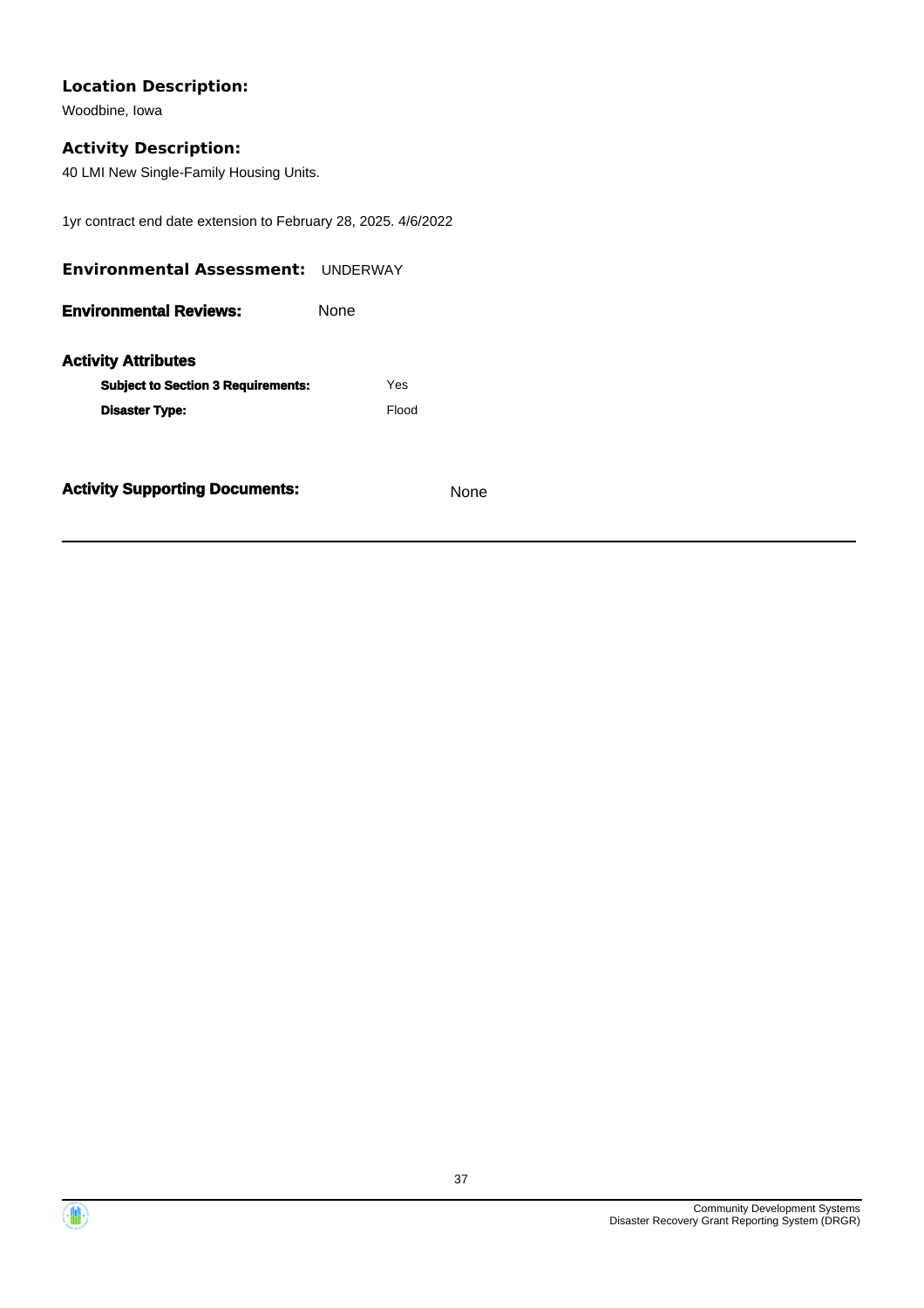# **Grantee Activity Number: 19-DRH-010-530**

# **Activity Title: Woodbine Housing Infrastructure**

#### **Activity Type:**

**Projected Start Date:** Construction/reconstruction of water/sewer lines or systems Under Way **Project Number:** 19-DF/Housing

02/28/2022 02/28/2025 02/28/2025

Not Blocked 12/12/2026 by Steven Edwards

Not Blocked

**Block Drawdown By Grantee:** Not Blocked

#### **National Objective:**

Low/Mod: Benefit to low- and moderate-income persons/families

# **Projected End Date: Project Title:** Housing

**Activity Status:**

**Project Draw Block by HUD: Project Draw Block Date by HUD:**

### **Activity Draw Block by HUD: Activity Draw Block Date by HUD:**

| <b>Total Budget:</b>                                                  | \$12,260,654.00 |
|-----------------------------------------------------------------------|-----------------|
| <b>Most Impacted and</b><br><b>Distressed Budget:</b> \$12,260,654.00 |                 |
| <b>Other Funds:</b>                                                   | \$0.00          |
| <b>Total Funds:</b>                                                   | \$12,260,654.00 |

### **Benefit Report Type:**

Area Benefit (Census)

| <b>Proposed Beneficiaries</b>               | <b>Total</b> |              | Low  | <b>Mod</b> | Low/Mod% |
|---------------------------------------------|--------------|--------------|------|------------|----------|
| # of Persons                                | 1459         |              | 1459 |            | 100.00   |
| <b>Proposed Accomplishments</b>             |              | <b>Total</b> |      |            |          |
| # of Singlefamily Units                     |              |              |      |            |          |
| # of Multifamily Units                      |              |              |      |            |          |
| # of Housing Units                          |              |              |      |            |          |
| # of Targeted Section 3 Labor Hours         |              |              |      |            |          |
| # of Section 3 Labor Hours                  |              |              |      |            |          |
| # of Total Labor Hours                      |              |              |      |            |          |
| Activity funds eligible for DREF (Ike Only) |              |              |      |            |          |
| # of Linear miles of Public Improvement     |              |              |      |            |          |
| # of Linear feet of Public Improvement      |              | 8900         |      |            |          |
| # of public facilities                      |              |              |      |            |          |
| <b>LMI%:</b>                                |              |              |      |            |          |

| <b>Responsible Organization</b> | <b>Organization Type</b> | <b>Proposed Budget</b> |
|---------------------------------|--------------------------|------------------------|
| Woodbine                        | Local Government         | \$12,260,654,00        |

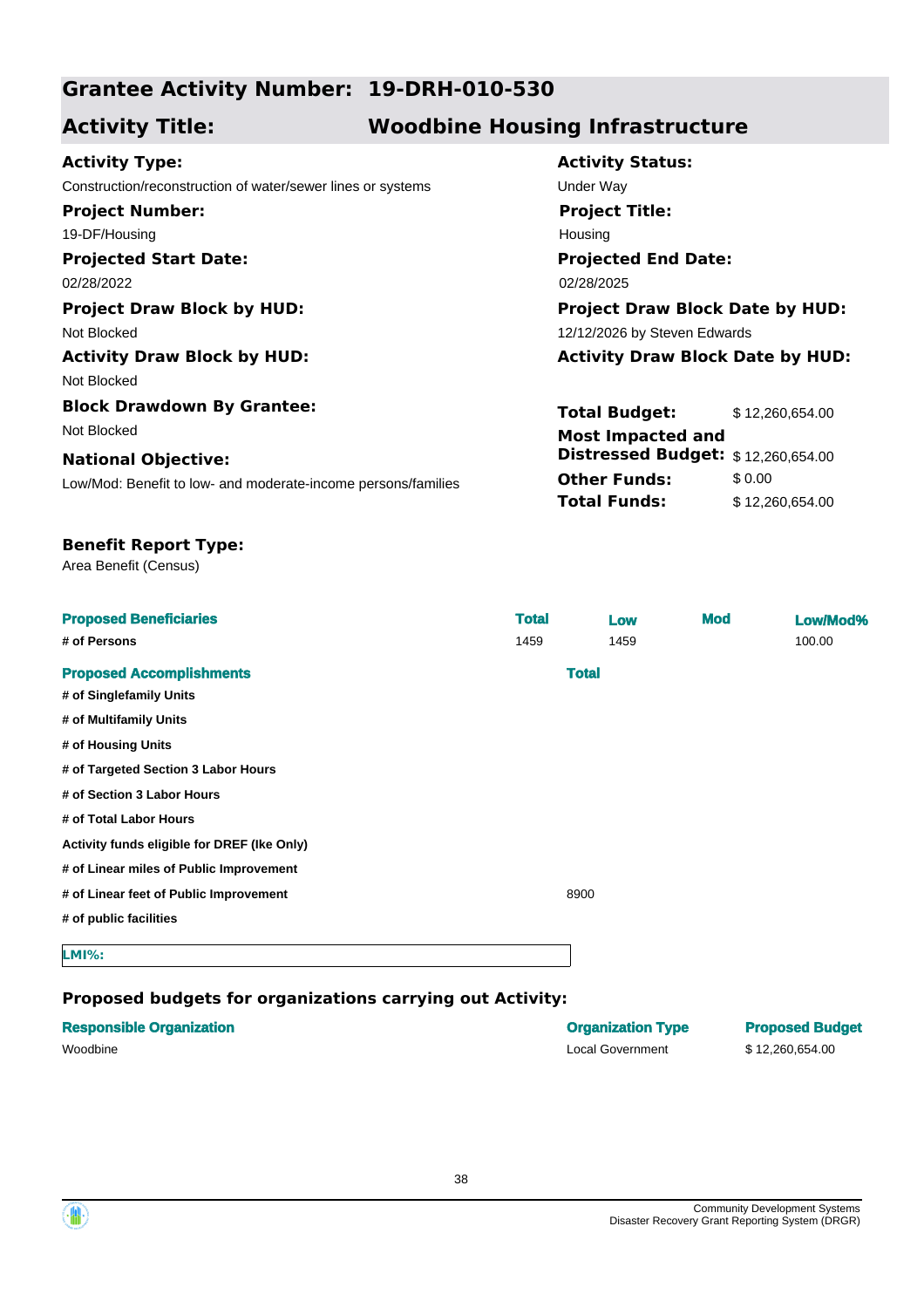Woodbine, Iowa

## **Activity Description:**

Infrastructure for 40 LMI homes.

1yr contract end date extension to February 28, 2025. 4/6/2022

| <b>Environmental Assessment: UNDERWAY</b> |             |       |
|-------------------------------------------|-------------|-------|
| <b>Environmental Reviews:</b>             | <b>None</b> |       |
| <b>Activity Attributes</b>                |             |       |
| <b>Subject to Section 3 Requirements:</b> |             | Yes   |
| <b>Disaster Type:</b>                     |             | Flood |
|                                           |             |       |
|                                           |             |       |



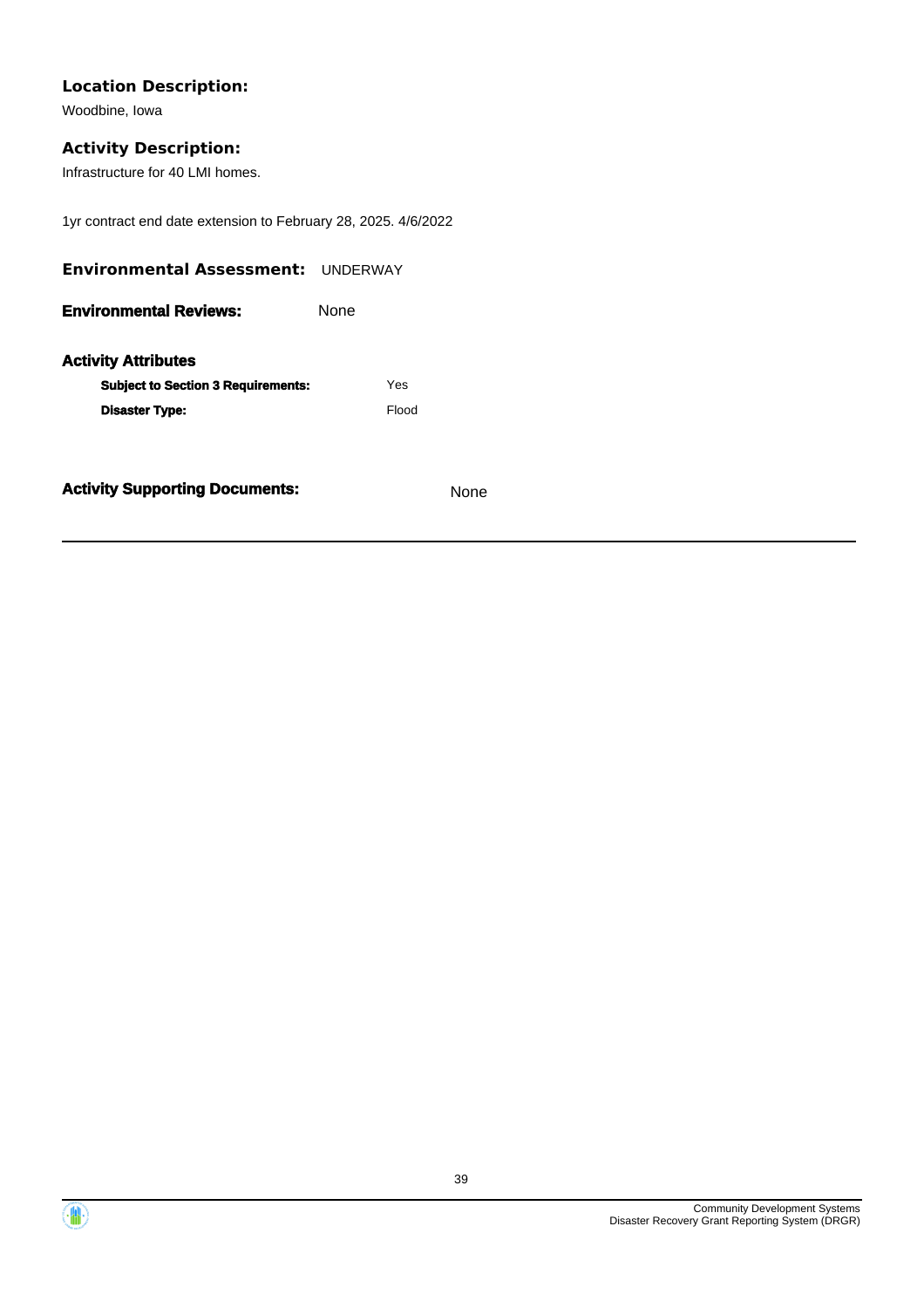# **Grantee Activity Number: 19-DRH-011-510**

# **Activity Title: Malvern (Nigro and Paulsen) SFNC w/DPA**

| <b>Activity Type:</b>                                         | <b>Activity Status:</b>                 |                |  |
|---------------------------------------------------------------|-----------------------------------------|----------------|--|
| Construction of new replacement housing                       | Under Way                               |                |  |
| <b>Project Number:</b>                                        | <b>Project Title:</b>                   |                |  |
| 19-DF/Housing                                                 | Housing                                 |                |  |
| <b>Projected Start Date:</b>                                  | <b>Projected End Date:</b>              |                |  |
| 02/28/2022                                                    | 02/28/2025                              |                |  |
| <b>Project Draw Block by HUD:</b>                             | <b>Project Draw Block Date by HUD:</b>  |                |  |
| Not Blocked                                                   | 12/12/2026 by Steven Edwards            |                |  |
| <b>Activity Draw Block by HUD:</b>                            | <b>Activity Draw Block Date by HUD:</b> |                |  |
| Not Blocked                                                   |                                         |                |  |
| <b>Block Drawdown By Grantee:</b>                             | <b>Total Budget:</b>                    | \$5,576,892.00 |  |
| Not Blocked                                                   | <b>Most Impacted and</b>                |                |  |
| <b>National Objective:</b>                                    | Distressed Budget: \$5,576,892.00       |                |  |
| Low/Mod: Benefit to low- and moderate-income persons/families | <b>Other Funds:</b>                     | \$0.00         |  |
|                                                               | <b>Total Funds:</b>                     | \$5,576,892.00 |  |

#### **Benefit Report Type:**

Direct (Households)

| <b>Proposed Beneficiaries</b><br># Renter Households | <b>Total</b> |              | Low | <b>Mod</b> | Low/Mod%<br>0.0 |
|------------------------------------------------------|--------------|--------------|-----|------------|-----------------|
| # Owner Households                                   | 40           |              | 40  |            | 100.00          |
| # of Households                                      | 40           |              | 40  |            | 100.00          |
| <b>Proposed Accomplishments</b>                      |              | <b>Total</b> |     |            |                 |
| # of Singlefamily Units                              |              | 40           |     |            |                 |
| # of Multifamily Units                               |              |              |     |            |                 |
| # of Housing Units                                   |              | 40           |     |            |                 |
| # of Targeted Section 3 Labor Hours                  |              |              |     |            |                 |
| # of Section 3 Labor Hours                           |              |              |     |            |                 |
| # of Total Labor Hours                               |              |              |     |            |                 |
| Activity funds eligible for DREF (Ike Only)          |              |              |     |            |                 |

| <b>Responsible Organization</b> | <b>Organization Type</b> | <b>Proposed Budget</b> |
|---------------------------------|--------------------------|------------------------|
| Malvern                         | Local Government         | \$5.576.892.00         |



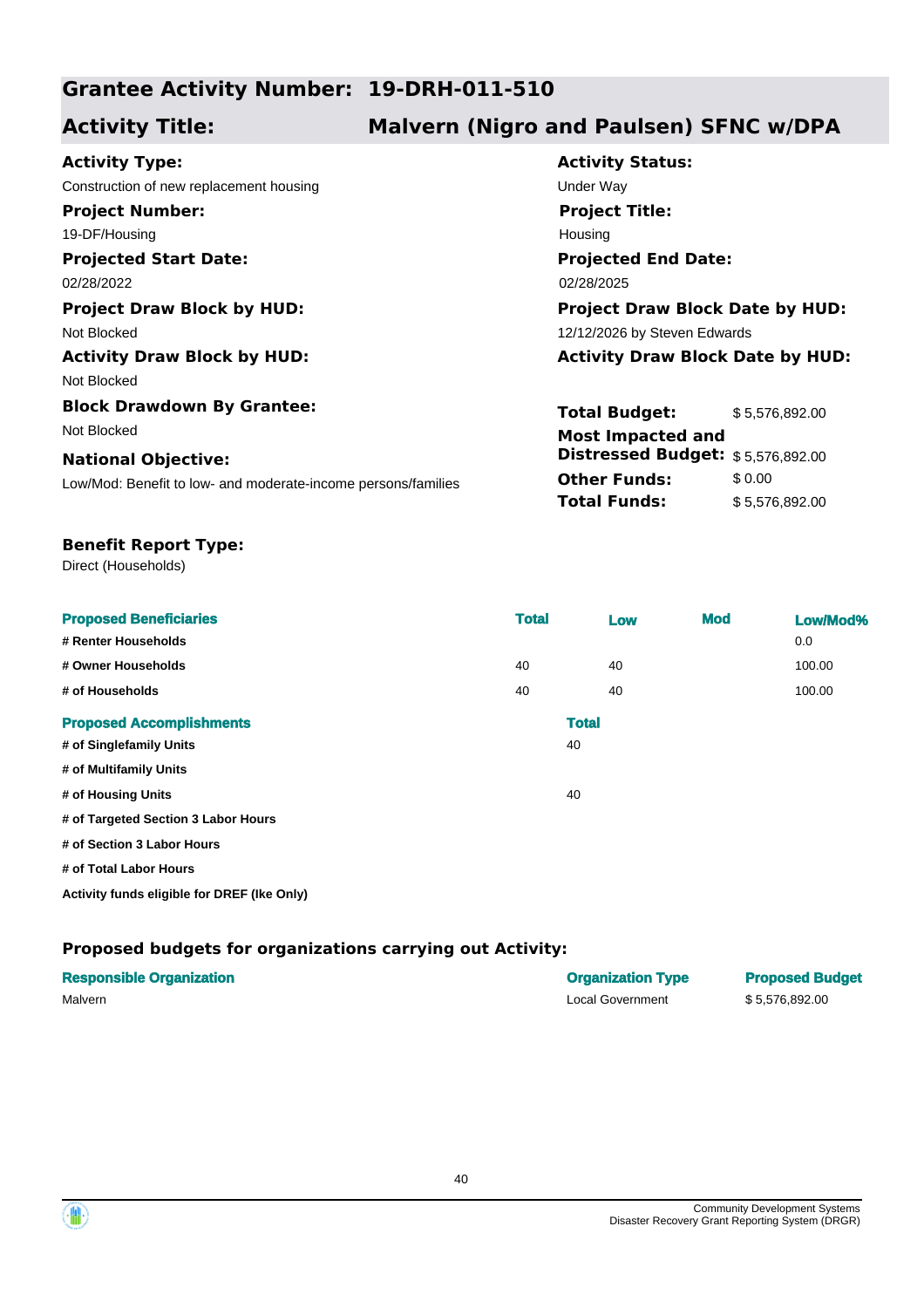Malvern, Iowa

### **Activity Description:**

40 LMI New Single-Family Housing Units.

1yr contract end date extension to February 28, 2025. 4/7/2022

| <b>Environmental Assessment: UNDERWAY</b> |      |       |
|-------------------------------------------|------|-------|
| <b>Environmental Reviews:</b>             | None |       |
| <b>Activity Attributes</b>                |      |       |
| <b>Subject to Section 3 Requirements:</b> |      | Yes   |
| <b>Disaster Type:</b>                     |      | Flood |
|                                           |      |       |



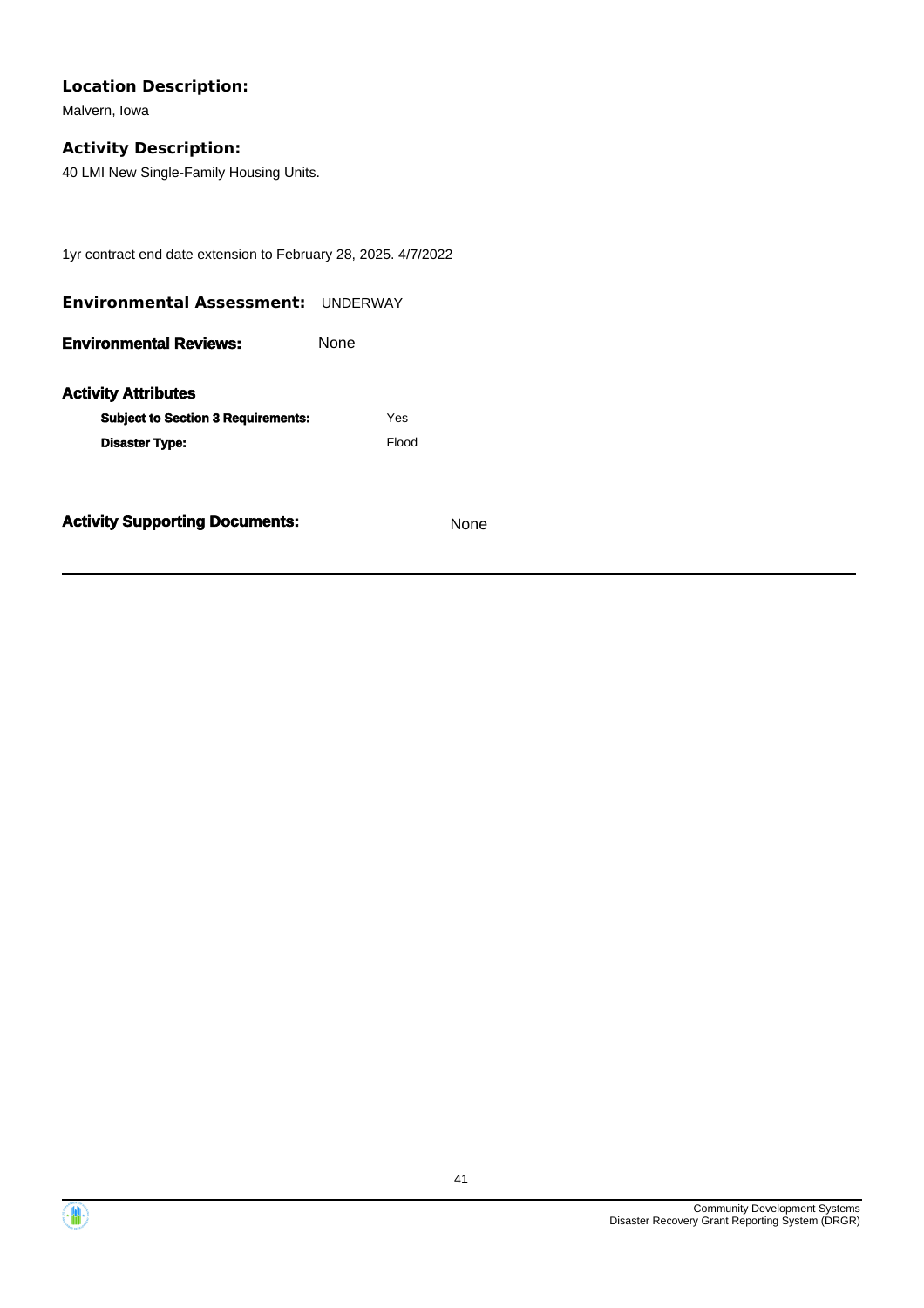# **Grantee Activity Number: 19-DRH-011-530**

# **Activity Title: Malvern (Nigro and Paulsen) Infrastructure**

**Projected Start Date:** Low/Mod: Benefit to low- and moderate-income persons/families **National Objective: Activity Type:** 02/28/2022 02/28/2025 Construction/reconstruction of water/sewer lines or systems Under Way **Project Number:** 19-DF/Housing **Project Draw Block by HUD: Project Draw Block Date by HUD:** Not Blocked **12/12/2026** by Steven Edwards **Activity Draw Block by HUD: Activity Draw Block Date by HUD:** Not Blocked **Block Drawdown By Grantee:** Not Blocked **Most Impacted and** 

# **Benefit Report Type:**

NA

**Activity Status: Projected End Date: Project Title: Housing** 

**Total Budget:** \$ 4,707,747.00 **Other Funds:** \$0.00 **Total Funds:** \$ 4,707,747.00 **Distressed Budget:** \$ 4,707,747.00

## **Proposed budgets for organizations carrying out Activity:**

| <b>Responsible Organization</b> | <b>Organization Type</b> | <b>Proposed Budget</b> |
|---------------------------------|--------------------------|------------------------|
| Malvern                         | Local Government         | \$4.707.747.00         |
|                                 |                          |                        |

### **Location Description:**

## **Activity Description:**

Infrastructure for 40 LMI homes.

1yr contract end date extension to February 28, 2025. 4/7/2022

#### **Environmental Assessment:**

| <b>Environmental Reviews:</b> | <b>None</b> |
|-------------------------------|-------------|
|                               |             |

**Activity Attributes:** None

42

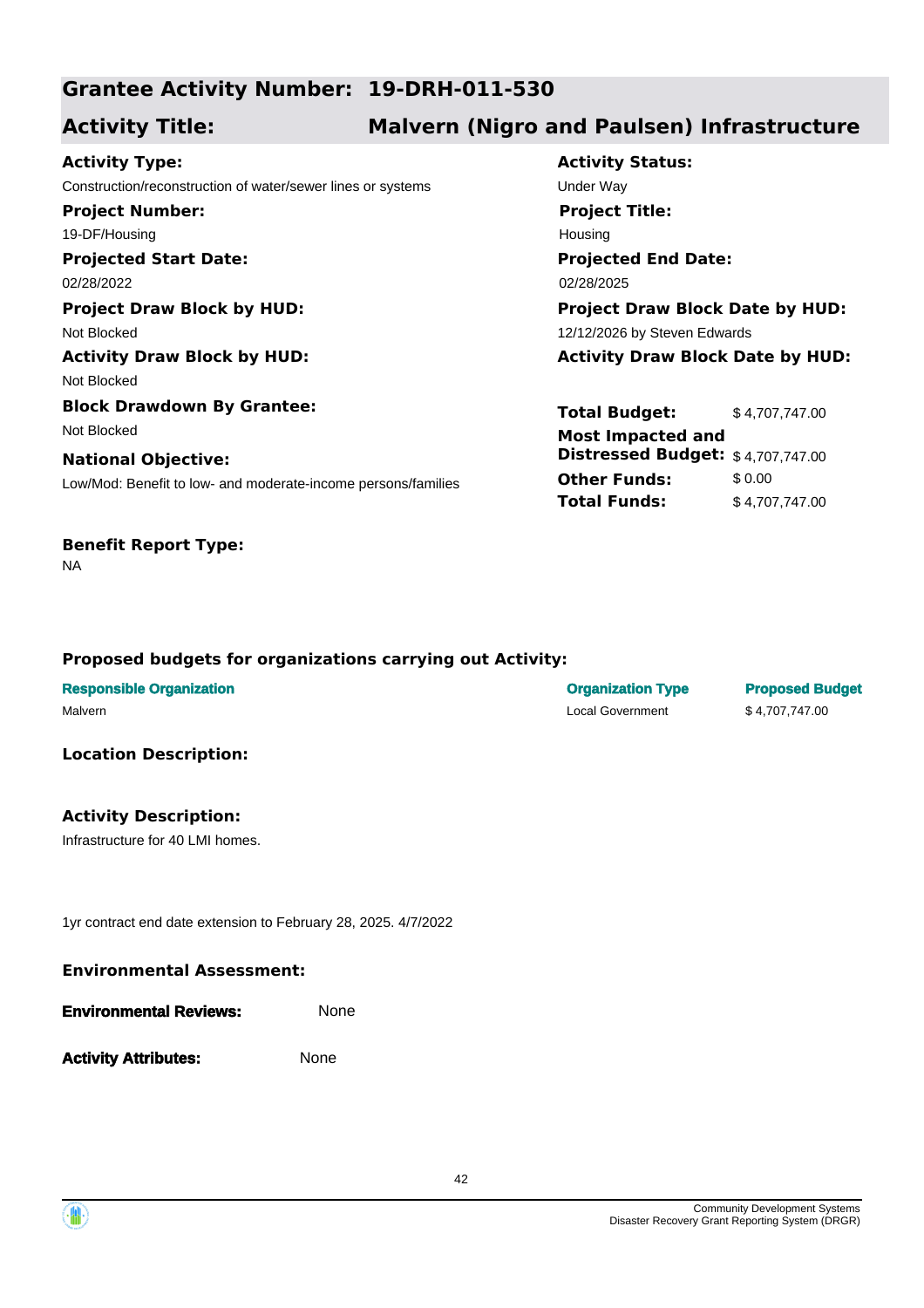**Environmental Reviews:** None



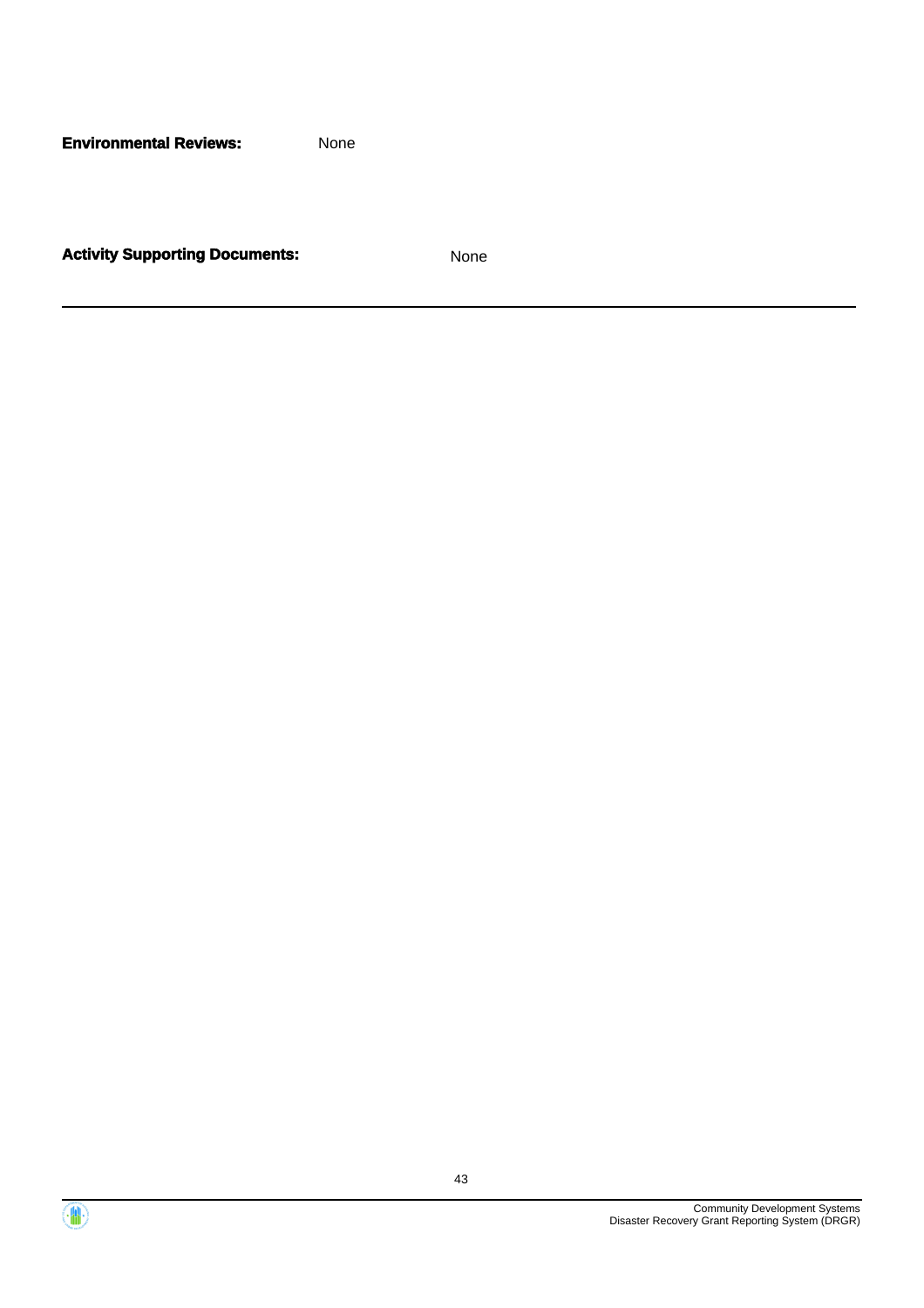# **Grantee Activity Number: 19-DRH-012-510**

**Activity Title: Logan SFNC w/DPA**

Construction of new replacement housing example of the Under Way **Project Number:** 19-DF/Housing

**Projected Start Date:**

Not Blocked 12/12/2026 by Steven Edwards

Not Blocked

**Block Drawdown By Grantee:** Not Blocked **Most Impacted and** 

### **National Objective:**

Low/Mod: Benefit to low- and moderate-income persons/families

**Activity Status: Projected End Date:** 02/28/2022 02/28/2022 02/28/2024 **Project Title:** Housing **Project Draw Block by HUD: Project Draw Block Date by HUD:**

**Activity Draw Block by HUD: Activity Draw Block Date by HUD:**

**Total Budget:** \$ 377,859.00 **Other Funds:** \$0.00 **Total Funds:** \$377,859.00 **Distressed Budget:** \$ 377,859.00

#### **Benefit Report Type:**

Direct (Households)

| <b>Proposed Beneficiaries</b><br># Renter Households | <b>Total</b> |              | Low | <b>Mod</b> | Low/Mod%<br>0.0 |
|------------------------------------------------------|--------------|--------------|-----|------------|-----------------|
| # Owner Households                                   | 3            |              | 3   |            | 100.00          |
| # of Households                                      | 3            |              | 3   |            | 100.00          |
| <b>Proposed Accomplishments</b>                      |              | <b>Total</b> |     |            |                 |
| # of Singlefamily Units                              |              | 3            |     |            |                 |
| # of Multifamily Units                               |              |              |     |            |                 |
| # of Housing Units                                   |              | 3            |     |            |                 |
| # of Targeted Section 3 Labor Hours                  |              |              |     |            |                 |
| # of Section 3 Labor Hours                           |              |              |     |            |                 |
| # of Total Labor Hours                               |              |              |     |            |                 |
|                                                      |              |              |     |            |                 |

**Activity funds eligible for DREF (Ike Only)**

| <b>Responsible Organization</b> | <b>Organization Type</b> | <b>Proposed Budget</b> |
|---------------------------------|--------------------------|------------------------|
| Logan                           | Local Government         | \$377.859.00           |

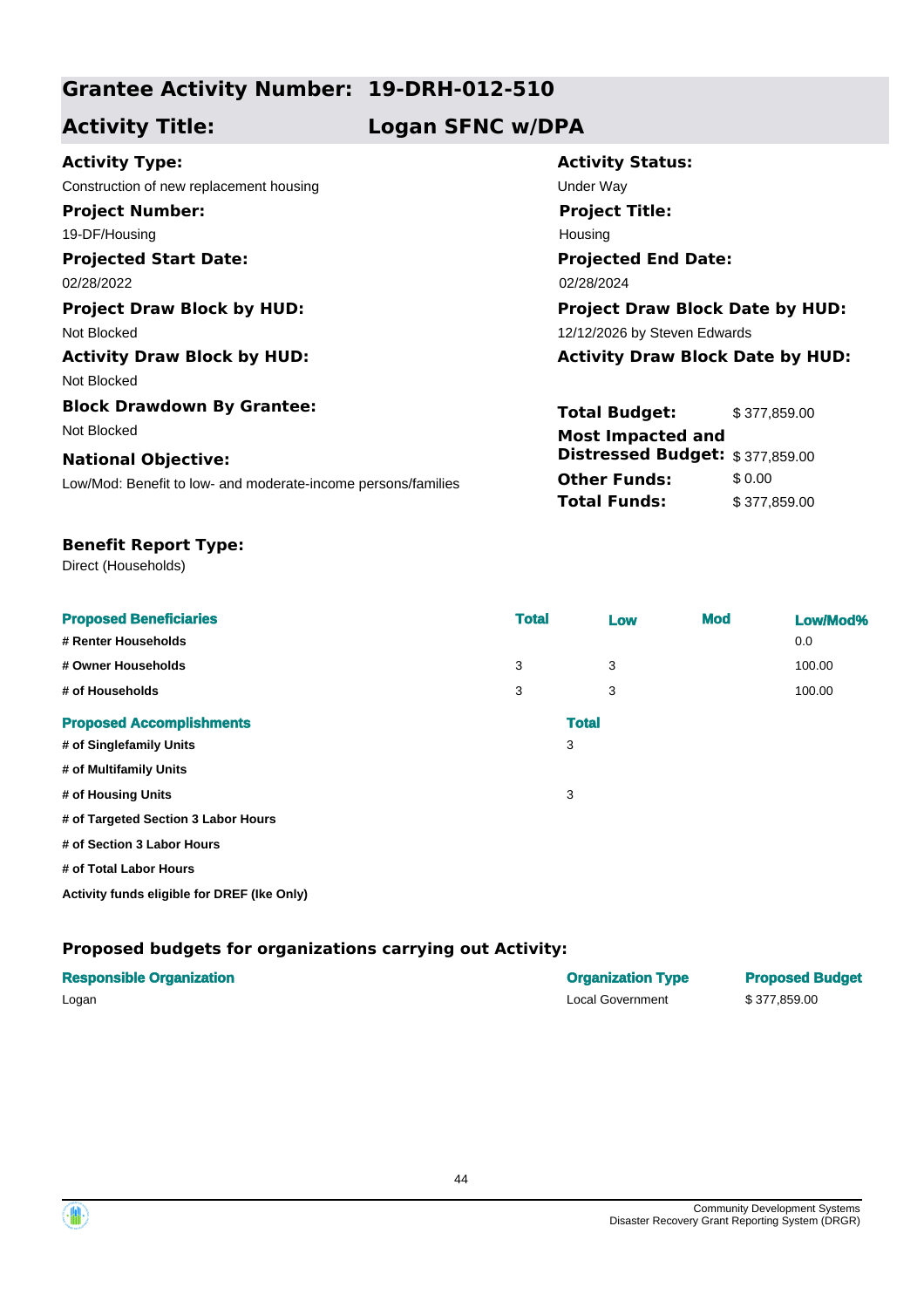Logan, Iowa

## **Activity Description:**

3 New LMI Single-Family Housing Units

| <b>Environmental Assessment: UNDERWAY</b> |             |       |  |
|-------------------------------------------|-------------|-------|--|
| <b>Environmental Reviews:</b>             | <b>None</b> |       |  |
| <b>Activity Attributes</b>                |             |       |  |
| <b>Subject to Section 3 Requirements:</b> |             | Yes   |  |
| <b>Disaster Type:</b>                     |             | Flood |  |
|                                           |             |       |  |
|                                           |             |       |  |



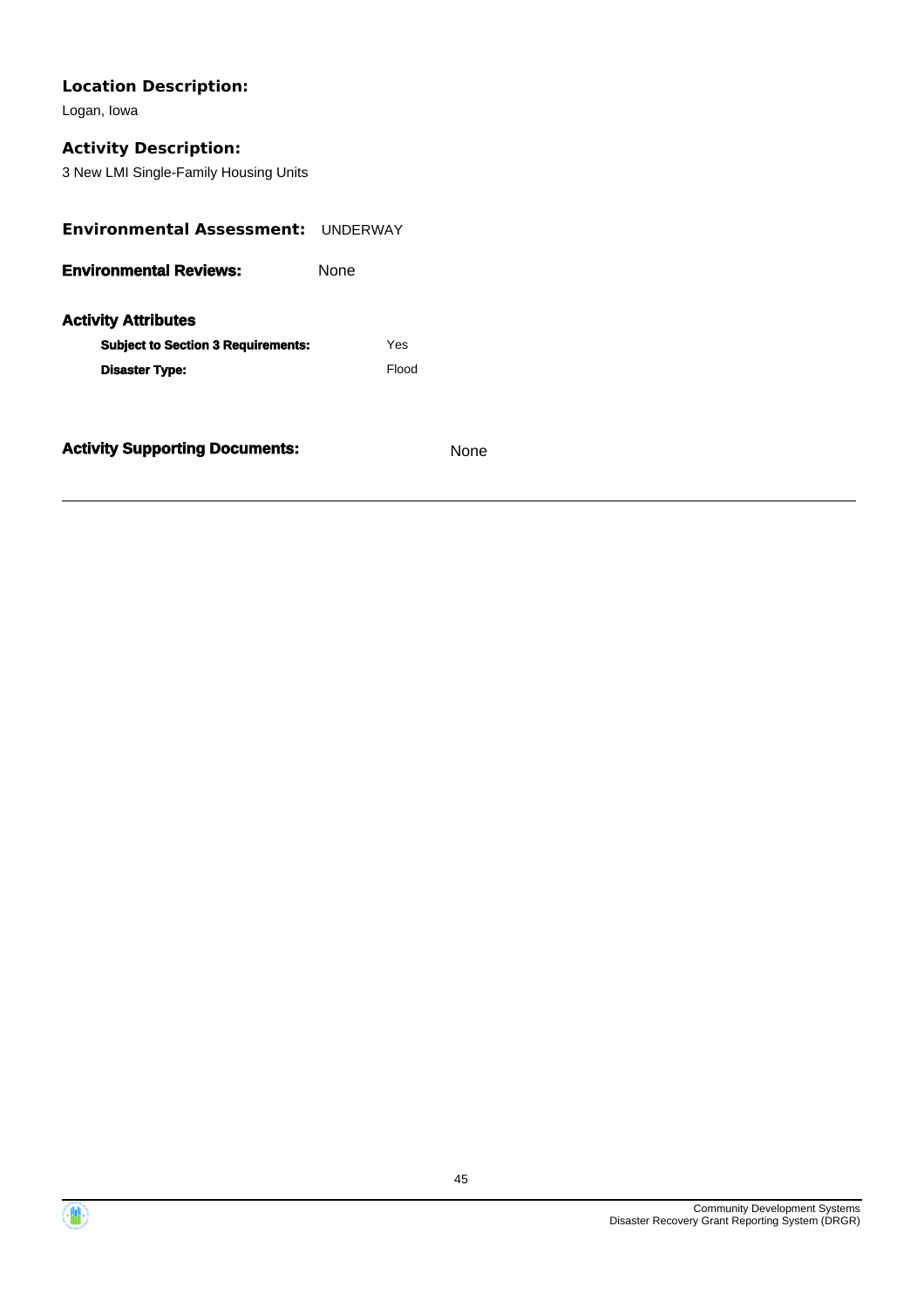# **Grantee Activity Number: 19-DRH-012-530**

# **Activity Title: Logan Housing Infrastructure**

**Activity Status:**

**Project Title:**

Housing

**Projected End Date:**

**Total Budget:** \$ 188,364.00

**Distressed Budget:** \$ 188,364.00

**Other Funds:** \$0.00 **Total Funds:** \$188,364.00

# **Activity Type:**

**Projected Start Date:** 02/28/2022 02/28/2024 Construction/reconstruction of water/sewer lines or systems Under Way **Project Number:** 19-DF/Housing

**Project Draw Block by HUD: Project Draw Block Date by HUD:** Not Blocked 12/12/2026 by Steven Edwards **Activity Draw Block by HUD: Activity Draw Block Date by HUD:**

Not Blocked

**Block Drawdown By Grantee:** Not Blocked **Most Impacted and** 

### **National Objective:**

Low/Mod: Benefit to low- and moderate-income persons/families

### **Benefit Report Type:**

NA

| <b>Proposed Accomplishments</b>             | <b>Total</b> |  |
|---------------------------------------------|--------------|--|
| # of Targeted Section 3 Labor Hours         |              |  |
| # of Section 3 Labor Hours                  |              |  |
| # of Total Labor Hours                      |              |  |
| Activity funds eligible for DREF (Ike Only) |              |  |
| # of Linear miles of Public Improvement     |              |  |
| # of Linear feet of Public Improvement      | 100          |  |
| # of public facilities                      |              |  |

## **Proposed budgets for organizations carrying out Activity:**

| <b>Responsible Organization</b> | <b>Organization Type</b> | <b>Proposed Budget</b> |
|---------------------------------|--------------------------|------------------------|
| Logan                           | Local Government         | \$188.364.00           |
|                                 |                          |                        |

### **Location Description:**

Logan, Iowa

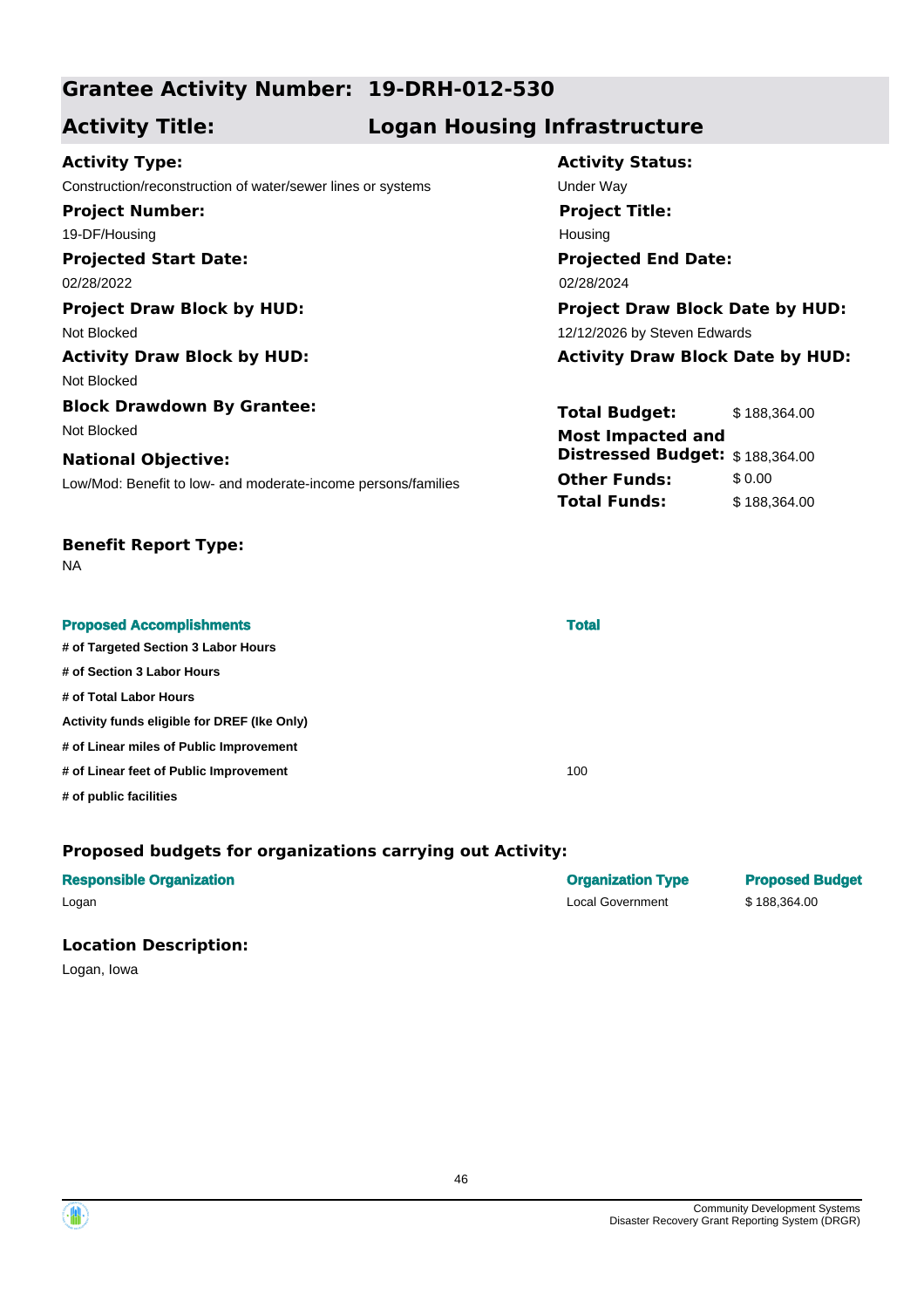# **Activity Description:**

Infrastructure for 3 LMI homes.

| <b>Environmental Assessment: UNDERWAY</b> |       |  |  |  |  |
|-------------------------------------------|-------|--|--|--|--|
| <b>Environmental Reviews:</b>             | None  |  |  |  |  |
| <b>Activity Attributes</b>                |       |  |  |  |  |
| <b>Subject to Section 3 Requirements:</b> | Yes   |  |  |  |  |
| <b>Disaster Type:</b>                     | Flood |  |  |  |  |
|                                           |       |  |  |  |  |
| <b>Activity Supporting Documents:</b>     | None  |  |  |  |  |



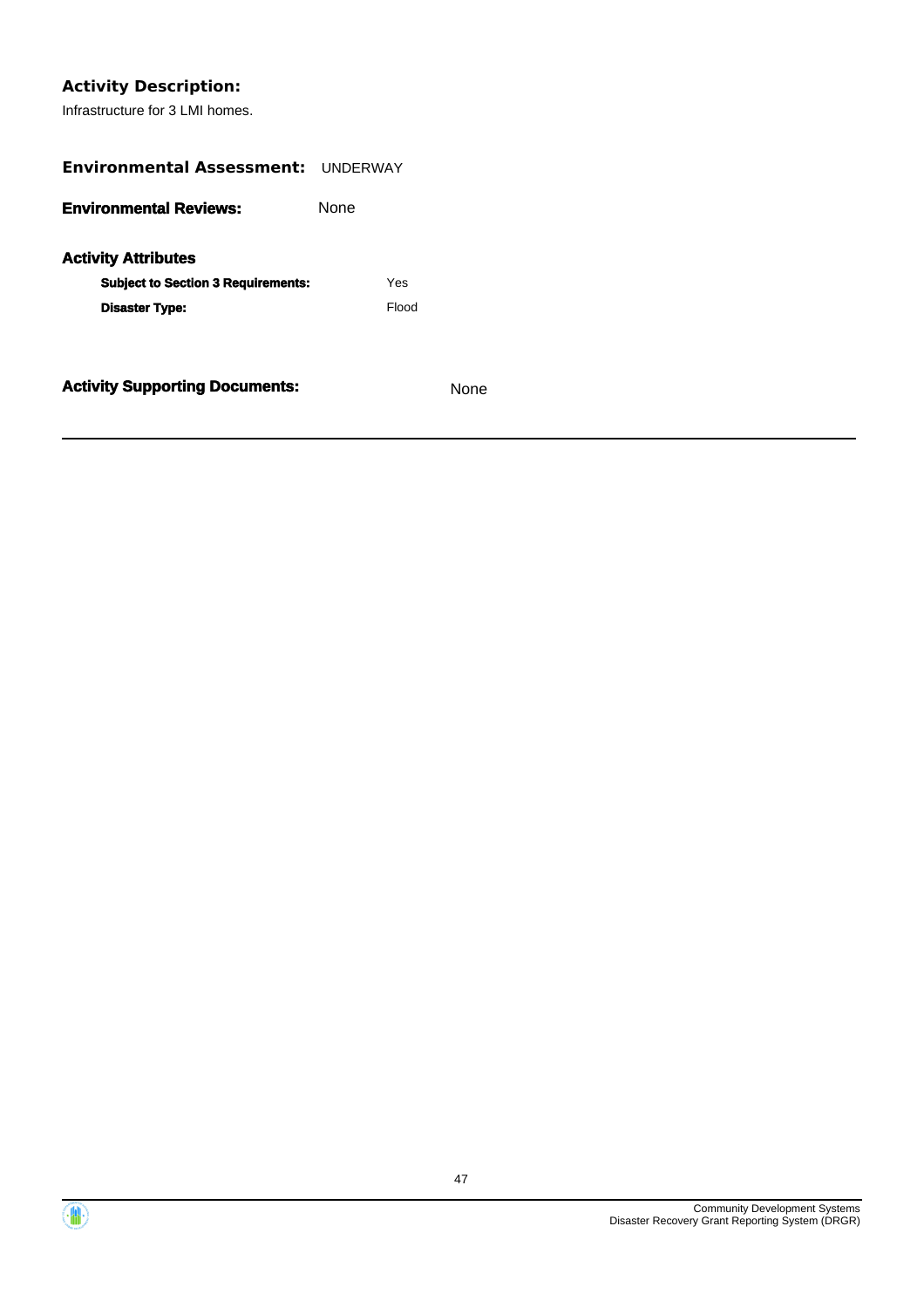# **Grantee Activity Number: 19-DRH-013-510**

# **Activity Title: Malvern (Kester and Horton) SFNC w/DPA**

| <b>Activity Type:</b>                                         | <b>Activity Status:</b>           |  |  |
|---------------------------------------------------------------|-----------------------------------|--|--|
| Construction of new replacement housing                       | Under Way                         |  |  |
| <b>Project Number:</b>                                        | <b>Project Title:</b>             |  |  |
| 19-DF/Housing                                                 | Housing                           |  |  |
| <b>Projected Start Date:</b>                                  | <b>Projected End Date:</b>        |  |  |
| 02/28/2022                                                    | 02/28/2024                        |  |  |
| <b>Project Draw Block by HUD:</b>                             | <b>Project Draw Block Dat</b>     |  |  |
| Not Blocked                                                   | 12/12/2026 by Steven Edwards      |  |  |
| <b>Activity Draw Block by HUD:</b>                            | <b>Activity Draw Block Da</b>     |  |  |
| Not Blocked                                                   |                                   |  |  |
| <b>Block Drawdown By Grantee:</b>                             | <b>Total Budget:</b><br>\$52      |  |  |
| Not Blocked                                                   | <b>Most Impacted and</b>          |  |  |
| <b>National Objective:</b>                                    | <b>Distressed Budget:</b><br>\$52 |  |  |
| Low/Mod: Benefit to low- and moderate-income persons/families | <b>Other Funds:</b><br>\$0.       |  |  |
|                                                               | <b>Total Funds:</b><br>\$52       |  |  |
|                                                               |                                   |  |  |

**Status: Projected End Date: Project Title: Praw Block Date by HUD:** 

**Activity Draw Block Date by HUD:** 

**dget:** \$ 524,266.00 **unds:** \$ 0.00 **nds:** \$ 524,266.00 **Distressed Budget:** \$ 524,266.00

#### **Benefit Report Type:**

Direct (Households)

| <b>Proposed Beneficiaries</b>       | <b>Total</b> |              | Low | <b>Mod</b> | Low/Mod% |
|-------------------------------------|--------------|--------------|-----|------------|----------|
| # Renter Households                 |              |              |     |            | 0.0      |
| # Owner Households                  | 4            |              | 4   |            | 100.00   |
| # of Households                     | 4            |              | 4   |            | 100.00   |
| <b>Proposed Accomplishments</b>     |              | <b>Total</b> |     |            |          |
| # of Singlefamily Units             |              | 4            |     |            |          |
| # of Multifamily Units              |              |              |     |            |          |
| # of Housing Units                  |              | 4            |     |            |          |
| # of Targeted Section 3 Labor Hours |              |              |     |            |          |
| # of Section 3 Labor Hours          |              |              |     |            |          |
| # of Total Labor Hours              |              |              |     |            |          |

**Activity funds eligible for DREF (Ike Only)**

| <b>Responsible Organization</b> | <b>Organization Type</b> | <b>Proposed Budget</b> |
|---------------------------------|--------------------------|------------------------|
| Malvern                         | Local Government         | \$524.266.00           |



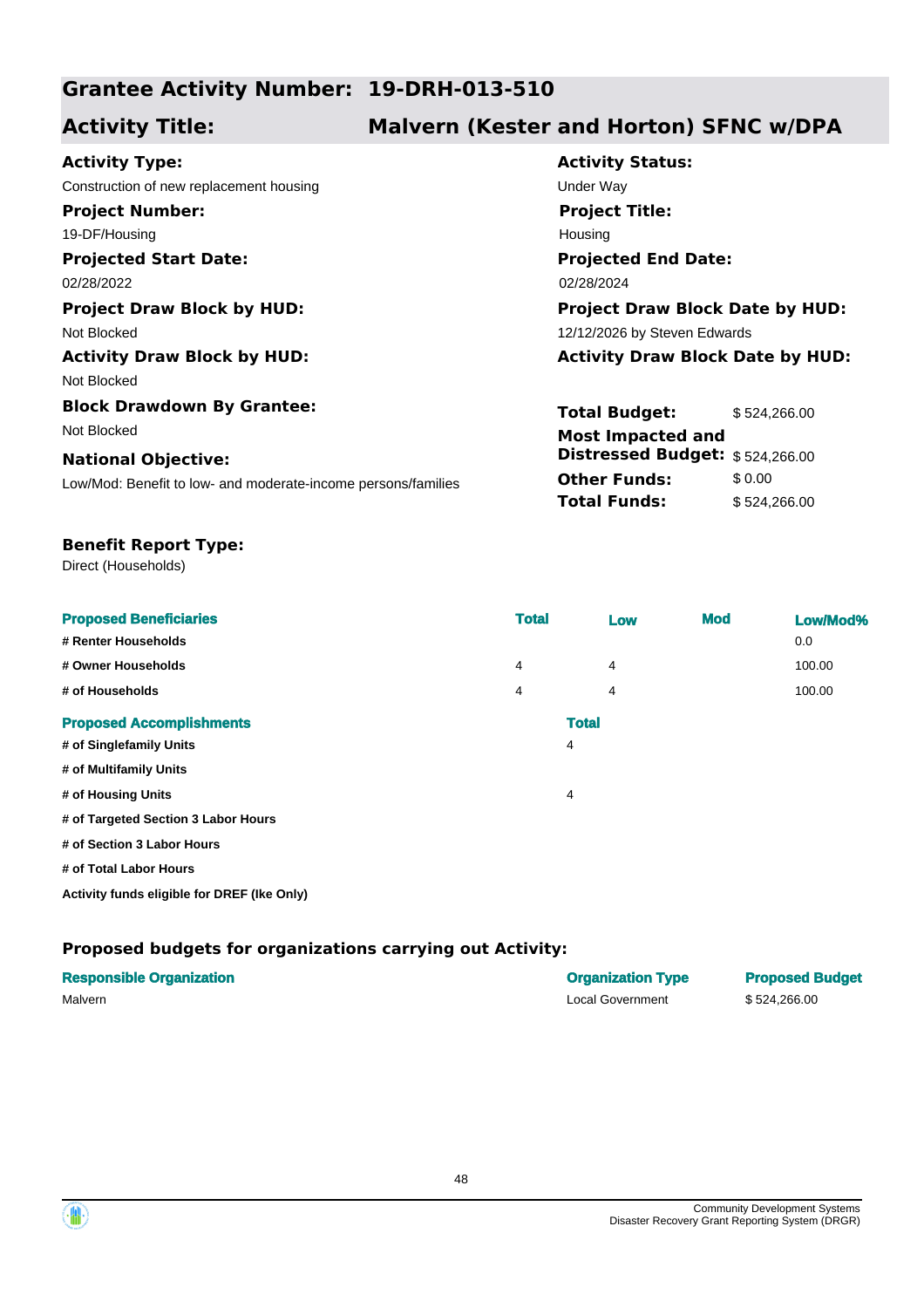Malvern, Iowa

## **Activity Description:**

4 New LMI Single-Family Housing Units.

| <b>Environmental Assessment: UNDERWAY</b> |      |       |  |
|-------------------------------------------|------|-------|--|
| <b>Environmental Reviews:</b>             | None |       |  |
| <b>Activity Attributes</b>                |      |       |  |
| <b>Subject to Section 3 Requirements:</b> |      | Yes   |  |
| <b>Disaster Type:</b>                     |      | Flood |  |
|                                           |      |       |  |
|                                           |      |       |  |



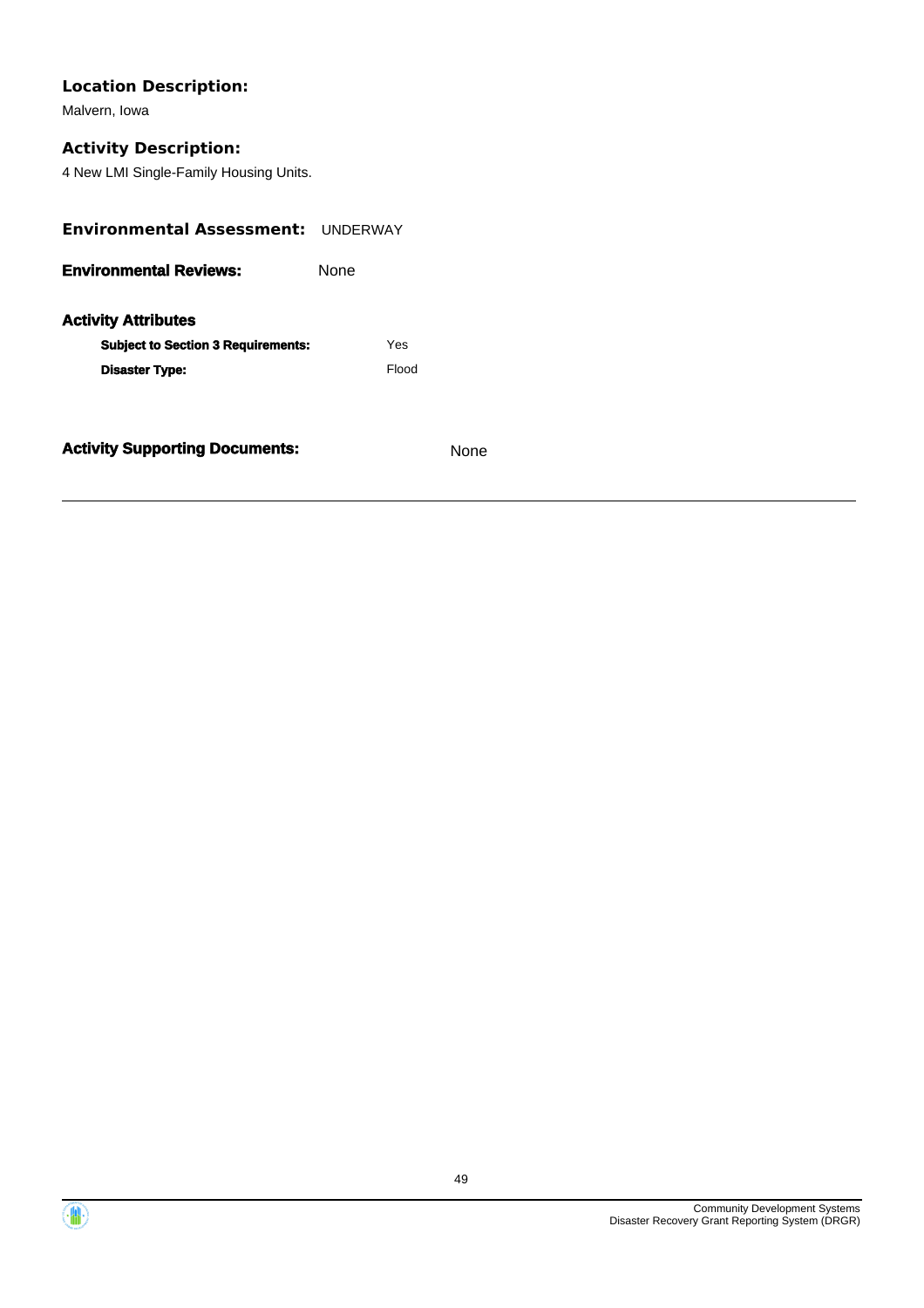# **Grantee Activity Number: 19-DRH-014-510**

# **Activity Title: Tabor (621 Main St) SFNC w/DPA**

| <b>Activity Type:</b>                                         | <b>Activity</b>             |
|---------------------------------------------------------------|-----------------------------|
| Construction of new replacement housing                       | <b>Under Way</b>            |
| <b>Project Number:</b>                                        | <b>Project</b>              |
| 19-DF/Housing                                                 | Housing                     |
| <b>Projected Start Date:</b>                                  | <b>Projecte</b>             |
| 02/28/2022                                                    | 02/28/2024                  |
| <b>Project Draw Block by HUD:</b>                             | Project I                   |
| Not Blocked                                                   | 12/12/2026                  |
| <b>Activity Draw Block by HUD:</b>                            | <b>Activity</b>             |
| Not Blocked                                                   |                             |
| <b>Block Drawdown By Grantee:</b>                             | <b>Total Bu</b>             |
| Not Blocked                                                   | Most Im                     |
| <b>National Objective:</b>                                    | <b>Distress</b>             |
| Low/Mod: Benefit to low- and moderate-income persons/families | <b>Other Fu</b><br>Total Fu |
|                                                               |                             |

**Activity Status: Projected End Date: Project Title:** sing **Propiect Draw Block Date by HUD:** 

2/2026 by Steven Edwards

**Activity Draw Block Date by HUD:** 

**al Budget:** \$521,800.00 **Other Funds:** \$ 0.00 **al Funds:** \$521,800.00 st Impacted and **Distressed Budget:** \$ 521,800.00

#### **Benefit Report Type:**

Direct (Households)

| <b>Proposed Beneficiaries</b>       | <b>Total</b> |              | Low | <b>Mod</b> | Low/Mod% |
|-------------------------------------|--------------|--------------|-----|------------|----------|
| # Renter Households                 |              |              |     |            | 0.0      |
| # Owner Households                  | 4            |              | 4   |            | 100.00   |
| # of Households                     | 4            |              | 4   |            | 100.00   |
| <b>Proposed Accomplishments</b>     |              | <b>Total</b> |     |            |          |
| # of Singlefamily Units             |              | 4            |     |            |          |
| # of Multifamily Units              |              |              |     |            |          |
| # of Housing Units                  |              | 4            |     |            |          |
| # of Targeted Section 3 Labor Hours |              |              |     |            |          |
| # of Section 3 Labor Hours          |              |              |     |            |          |
| # of Total Labor Hours              |              |              |     |            |          |

**Activity funds eligible for DREF (Ike Only)**

| <b>Responsible Organization</b> | <b>Organization Type</b> | <b>Proposed Budget</b> |
|---------------------------------|--------------------------|------------------------|
| Tabor                           | Local Government         | \$521.800.00           |



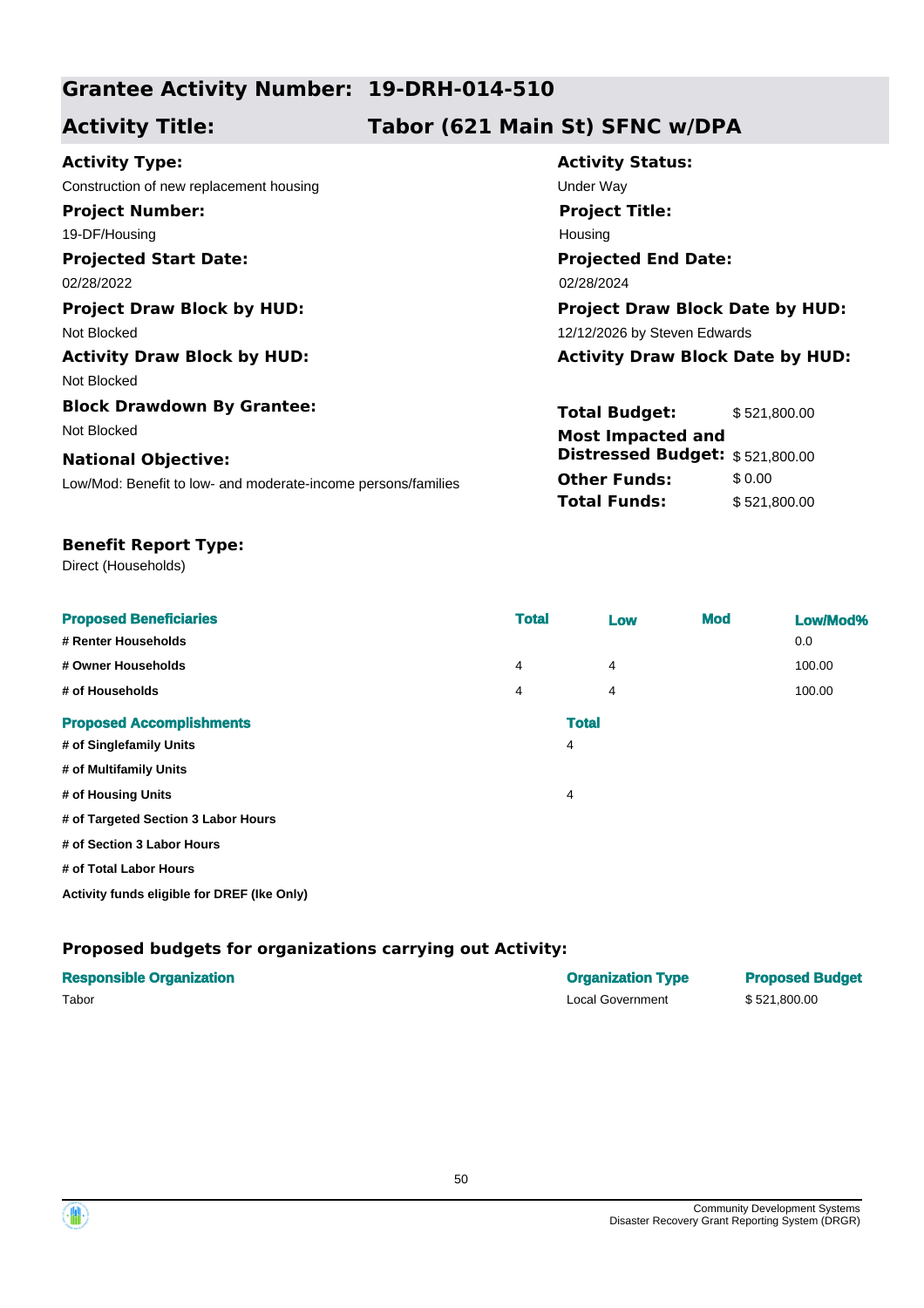## **Activity Description:**

4 New LMI Single-Family Housing Units

| Environmental Assessment: UNDERWAY |      |
|------------------------------------|------|
| <b>Environmental Reviews:</b>      | None |
| <b>Activity Attributes:</b>        | None |
|                                    |      |



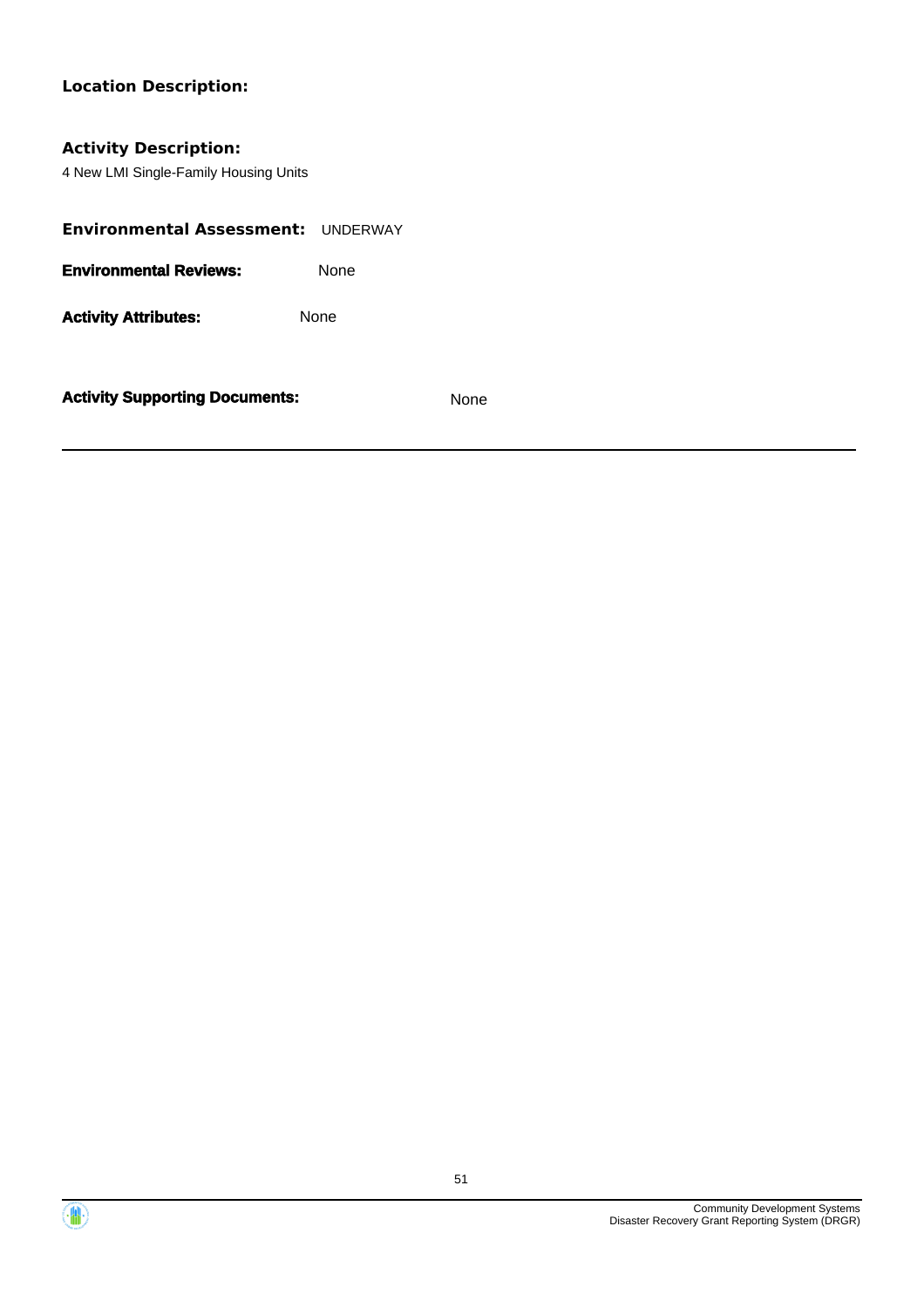# **Grantee Activity Number: 19-DRH-015-510**

# **Activity Title: Tabor 624 Center SFNC w/DPA**

| <b>Activity Type:</b>                                         | <b>Activity</b>                    |
|---------------------------------------------------------------|------------------------------------|
| Construction of new replacement housing                       | <b>Under Way</b>                   |
| <b>Project Number:</b>                                        | <b>Project</b>                     |
| 19-DF/Housing                                                 | Housing                            |
| <b>Projected Start Date:</b>                                  | <b>Projecte</b>                    |
| 02/28/2022                                                    | 02/28/2024                         |
| <b>Project Draw Block by HUD:</b>                             | <b>Project I</b>                   |
| Not Blocked                                                   | 12/12/2026                         |
| <b>Activity Draw Block by HUD:</b>                            | <b>Activity</b>                    |
| Not Blocked                                                   |                                    |
| <b>Block Drawdown By Grantee:</b>                             | <b>Total Bu</b>                    |
| Not Blocked                                                   | Most Im                            |
| <b>National Objective:</b>                                    | <b>Distress</b>                    |
| Low/Mod: Benefit to low- and moderate-income persons/families | <b>Other Fu</b><br><b>Total Fu</b> |
|                                                               |                                    |

**Activity Status: Projected End Date: Project Title: Praw Block Date by HUD:** 

<sup>2</sup>6 by Steven Edwards

**Activity Draw Block by HUD: Activity Draw Block Date by HUD:**

**Tudget:** \$ 142,440.00 **Funds:** \$ 0.00 **Tunds:** \$142,440.00 mpacted and **Distressed Budget:** \$ 142,440.00

#### **Benefit Report Type:**

Direct (Households)

| <b>Proposed Beneficiaries</b><br># Renter Households | <b>Total</b> |              | Low | <b>Mod</b> | Low/Mod%<br>0.0 |
|------------------------------------------------------|--------------|--------------|-----|------------|-----------------|
| # Owner Households                                   | 1            |              |     |            | 100.00          |
| # of Households                                      |              |              |     |            | 100.00          |
| <b>Proposed Accomplishments</b>                      |              | <b>Total</b> |     |            |                 |
| # of Singlefamily Units                              |              | 1            |     |            |                 |
| # of Multifamily Units                               |              |              |     |            |                 |
| # of Housing Units                                   |              | 1            |     |            |                 |
| # of Targeted Section 3 Labor Hours                  |              |              |     |            |                 |
| # of Section 3 Labor Hours                           |              |              |     |            |                 |
| # of Total Labor Hours                               |              |              |     |            |                 |

**Activity funds eligible for DREF (Ike Only)**

| <b>Responsible Organization</b> | <b>Organization Type</b> | <b>Proposed Budget</b> |
|---------------------------------|--------------------------|------------------------|
| Tabor                           | Local Government         | \$142,440.00           |



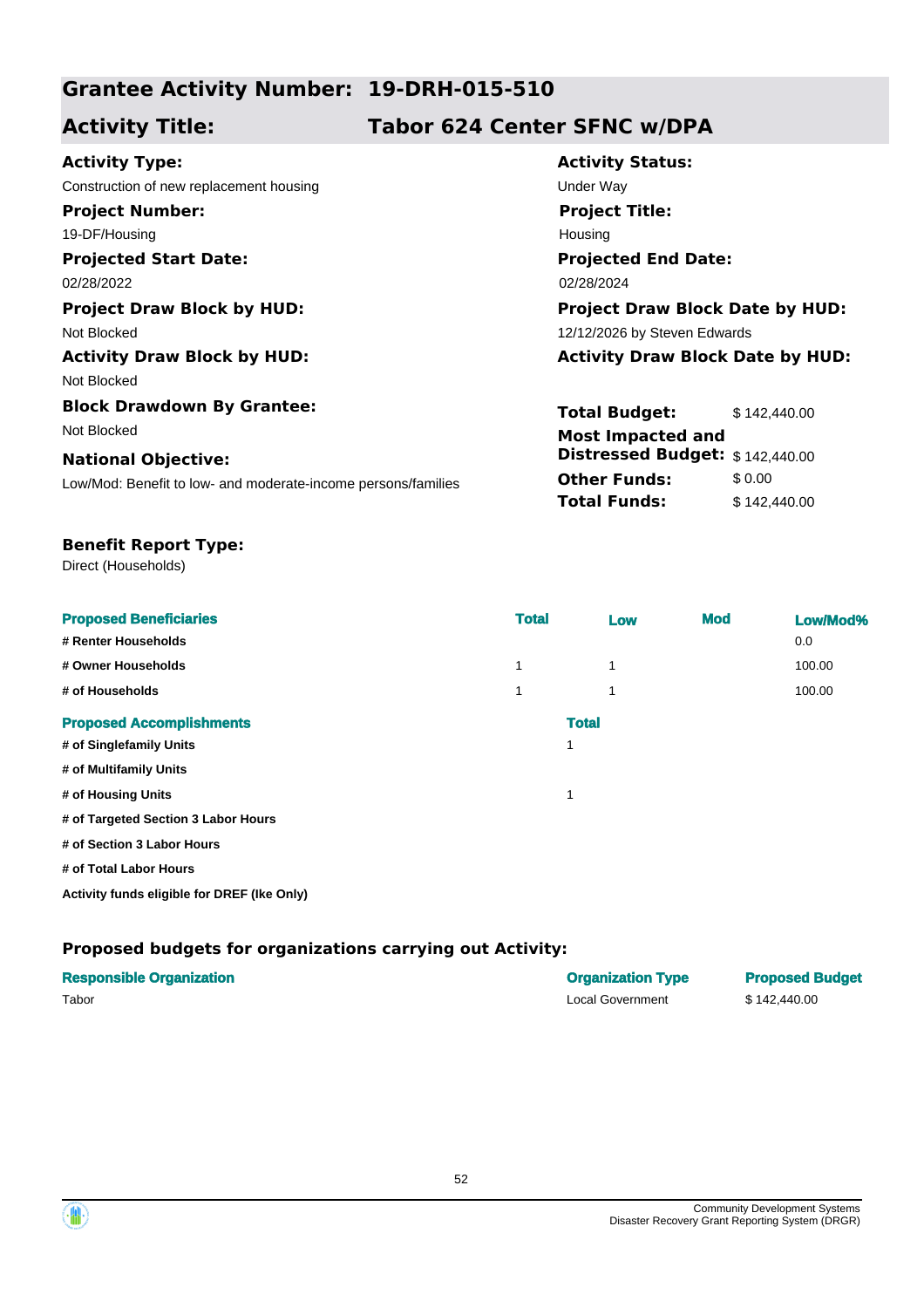Tabor, Iowa

# **Activity Description:**

1 New LMI Single-Family Housing Unit

| <b>Environmental Assessment: UNDERWAY</b>                               |      |       |  |
|-------------------------------------------------------------------------|------|-------|--|
| <b>Environmental Reviews:</b>                                           | None |       |  |
| <b>Activity Attributes</b><br><b>Subject to Section 3 Requirements:</b> |      | Yes   |  |
| <b>Disaster Type:</b>                                                   |      | Flood |  |
|                                                                         |      |       |  |



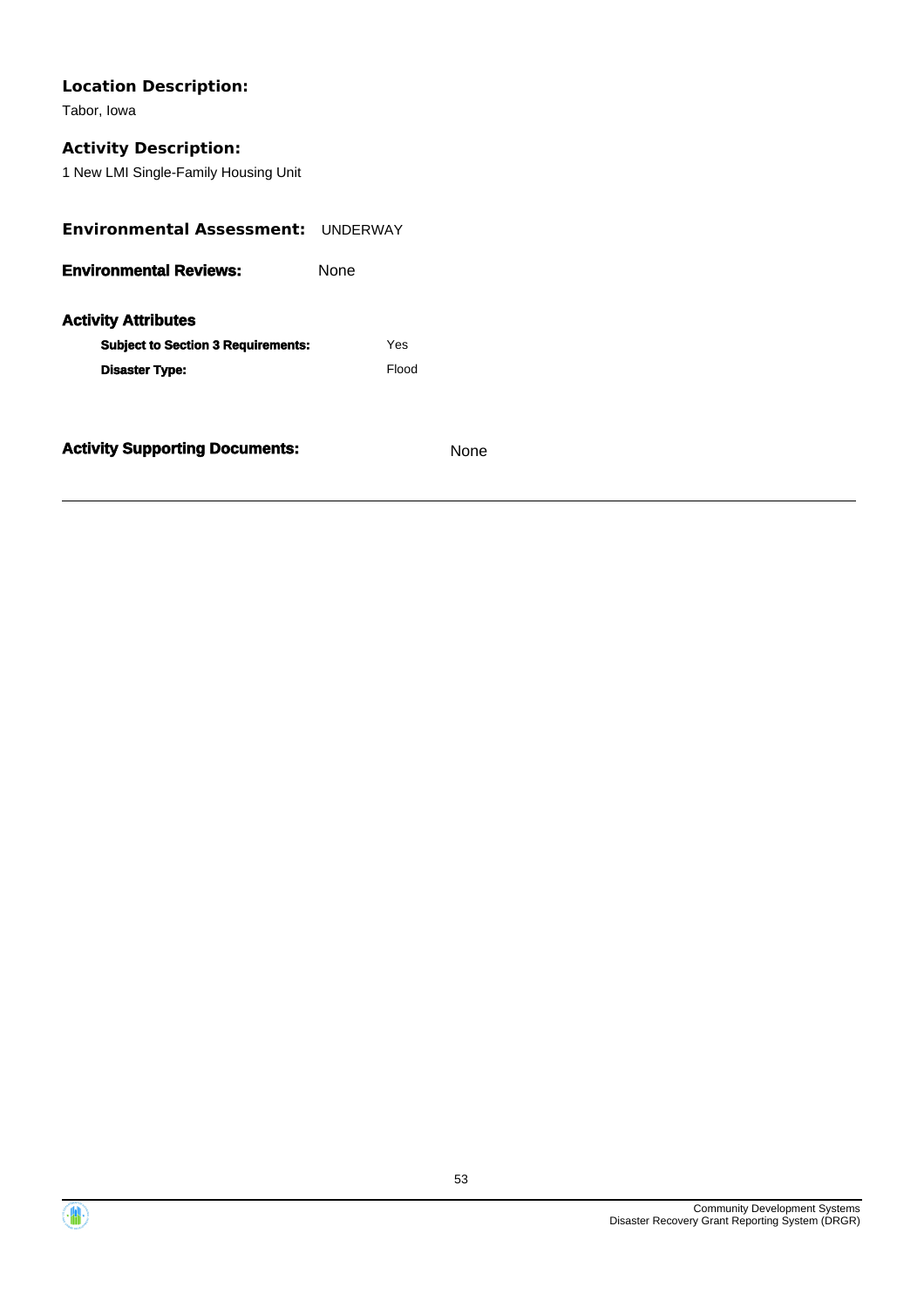# **Grantee Activity Number: 19-DRH-016-520**

# **Activity Title: Glenwood 110 Nuckolls St MFNC**

| <b>Activity Type:</b>                                         | <b>Activity Status:</b>                 |  |  |
|---------------------------------------------------------------|-----------------------------------------|--|--|
| Affordable Rental Housing                                     | Under Way                               |  |  |
| <b>Project Number:</b>                                        | <b>Project Title:</b>                   |  |  |
| 19-DF/Housing                                                 | Housing                                 |  |  |
| <b>Projected Start Date:</b>                                  | <b>Projected End Date:</b>              |  |  |
| 02/28/2022                                                    | 02/28/2024                              |  |  |
| <b>Project Draw Block by HUD:</b>                             | <b>Project Draw Block Date by HUD:</b>  |  |  |
| Not Blocked                                                   | 12/12/2026 by Steven Edwards            |  |  |
| <b>Activity Draw Block by HUD:</b>                            | <b>Activity Draw Block Date by HUD:</b> |  |  |
| Not Blocked                                                   |                                         |  |  |
| <b>Block Drawdown By Grantee:</b>                             | <b>Total Budget:</b><br>\$160,000.00    |  |  |
| Not Blocked                                                   | <b>Most Impacted and</b>                |  |  |
| <b>National Objective:</b>                                    | Distressed Budget: \$160,000.00         |  |  |
| Low/Mod: Benefit to low- and moderate-income persons/families | <b>Other Funds:</b><br>\$0.00           |  |  |
|                                                               | <b>Total Funds:</b><br>\$160,000.00     |  |  |
|                                                               |                                         |  |  |

## **Benefit Report Type:**

Direct (Households)

| <b>Proposed Beneficiaries</b>               | <b>Total</b> |              | Low            | <b>Mod</b> | Low/Mod% |
|---------------------------------------------|--------------|--------------|----------------|------------|----------|
| # Renter Households                         | 2            |              | 2              |            | 100.00   |
| # of Households                             | 2            |              | $\overline{2}$ |            | 100.00   |
| <b>Proposed Accomplishments</b>             |              | <b>Total</b> |                |            |          |
| # of Singlefamily Units                     |              |              |                |            |          |
| # of Multifamily Units                      |              | 2            |                |            |          |
| # of Housing Units                          |              | 2            |                |            |          |
| # of Targeted Section 3 Labor Hours         |              |              |                |            |          |
| # of Section 3 Labor Hours                  |              |              |                |            |          |
| # of Total Labor Hours                      |              |              |                |            |          |
| Activity funds eligible for DREF (Ike Only) |              |              |                |            |          |
| # of Properties                             |              |              |                |            |          |

| <b>Responsible Organization</b> | <b>Organization Type</b> | <b>Proposed Budget</b> |
|---------------------------------|--------------------------|------------------------|
| Glenwood                        | Unknown                  | \$160,000,00           |



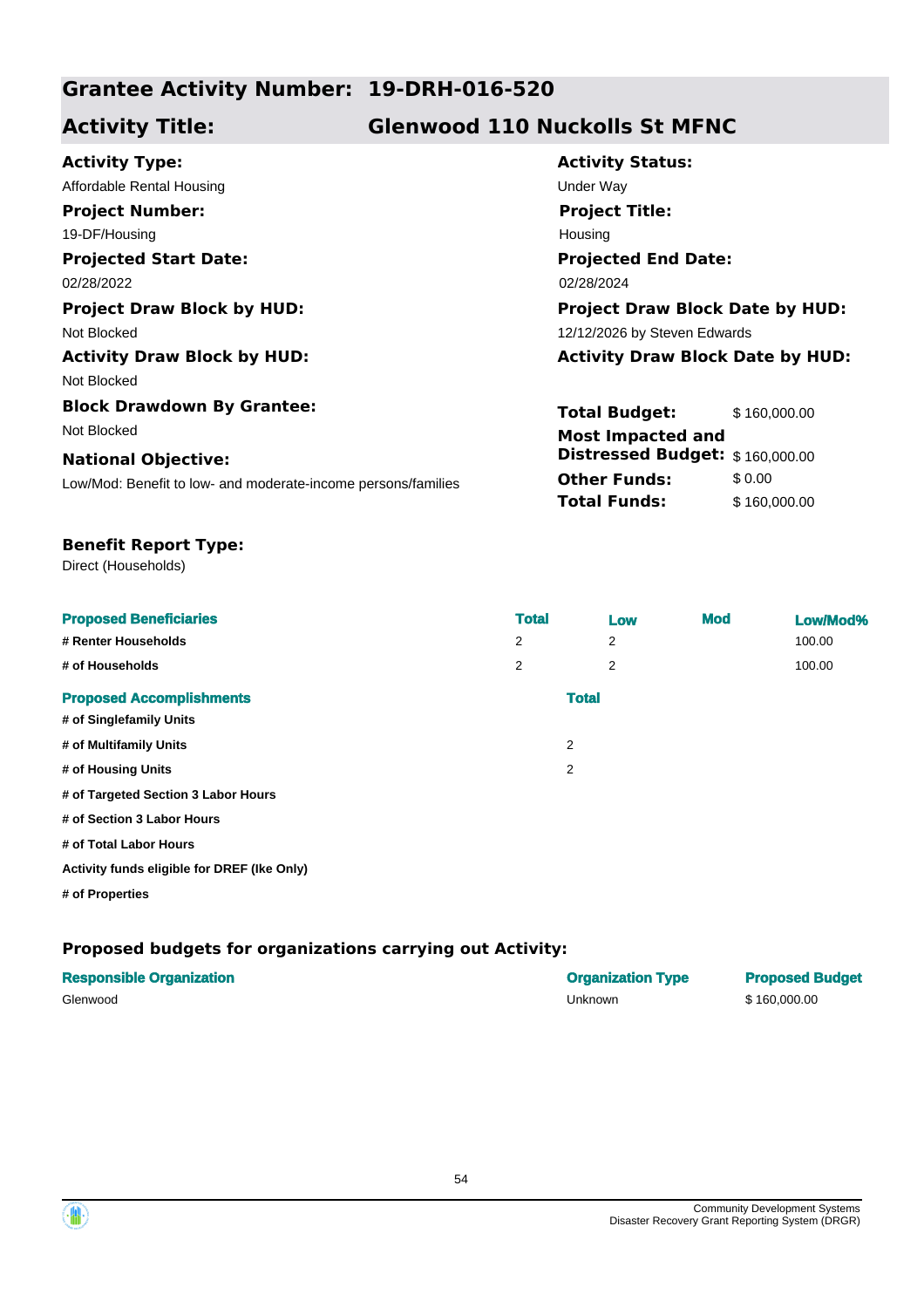Glenwood, Iowa

## **Activity Description:**

New LMI 2 Unit Duplex.

| <b>Environmental Assessment: UNDERWAY</b>                               |  |       |
|-------------------------------------------------------------------------|--|-------|
| <b>Environmental Reviews:</b><br>None                                   |  |       |
| <b>Activity Attributes</b><br><b>Subject to Section 3 Requirements:</b> |  | Yes   |
| <b>Disaster Type:</b>                                                   |  | Flood |
|                                                                         |  |       |



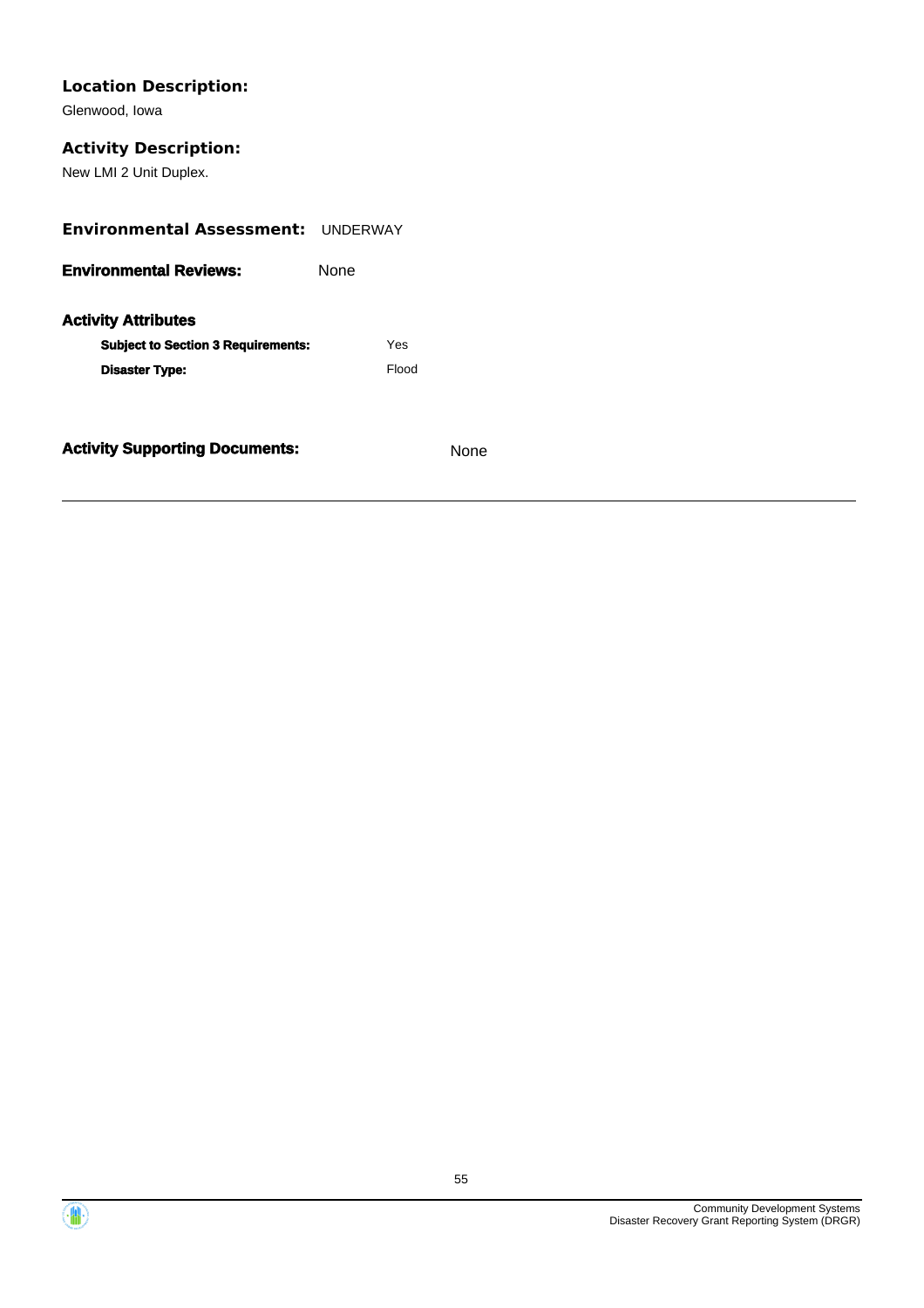# **Grantee Activity Number: 19-DRH-017-510**

# **Activity Title: Tabor (509 Sherman Ave) SFNC w/DPA**

| <b>Activity Type:</b>                                         | <b>Activity Status:</b>                 |  |  |
|---------------------------------------------------------------|-----------------------------------------|--|--|
| Construction of new replacement housing                       | Under Way                               |  |  |
| <b>Project Number:</b>                                        | <b>Project Title:</b>                   |  |  |
| 19-DF/Housing                                                 | Housing                                 |  |  |
| <b>Projected Start Date:</b>                                  | <b>Projected End Date:</b>              |  |  |
| 02/28/2022                                                    | 02/28/2024                              |  |  |
| <b>Project Draw Block by HUD:</b>                             | <b>Project Draw Block Date by HUD:</b>  |  |  |
| Not Blocked                                                   | 12/12/2026 by Steven Edwards            |  |  |
| <b>Activity Draw Block by HUD:</b>                            | <b>Activity Draw Block Date by HUD:</b> |  |  |
| Not Blocked                                                   |                                         |  |  |
| <b>Block Drawdown By Grantee:</b>                             | <b>Total Budget:</b><br>\$142,440,00    |  |  |
| Not Blocked                                                   | <b>Most Impacted and</b>                |  |  |
| <b>National Objective:</b>                                    | Distressed Budget: \$142,440.00         |  |  |
| Low/Mod: Benefit to low- and moderate-income persons/families | <b>Other Funds:</b><br>\$0.00           |  |  |
|                                                               | <b>Total Funds:</b><br>\$142,440.00     |  |  |
|                                                               |                                         |  |  |

#### **Benefit Report Type:**

Direct (Households)

| <b>Proposed Beneficiaries</b>       | <b>Total</b> | Low          | <b>Mod</b> | Low/Mod% |
|-------------------------------------|--------------|--------------|------------|----------|
| # Renter Households                 |              |              |            | 0.0      |
| # Owner Households                  | 1            | 1            |            | 100.00   |
| # of Households                     | 1            | 1            |            | 100.00   |
| <b>Proposed Accomplishments</b>     |              | <b>Total</b> |            |          |
| # of Singlefamily Units             |              | 1            |            |          |
| # of Multifamily Units              |              |              |            |          |
| # of Housing Units                  |              | и            |            |          |
| # of Targeted Section 3 Labor Hours |              |              |            |          |
| # of Section 3 Labor Hours          |              |              |            |          |
| # of Total Labor Hours              |              |              |            |          |

**Activity funds eligible for DREF (Ike Only)**

### **Proposed budgets for organizations carrying out Activity:**

| <b>Responsible Organization</b> | <b>Organization Type</b> | <b>Proposed Budget</b> |
|---------------------------------|--------------------------|------------------------|
| Tabor                           | Local Government         | \$142,440.00           |

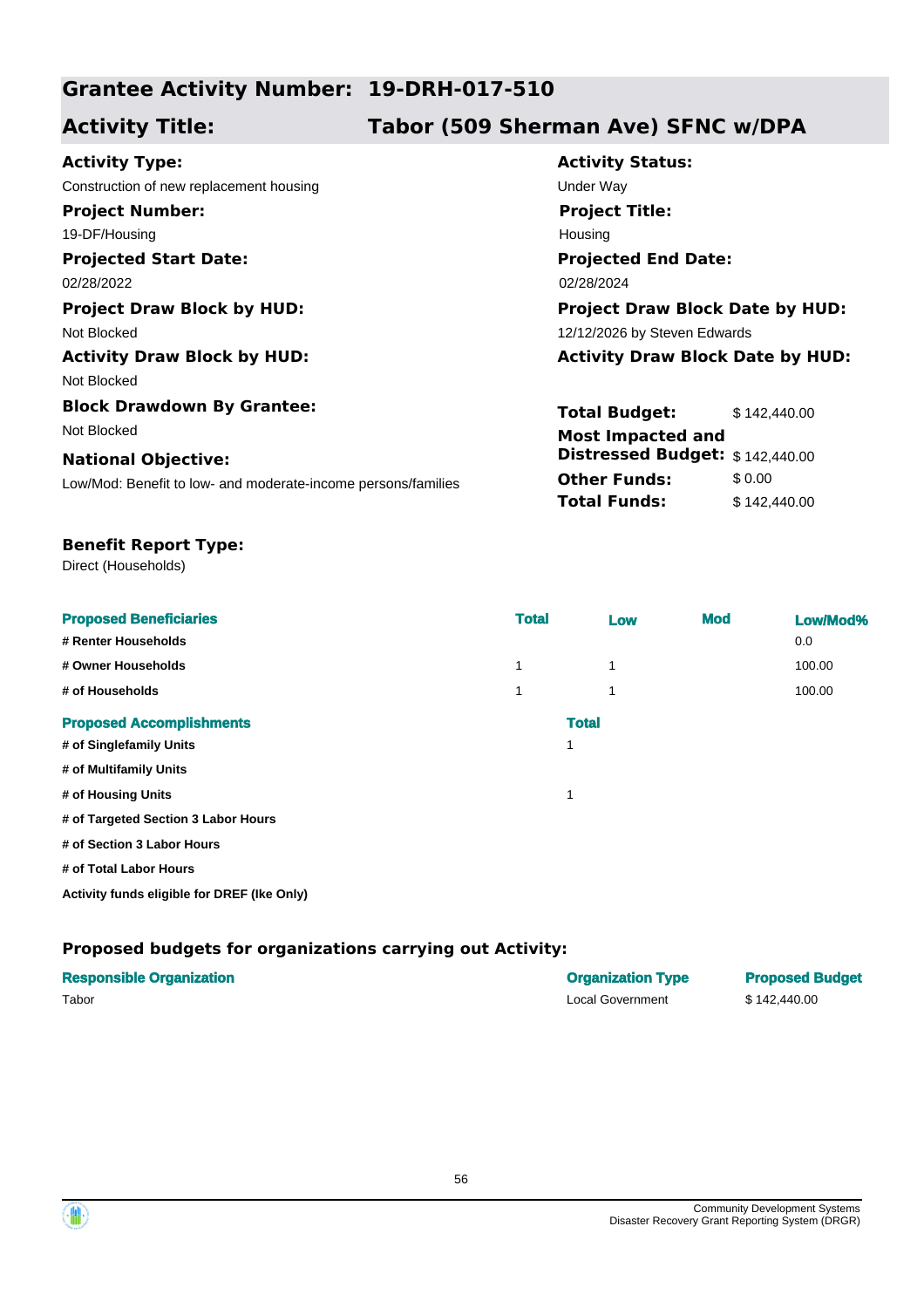Tabor, Iowa

# **Activity Description:**

1 New LMI Single-Family Housing Unit

| <b>Environmental Assessment:</b>                                        | <b>UNDERWAY</b> |       |
|-------------------------------------------------------------------------|-----------------|-------|
| <b>Environmental Reviews:</b><br>None                                   |                 |       |
| <b>Activity Attributes</b><br><b>Subject to Section 3 Requirements:</b> |                 | Yes   |
| <b>Disaster Type:</b>                                                   |                 | Flood |
|                                                                         |                 |       |



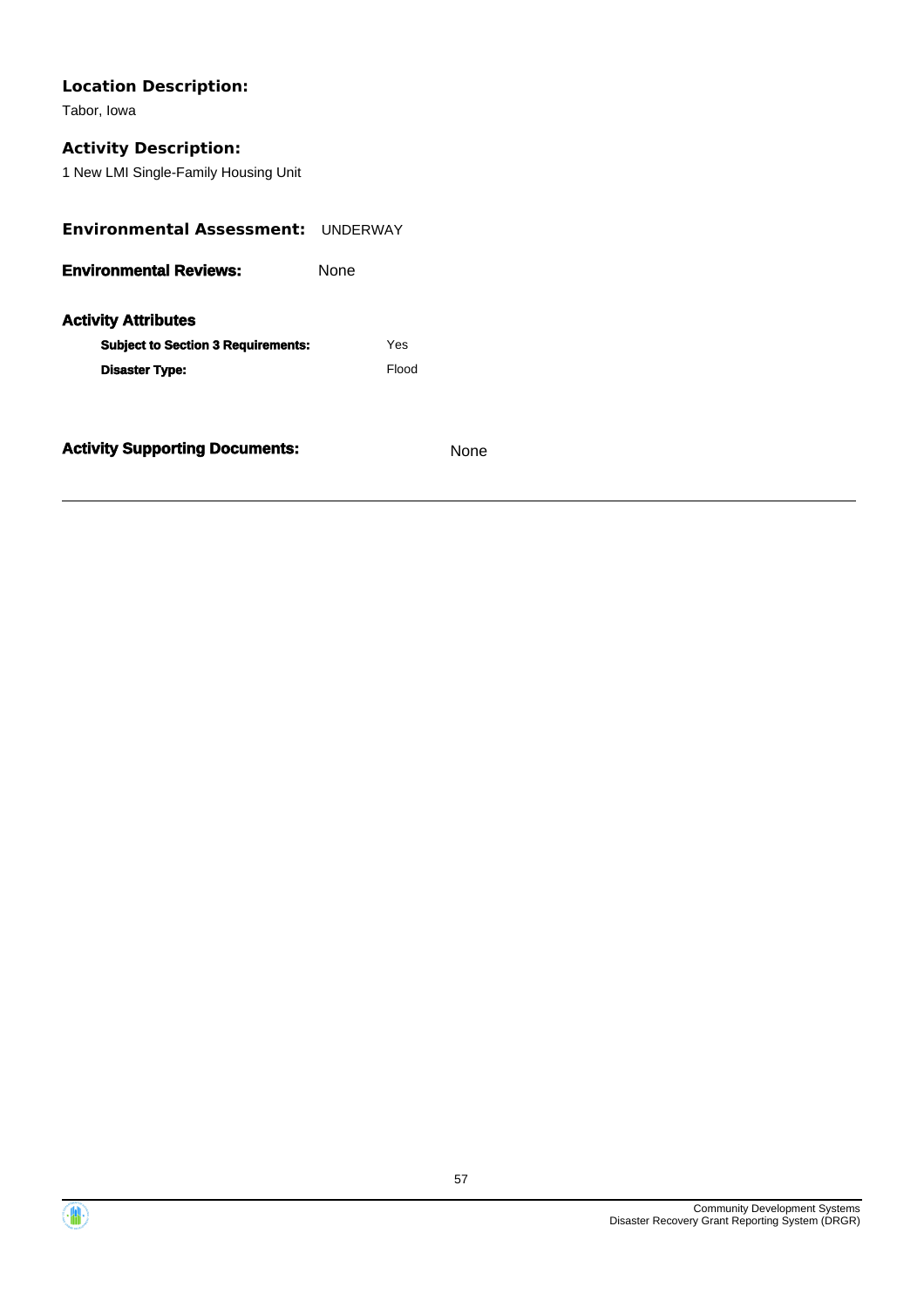# **Grantee Activity Number: 19-DRH-018-510**

# **Activity Title: Glenwood (6th St Subdivision) SFNC w/DPA**

| <b>Activity Type:</b>                                         | <b>Activity Status:</b>                 |                |  |
|---------------------------------------------------------------|-----------------------------------------|----------------|--|
| Construction of new replacement housing                       | Under Way                               |                |  |
| <b>Project Number:</b>                                        | <b>Project Title:</b>                   |                |  |
| 19-DF/Housing                                                 | Housing                                 |                |  |
| <b>Projected Start Date:</b>                                  | <b>Projected End Date:</b>              |                |  |
| 03/07/2022                                                    | 03/07/2025                              |                |  |
| <b>Project Draw Block by HUD:</b>                             | <b>Project Draw Block Date by HUD:</b>  |                |  |
| Not Blocked                                                   | 12/12/2026 by Steven Edwards            |                |  |
| <b>Activity Draw Block by HUD:</b>                            | <b>Activity Draw Block Date by HUD:</b> |                |  |
| Not Blocked                                                   |                                         |                |  |
| <b>Block Drawdown By Grantee:</b>                             | <b>Total Budget:</b>                    | \$6,212,032.00 |  |
| Not Blocked                                                   | <b>Most Impacted and</b>                |                |  |
| <b>National Objective:</b>                                    | Distressed Budget: $$6,212,032.00$      |                |  |
| Low/Mod: Benefit to low- and moderate-income persons/families | <b>Other Funds:</b>                     | \$0.00         |  |
|                                                               | <b>Total Funds:</b>                     | \$6,212,032.00 |  |

#### **Benefit Report Type:**

Direct (Households)

| <b>Proposed Beneficiaries</b><br># Renter Households | <b>Total</b> |              | Low | <b>Mod</b> | Low/Mod%<br>0.0 |
|------------------------------------------------------|--------------|--------------|-----|------------|-----------------|
| # Owner Households                                   | 40           |              | 40  |            | 100.00          |
| # of Households                                      | 40           |              | 40  |            | 100.00          |
| <b>Proposed Accomplishments</b>                      |              | <b>Total</b> |     |            |                 |
| # of Singlefamily Units                              |              | 40           |     |            |                 |
| # of Multifamily Units                               |              |              |     |            |                 |
| # of Housing Units                                   |              | 40           |     |            |                 |
| # of Targeted Section 3 Labor Hours                  |              |              |     |            |                 |
| # of Section 3 Labor Hours                           |              |              |     |            |                 |
| # of Total Labor Hours                               |              |              |     |            |                 |
| Activity funds eligible for DREF (Ike Only)          |              |              |     |            |                 |

| <b>Responsible Organization</b> | <b>Organization Type</b> | <b>Proposed Budget</b> |
|---------------------------------|--------------------------|------------------------|
| Glenwood                        | Unknown                  | \$6,212,032.00         |



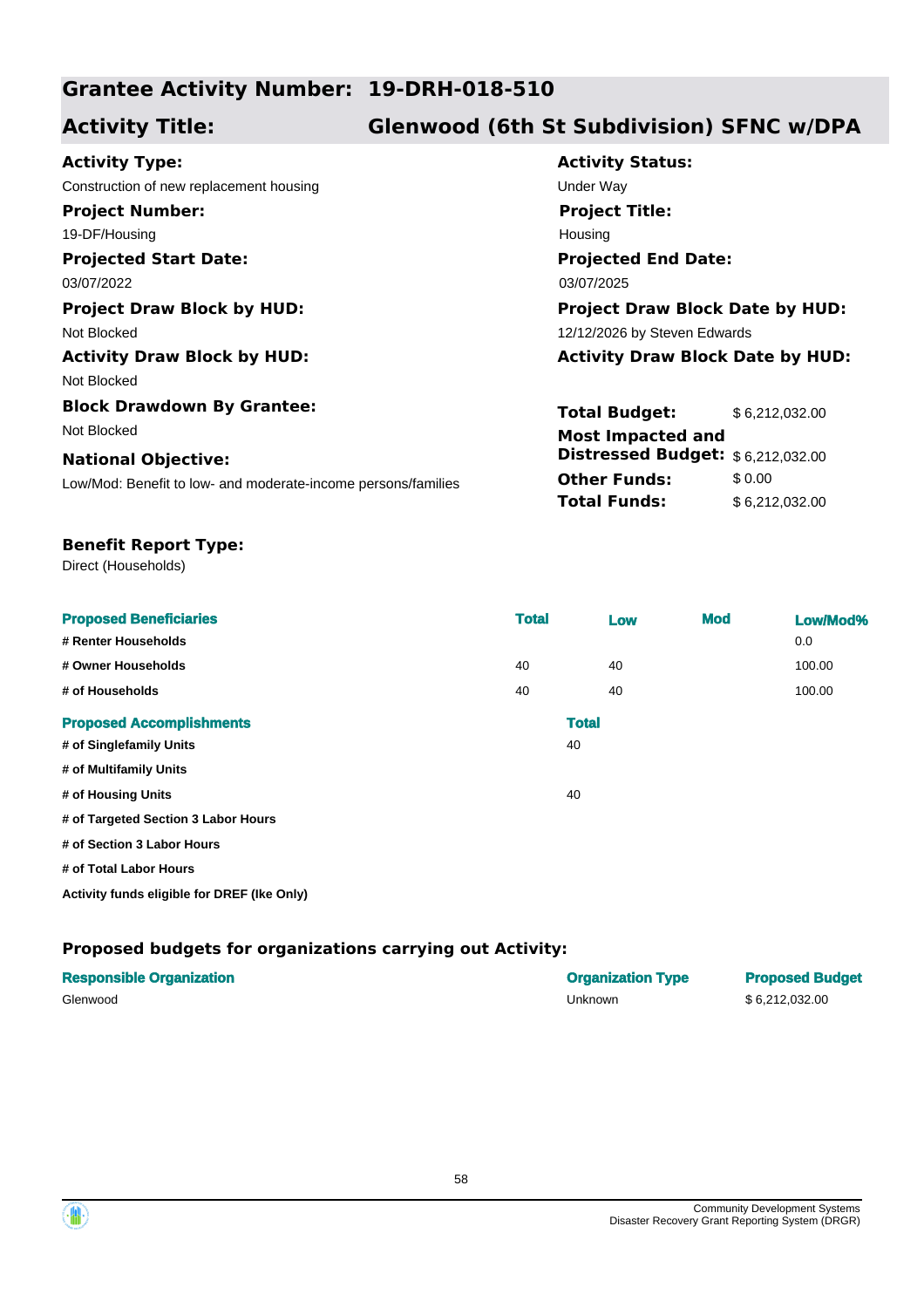Glenwood, Iowa

## **Activity Description:**

40 LMI New Single-Family Housing Units.

1yr contract end date extension to March 7th, 2025. 4/7/2022

| <b>Environmental Assessment: UNDERWAY</b>           |       |
|-----------------------------------------------------|-------|
| <b>Environmental Reviews:</b>                       | None  |
| <b>Activity Attributes</b><br><b>Disaster Type:</b> | Flood |



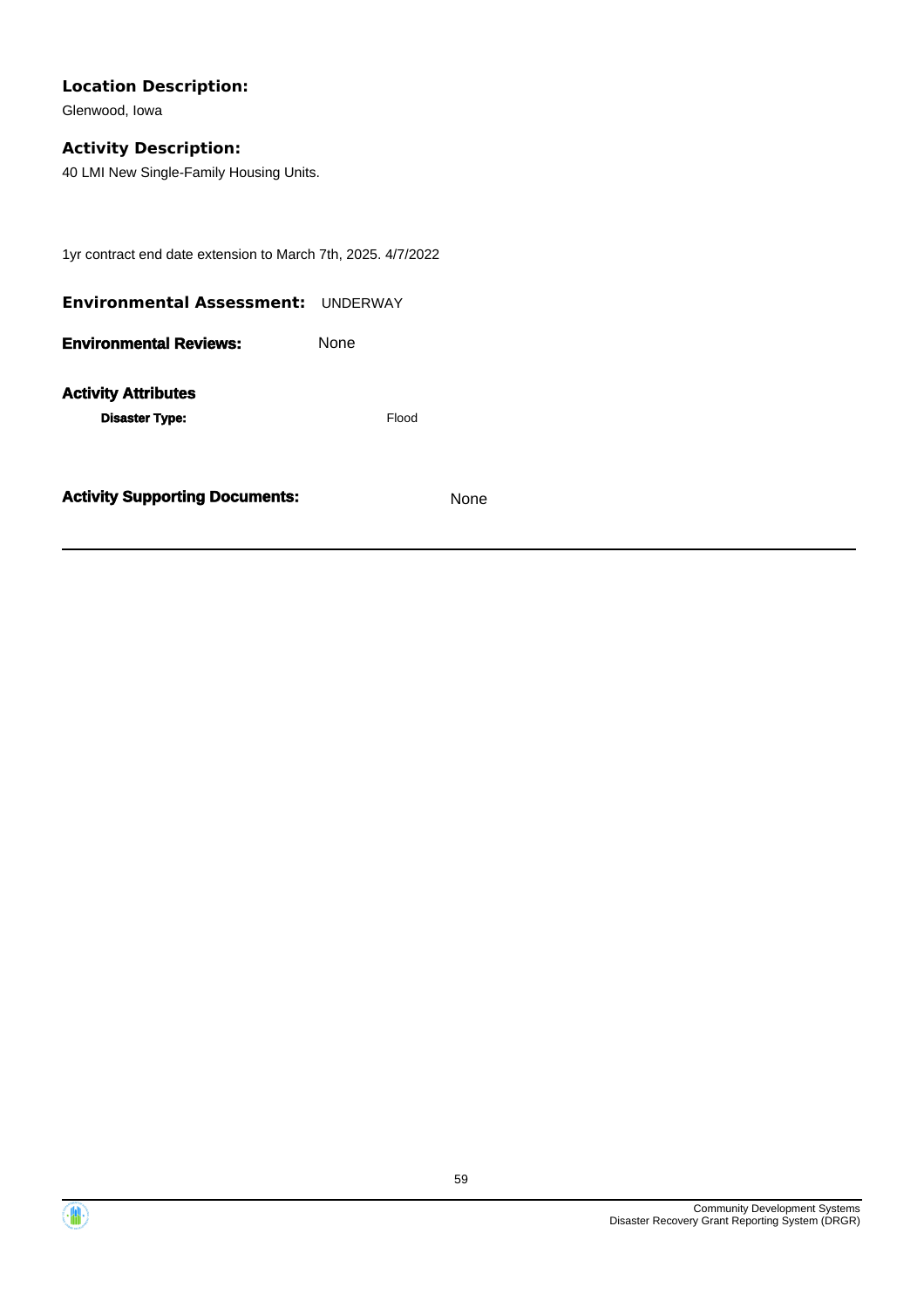# **Grantee Activity Number: 19-DRH-018-530**

# **Activity Title: Glenwood (6th St Subdivision) Infrastructure**

#### **Projected Start Date:** Low/Mod: Benefit to low- and moderate-income persons/families **National Objective: Activity Status: Projected End Date: Activity Type:** 03/07/2022 03/07/2025 Construction/reconstruction of water/sewer lines or systems Under Way **Project Number:** 19-DF/Housing **Project Title:** Housing **Total Budget:** \$ 6,843,935.00 **Other Funds:** \$0.00 **Total Funds:** \$6,843,935.00 **Project Draw Block by HUD: Project Draw Block Date by HUD:** Not Blocked **12/12/2026** by Steven Edwards **Activity Draw Block by HUD: Activity Draw Block Date by HUD:** Not Blocked **Block Drawdown By Grantee:** Not Blocked **Most Impacted and Distressed Budget:** \$ 6,843,935.00

## **Benefit Report Type:**

NA

| <b>Proposed Accomplishments</b>             | <b>Total</b> |  |
|---------------------------------------------|--------------|--|
| # of Targeted Section 3 Labor Hours         |              |  |
| # of Section 3 Labor Hours                  |              |  |
| # of Total Labor Hours                      |              |  |
| Activity funds eligible for DREF (Ike Only) |              |  |
| # of Linear miles of Public Improvement     |              |  |
| # of Linear feet of Public Improvement      | 3200         |  |
| # of public facilities                      |              |  |

## **Proposed budgets for organizations carrying out Activity:**

| <b>Responsible Organization</b> | <b>Organization Type</b> | <b>Proposed Budget</b> |
|---------------------------------|--------------------------|------------------------|
| Glenwood                        | Unknown                  | \$6.843.935.00         |

### **Location Description:**

Glenwood, Iowa

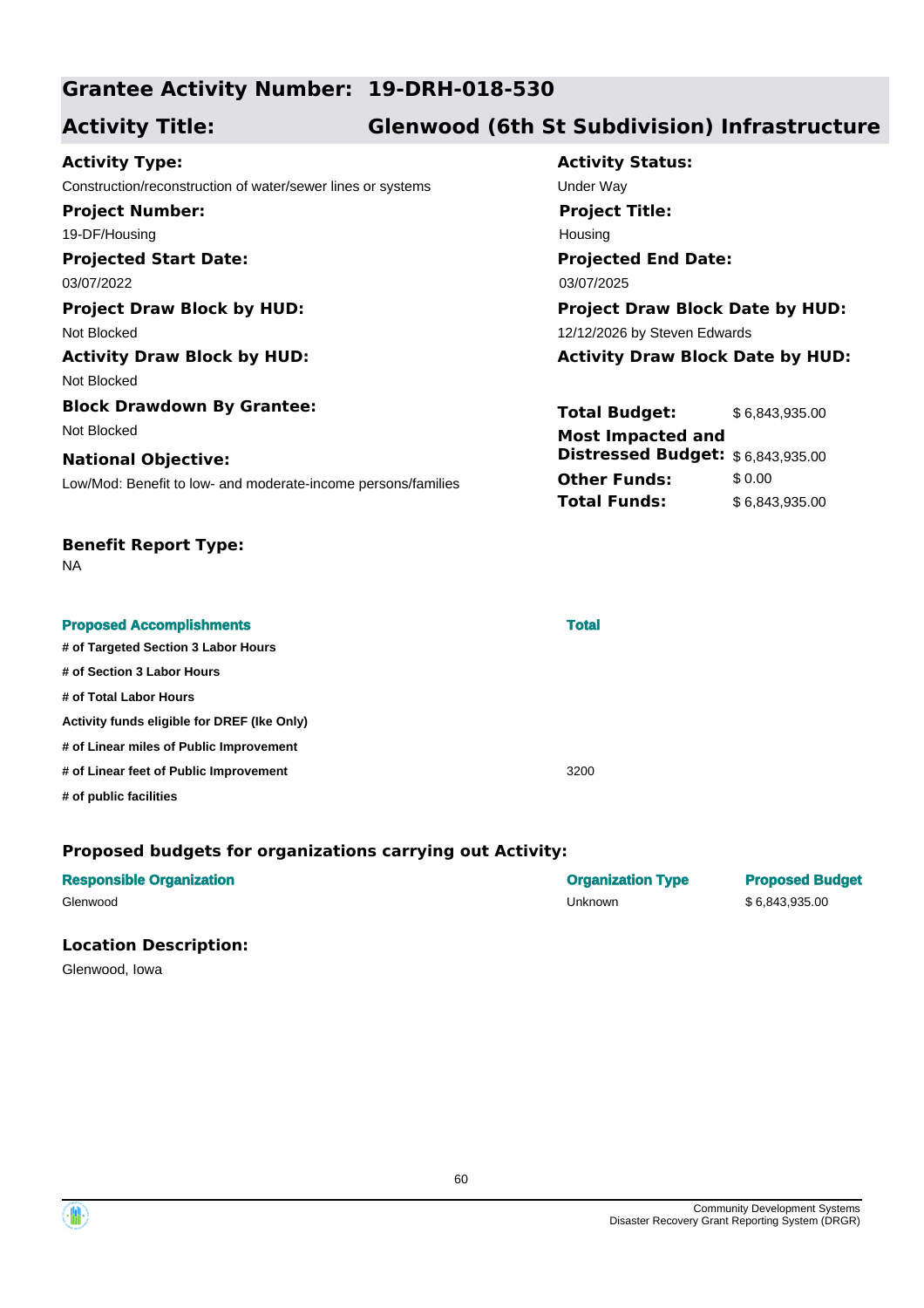## **Activity Description:**

Infrastructure for 40 LMI homes.

1yr contract end date extension to March 7th, 2025. 4/7/2022

| <b>Environmental Assessment:</b>                    | <b>UNDERWAY</b> |
|-----------------------------------------------------|-----------------|
| <b>Environmental Reviews:</b>                       | None            |
| <b>Activity Attributes</b><br><b>Disaster Type:</b> | Flood           |
| <b>Activity Supporting Documents:</b>               | None            |



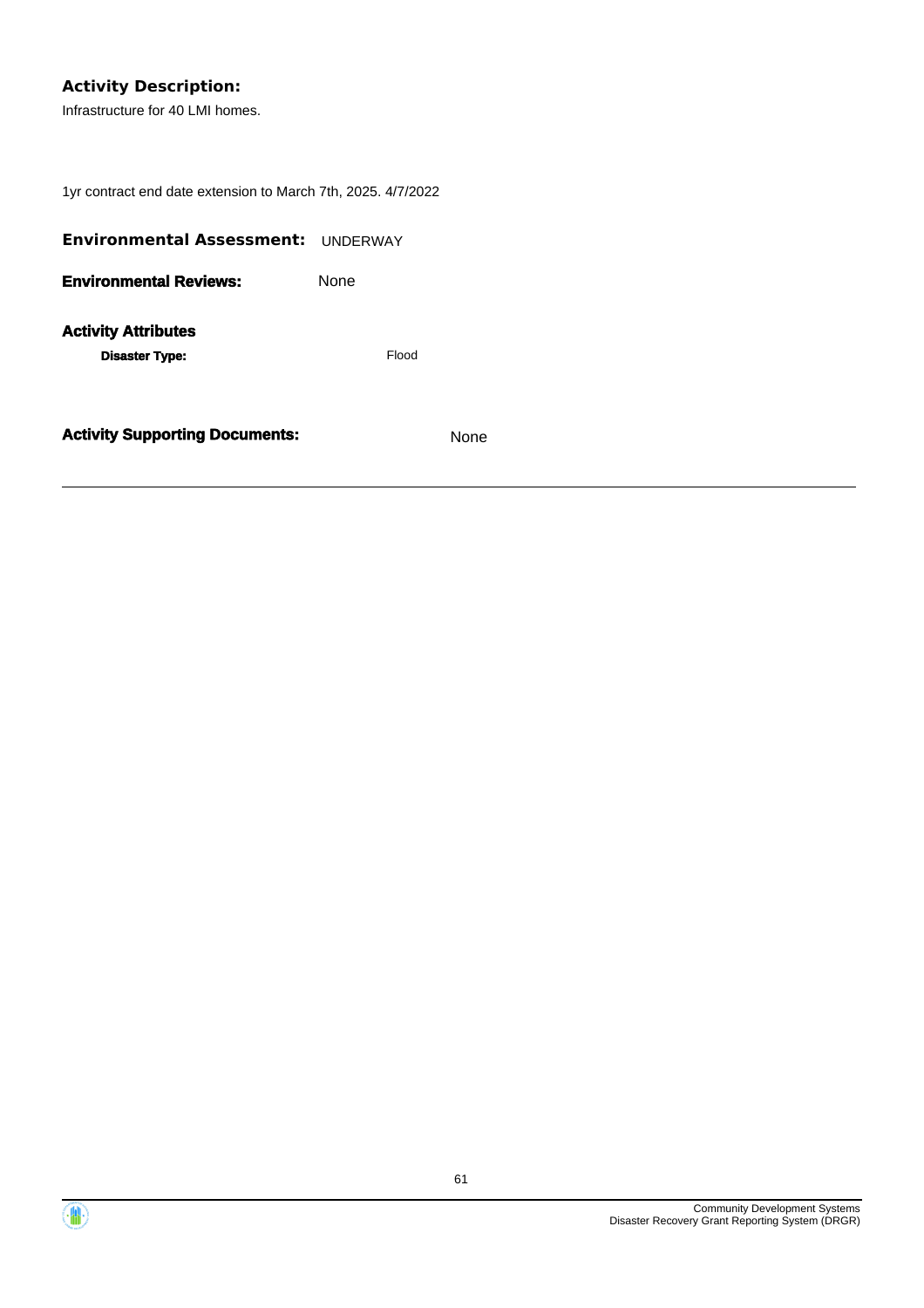# **Grantee Activity Number: 19-DRMB-001-540**

# **Activity Title: Pacific Junction DRMB Acq-LMI-540**

## **Activity Type:**

Acquisition - buyout of residential properties example and the Under Way

**Project Number:**

19-DF/Housing

### **Projected Start Date:**

02/11/2021 02/11/2023

Not Blocked

#### **Block Drawdown By Grantee:**

#### **National Objective:**

Low/Mod Buyout: Funds used for a buyout award to acquire housing owned by a qualifying LMI household, where the award amount (including optional relocation assistance) is greater than the post-disaster (current) fair market value of that property

### **Benefit Report Type:**

Direct (Households)

| <b>Proposed Beneficiaries</b>               | <b>Total</b> |              | Low | <b>Mod</b> | Low/Mod% |
|---------------------------------------------|--------------|--------------|-----|------------|----------|
| # Renter Households                         | 9            |              | 3   | 6          | 100.00   |
| # Owner Households                          | 57           |              | 30  | 27         | 100.00   |
| # of Persons                                |              |              |     |            | 0.0      |
| # of Households                             | 66           |              | 33  | 33         | 100.00   |
| <b>Proposed Accomplishments</b>             |              | <b>Total</b> |     |            |          |
| # of Singlefamily Units                     |              | 66           |     |            |          |
| # of Multifamily Units                      |              |              |     |            |          |
| # of Housing Units                          |              | 66           |     |            |          |
| Activity funds eligible for DREF (Ike Only) |              |              |     |            |          |
| Total acquisition compensation to owners    |              |              |     |            |          |
| # of Parcels acquired voluntarily           |              |              |     |            |          |
| # of Parcels acquired by admin settlement   |              |              |     |            |          |
| # of Parcels acquired by condemnation       |              |              |     |            |          |
| # of Properties                             |              | 66           |     |            |          |
|                                             |              |              |     |            |          |

# **Activity Status:**

**Project Title:**

Housing

## **Projected End Date:**

#### **Project Draw Block by HUD: Project Draw Block Date by HUD:**

Not Blocked 12/12/2026 by Steven Edwards

### **Activity Draw Block by HUD: Activity Draw Block Date by HUD:**

12/12/2026 by Steven Edwards

| biock Drawdown by Grantee:                                   | <b>Total Budget:</b>              | \$1.318.191.00 |
|--------------------------------------------------------------|-----------------------------------|----------------|
| Not Blocked                                                  | <b>Most Impacted and</b>          |                |
| <b>National Objective:</b>                                   | Distressed Budget: \$1,318,191.00 |                |
| Low/Mod Buyout: Funds used for a buyout award to acquire     | <b>Other Funds:</b>               | \$ 0.00        |
| housing owned by a qualifying LMI household, where the award | <b>Total Funds:</b>               | \$1.318.191.00 |

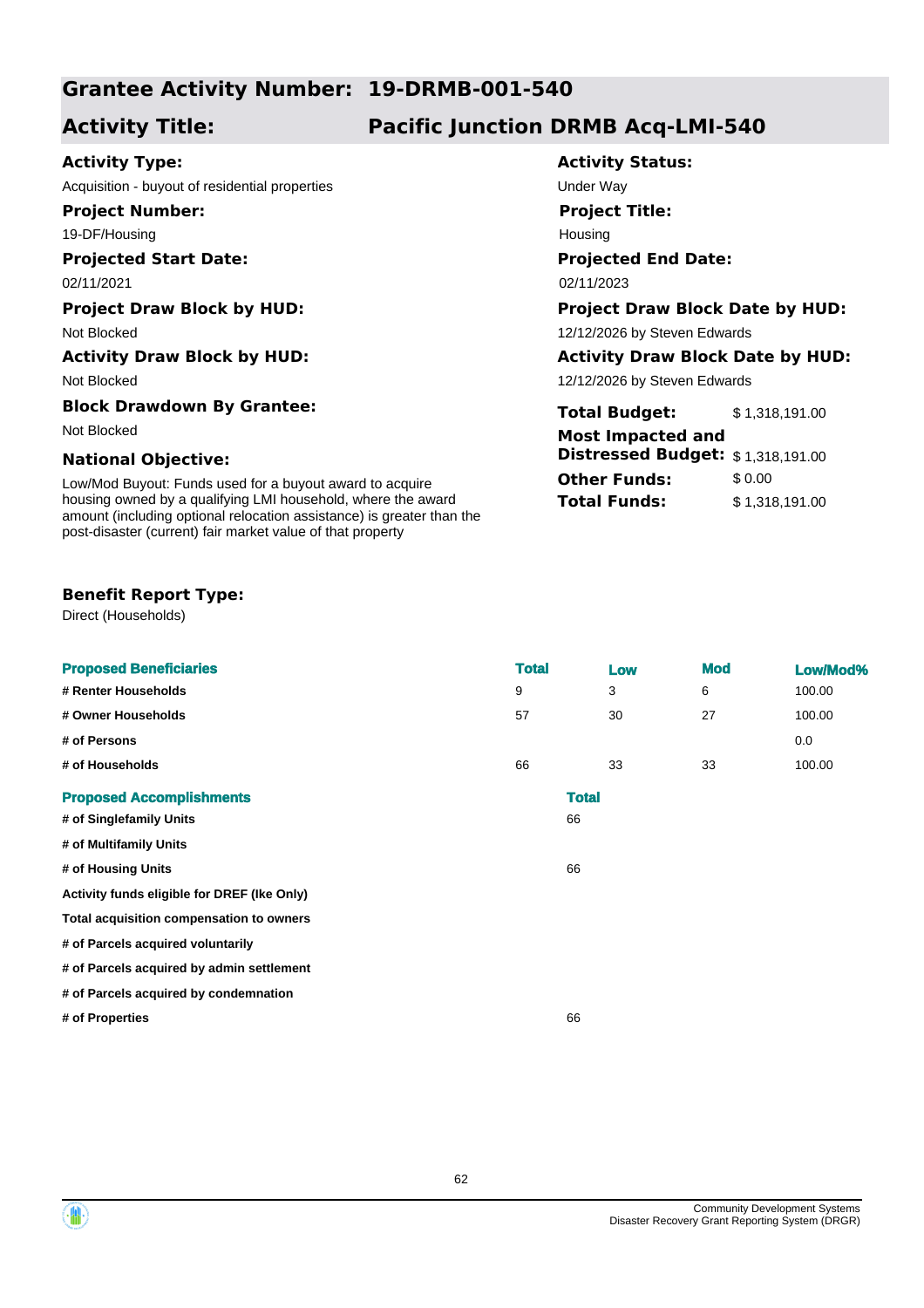| <b>Responsible Organization</b><br>Pacific Junction                                                    |       |      | <b>Organization Type</b><br><b>Local Government</b> | <b>Proposed Budget</b><br>\$1,318,191.00 |
|--------------------------------------------------------------------------------------------------------|-------|------|-----------------------------------------------------|------------------------------------------|
| <b>Location Description:</b><br>Pacific Junction, Iowa<br>Mills County<br><b>Activity Description:</b> |       |      |                                                     |                                          |
| FEMA Match Buyout of Residential Properties                                                            |       |      |                                                     |                                          |
| <b>Environmental Assessment: UNDERWAY</b>                                                              |       |      |                                                     |                                          |
| <b>Environmental Reviews:</b>                                                                          | None  |      |                                                     |                                          |
| <b>Activity Attributes</b><br><b>Disaster Type:</b>                                                    | Flood |      |                                                     |                                          |
| <b>Activity Supporting Documents:</b>                                                                  |       | None |                                                     |                                          |

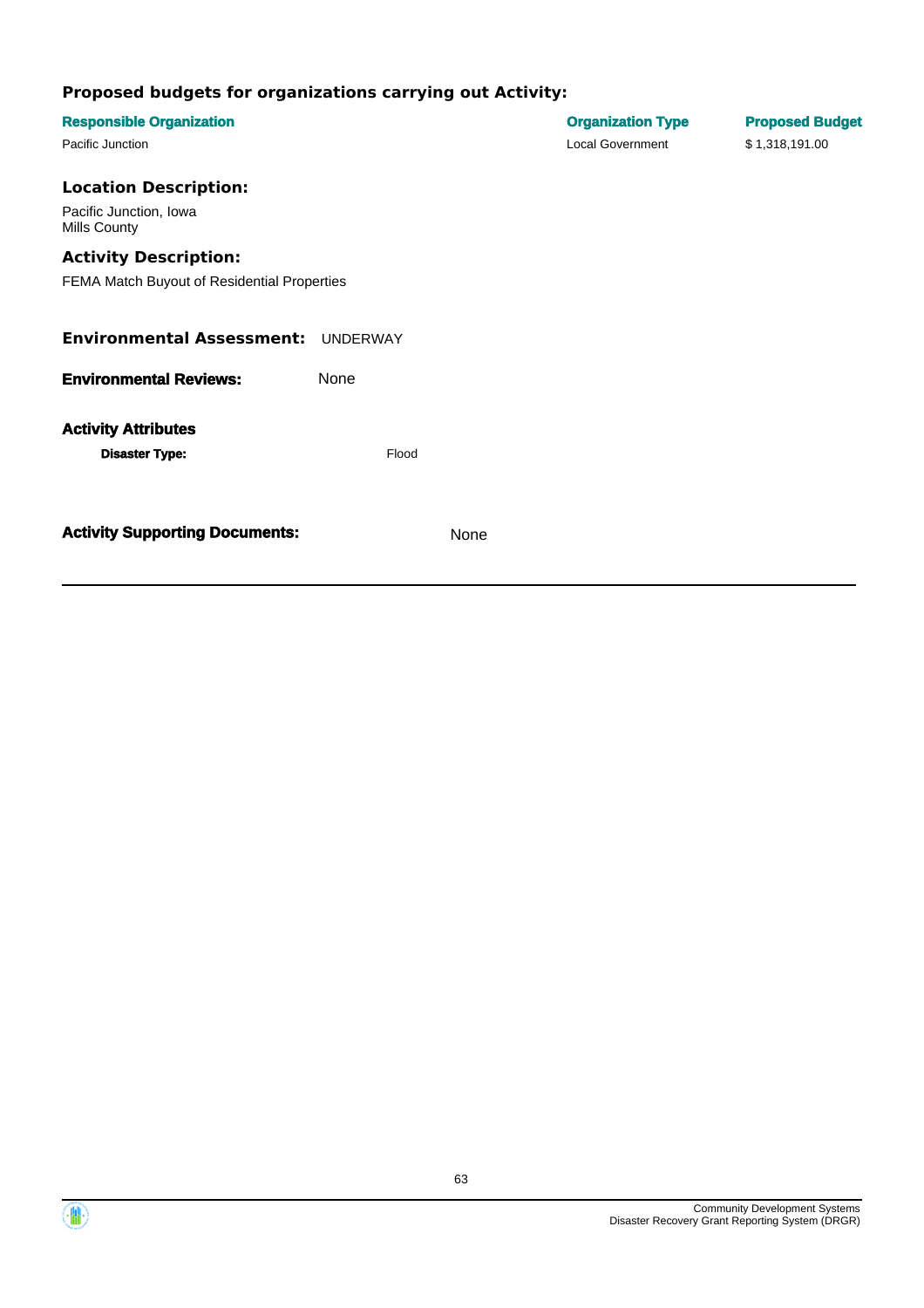# **Grantee Activity Number: 19-DRMB-001-545**

# **Activity Title: Pacific Junction DRMB Acq-UN-545**

### **Activity Type:**

Acquisition - buyout of residential properties example and the Under Way

**Project Number:**

19-DF/Housing

## **Projected Start Date:**

Not Blocked

#### **Block Drawdown By Grantee:**

#### **National Objective:**

Urgent Need: A community development need having a particular urgency because existing conditions pose a serious and immediate threat to the health and welfare of the community

#### **Benefit Report Type:**

Direct (Households)

| <b>Proposed Beneficiaries</b>               | <b>Total</b> | Low          | <b>Mod</b> | Low/Mod% |
|---------------------------------------------|--------------|--------------|------------|----------|
| # Renter Households                         | 24           |              |            | 0.00     |
| # Owner Households                          | 41           |              |            | 0.00     |
| # of Persons                                |              |              |            | 0.0      |
| # of Households                             | 65           |              |            | 0.00     |
| <b>Proposed Accomplishments</b>             |              | <b>Total</b> |            |          |
| # of Singlefamily Units                     |              | 65           |            |          |
| # of Multifamily Units                      |              |              |            |          |
| # of Housing Units                          |              | 65           |            |          |
| Activity funds eligible for DREF (Ike Only) |              |              |            |          |
| Total acquisition compensation to owners    |              |              |            |          |
| # of Parcels acquired voluntarily           |              |              |            |          |
| # of Parcels acquired by admin settlement   |              |              |            |          |
| # of Parcels acquired by condemnation       |              |              |            |          |
| # of Properties                             |              | 65           |            |          |
|                                             |              |              |            |          |

## **Activity Status:**

**Project Title:** Housing

## **Projected End Date:**

02/11/2021 02/11/2023

#### **Project Draw Block by HUD: Project Draw Block Date by HUD:**

Not Blocked 12/12/2026 by Steven Edwards

#### **Activity Draw Block by HUD: Activity Draw Block Date by HUD:**

12/12/2026 by Steven Edwards

| Block Drawdown By Grantee:                                       | <b>Total Budget:</b><br>\$1,579,068.00   |  |
|------------------------------------------------------------------|------------------------------------------|--|
| Not Blocked                                                      | <b>Most Impacted and</b>                 |  |
| <b>National Objective:</b>                                       | <b>Distressed Budget:</b> \$1,579,068.00 |  |
| Urgent Need: A community development need having a particular    | <b>Other Funds:</b><br>\$ 0.00           |  |
| urgency because existing conditions pose a serious and immediate | <b>Total Funds:</b><br>\$1.579.068.00    |  |

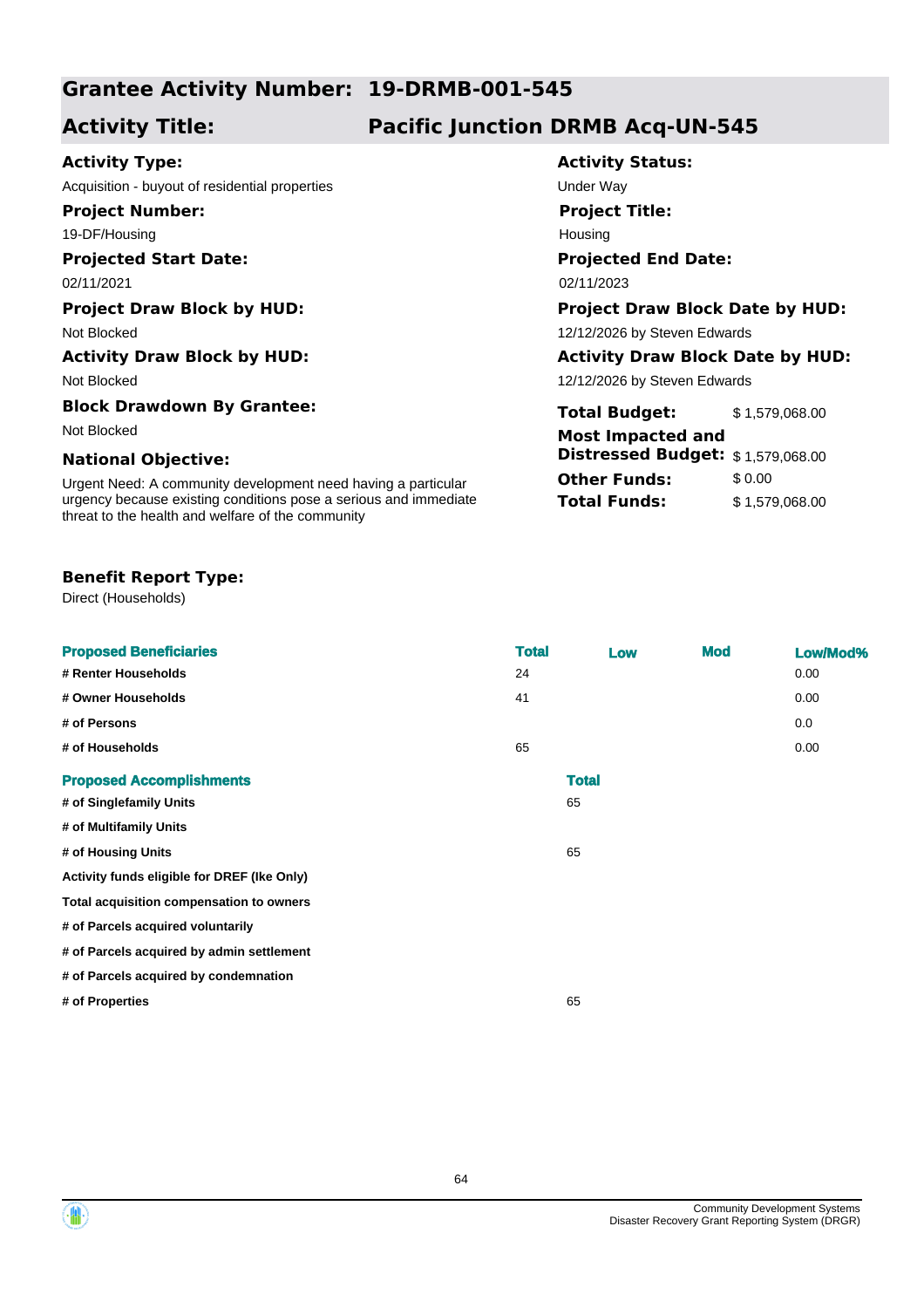| <b>Responsible Organization</b>             |       |      | <b>Organization Type</b><br><b>Local Government</b> | <b>Proposed Budget</b> |
|---------------------------------------------|-------|------|-----------------------------------------------------|------------------------|
| Pacific Junction                            |       |      |                                                     | \$1,579,068.00         |
| <b>Location Description:</b>                |       |      |                                                     |                        |
| Pacific Junction, IA<br>Mills County        |       |      |                                                     |                        |
| <b>Activity Description:</b>                |       |      |                                                     |                        |
| FEMA Match Buyout of Residential Properties |       |      |                                                     |                        |
| <b>Environmental Assessment: UNDERWAY</b>   |       |      |                                                     |                        |
| <b>Environmental Reviews:</b>               | None  |      |                                                     |                        |
| <b>Activity Attributes</b>                  |       |      |                                                     |                        |
| <b>Disaster Type:</b>                       | Flood |      |                                                     |                        |
|                                             |       |      |                                                     |                        |
| <b>Activity Supporting Documents:</b>       |       | None |                                                     |                        |



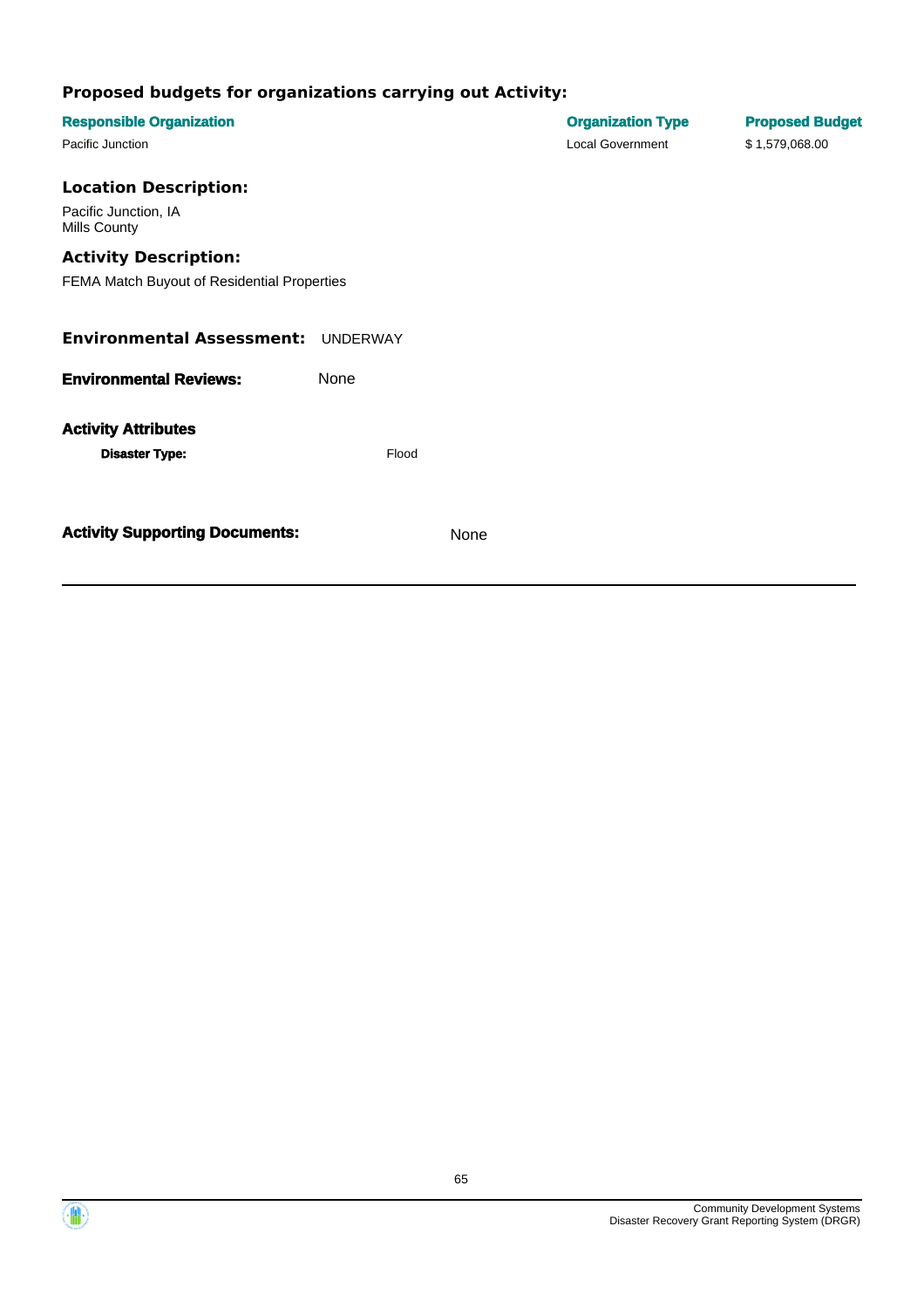# **Grantee Activity Number: 19-DRMB-002-540**

# **Activity Title: Fremont County DRMB Acq-LMI-540**

**Activity Status:**

**Project Title:**

Housing

**Projected End Date:**

**Total Budget:** \$ 125,280.00

**Distressed Budget:** \$ 125,280.00

**Other Funds:** \$ 0.00 **Total Funds:** \$ 125,280.00

12/12/2026 by Steven Edwards

### **Activity Type:**

Acquisition - buyout of residential properties Theory Contact Contact Contact Under Way

**Project Number:**

19-DF/Housing

### **Projected Start Date:**

02/11/2021 02/11/2023

#### **Project Draw Block by HUD: Project Draw Block Date by HUD:**

Not Blocked **12/12/2026** by Steven Edwards

#### **Activity Draw Block by HUD: Activity Draw Block Date by HUD:**

Not Blocked

#### **Block Drawdown By Grantee:**

Not Blocked **Most Impacted and** 

#### **National Objective:**

Low/Mod Buyout: Funds used for a buyout award to acquire housing owned by a qualifying LMI household, where the award amount (including optional relocation assistance) is greater than the post-disaster (current) fair market value of that property

### **Benefit Report Type:**

Direct (Households)

| <b>Proposed Beneficiaries</b>               | <b>Total</b> |              | Low         | <b>Mod</b>     | Low/Mod% |
|---------------------------------------------|--------------|--------------|-------------|----------------|----------|
| # Renter Households                         |              |              |             |                | 0.0      |
| # Owner Households                          | 3            |              | $\mathbf 1$ | $\overline{2}$ | 100.00   |
| # of Persons                                |              |              |             |                | 0.0      |
| # of Households                             | 3            |              | 1           | $\overline{2}$ | 100.00   |
| <b>Proposed Accomplishments</b>             |              | <b>Total</b> |             |                |          |
| # of Singlefamily Units                     |              | 3            |             |                |          |
| # of Multifamily Units                      |              |              |             |                |          |
| # of Housing Units                          |              | 3            |             |                |          |
| Activity funds eligible for DREF (Ike Only) |              |              |             |                |          |
| Total acquisition compensation to owners    |              |              |             |                |          |
| # of Parcels acquired voluntarily           |              |              |             |                |          |
| # of Parcels acquired by admin settlement   |              |              |             |                |          |
| # of Parcels acquired by condemnation       |              |              |             |                |          |
| # of Properties                             |              | 3            |             |                |          |
|                                             |              |              |             |                |          |

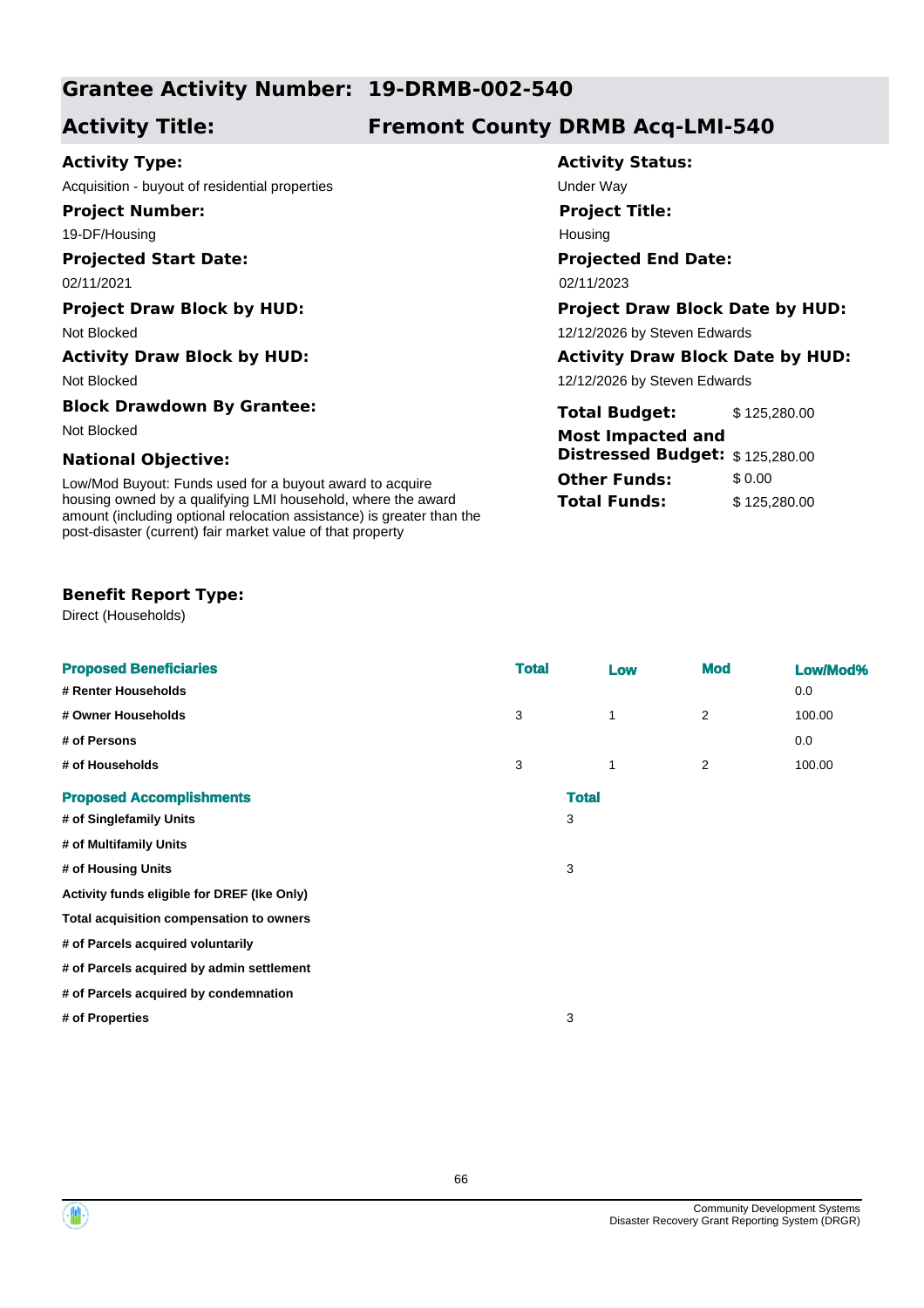| <b>Responsible Organization</b>             |       |      | <b>Organization Type</b> | <b>Proposed Budget</b> |
|---------------------------------------------|-------|------|--------------------------|------------------------|
| <b>Fremont County</b>                       |       |      | State Agency             | \$125,280.00           |
| <b>Location Description:</b>                |       |      |                          |                        |
|                                             |       |      |                          |                        |
| Fremont County, Iowa                        |       |      |                          |                        |
| <b>Activity Description:</b>                |       |      |                          |                        |
| FEMA Match Buyout of Residential Properties |       |      |                          |                        |
|                                             |       |      |                          |                        |
|                                             |       |      |                          |                        |
| <b>Environmental Assessment: UNDERWAY</b>   |       |      |                          |                        |
| <b>Environmental Reviews:</b>               | None  |      |                          |                        |
|                                             |       |      |                          |                        |
| <b>Activity Attributes</b>                  |       |      |                          |                        |
|                                             |       |      |                          |                        |
| <b>Disaster Type:</b>                       | Flood |      |                          |                        |
|                                             |       |      |                          |                        |
|                                             |       |      |                          |                        |
| <b>Activity Supporting Documents:</b>       |       | None |                          |                        |
|                                             |       |      |                          |                        |
|                                             |       |      |                          |                        |

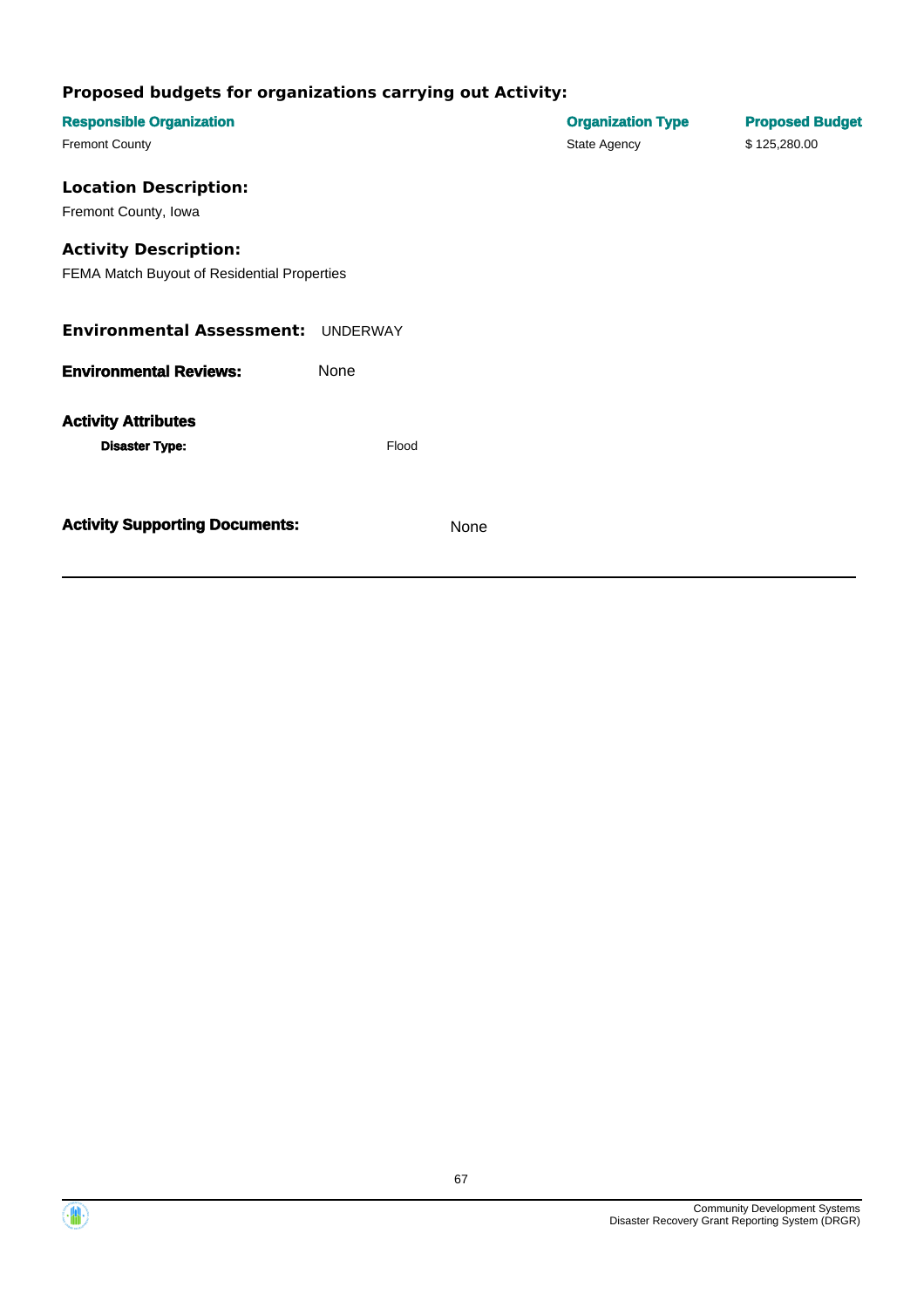# **Grantee Activity Number: 19-DRMB-002-545**

# **Activity Title: Fremont County DRMB Acq-UN-545**

**Activity Status:**

**Project Title:**

Housing

**Projected End Date:**

**Total Budget:** \$454,594.00

**Distressed Budget:** \$ 454,594.00

**Other Funds:** \$ 0.00 **Total Funds:** \$454,594.00

12/12/2026 by Steven Edwards

### **Activity Type:**

Acquisition - buyout of residential properties Theorem Controller Way

**Project Number:**

19-DF/Housing

### **Projected Start Date:**

02/11/2021 02/11/2023

#### **Project Draw Block by HUD: Project Draw Block Date by HUD:**

Not Blocked **12/12/2026** by Steven Edwards

#### **Activity Draw Block by HUD: Activity Draw Block Date by HUD:**

Not Blocked

## **Block Drawdown By Grantee:**

Not Blocked **Most Impacted and** 

#### **National Objective:**

Urgent Need: A community development need having a particular urgency because existing conditions pose a serious and immediate threat to the health and welfare of the community

#### **Benefit Report Type:**

Direct (Households)

# **Proposed Beneficiaries Total Low Mod Low/Mod% # Renter Households** 0.0 **# Owner Households** 13 0.00 **# of Persons** 0.0 **# of Households** 13 0.00 **Proposed Accomplishments Total # of Singlefamily Units** 13 **# of Multifamily Units # of Housing Units** 13 **Activity funds eligible for DREF (Ike Only) Total acquisition compensation to owners # of Parcels acquired voluntarily # of Parcels acquired by admin settlement # of Parcels acquired by condemnation # of Properties** 13

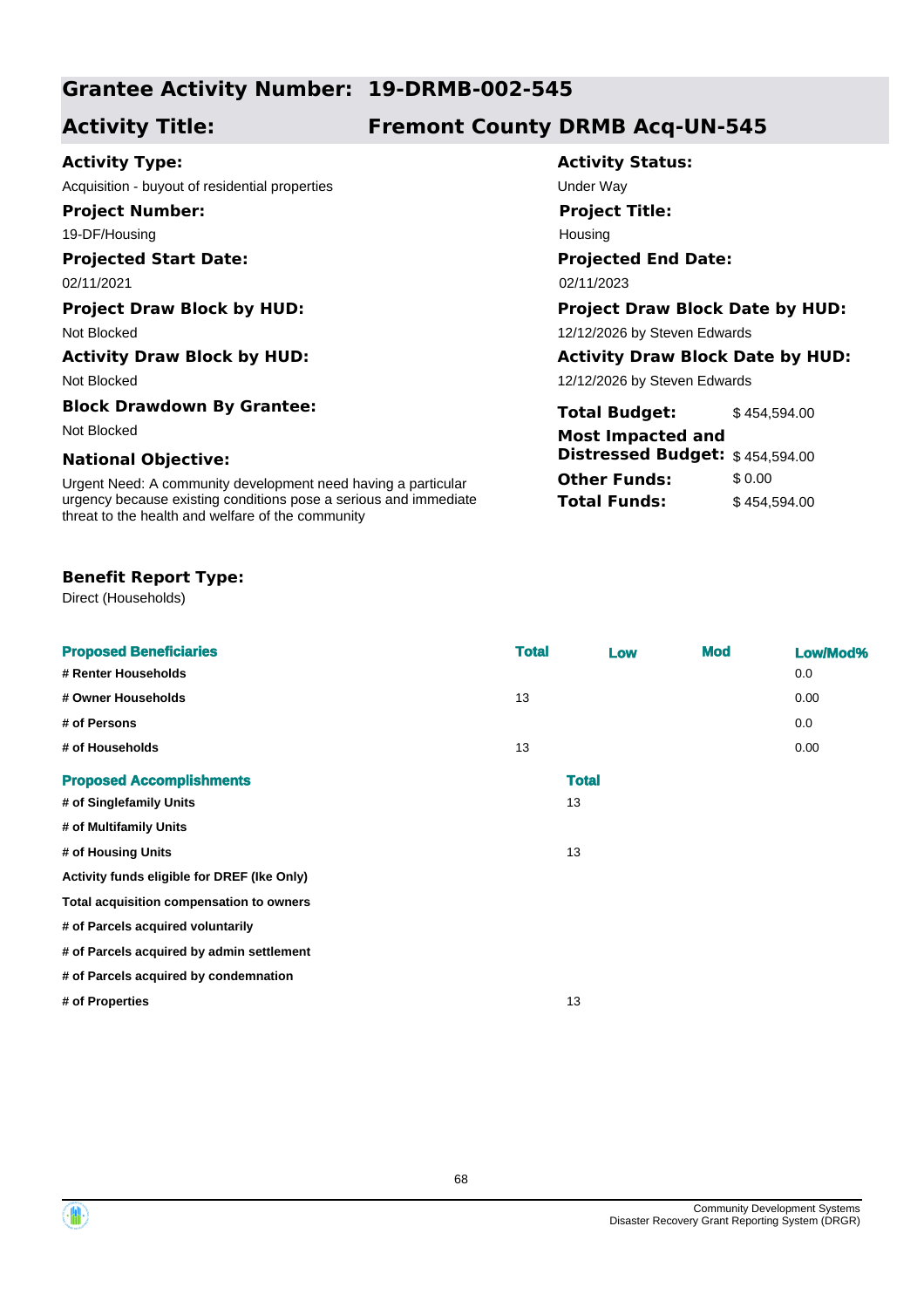| <b>Responsible Organization</b>             |       |      | <b>Organization Type</b> | <b>Proposed Budget</b> |
|---------------------------------------------|-------|------|--------------------------|------------------------|
| <b>Fremont County</b>                       |       |      | State Agency             | \$454,594.00           |
| <b>Location Description:</b>                |       |      |                          |                        |
|                                             |       |      |                          |                        |
| Fremont County, Iowa                        |       |      |                          |                        |
| <b>Activity Description:</b>                |       |      |                          |                        |
| FEMA Match Buyout of Residential Properties |       |      |                          |                        |
|                                             |       |      |                          |                        |
|                                             |       |      |                          |                        |
| <b>Environmental Assessment: UNDERWAY</b>   |       |      |                          |                        |
|                                             |       |      |                          |                        |
| <b>Environmental Reviews:</b>               | None  |      |                          |                        |
|                                             |       |      |                          |                        |
| <b>Activity Attributes</b>                  |       |      |                          |                        |
| <b>Disaster Type:</b>                       | Flood |      |                          |                        |
|                                             |       |      |                          |                        |
|                                             |       |      |                          |                        |
| <b>Activity Supporting Documents:</b>       |       | None |                          |                        |
|                                             |       |      |                          |                        |
|                                             |       |      |                          |                        |

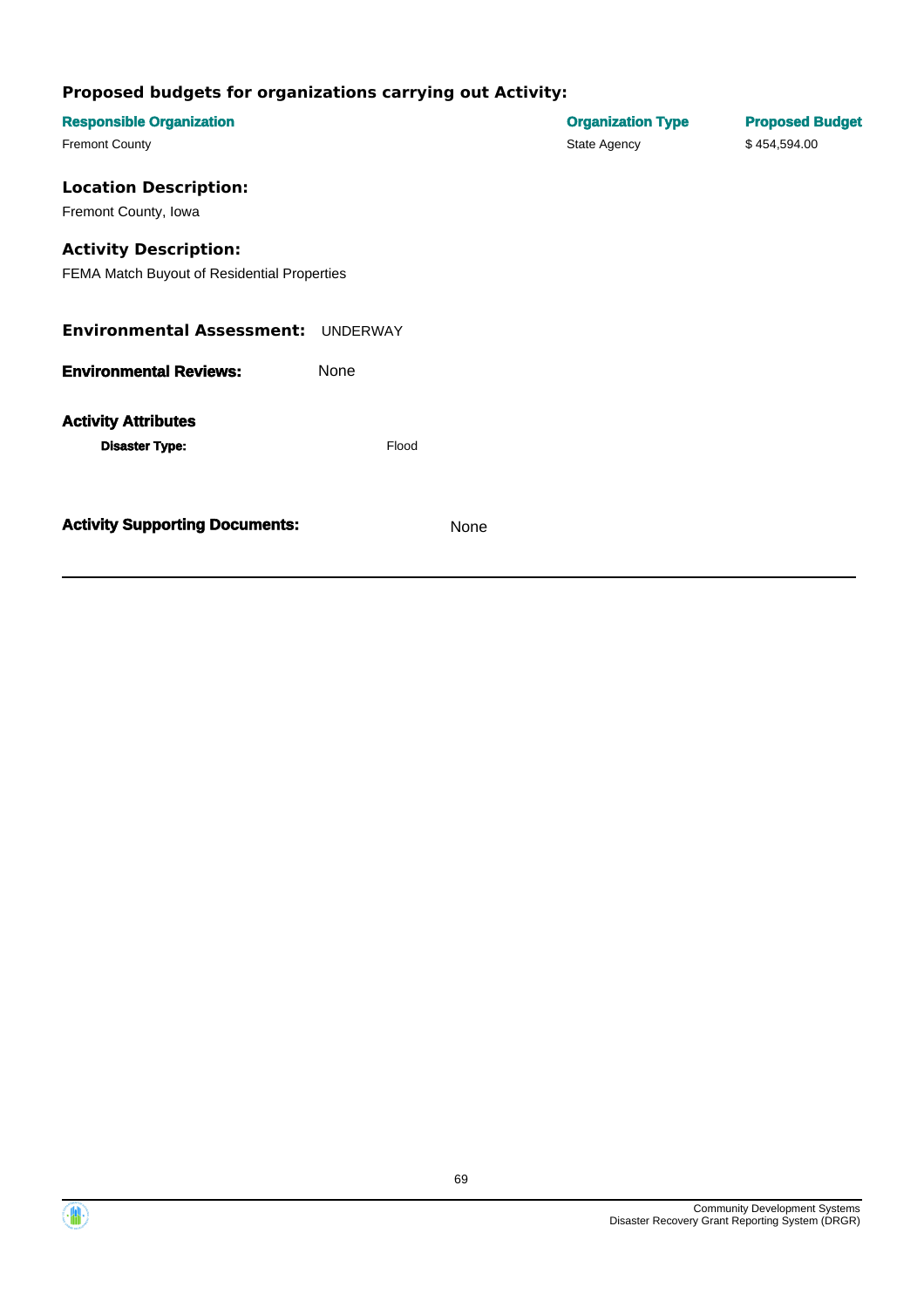# **Grantee Activity Number: 19-DRMB-003-540**

# **Activity Title: Hamburg DRMB Acq-LMI-540**

**Activity Status:**

**Project Title:**

Housing

**Projected End Date:**

**Total Budget:** \$ 192,321.00

**Distressed Budget:** \$ 192,321.00

**Other Funds:** \$ 0.00 **Total Funds:** \$192,321.00

12/12/2026 by Steven Edwards

## **Activity Type:**

Acquisition - buyout of residential properties Theory Contact Contact Contact Under Way

**Project Number:**

19-DF/Housing

### **Projected Start Date:**

02/11/2021 02/11/2023

#### **Project Draw Block by HUD: Project Draw Block Date by HUD:**

Not Blocked **12/12/2026** by Steven Edwards

#### **Activity Draw Block by HUD: Activity Draw Block Date by HUD:**

Not Blocked

#### **Block Drawdown By Grantee:**

Not Blocked **Most Impacted and** 

#### **National Objective:**

Low/Mod Buyout: Funds used for a buyout award to acquire housing owned by a qualifying LMI household, where the award amount (including optional relocation assistance) is greater than the post-disaster (current) fair market value of that property

### **Benefit Report Type:**

Direct (Households)

| <b>Proposed Beneficiaries</b>               | <b>Total</b> |              | Low | <b>Mod</b> | Low/Mod% |
|---------------------------------------------|--------------|--------------|-----|------------|----------|
| # Renter Households                         |              |              |     |            | 0.0      |
| # Owner Households                          | 17           | 11           |     | 6          | 100.00   |
| # of Persons                                |              |              |     |            | 0.0      |
| # of Households                             | 17           | 11           |     | 6          | 100.00   |
| <b>Proposed Accomplishments</b>             |              | <b>Total</b> |     |            |          |
| # of Singlefamily Units                     |              | 17           |     |            |          |
| # of Multifamily Units                      |              |              |     |            |          |
| # of Housing Units                          |              | 17           |     |            |          |
| Activity funds eligible for DREF (Ike Only) |              |              |     |            |          |
| Total acquisition compensation to owners    |              |              |     |            |          |
| # of Parcels acquired voluntarily           |              |              |     |            |          |
| # of Parcels acquired by admin settlement   |              |              |     |            |          |
| # of Parcels acquired by condemnation       |              |              |     |            |          |
| # of Properties                             |              | 17           |     |            |          |
|                                             |              |              |     |            |          |

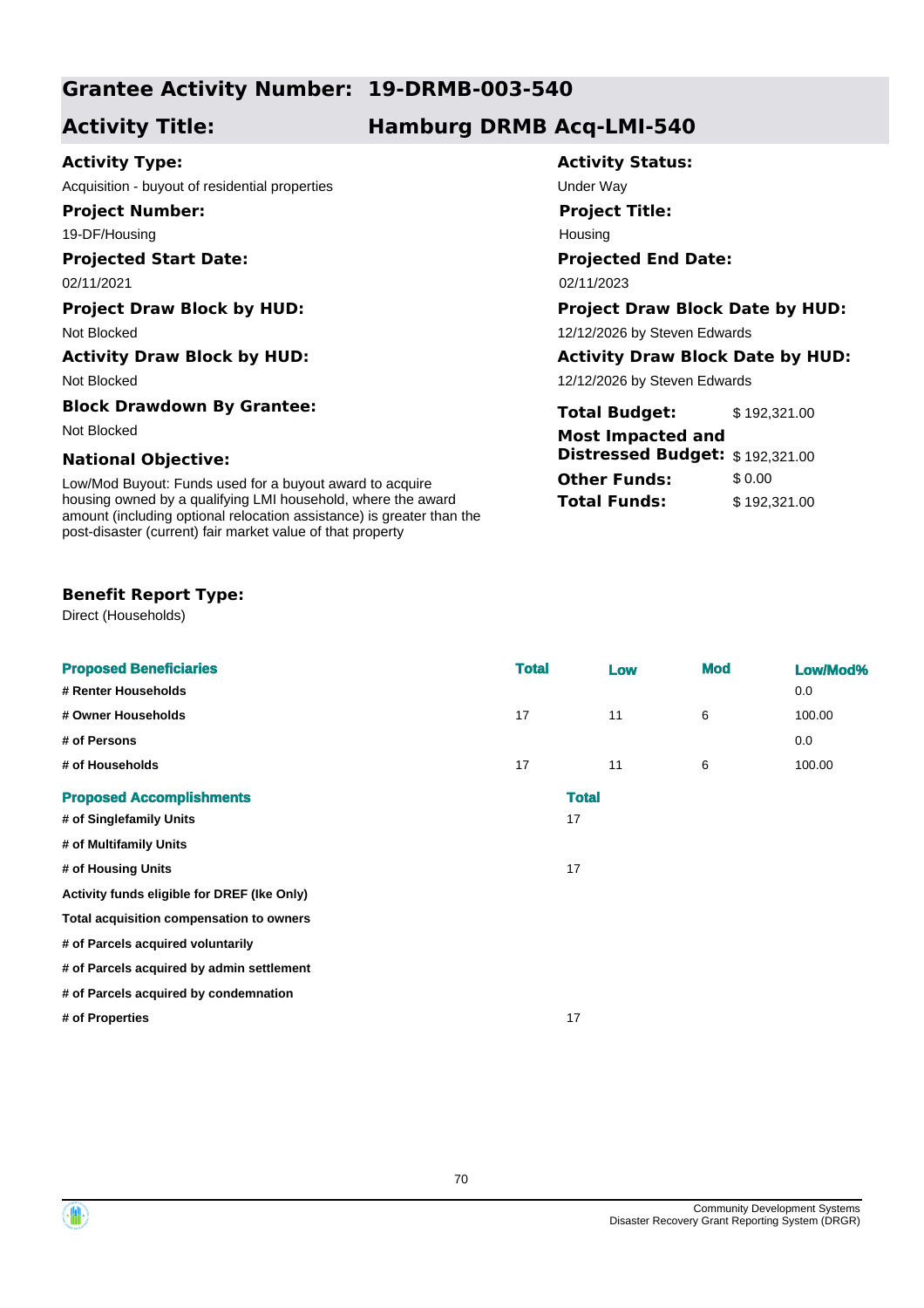| <b>Responsible Organization</b><br>Hamburg                                  |       |      | <b>Organization Type</b><br><b>Local Government</b> | <b>Proposed Budget</b><br>\$192,321.00 |
|-----------------------------------------------------------------------------|-------|------|-----------------------------------------------------|----------------------------------------|
| <b>Location Description:</b><br>Hamburg, Iowa<br><b>Fremont County</b>      |       |      |                                                     |                                        |
| <b>Activity Description:</b><br>FEMA Match Buyout of Residential Properties |       |      |                                                     |                                        |
| <b>Environmental Assessment: UNDERWAY</b>                                   |       |      |                                                     |                                        |
| <b>Environmental Reviews:</b>                                               | None  |      |                                                     |                                        |
| <b>Activity Attributes</b><br><b>Disaster Type:</b>                         | Flood |      |                                                     |                                        |
| <b>Activity Supporting Documents:</b>                                       |       | None |                                                     |                                        |



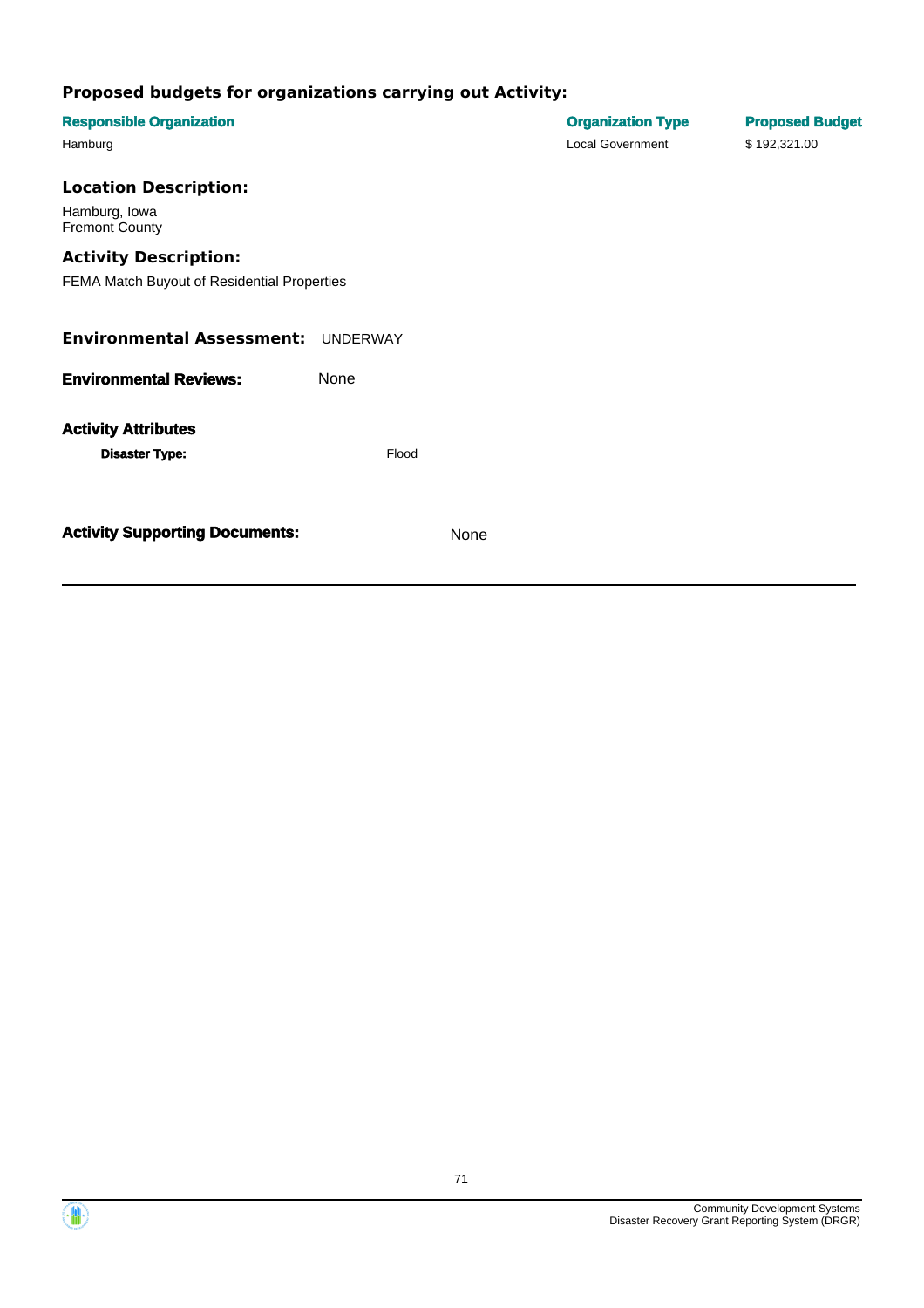# **Grantee Activity Number: 19-DRMB-003-545**

## **Activity Title: Hamburg DRMB Acq-UN-545**

**Activity Status:**

**Project Title:**

Housing

**Projected End Date:**

**Total Budget:** \$ 506,990.00

**Distressed Budget:** \$ 506,990.00

**Other Funds:** \$0.00 **Total Funds:** \$ 506,990.00

12/12/2026 by Steven Edwards

## **Activity Type:**

Acquisition - buyout of residential properties example and the Under Way

**Project Number:**

19-DF/Housing

### **Projected Start Date:**

02/11/2021 02/11/2023

#### **Project Draw Block by HUD: Project Draw Block Date by HUD:**

Not Blocked **12/12/2026** by Steven Edwards

#### **Activity Draw Block by HUD: Activity Draw Block Date by HUD:**

Not Blocked

#### **Block Drawdown By Grantee:**

Not Blocked **Most Impacted and** 

#### **National Objective:**

Urgent Need: A community development need having a particular urgency because existing conditions pose a serious and immediate threat to the health and welfare of the community

#### **Benefit Report Type:**

Direct (Households)

| <b>Proposed Beneficiaries</b>               | <b>Total</b> | Low | <b>Mod</b> | Low/Mod% |
|---------------------------------------------|--------------|-----|------------|----------|
| # Renter Households                         |              |     |            | 0.0      |
| # Owner Households                          | 42           |     |            | 0.00     |
| # of Persons                                |              |     |            | 0.0      |
| # of Households                             | 42           |     |            | 0.00     |
| <b>Proposed Accomplishments</b>             | <b>Total</b> |     |            |          |
| # of Singlefamily Units                     | 42           |     |            |          |
| # of Multifamily Units                      |              |     |            |          |
| # of Housing Units                          | 42           |     |            |          |
| Activity funds eligible for DREF (Ike Only) |              |     |            |          |
| Total acquisition compensation to owners    |              |     |            |          |
| # of Parcels acquired voluntarily           |              |     |            |          |
| # of Parcels acquired by admin settlement   |              |     |            |          |
| # of Parcels acquired by condemnation       |              |     |            |          |
| # of Properties                             | 42           |     |            |          |
|                                             |              |     |            |          |

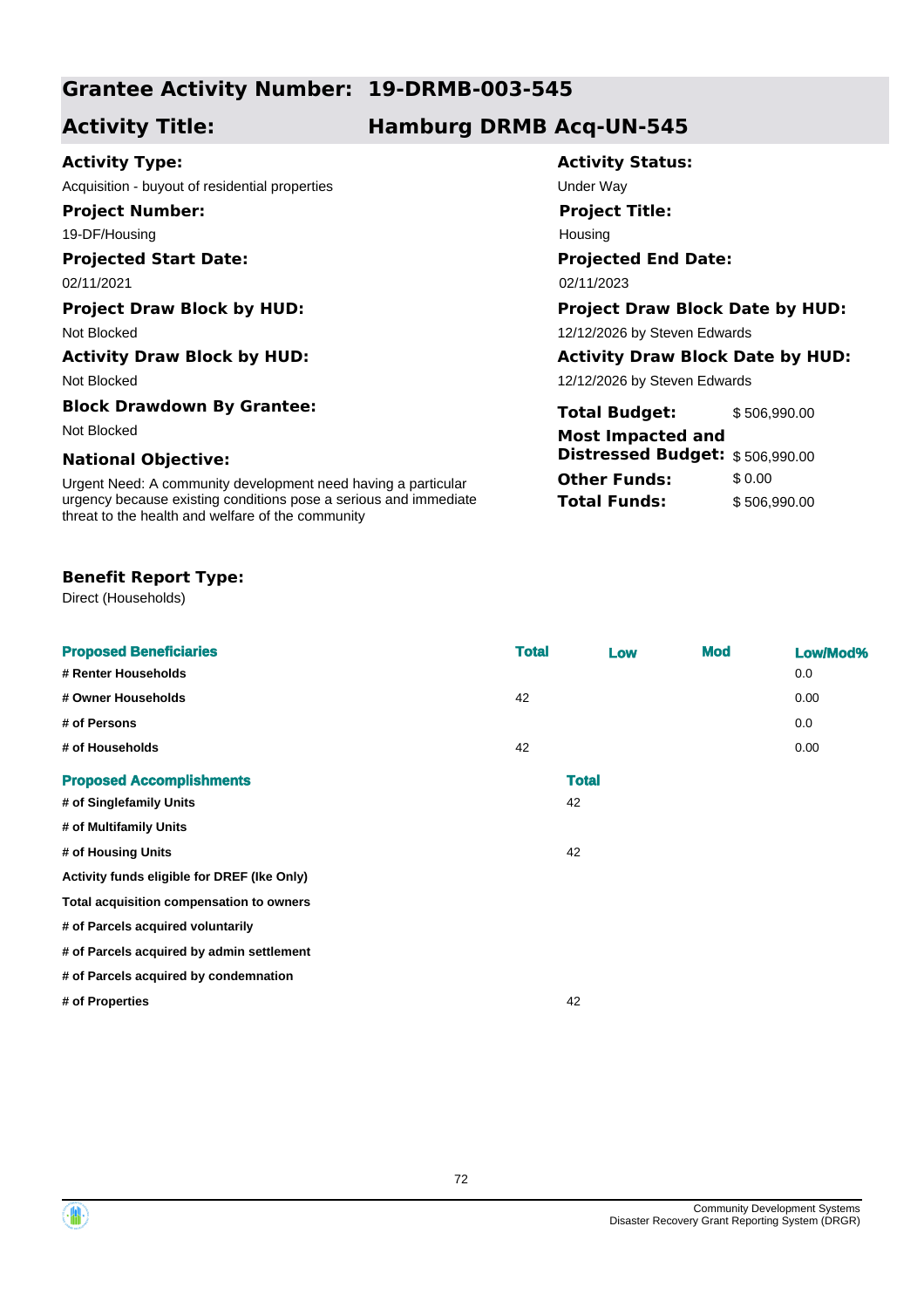| <b>Responsible Organization</b><br>Hamburg                                  |       |      | <b>Organization Type</b><br><b>Local Government</b> | <b>Proposed Budget</b><br>\$506,990.00 |
|-----------------------------------------------------------------------------|-------|------|-----------------------------------------------------|----------------------------------------|
| <b>Location Description:</b><br>Hamburg, Iowa<br><b>Fremont County</b>      |       |      |                                                     |                                        |
| <b>Activity Description:</b><br>FEMA Match Buyout of Residential Properties |       |      |                                                     |                                        |
| <b>Environmental Assessment: UNDERWAY</b>                                   |       |      |                                                     |                                        |
| <b>Environmental Reviews:</b>                                               | None  |      |                                                     |                                        |
| <b>Activity Attributes</b><br><b>Disaster Type:</b>                         | Flood |      |                                                     |                                        |
| <b>Activity Supporting Documents:</b>                                       |       | None |                                                     |                                        |

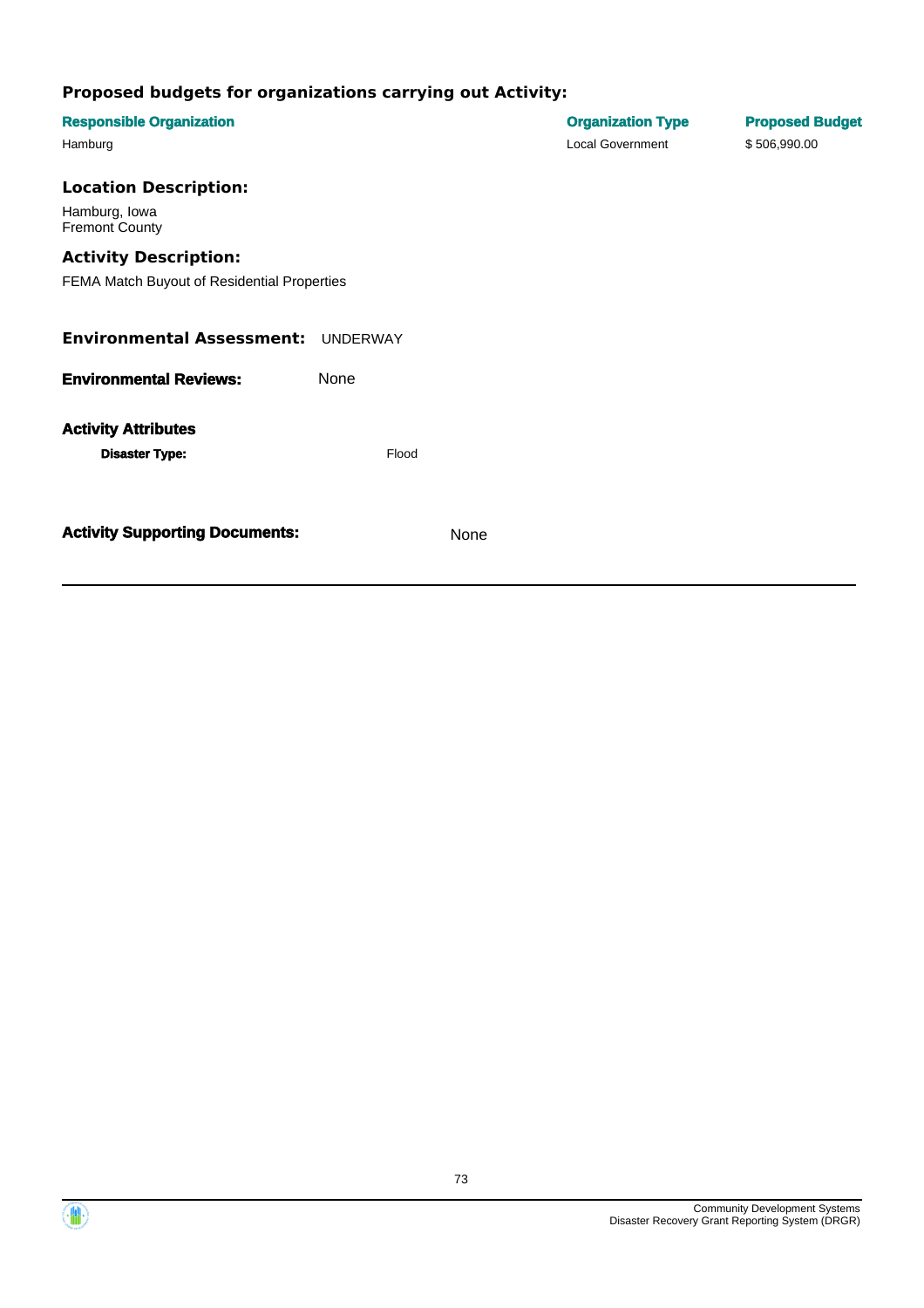## **Grantee Activity Number: 19-DRMB-004-540**

## **Activity Title: Mills County DRMB Acq-LMI-540**

**Activity Status:**

**Project Title:**

Housing

**Projected End Date:**

**Total Budget:** \$ 596,848.00

**Distressed Budget:** \$ 596,848.00

**Other Funds:** \$ 0.00 **Total Funds:** \$596,848.00

12/12/2026 by Steven Edwards

### **Activity Type:**

Acquisition - buyout of residential properties Theorem Contains the Under Way

**Project Number:**

19-DF/Housing

#### **Projected Start Date:**

02/11/2021 02/11/2023

#### **Project Draw Block by HUD: Project Draw Block Date by HUD:**

Not Blocked **12/12/2026** by Steven Edwards

#### **Activity Draw Block by HUD: Activity Draw Block Date by HUD:**

Not Blocked

#### **Block Drawdown By Grantee:**

Not Blocked **Most Impacted and** 

#### **National Objective:**

Low/Mod Buyout: Funds used for a buyout award to acquire housing owned by a qualifying LMI household, where the award amount (including optional relocation assistance) is greater than the post-disaster (current) fair market value of that property

#### **Benefit Report Type:**

Direct (Households)

| <b>Proposed Beneficiaries</b>               | <b>Total</b> | Low            | <b>Mod</b> | Low/Mod% |
|---------------------------------------------|--------------|----------------|------------|----------|
| # Renter Households                         |              |                |            | 0.0      |
| # Owner Households                          | 13           | $\overline{7}$ | 6          | 100.00   |
| # of Persons                                |              |                |            | 0.0      |
| # of Households                             | 13           | 7              | 6          | 100.00   |
| <b>Proposed Accomplishments</b>             |              | <b>Total</b>   |            |          |
| # of Singlefamily Units                     |              | 13             |            |          |
| # of Multifamily Units                      |              |                |            |          |
| # of Housing Units                          |              | 13             |            |          |
| Activity funds eligible for DREF (Ike Only) |              |                |            |          |
| Total acquisition compensation to owners    |              |                |            |          |
| # of Parcels acquired voluntarily           |              |                |            |          |
| # of Parcels acquired by admin settlement   |              |                |            |          |
| # of Parcels acquired by condemnation       |              |                |            |          |
| # of Properties                             |              | 13             |            |          |
|                                             |              |                |            |          |

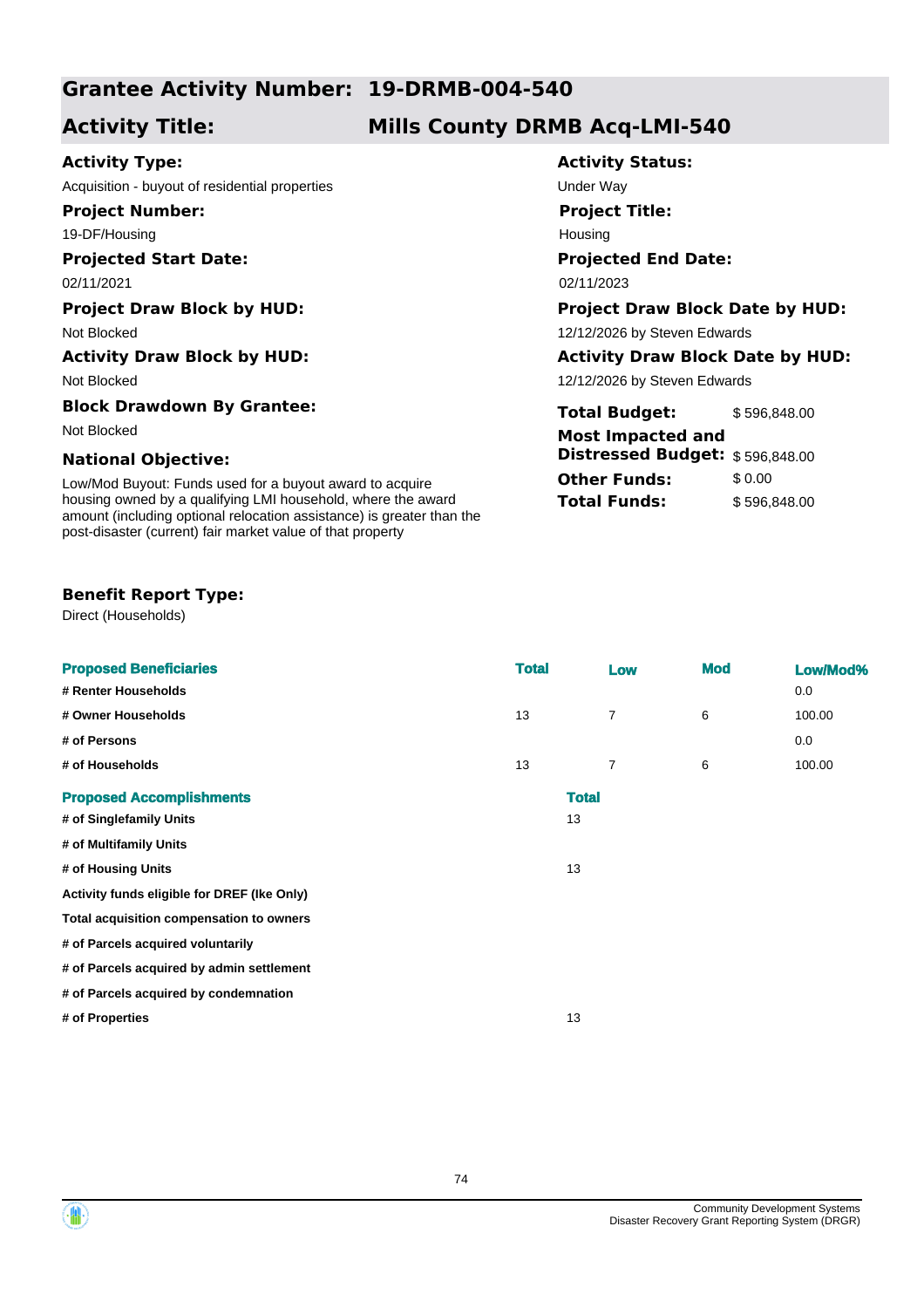| <b>Responsible Organization</b><br>Mills County                             |          |      | <b>Organization Type</b><br><b>Local Government</b> | <b>Proposed Budget</b><br>\$596,848.00 |
|-----------------------------------------------------------------------------|----------|------|-----------------------------------------------------|----------------------------------------|
| <b>Location Description:</b><br>Mills County, IA                            |          |      |                                                     |                                        |
| <b>Activity Description:</b><br>FEMA Match Buyout of Residential Properties |          |      |                                                     |                                        |
| <b>Environmental Assessment:</b>                                            | UNDERWAY |      |                                                     |                                        |
| <b>Environmental Reviews:</b>                                               | None     |      |                                                     |                                        |
| <b>Activity Attributes</b><br><b>Disaster Type:</b>                         | Flood    |      |                                                     |                                        |
| <b>Activity Supporting Documents:</b>                                       |          | None |                                                     |                                        |

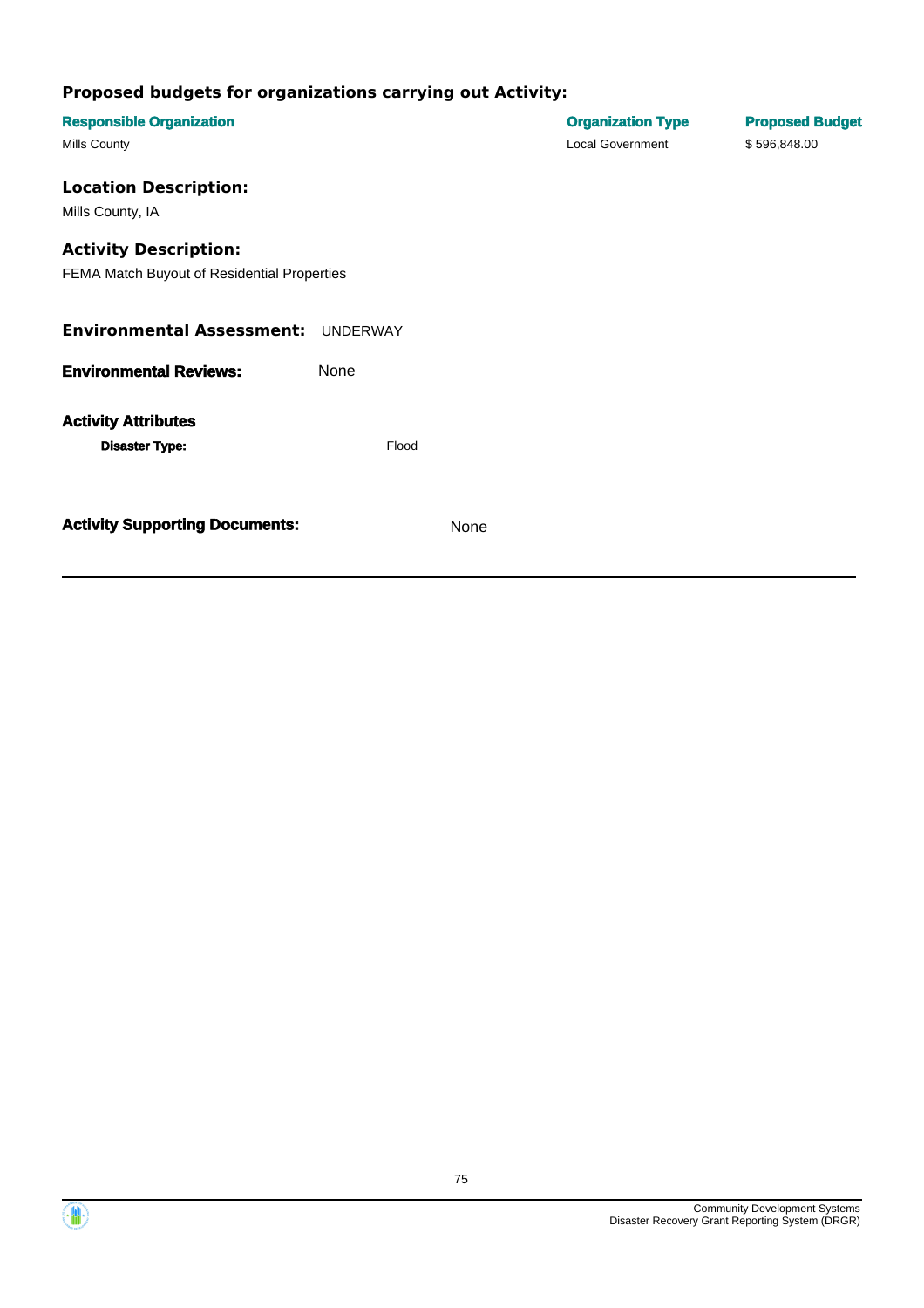## **Grantee Activity Number: 19-DRMB-004-545**

## **Activity Title: Mills County DRMB Acq-UN-545**

**Activity Status:**

**Project Title:**

Housing

**Projected End Date:**

**Total Budget:** \$ 2,318,064.00

**Distressed Budget:** \$ 2,318,064.00

**Total Funds:** \$ 2,318,064.00

**Other Funds:** \$0.00

12/12/2026 by Steven Edwards

### **Activity Type:**

Acquisition - buyout of residential properties **Way** Under Way

**Project Number:**

19-DF/Housing

#### **Projected Start Date:**

02/11/2021 02/11/2023

#### **Project Draw Block by HUD: Project Draw Block Date by HUD:**

Not Blocked **12/12/2026** by Steven Edwards

#### **Activity Draw Block by HUD: Activity Draw Block Date by HUD:**

Not Blocked

#### **Block Drawdown By Grantee:**

Not Blocked **Most Impacted and** 

#### **National Objective:**

Urgent Need: A community development need having a particular urgency because existing conditions pose a serious and immediate threat to the health and welfare of the community

#### **Benefit Report Type:**

Direct (Households)

| <b>Proposed Beneficiaries</b>               | <b>Total</b> | Low          | <b>Mod</b> | Low/Mod% |
|---------------------------------------------|--------------|--------------|------------|----------|
| # Renter Households                         |              |              |            | 0.0      |
| # Owner Households                          | 43           |              |            | 0.00     |
| # of Persons                                |              |              |            | 0.0      |
| # of Households                             | 43           |              |            | 0.00     |
| <b>Proposed Accomplishments</b>             |              | <b>Total</b> |            |          |
| # of Singlefamily Units                     |              | 43           |            |          |
| # of Multifamily Units                      |              |              |            |          |
| # of Housing Units                          |              | 43           |            |          |
| Activity funds eligible for DREF (Ike Only) |              |              |            |          |
| Total acquisition compensation to owners    |              |              |            |          |
| # of Parcels acquired voluntarily           |              |              |            |          |
| # of Parcels acquired by admin settlement   |              |              |            |          |
| # of Parcels acquired by condemnation       |              |              |            |          |
| # of Properties                             |              | 43           |            |          |
|                                             |              |              |            |          |



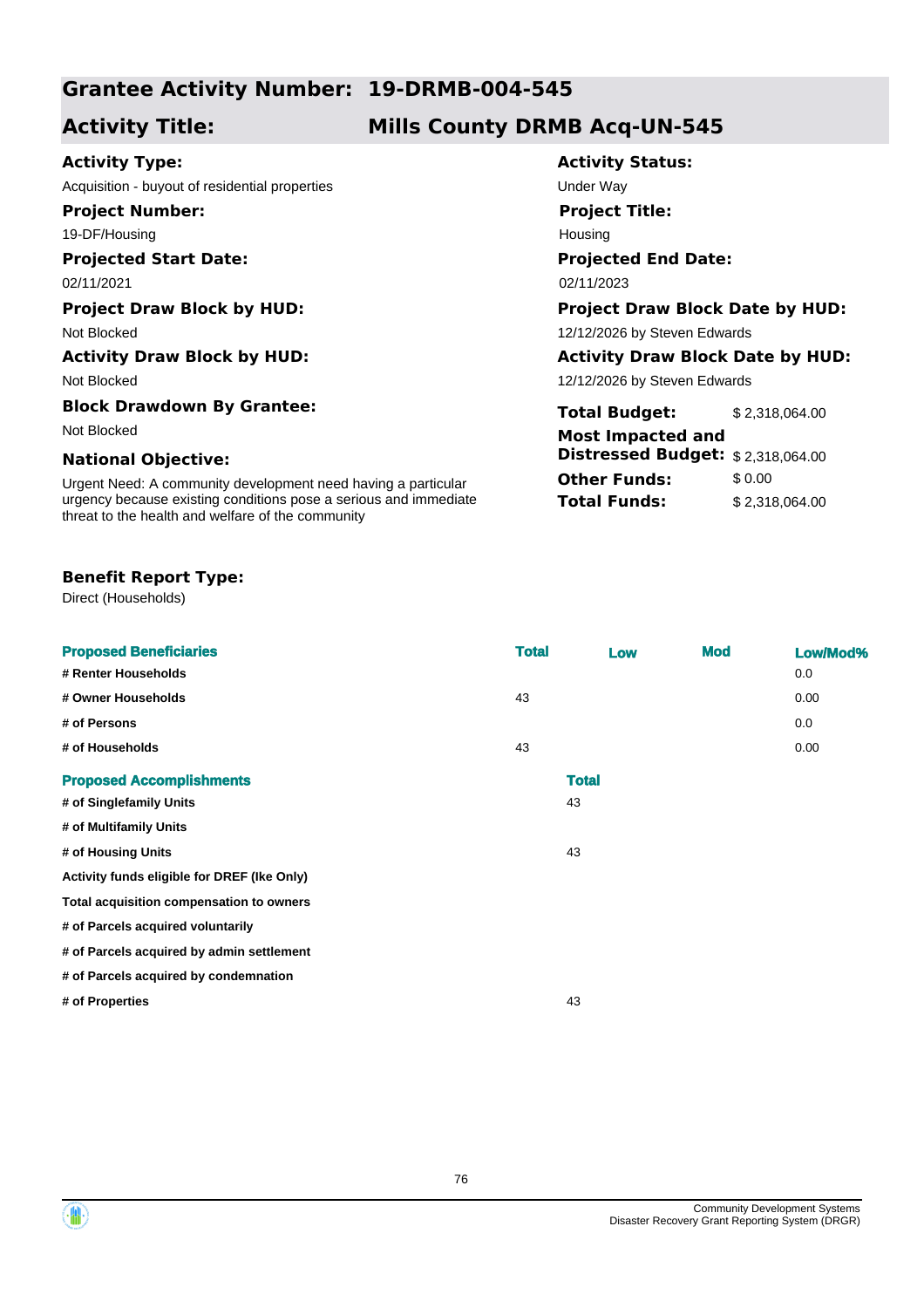| <b>Responsible Organization</b>             |      |       |      | <b>Organization Type</b> | <b>Proposed Budget</b> |
|---------------------------------------------|------|-------|------|--------------------------|------------------------|
| Mills County                                |      |       |      | <b>Local Government</b>  | \$2,318,064.00         |
| <b>Location Description:</b>                |      |       |      |                          |                        |
| Mills County, Iowa                          |      |       |      |                          |                        |
| <b>Activity Description:</b>                |      |       |      |                          |                        |
| FEMA Match Buyout of Residential Properties |      |       |      |                          |                        |
| <b>Environmental Assessment:</b>            |      |       |      |                          |                        |
| <b>Environmental Reviews:</b>               | None |       |      |                          |                        |
| <b>Activity Attributes</b>                  |      |       |      |                          |                        |
| <b>Disaster Type:</b>                       |      | Flood |      |                          |                        |
|                                             |      |       |      |                          |                        |
| <b>Activity Supporting Documents:</b>       |      |       | None |                          |                        |
|                                             |      |       |      |                          |                        |

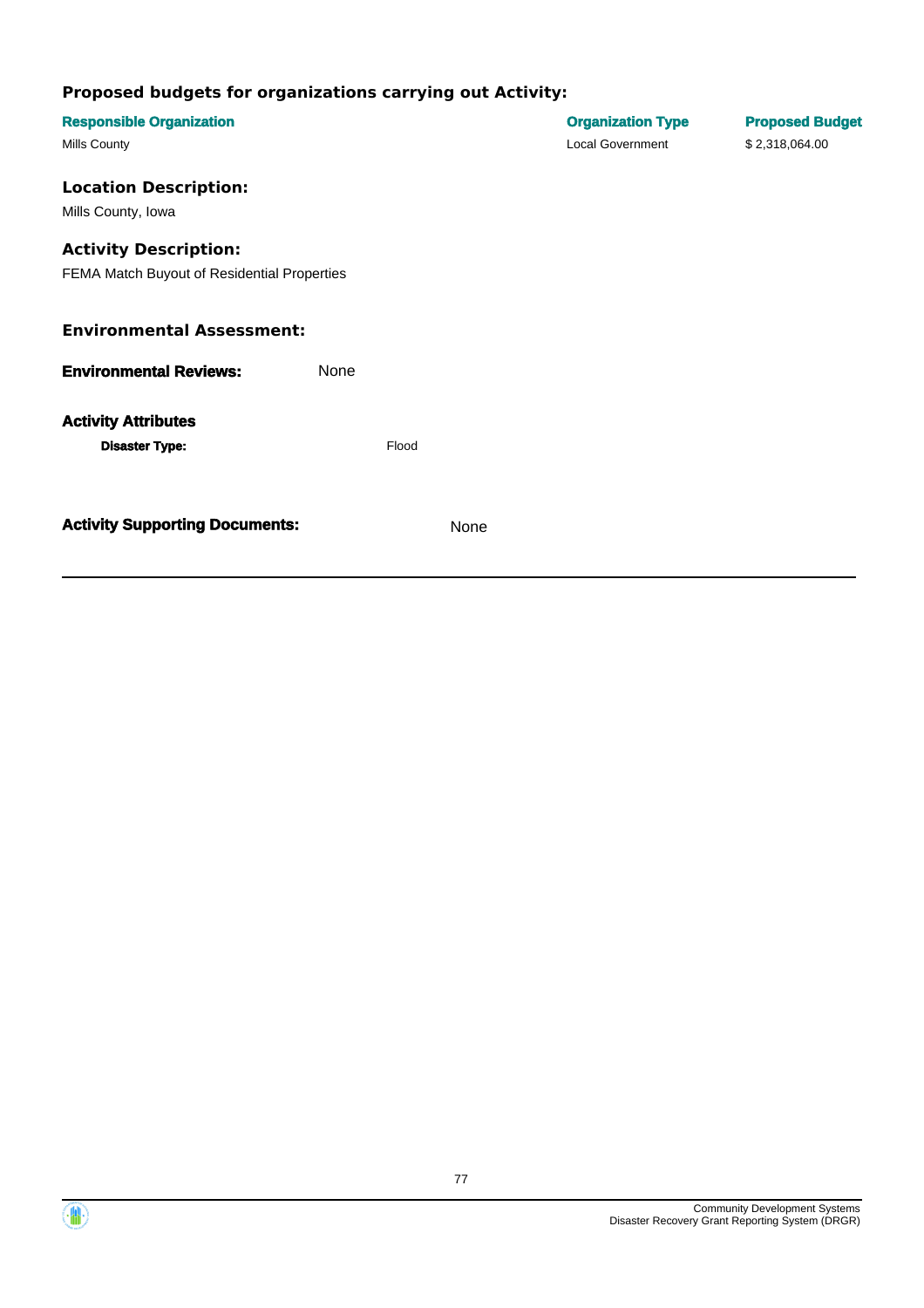## **Grantee Activity Number: 19-DRMB-005-540**

## **Activity Title: Oakland DRMB Acq-LMI-540**

**Activity Status:**

**Project Title:**

Housing

**Projected End Date:**

**Total Budget:** \$66,646.00

**Distressed Budget:** \$ 66,646.00

**Other Funds:** \$ 0.00 **Total Funds:** \$66,646.00

12/12/2026 by Steven Edwards

### **Activity Type:**

Acquisition - buyout of residential properties Theorem Contains the Under Way

**Project Number:**

19-DF/Housing

#### **Projected Start Date:**

05/24/2021 05/24/2023

#### **Project Draw Block by HUD: Project Draw Block Date by HUD:**

Not Blocked **12/12/2026** by Steven Edwards

#### **Activity Draw Block by HUD: Activity Draw Block Date by HUD:**

Not Blocked

#### **Block Drawdown By Grantee:**

Not Blocked **Most Impacted and** 

#### **National Objective:**

Low/Mod Buyout: Funds used for a buyout award to acquire housing owned by a qualifying LMI household, where the award amount (including optional relocation assistance) is greater than the post-disaster (current) fair market value of that property

#### **Benefit Report Type:**

Direct (Households)

| <b>Proposed Beneficiaries</b>               | <b>Total</b> |              | Low         | <b>Mod</b>     | Low/Mod% |
|---------------------------------------------|--------------|--------------|-------------|----------------|----------|
| # Renter Households                         |              |              |             |                | 0.0      |
| # Owner Households                          | 3            |              | $\mathbf 1$ | $\overline{2}$ | 100.00   |
| # of Persons                                |              |              |             |                | 0.0      |
| # of Households                             | 3            |              | 1           | $\overline{2}$ | 100.00   |
| <b>Proposed Accomplishments</b>             |              | <b>Total</b> |             |                |          |
| # of Singlefamily Units                     |              | 3            |             |                |          |
| # of Multifamily Units                      |              |              |             |                |          |
| # of Housing Units                          |              | 3            |             |                |          |
| Activity funds eligible for DREF (Ike Only) |              |              |             |                |          |
| Total acquisition compensation to owners    |              |              |             |                |          |
| # of Parcels acquired voluntarily           |              |              |             |                |          |
| # of Parcels acquired by admin settlement   |              |              |             |                |          |
| # of Parcels acquired by condemnation       |              |              |             |                |          |
| # of Properties                             |              | 3            |             |                |          |
|                                             |              |              |             |                |          |



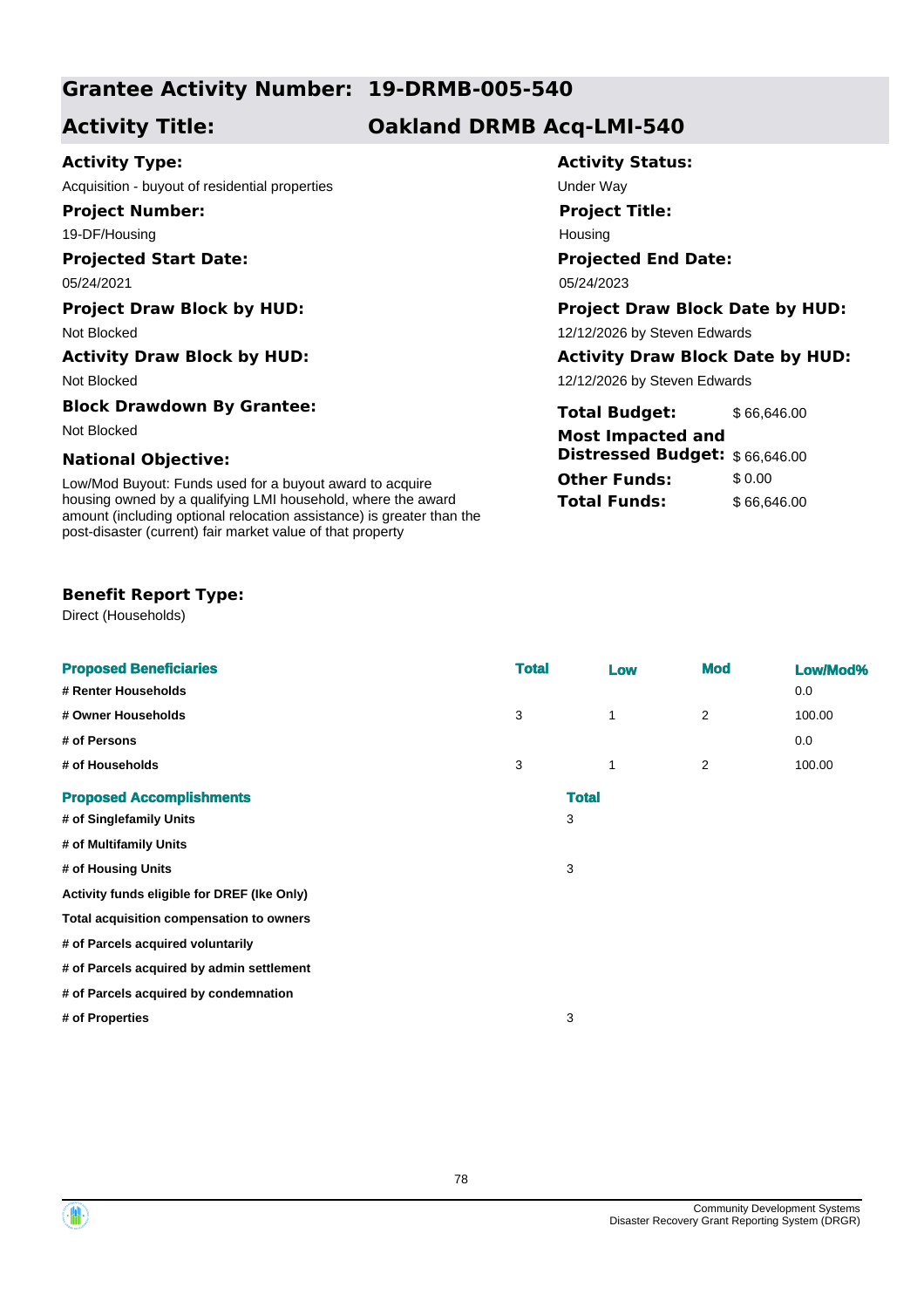| <b>Responsible Organization</b><br>Oakland                                                                                                                |                      |      | <b>Organization Type</b><br><b>Local Government</b> | <b>Proposed Budget</b><br>\$66,646.00 |
|-----------------------------------------------------------------------------------------------------------------------------------------------------------|----------------------|------|-----------------------------------------------------|---------------------------------------|
| <b>Location Description:</b><br>Oakland, IA<br><b>Pottawattamie County</b><br><b>Activity Description:</b><br>FEMA Match Buyout of Residential Properties |                      |      |                                                     |                                       |
| <b>Environmental Assessment: UNDERWAY</b>                                                                                                                 |                      |      |                                                     |                                       |
| <b>Environmental Reviews:</b><br><b>Activity Attributes</b><br><b>Disaster Type:</b>                                                                      | <b>None</b><br>Flood |      |                                                     |                                       |
| <b>Activity Supporting Documents:</b>                                                                                                                     |                      | None |                                                     |                                       |

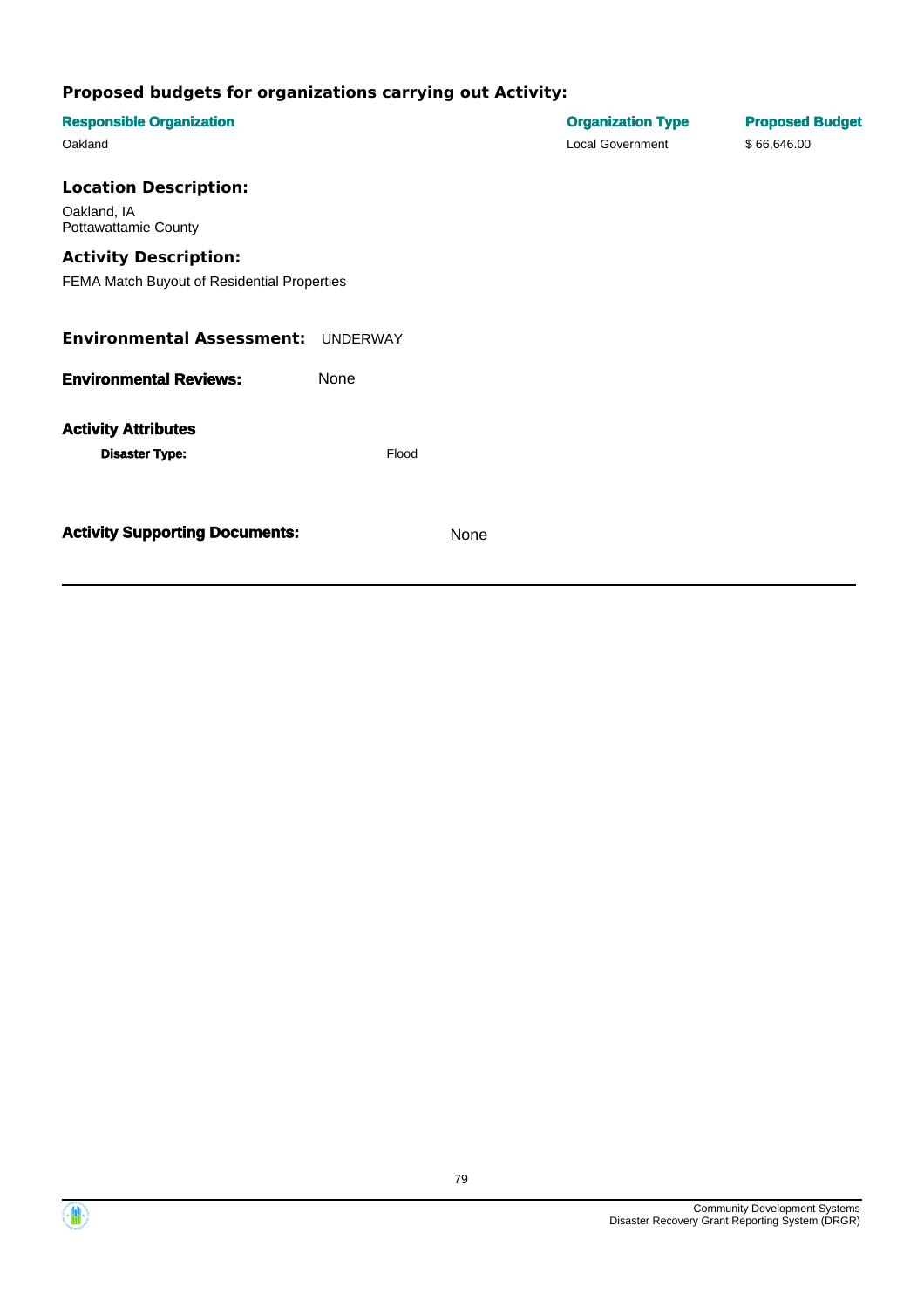## **Grantee Activity Number: 19-DRMB-005-545**

## **Activity Title: Oakland DRMB Acq-UN-545**

### **Activity Type:**

Acquisition - buyout of residential properties example and the Under Way

**Project Number:**

19-DF/Housing

### **Projected Start Date:**

Not Blocked

#### **Block Drawdown By Grantee:**

#### **National Objective:**

Urgent Need: A community development need having a particular urgency because existing conditions pose a serious and immediate threat to the health and welfare of the community

#### **Benefit Report Type:**

Direct (Households)

| <b>Proposed Beneficiaries</b>               | <b>Total</b> | Low          | <b>Mod</b> | Low/Mod% |
|---------------------------------------------|--------------|--------------|------------|----------|
| # Renter Households                         |              |              |            | 0.0      |
| # Owner Households                          | 1            |              |            | 0.00     |
| # of Persons                                |              |              |            | 0.0      |
| # of Households                             | $\mathbf{1}$ |              |            | 0.00     |
| <b>Proposed Accomplishments</b>             |              | <b>Total</b> |            |          |
| # of Singlefamily Units                     |              | 1            |            |          |
| # of Multifamily Units                      |              |              |            |          |
| # of Housing Units                          |              | 1            |            |          |
| Activity funds eligible for DREF (Ike Only) |              |              |            |          |
| Total acquisition compensation to owners    |              |              |            |          |
| # of Parcels acquired voluntarily           |              |              |            |          |
| # of Parcels acquired by admin settlement   |              |              |            |          |
| # of Parcels acquired by condemnation       |              |              |            |          |
| # of Properties                             |              | 1            |            |          |
|                                             |              |              |            |          |

## **Activity Status:**

**Project Title:** Housing

### **Projected End Date:**

05/24/2021 05/24/2023

#### **Project Draw Block by HUD: Project Draw Block Date by HUD:**

Not Blocked 12/12/2026 by Steven Edwards

#### **Activity Draw Block by HUD: Activity Draw Block Date by HUD:**

12/12/2026 by Steven Edwards

| Block Drawdown By Grantee:                                       | <b>Total Budget:</b>                  | \$31.890.00 |
|------------------------------------------------------------------|---------------------------------------|-------------|
| Not Blocked                                                      | <b>Most Impacted and</b>              |             |
| <b>National Objective:</b>                                       | <b>Distressed Budget: \$31,890.00</b> |             |
| Urgent Need: A community development need having a particular    | <b>Other Funds:</b>                   | \$ 0.00     |
| urgency because existing conditions pose a serious and immediate | <b>Total Funds:</b>                   | \$31,890,00 |

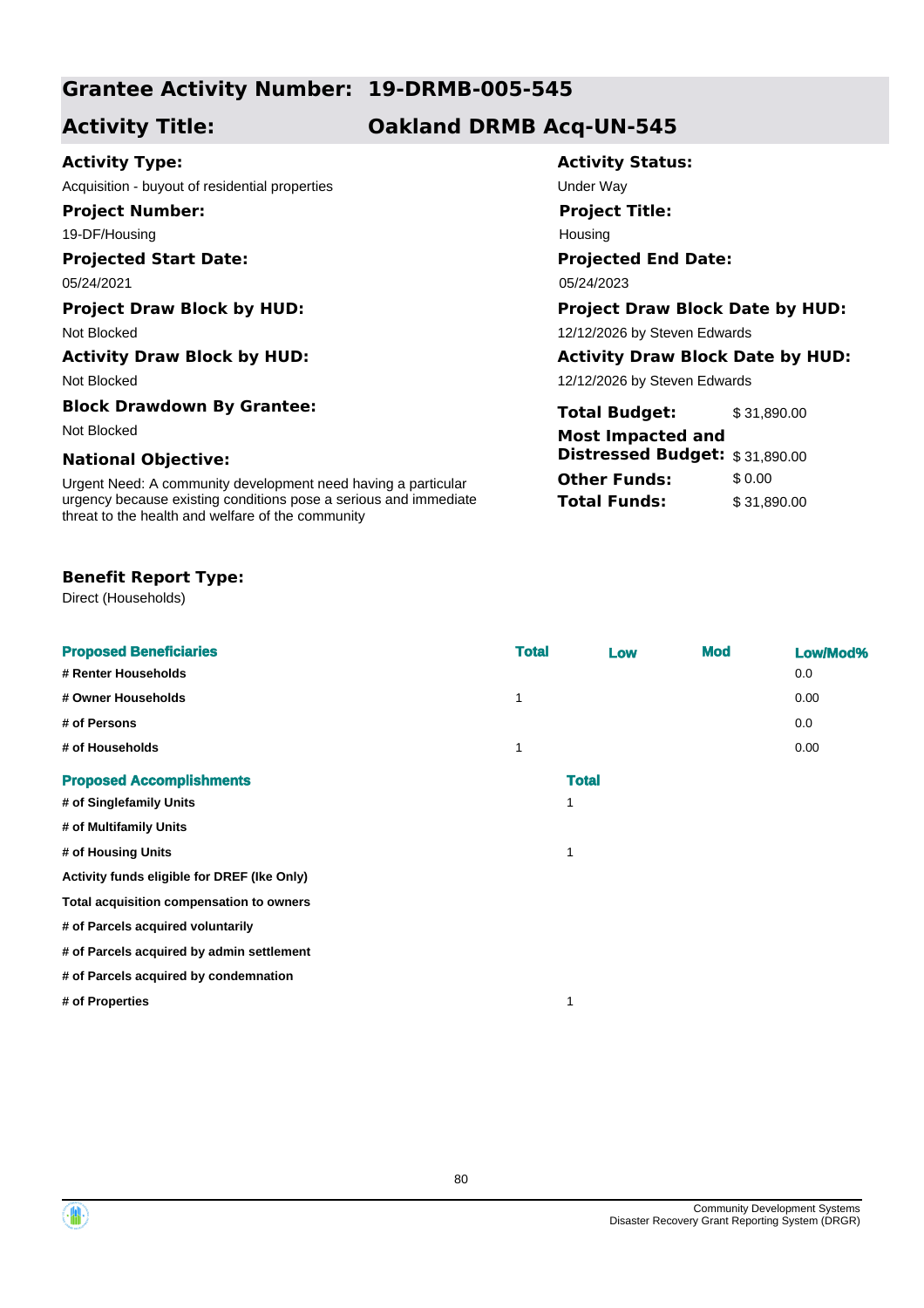| <b>Responsible Organization</b><br>Oakland                                                                 |             |      | <b>Organization Type</b><br><b>Local Government</b> | <b>Proposed Budget</b><br>\$31,890.00 |
|------------------------------------------------------------------------------------------------------------|-------------|------|-----------------------------------------------------|---------------------------------------|
| <b>Location Description:</b><br>Oakland, IA<br><b>Pottawattamie County</b><br><b>Activity Description:</b> |             |      |                                                     |                                       |
| FEMA Match Buyout of Residential Properties                                                                |             |      |                                                     |                                       |
| <b>Environmental Assessment:</b>                                                                           | UNDERWAY    |      |                                                     |                                       |
| <b>Environmental Reviews:</b>                                                                              | <b>None</b> |      |                                                     |                                       |
| <b>Activity Attributes</b><br><b>Disaster Type:</b>                                                        | Flood       |      |                                                     |                                       |
| <b>Activity Supporting Documents:</b>                                                                      |             | None |                                                     |                                       |

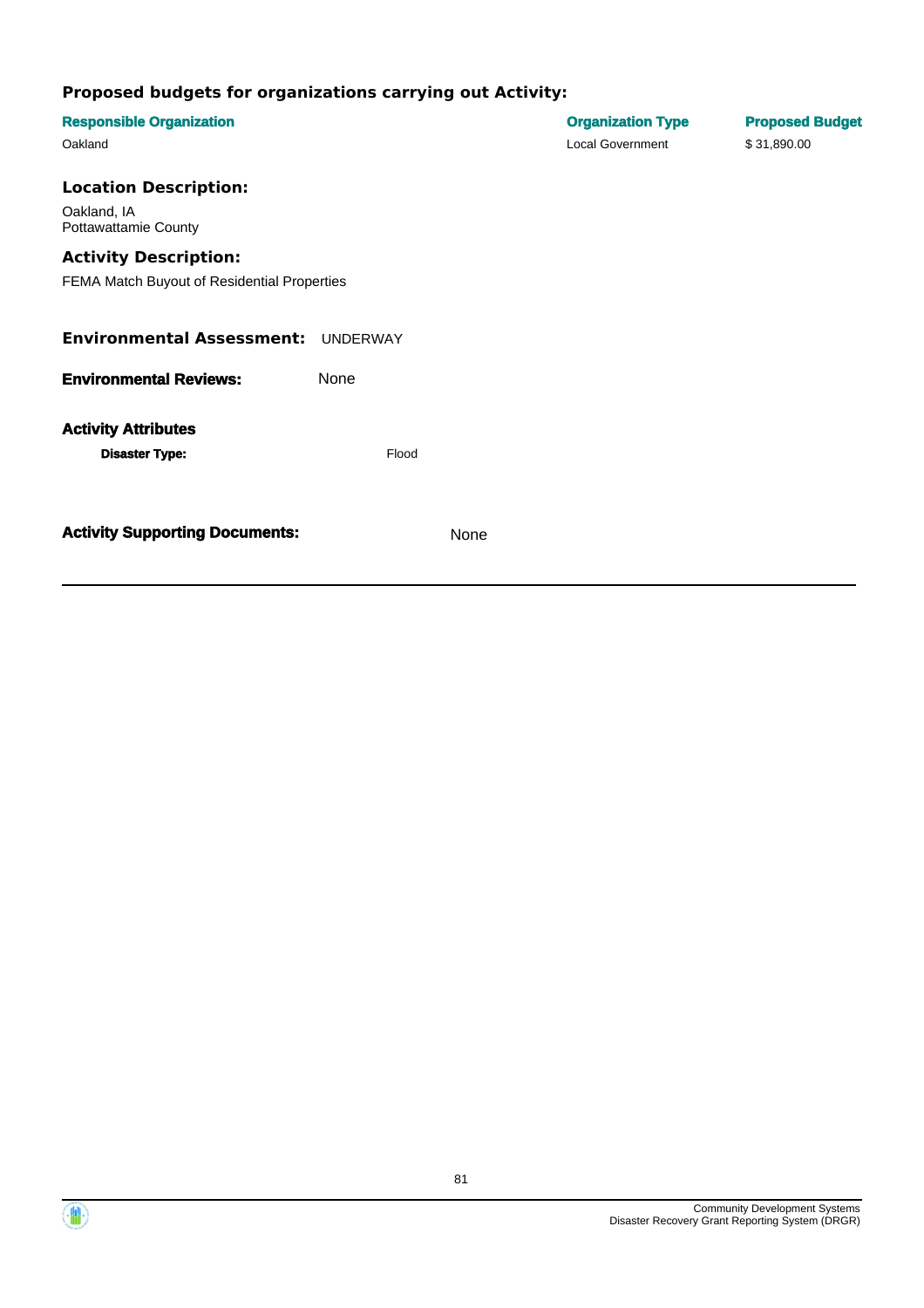## **Grantee Activity Number: 19-DRMB-006-540**

# **Activity Title: Pottawattamie Co. DRMB Acq-LMI-540**

Housing

**Activity Status:**

**Project Title:**

**Projected End Date:**

**Total Budget:** \$65,904.00

**Distressed Budget:** \$ 65,904.00

**Other Funds:** \$ 0.00 **Total Funds:** \$65,904.00

### **Activity Type:**

Acquisition - buyout of residential properties Theory Contact Contact Contact Under Way

**Project Number:**

19-DF/Housing

#### **Projected Start Date:**

10/21/2021 10/21/2023

#### **Project Draw Block by HUD: Project Draw Block Date by HUD:**

Not Blocked **12/12/2026** by Steven Edwards

#### **Activity Draw Block by HUD: Activity Draw Block Date by HUD:**

Not Blocked

#### **Block Drawdown By Grantee:**

Not Blocked **Most Impacted and** 

#### **National Objective:**

Low/Mod Buyout: Funds used for a buyout award to acquire housing owned by a qualifying LMI household, where the award amount (including optional relocation assistance) is greater than the post-disaster (current) fair market value of that property

#### **Benefit Report Type:**

Direct (Households)

| <b>Proposed Beneficiaries</b>               | <b>Total</b> | Low          | <b>Mod</b> | Low/Mod% |
|---------------------------------------------|--------------|--------------|------------|----------|
| # Renter Households                         |              |              |            | 0.0      |
| # Owner Households                          | 1            |              | 1          | 100.00   |
| # of Households                             |              |              | 1          | 100.00   |
| <b>Proposed Accomplishments</b>             |              | <b>Total</b> |            |          |
| # of Singlefamily Units                     | 1            |              |            |          |
| # of Multifamily Units                      |              |              |            |          |
| # of Housing Units                          | 1            |              |            |          |
| Activity funds eligible for DREF (Ike Only) |              |              |            |          |
| Total acquisition compensation to owners    |              |              |            |          |
| # of Parcels acquired voluntarily           |              |              |            |          |
| # of Parcels acquired by admin settlement   |              |              |            |          |
| # of Parcels acquired by condemnation       |              |              |            |          |
| # of Properties                             | 1            |              |            |          |
|                                             |              |              |            |          |

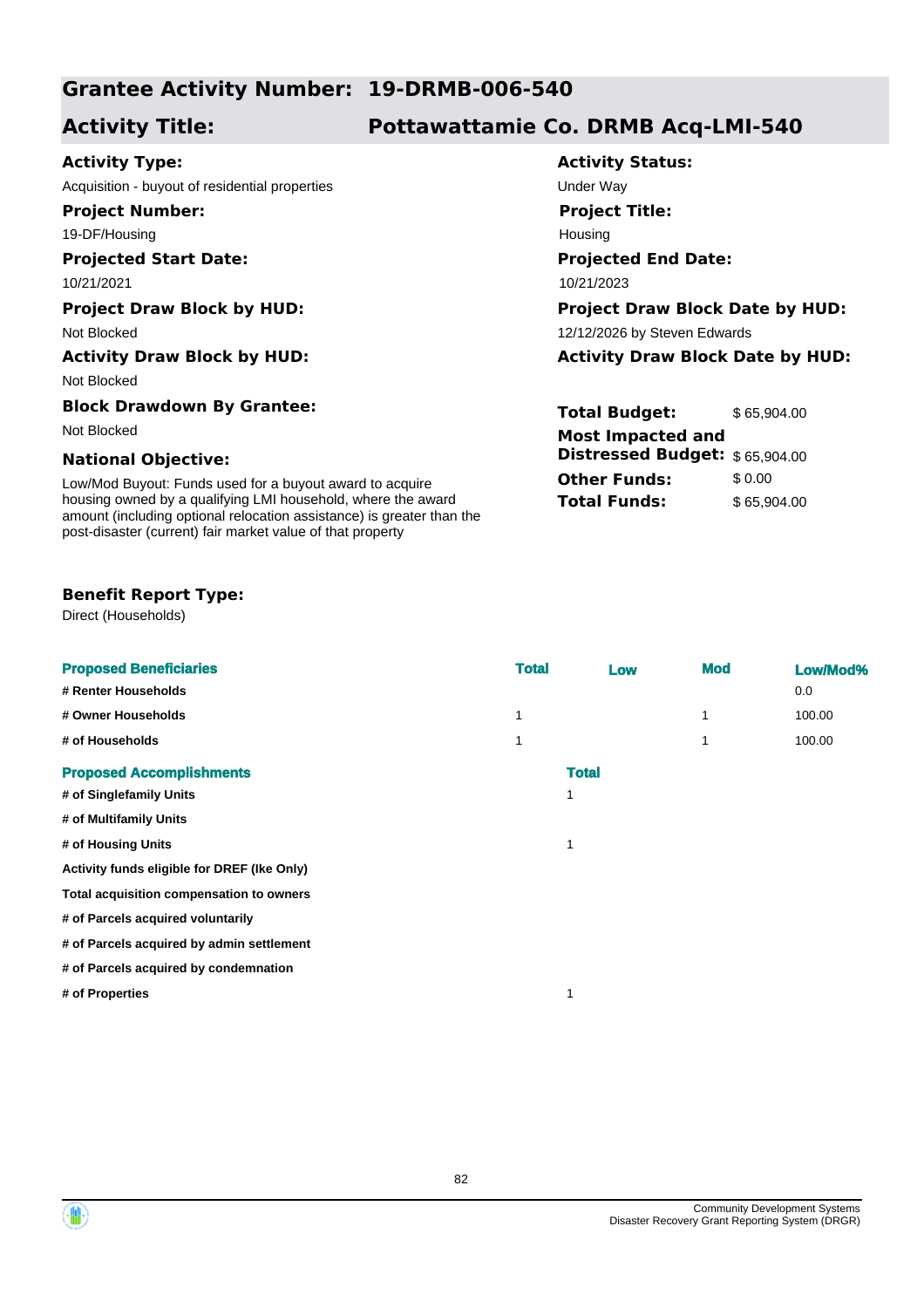| <b>Responsible Organization</b>             |                 |      | <b>Organization Type</b> | <b>Proposed Budget</b> |
|---------------------------------------------|-----------------|------|--------------------------|------------------------|
| Iowa Economic Development Authority         |                 |      | State Agency             | \$500,324.00           |
| Pottawattamie County                        |                 |      | <b>Local Government</b>  | \$500,324.00           |
| <b>Location Description:</b>                |                 |      |                          |                        |
| Pottawattamie County, Iowa                  |                 |      |                          |                        |
| <b>Activity Description:</b>                |                 |      |                          |                        |
| FEMA Match Buyout of Residential Properties |                 |      |                          |                        |
| <b>Environmental Assessment:</b>            | <b>UNDERWAY</b> |      |                          |                        |
| <b>Environmental Reviews:</b>               | None            |      |                          |                        |
| <b>Activity Attributes</b>                  |                 |      |                          |                        |
| <b>Disaster Type:</b>                       | Flood           |      |                          |                        |
| <b>Activity Supporting Documents:</b>       |                 | None |                          |                        |
|                                             |                 |      |                          |                        |

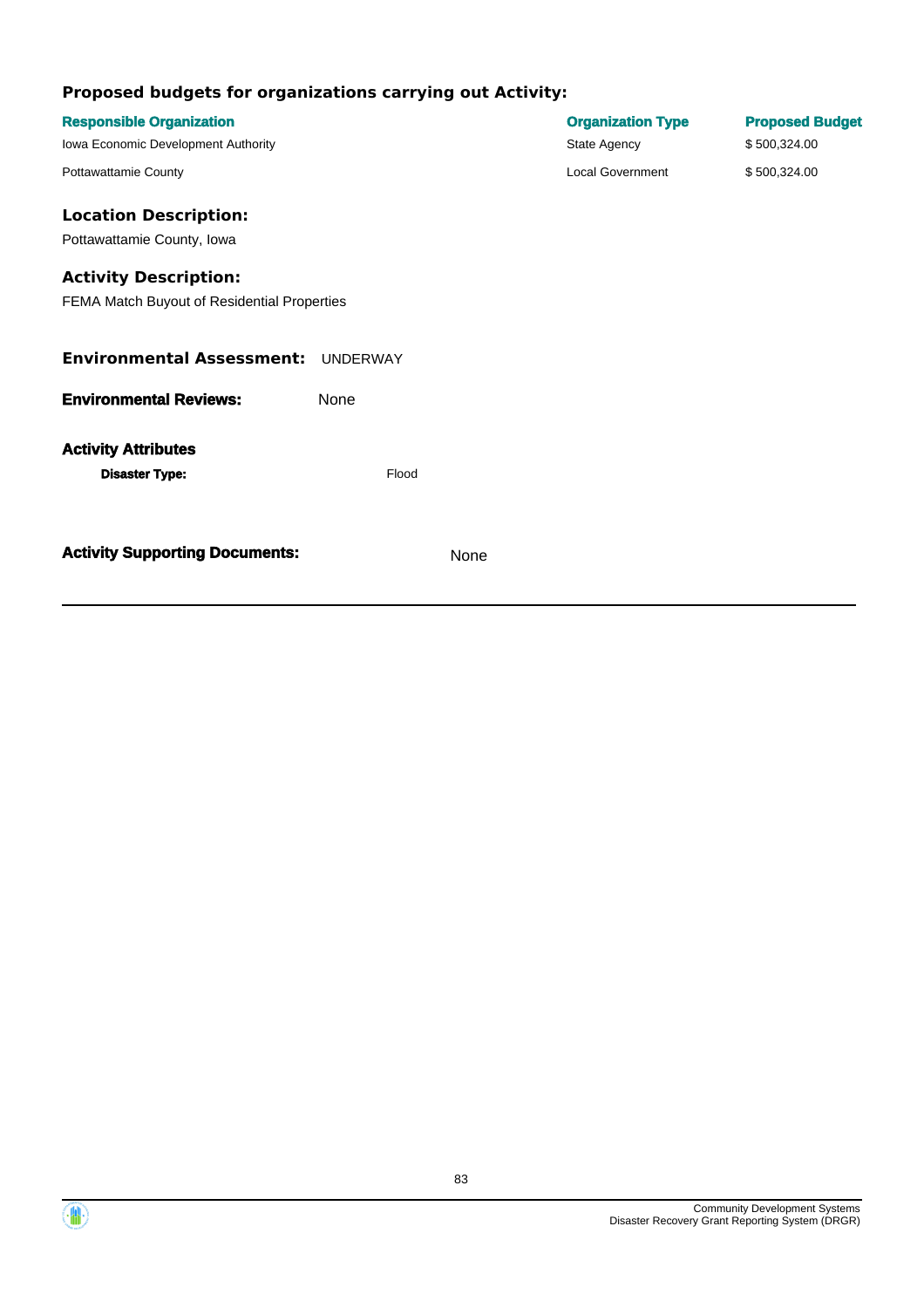## **Grantee Activity Number: 19-DRMB-006-545**

# **Activity Title: Pottawattamie Co. DRMB Acq-UN-545**

Housing

**Activity Status:**

**Project Title:**

**Projected End Date:**

**Total Budget:** \$434,420.00

**Distressed Budget:** \$ 434,420.00

**Other Funds:** \$0.00 **Total Funds:** \$434,420.00

### **Activity Type:**

Acquisition - buyout of residential properties example of the Under Way

**Project Number:**

19-DF/Housing

### **Projected Start Date:**

10/21/2021 10/21/2023

#### **Project Draw Block by HUD: Project Draw Block Date by HUD:**

Not Blocked **12/12/2026** by Steven Edwards

#### **Activity Draw Block by HUD: Activity Draw Block Date by HUD:**

Not Blocked

#### **Block Drawdown By Grantee:**

Not Blocked **Most Impacted and** 

#### **National Objective:**

Urgent Need: A community development need having a particular urgency because existing conditions pose a serious and immediate threat to the health and welfare of the community

#### **Benefit Report Type:**

Direct (Households)

| <b>Proposed Beneficiaries</b>               | <b>Total</b>   | Low | <b>Mod</b> | Low/Mod% |
|---------------------------------------------|----------------|-----|------------|----------|
| # Renter Households                         |                |     |            | 0.0      |
| # Owner Households                          | $\overline{7}$ |     |            | 0.00     |
| # of Households                             | $\overline{7}$ |     |            | 0.00     |
| <b>Proposed Accomplishments</b>             | <b>Total</b>   |     |            |          |
| # of Singlefamily Units                     | $\overline{7}$ |     |            |          |
| # of Multifamily Units                      |                |     |            |          |
| # of Housing Units                          | $\overline{7}$ |     |            |          |
| Activity funds eligible for DREF (Ike Only) |                |     |            |          |
| Total acquisition compensation to owners    |                |     |            |          |
| # of Parcels acquired voluntarily           |                |     |            |          |
| # of Parcels acquired by admin settlement   |                |     |            |          |
| # of Parcels acquired by condemnation       |                |     |            |          |
| # of Properties                             | $\overline{7}$ |     |            |          |
|                                             |                |     |            |          |

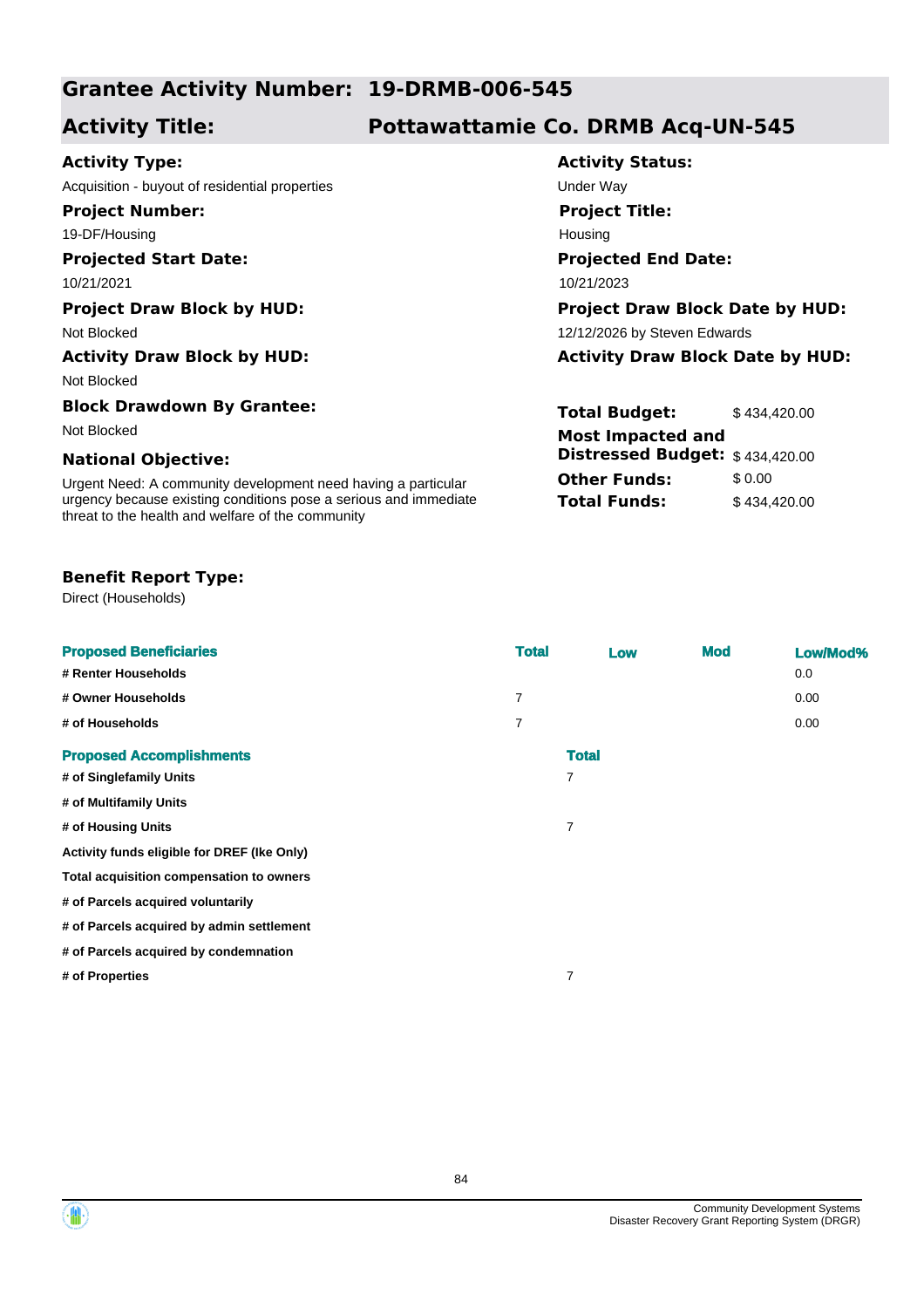| <b>Responsible Organization</b>             |       |      | <b>Organization Type</b> | <b>Proposed Budget</b> |
|---------------------------------------------|-------|------|--------------------------|------------------------|
| Pottawattamie County                        |       |      | <b>Local Government</b>  | \$434,420.00           |
| <b>Location Description:</b>                |       |      |                          |                        |
| Pottawattamie County, Iowa                  |       |      |                          |                        |
| <b>Activity Description:</b>                |       |      |                          |                        |
| FEMA Match Buyout of Residential Properties |       |      |                          |                        |
| <b>Environmental Assessment: UNDERWAY</b>   |       |      |                          |                        |
| <b>Environmental Reviews:</b>               | None  |      |                          |                        |
| <b>Activity Attributes</b>                  |       |      |                          |                        |
| <b>Disaster Type:</b>                       | Flood |      |                          |                        |
|                                             |       |      |                          |                        |
| <b>Activity Supporting Documents:</b>       |       | None |                          |                        |
|                                             |       |      |                          |                        |

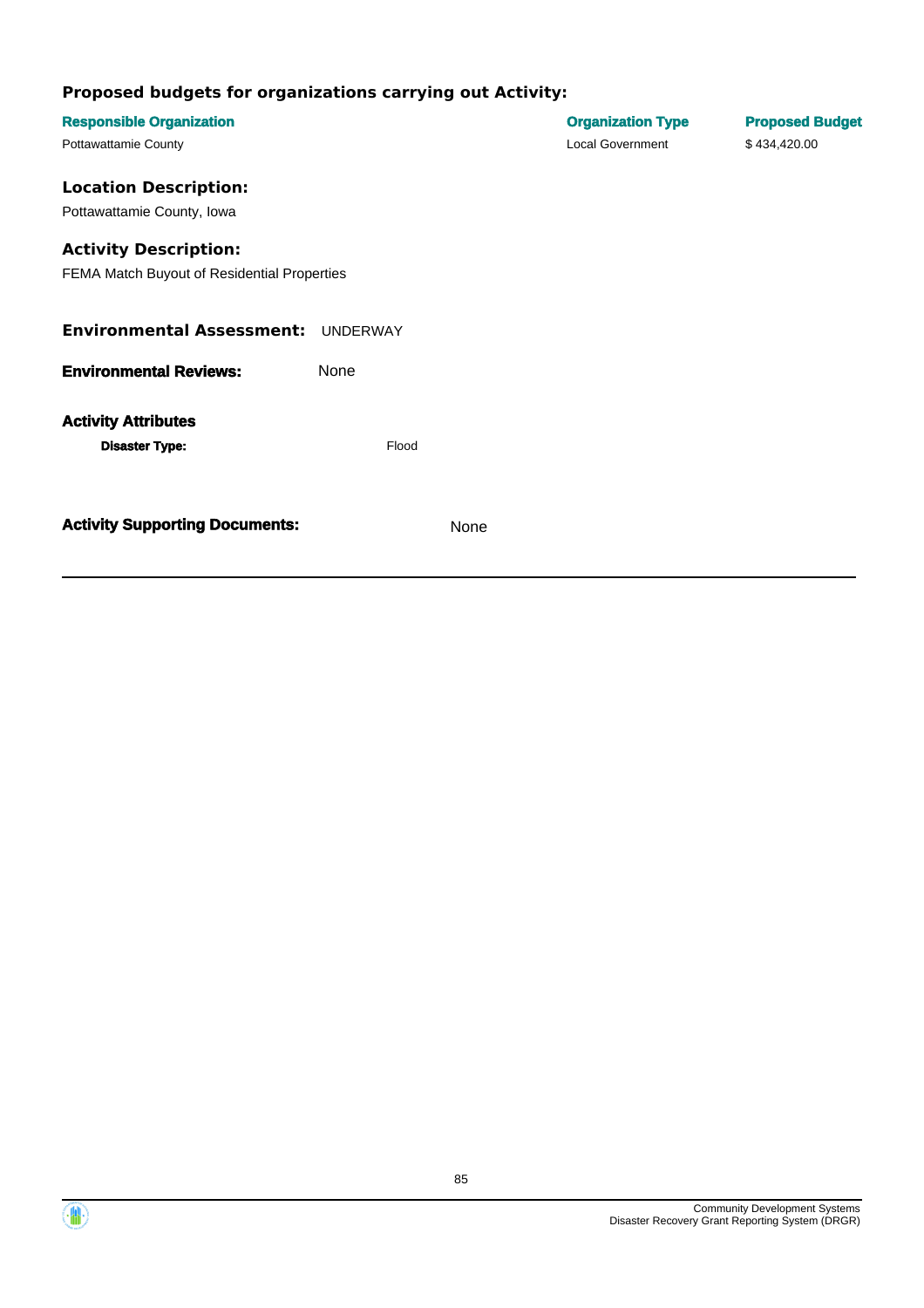## **Grantee Activity Number: 19-DRMB-007-540**

## **Activity Title: Muscatine County DRMB Acq-LMI-540**

### **Activity Type:**

Acquisition - buyout of residential properties example and the Under Way

**Project Number:**

19-DF/Housing

#### **Projected Start Date:**

01/03/2022 01/03/2024

#### **Activity Draw Block by HUD: Activity Draw Block Date by HUD:**

Not Blocked

#### **Block Drawdown By Grantee:**

#### **National Objective:**

Low/Mod Buyout: Funds used for a buyout award to acquire housing owned by a qualifying LMI household, where the award amount (including optional relocation assistance) is greater than the post-disaster (current) fair market value of that property

#### **Benefit Report Type:**

Direct (Households)

| <b>Proposed Beneficiaries</b>               | <b>Total</b> |              | Low | <b>Mod</b> | Low/Mod% |
|---------------------------------------------|--------------|--------------|-----|------------|----------|
| # Renter Households                         |              |              |     |            | 0.0      |
| # Owner Households                          | 1            |              | 1   |            | 100.00   |
| # of Households                             | 1            |              | 1   |            | 100.00   |
| <b>Proposed Accomplishments</b>             |              | <b>Total</b> |     |            |          |
| # of Singlefamily Units                     |              |              |     |            |          |
| # of Multifamily Units                      |              |              |     |            |          |
| # of Housing Units                          |              |              |     |            |          |
| Activity funds eligible for DREF (Ike Only) |              |              |     |            |          |
| Total acquisition compensation to owners    |              |              |     |            |          |
| # of Parcels acquired voluntarily           |              |              |     |            |          |
| # of Parcels acquired by admin settlement   |              |              |     |            |          |
| # of Parcels acquired by condemnation       |              |              |     |            |          |
| # of Properties                             |              |              |     |            |          |
|                                             |              |              |     |            |          |
|                                             |              |              |     |            |          |

**Activity Status: Projected End Date: Project Title:** Housing

#### **Project Draw Block by HUD: Project Draw Block Date by HUD:** Not Blocked **12/12/2026** by Steven Edwards

**Total Budget:** \$23,403.00 **Other Funds:** \$ 0.00 **Total Funds:** \$23,403.00 Not Blocked **Most Impacted and Distressed Budget:** \$ 23,403.00

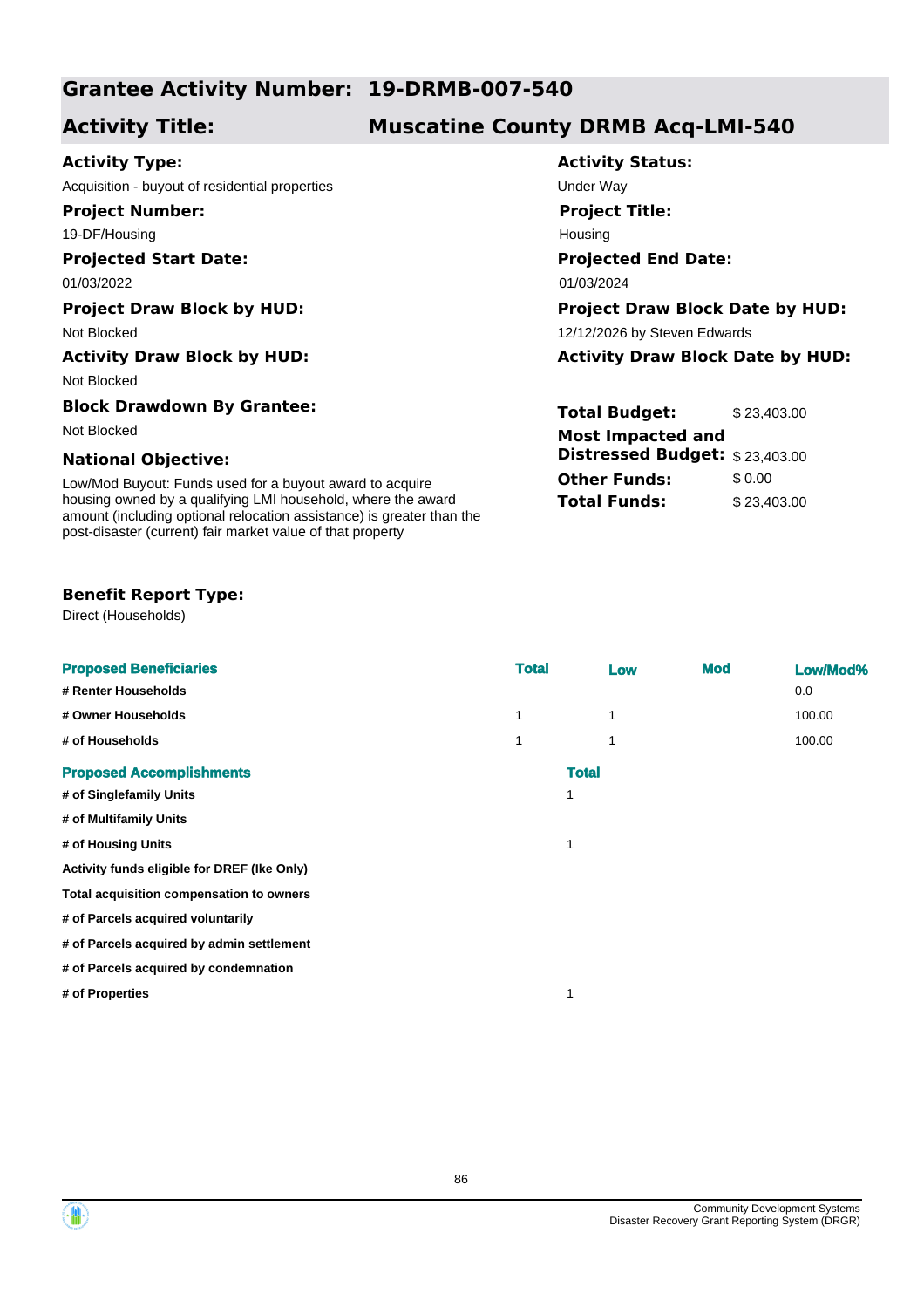| <b>Responsible Organization</b>             |                 |      | <b>Organization Type</b> | <b>Proposed Budget</b> |
|---------------------------------------------|-----------------|------|--------------------------|------------------------|
| <b>Muscatine County</b>                     |                 |      | Unknown                  | \$23,403.00            |
| <b>Location Description:</b>                |                 |      |                          |                        |
| Muscatine, Iowa<br><b>Muscatine County</b>  |                 |      |                          |                        |
| <b>Activity Description:</b>                |                 |      |                          |                        |
| FEMA Match Buyout of Residential Properties |                 |      |                          |                        |
|                                             |                 |      |                          |                        |
| <b>Environmental Assessment:</b>            | <b>UNDERWAY</b> |      |                          |                        |
| <b>Environmental Reviews:</b>               | None            |      |                          |                        |
| <b>Activity Attributes</b>                  |                 |      |                          |                        |
| <b>Disaster Type:</b>                       | Flood           |      |                          |                        |
|                                             |                 |      |                          |                        |
|                                             |                 |      |                          |                        |
| <b>Activity Supporting Documents:</b>       |                 | None |                          |                        |
|                                             |                 |      |                          |                        |

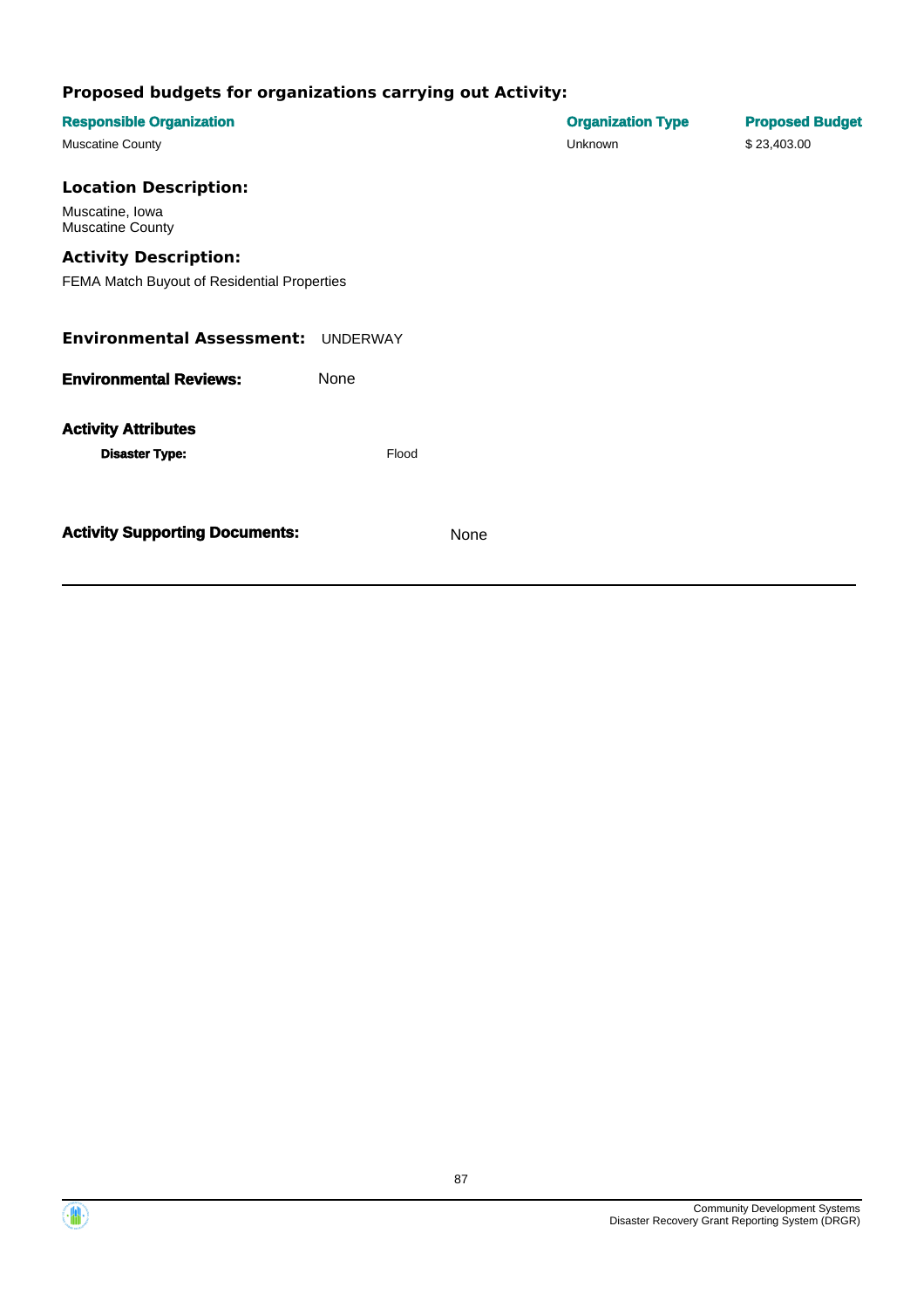## **Grantee Activity Number: 19-DRMB-007-545**

# **Activity Title: Muscatine County DRMB Acq-UN-545**

**Activity Status:**

**Project Title:**

Housing

**Projected End Date:**

**Total Budget:** \$31,659.00

**Distressed Budget:** \$ 31,659.00

**Other Funds:** \$0.00 **Total Funds:** \$31,659.00

### **Activity Type:**

Acquisition - buyout of residential properties example of the Under Way

**Project Number:**

19-DF/Housing

## **Projected Start Date:**

01/03/2022 01/03/2024

#### **Project Draw Block by HUD: Project Draw Block Date by HUD:**

Not Blocked **12/12/2026** by Steven Edwards

#### **Activity Draw Block by HUD: Activity Draw Block Date by HUD:**

Not Blocked

#### **Block Drawdown By Grantee:**

Not Blocked **Most Impacted and** 

#### **National Objective:**

Urgent Need: A community development need having a particular urgency because existing conditions pose a serious and immediate threat to the health and welfare of the community

#### **Benefit Report Type:**

Direct (Households)

| <b>Proposed Beneficiaries</b>               | <b>Total</b> | Low          | <b>Mod</b> | Low/Mod% |
|---------------------------------------------|--------------|--------------|------------|----------|
| # Renter Households                         |              |              |            | 0.0      |
| # Owner Households                          | 1            |              |            | 0.00     |
| # of Households                             |              |              |            | 0.00     |
| <b>Proposed Accomplishments</b>             |              | <b>Total</b> |            |          |
| # of Singlefamily Units                     |              | 1            |            |          |
| # of Multifamily Units                      |              |              |            |          |
| # of Housing Units                          |              | 1            |            |          |
| Activity funds eligible for DREF (Ike Only) |              |              |            |          |
| Total acquisition compensation to owners    |              |              |            |          |
| # of Parcels acquired voluntarily           |              |              |            |          |
| # of Parcels acquired by admin settlement   |              |              |            |          |
| # of Parcels acquired by condemnation       |              |              |            |          |
| # of Properties                             |              | 1            |            |          |
|                                             |              |              |            |          |

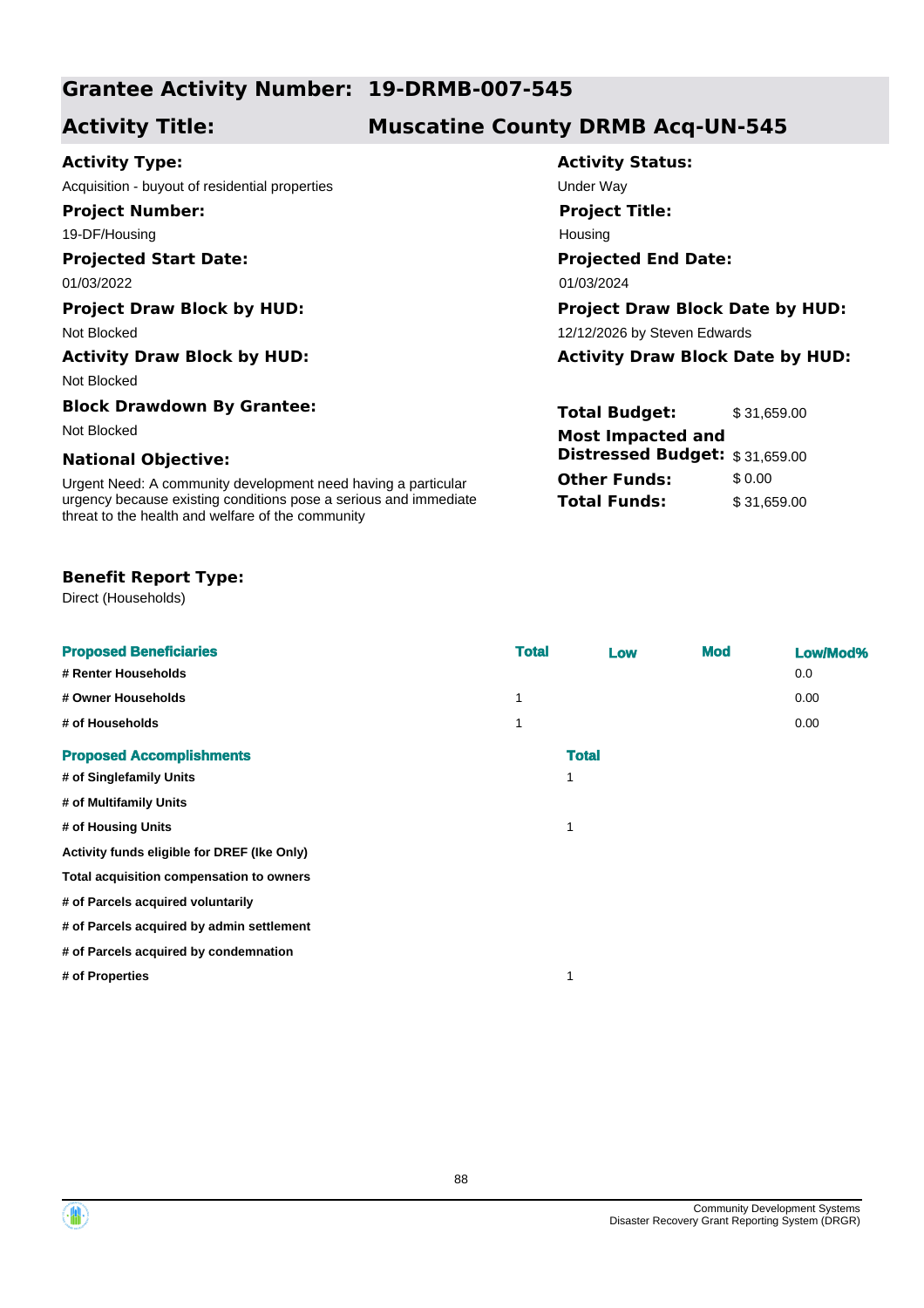| <b>Responsible Organization</b>             |                 |      | <b>Organization Type</b> | <b>Proposed Budget</b> |
|---------------------------------------------|-----------------|------|--------------------------|------------------------|
| <b>Muscatine County</b>                     |                 |      | Unknown                  | \$31,659.00            |
| <b>Location Description:</b>                |                 |      |                          |                        |
| Muscatine, Iowa<br><b>Muscatine County</b>  |                 |      |                          |                        |
| <b>Activity Description:</b>                |                 |      |                          |                        |
| FEMA Match Buyout of Residential Properties |                 |      |                          |                        |
|                                             |                 |      |                          |                        |
| <b>Environmental Assessment:</b>            | <b>UNDERWAY</b> |      |                          |                        |
| <b>Environmental Reviews:</b>               | None            |      |                          |                        |
| <b>Activity Attributes</b>                  |                 |      |                          |                        |
| <b>Disaster Type:</b>                       | Flood           |      |                          |                        |
|                                             |                 |      |                          |                        |
|                                             |                 |      |                          |                        |
| <b>Activity Supporting Documents:</b>       |                 | None |                          |                        |
|                                             |                 |      |                          |                        |

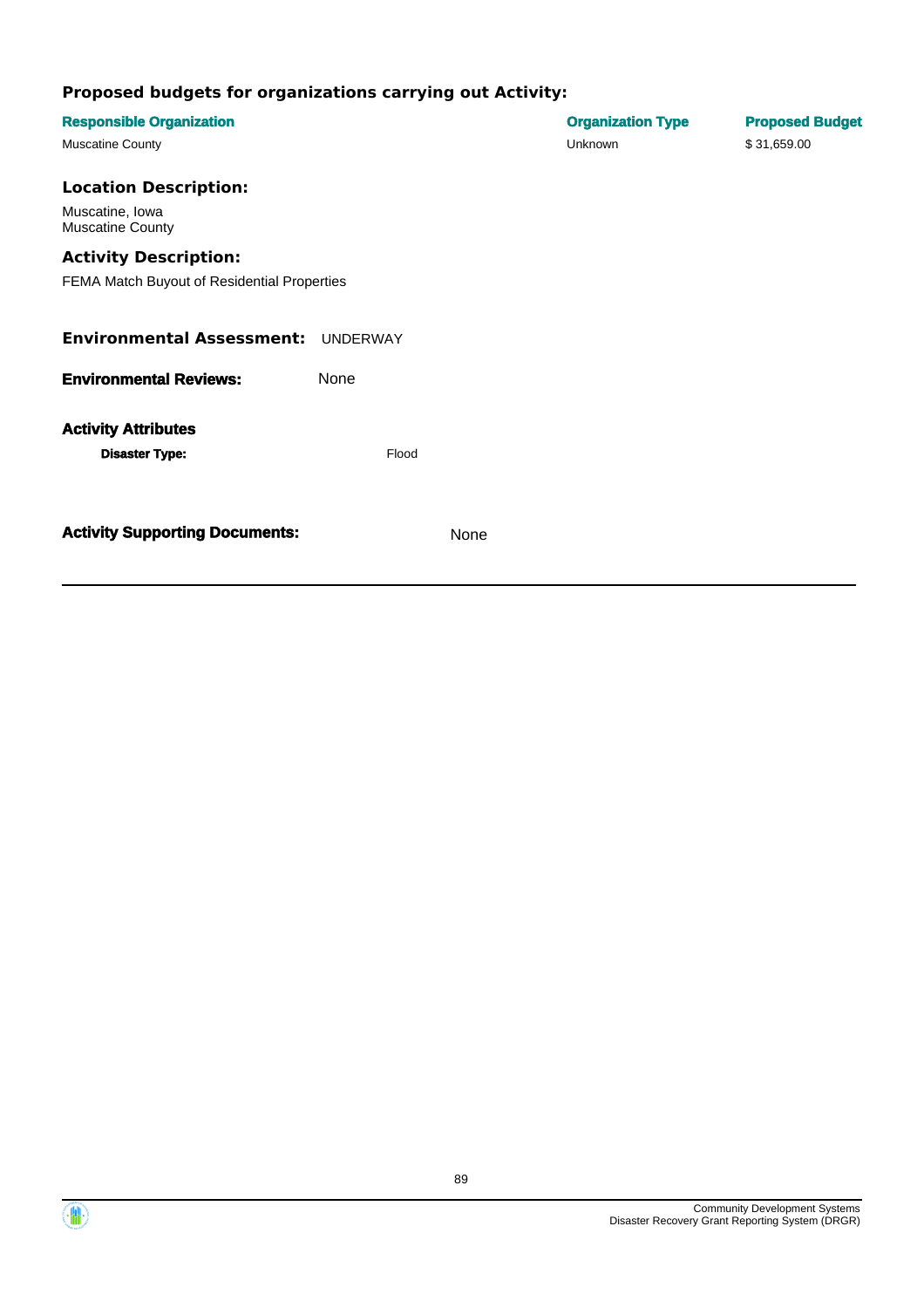## **Grantee Activity Number: 19-DRMB-008-545**

## **Activity Title: Cherokee DRMB Acq-UN-545**

### **Activity Type:**

Acquisition - buyout of residential properties example and the Under Way

**Project Number:**

19-DF/Housing

## **Projected Start Date:**

Not Blocked

#### **Block Drawdown By Grantee:**

#### **National Objective:**

Urgent Need: A community development need having a particular urgency because existing conditions pose a serious and immediate threat to the health and welfare of the community

#### **Benefit Report Type:**

Direct (Households)

| <b>Proposed Beneficiaries</b>               | <b>Total</b> | Low          | <b>Mod</b> | Low/Mod% |
|---------------------------------------------|--------------|--------------|------------|----------|
| # Renter Households                         |              |              |            | 0.0      |
| # Owner Households                          | 1            |              |            | 0.00     |
| # of Households                             |              |              |            | 0.00     |
| <b>Proposed Accomplishments</b>             |              | <b>Total</b> |            |          |
| # of Singlefamily Units                     |              | 1            |            |          |
| # of Multifamily Units                      |              |              |            |          |
| # of Housing Units                          |              | 1            |            |          |
| Activity funds eligible for DREF (Ike Only) |              |              |            |          |
| Total acquisition compensation to owners    |              |              |            |          |
| # of Parcels acquired voluntarily           |              |              |            |          |
| # of Parcels acquired by admin settlement   |              |              |            |          |
| # of Parcels acquired by condemnation       |              |              |            |          |

**# of Properties**

# **Activity Status: Projected End Date: Project Title:** Housing

01/03/2022 01/03/2024

#### **Project Draw Block by HUD: Project Draw Block Date by HUD:** Not Blocked **12/12/2026** by Steven Edwards

**Activity Draw Block by HUD: Activity Draw Block Date by HUD:**

**Total Budget:** \$9,349.00 **Other Funds:** \$0.00 **Total Funds:** \$9,349.00 Not Blocked **Most Impacted and Distressed Budget:** \$ 9,349.00

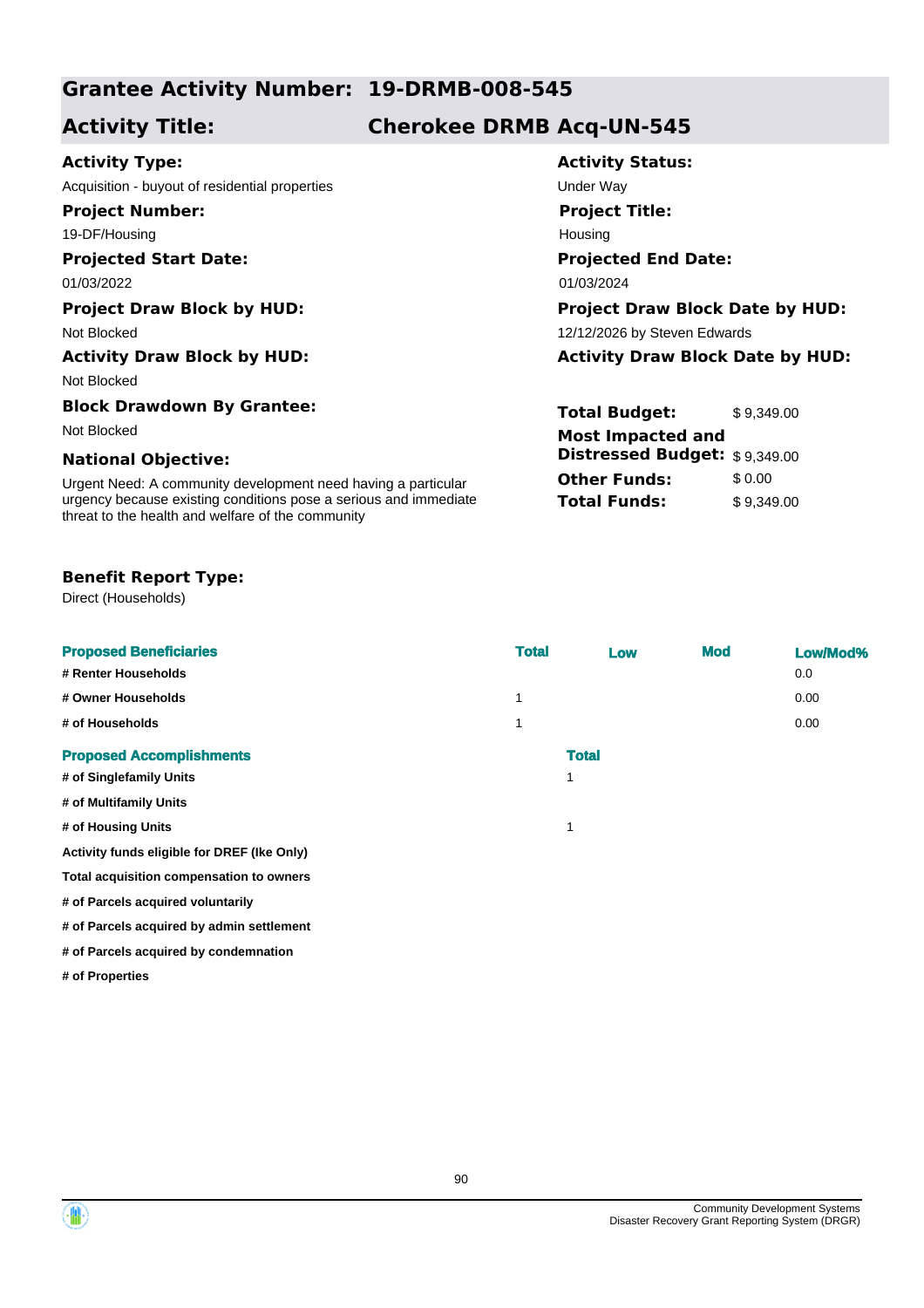| <b>Responsible Organization</b>              |       |      | <b>Organization Type</b> | <b>Proposed Budget</b> |
|----------------------------------------------|-------|------|--------------------------|------------------------|
| Cherokee                                     |       |      | Unknown                  | \$9,349.00             |
| <b>Location Description:</b>                 |       |      |                          |                        |
| Cherokee, lowa                               |       |      |                          |                        |
| <b>Activity Description:</b>                 |       |      |                          |                        |
| FEMA Match Buyout of Residential Properties. |       |      |                          |                        |
| Environmental Assessment: UNDERWAY           |       |      |                          |                        |
|                                              |       |      |                          |                        |
| <b>Environmental Reviews:</b>                | None  |      |                          |                        |
| <b>Activity Attributes</b>                   |       |      |                          |                        |
| <b>Disaster Type:</b>                        | Flood |      |                          |                        |
|                                              |       |      |                          |                        |
| <b>Activity Supporting Documents:</b>        |       | None |                          |                        |
|                                              |       |      |                          |                        |

**Project # / 19-DF/Infrastructure / Infrastructure**

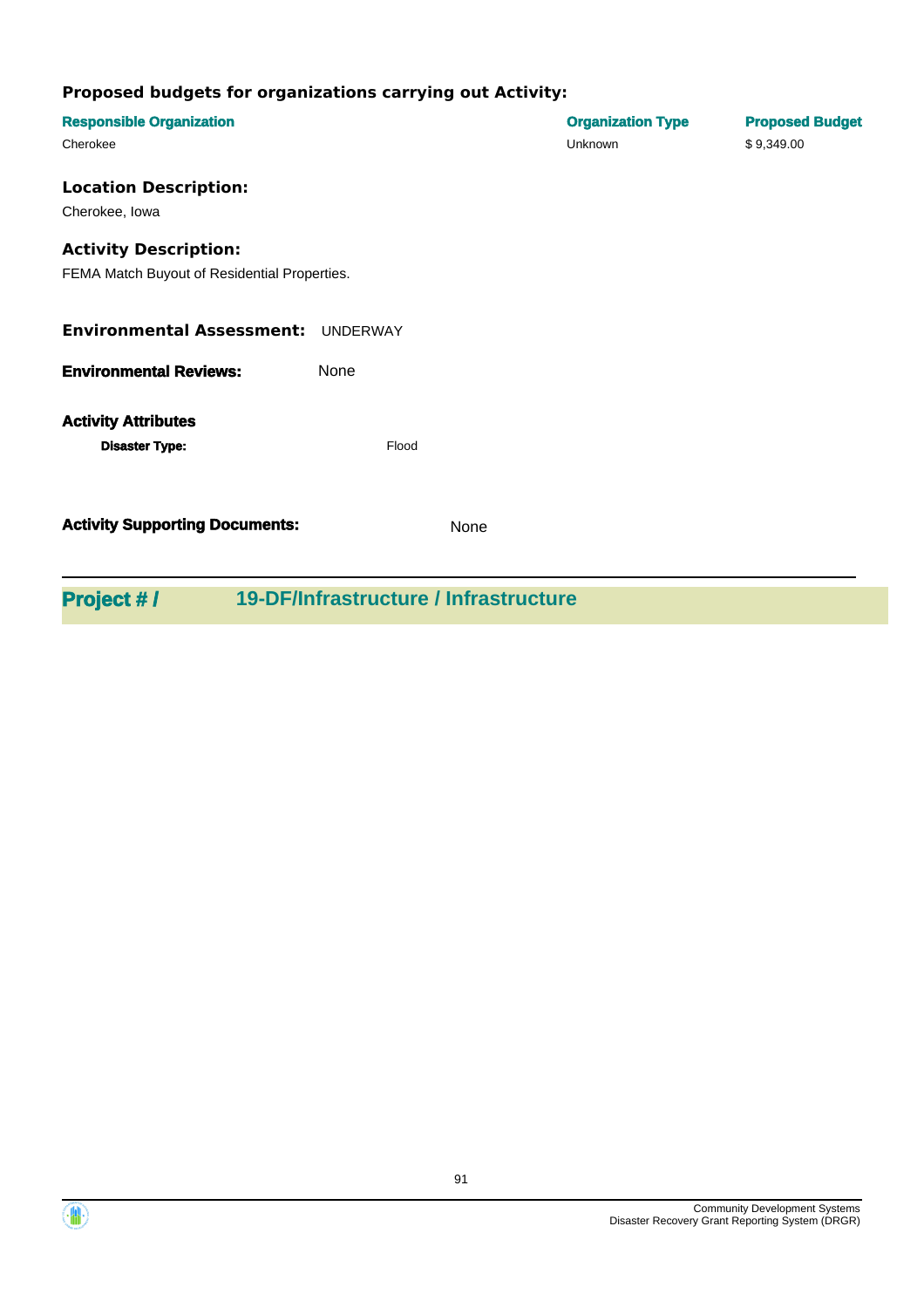## **Grantee Activity Number: 19-DRI-001-570**

## **Activity Title: Missouri Valley DRI Stormwater-LMI-570**

#### **Projected Start Date:** Low/Mod: Benefit to low- and moderate-income persons/families **National Objective: Activity Status: Projected End Date: Activity Type:** 05/24/2021 03/31/2022 Construction/reconstruction of water/sewer lines or systems Completed **Project Number:** 19-DF/Infrastructure **Project Title:** Infrastructure **Total Budget:** \$473,467.00 **Other Funds:** \$0.00 **Total Funds:** \$473,467.00 **Project Draw Block by HUD: Project Draw Block Date by HUD:** Not Blocked **12/10/2027** by Steven Edwards 12/12/2026 by Steven Edwards **Activity Draw Block by HUD: Activity Draw Block Date by HUD:** Not Blocked **Block Drawdown By Grantee:** Not Blocked **Most Impacted and Distressed Budget:** \$ 473,467.00

#### **Benefit Report Type:**

Area Benefit (Census)

| <b>Proposed Beneficiaries</b><br># of Persons | <b>Total</b><br>2838 | Low          | <b>Mod</b><br>1660 | Low/Mod%<br>58.49 |
|-----------------------------------------------|----------------------|--------------|--------------------|-------------------|
| <b>Proposed Accomplishments</b>               |                      | <b>Total</b> |                    |                   |
| # of Targeted Section 3 Labor Hours           |                      |              |                    |                   |
| # of Section 3 Labor Hours                    |                      |              |                    |                   |
| # of Total Labor Hours                        |                      |              |                    |                   |
| Activity funds eligible for DREF (Ike Only)   |                      |              |                    |                   |
| # of Linear miles of Public Improvement       |                      |              |                    |                   |
| # of Linear feet of Public Improvement        |                      | 35615        |                    |                   |
| # of public facilities                        |                      |              |                    |                   |
| $LMI\%$ :                                     |                      |              |                    |                   |

#### **Proposed budgets for organizations carrying out Activity:**

| <b>Responsible Organization</b> | <b>Organization Type</b> | <b>Proposed Budget</b> |
|---------------------------------|--------------------------|------------------------|
| Missouri Valley                 | Local Government         | \$473.467.00           |

#### **Location Description:**

This project will benefit the entire City of Missouri Valley. According to the 2010 Census, the population of

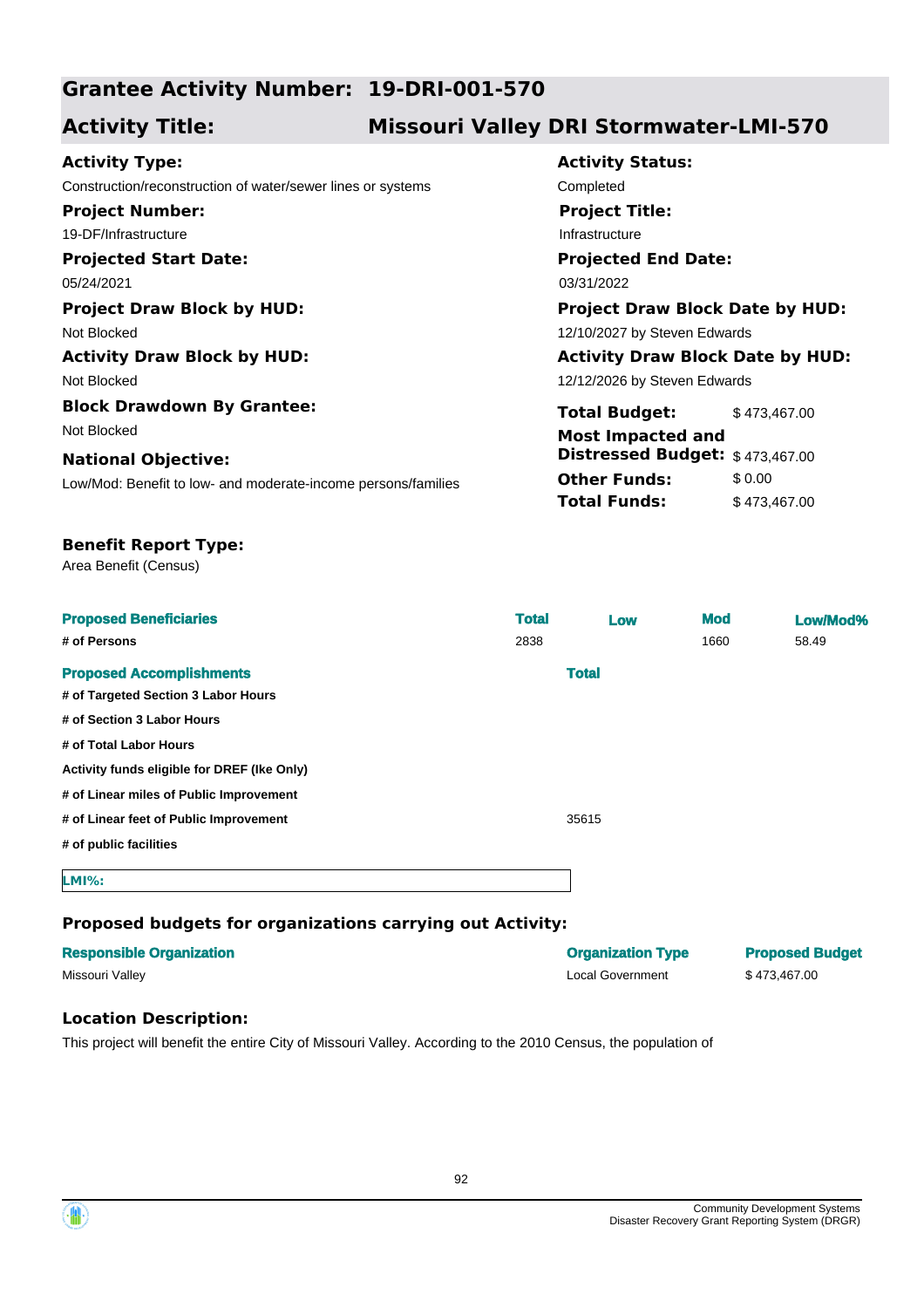Missouri Valley is 2,838. The City also has an LMI level of 58.5%.

### **Activity Description:**

This stormwater infrastructure project will improve flood damaged stormwater drainage systems in the Willow Park neighborhood of Missouri Valley, Iowa and allow for recovery from the 2019 floods and enhance the community's resiliency to future flood events.

The Spring flood of 2019 caused extensive damage to the Willow Park Subdivision in Missouri Valley. Floodwaters inundated the neighborhood, resulting in damages to the streets and drainage system.

Construction work is needed for the restoration of damaged drainageways and ditches and replacement of street surfacing destroyed by the floodwaters. In addition, re-establishing drainage ditches, repairing street subbase, and replacing street surfacing is also needed.

Performance Measure:

Approximately 21,500 linear feet of ditches, 2,815 linear feet of culverts for the ditches project and 11,300 linear feet of street resurfacing with the paving portion of the project.

Activity has been completed. Closed 3/31/2022.

| <b>Activity Supporting Documents:</b>      |       | ne |
|--------------------------------------------|-------|----|
| <b>Disaster Type:</b>                      | Flood |    |
| <b>Activity Attributes</b>                 |       |    |
| <b>Environmental Reviews:</b>              | None  |    |
| <b>Environmental Assessment: COMPLETED</b> |       |    |

Community Development Systems Disaster Recovery Grant Reporting System (DRGR)



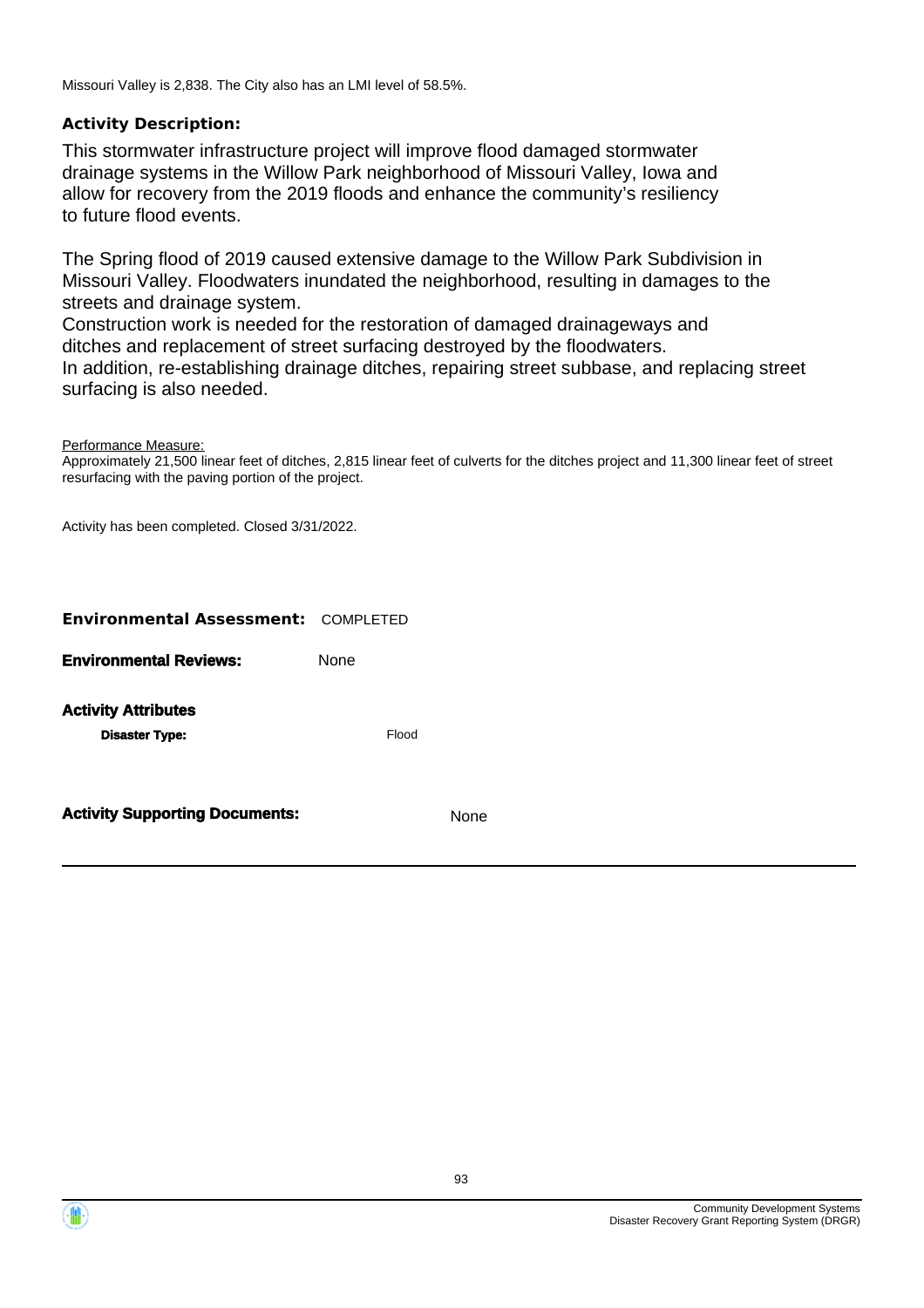## **Grantee Activity Number: 19-DRI-002-570**

## **Activity Title: Hamburg DRI Stormwater-LMI-570**

### **Activity Type:**

**Projected Start Date:** Construction/reconstruction of water/sewer lines or systems Under Way **Project Number:** 19-DF/Infrastructure

Not Blocked 12/10/2027 by Steven Edwards

Not Blocked

**Block Drawdown By Grantee:** Not Blocked

#### **National Objective:**

Low/Mod: Benefit to low- and moderate-income persons/families

# **Activity Status:**

**Project Title:**

Infrastructure

## **Projected End Date:**

07/22/2021 07/22/2023

# **Project Draw Block by HUD: Project Draw Block Date by HUD:**

### **Activity Draw Block by HUD: Activity Draw Block Date by HUD:**

12/12/2026 by Steven Edwards

| <b>Total Budget:</b>            | \$547,429.00 |
|---------------------------------|--------------|
| <b>Most Impacted and</b>        |              |
| Distressed Budget: \$547,429.00 |              |
| <b>Other Funds:</b>             | \$0.00       |
| <b>Total Funds:</b>             | \$547,429.00 |

## **Benefit Report Type:**

Area Benefit (Census)

| <b>Proposed Beneficiaries</b>               | <b>Total</b> | Low          | <b>Mod</b> | Low/Mod% |
|---------------------------------------------|--------------|--------------|------------|----------|
| # of Persons                                | 1187         |              | 727        | 61.25    |
| <b>Proposed Accomplishments</b>             |              | <b>Total</b> |            |          |
| # of Singlefamily Units                     |              |              |            |          |
| # of Multifamily Units                      |              |              |            |          |
| # of Housing Units                          |              |              |            |          |
| # of Targeted Section 3 Labor Hours         |              |              |            |          |
| # of Section 3 Labor Hours                  |              |              |            |          |
| # of Total Labor Hours                      |              |              |            |          |
| Activity funds eligible for DREF (Ike Only) |              |              |            |          |
| # of Linear miles of Public Improvement     |              |              |            |          |
| # of Linear feet of Public Improvement      |              |              |            |          |
| # of public facilities                      |              | $\mathbf 1$  |            |          |
| <b>LMI%:</b>                                |              |              |            |          |

| <b>Responsible Organization</b> | <b>Organization Type</b> | <b>Proposed Budget</b> |
|---------------------------------|--------------------------|------------------------|
| Hamburg                         | Local Government         | \$547,429.00           |

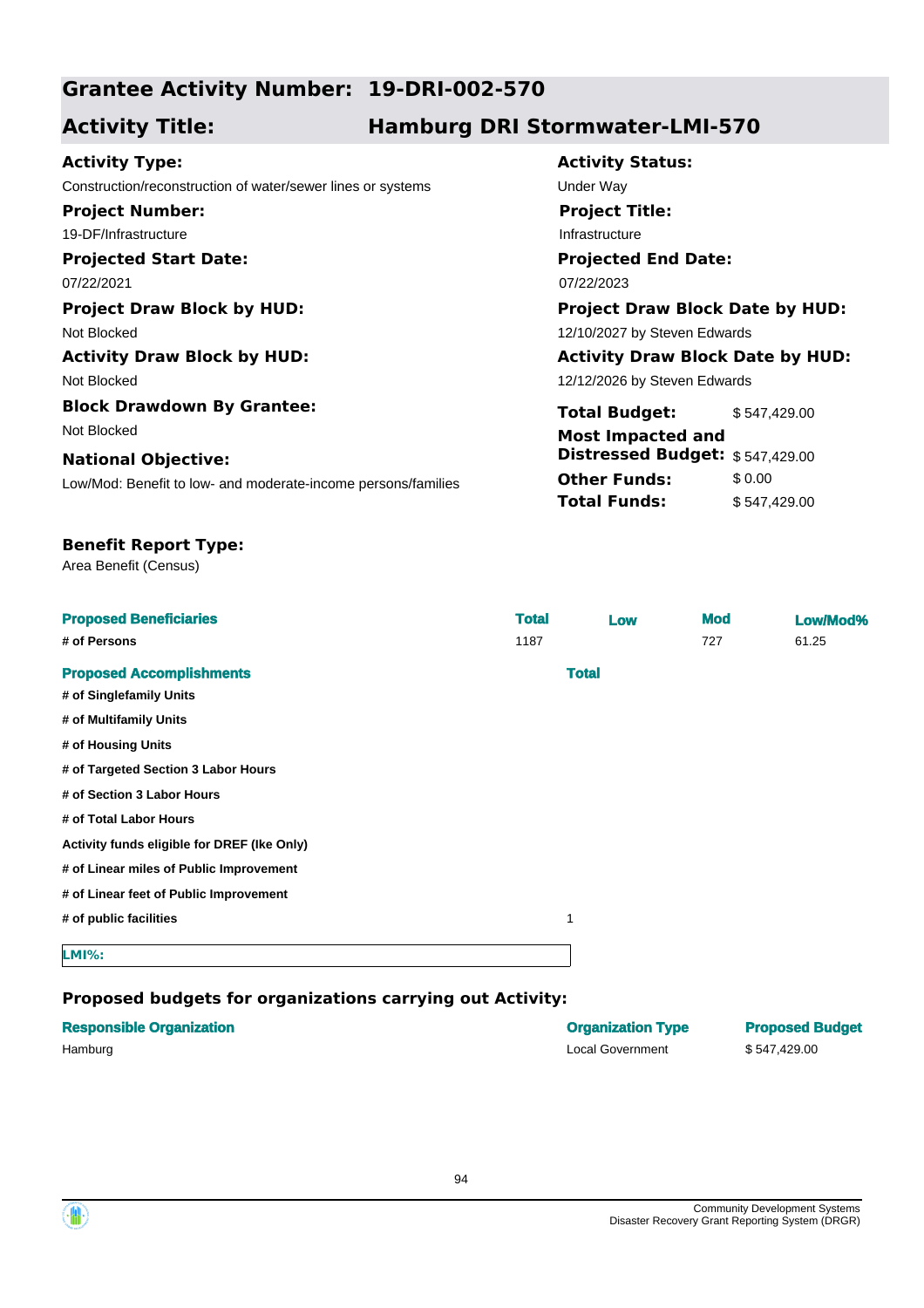### **Location Description:**

Hamburg, Iowa

## **Activity Description:**

Due to the floods of 2019, the City of Hamburg lost its water source. Shortly after the floods, the City put in a temporary well that has recently been unable to run at full capacity. The City received a one million dollar grant from USDA to build two permanent wells, but additional CDBG funding is necessary for project completion due to higher costs than anticipated.

| Environmental Assessment: UNDERWAY                  |             |
|-----------------------------------------------------|-------------|
| <b>Environmental Reviews:</b>                       | <b>None</b> |
| <b>Activity Attributes</b><br><b>Disaster Type:</b> | Flood       |
| <b>Activity Supporting Documents:</b>               | <b>None</b> |



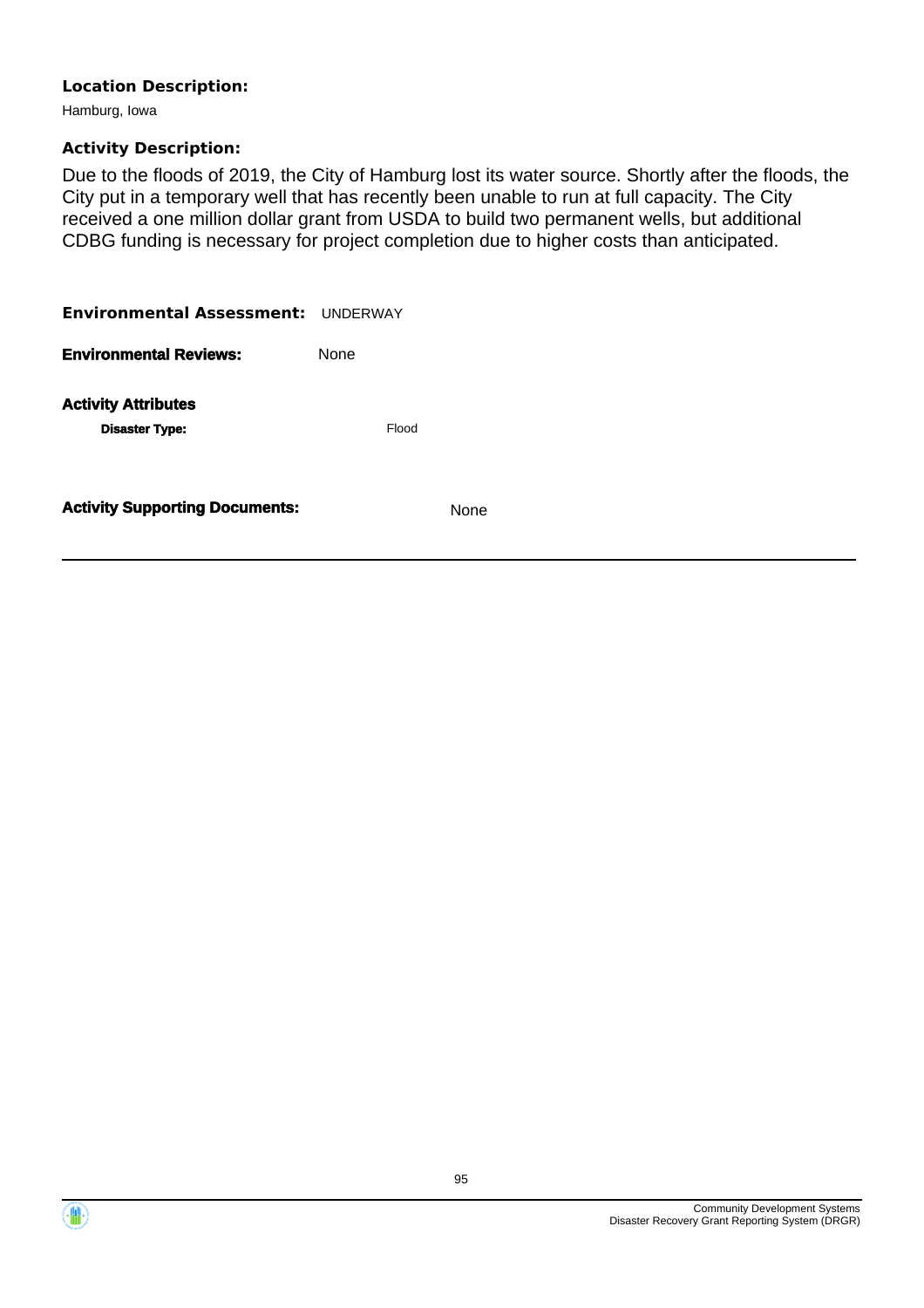## **Grantee Activity Number: 19-DRI-003-570**

## **Activity Title: Modale DRI Stormwater-LMI-570**

|  | <b>Activity Type:</b> |
|--|-----------------------|
|--|-----------------------|

Construction/reconstruction of water/sewer lines or systems Under Way **Project Number:** 19-DF/Infrastructure

**Projected Start Date:** 10/21/2021 10/21/2023

Not Blocked 12/10/2027 by Steven Edwards

Not Blocked

**Block Drawdown By Grantee:** Not Blocked

#### **National Objective:**

Low/Mod: Benefit to low- and moderate-income persons/families

# **Activity Status: Projected End Date: Project Title:** Infrastructure

**Project Draw Block by HUD: Project Draw Block Date by HUD:**

### **Activity Draw Block by HUD: Activity Draw Block Date by HUD:**

| <b>Total Budget:</b>                                          | \$1,561,100.00 |
|---------------------------------------------------------------|----------------|
| <b>Most Impacted and</b><br>Distressed Budget: \$1,561,100.00 |                |
| <b>Other Funds:</b>                                           | \$0.00         |
| <b>Total Funds:</b>                                           | \$1,561,100.00 |

#### **Benefit Report Type:**

Area Benefit (Census)

| <b>Proposed Beneficiaries</b>               | <b>Total</b> | Low          | <b>Mod</b> | Low/Mod% |
|---------------------------------------------|--------------|--------------|------------|----------|
| # of Persons                                | 283          |              | 159        | 56.18    |
| <b>Proposed Accomplishments</b>             |              | <b>Total</b> |            |          |
| # of Singlefamily Units                     |              |              |            |          |
| # of Multifamily Units                      |              |              |            |          |
| # of Housing Units                          |              |              |            |          |
| # of Targeted Section 3 Labor Hours         |              |              |            |          |
| # of Section 3 Labor Hours                  |              |              |            |          |
| # of Total Labor Hours                      |              |              |            |          |
| Activity funds eligible for DREF (Ike Only) |              |              |            |          |
| # of Linear miles of Public Improvement     |              |              |            |          |
| # of Linear feet of Public Improvement      |              |              |            |          |
| # of public facilities                      |              | 1            |            |          |
| <b>LMI%:</b>                                |              |              |            |          |

| <b>Responsible Organization</b> | <b>Organization Type</b> | <b>Proposed Budget</b> |
|---------------------------------|--------------------------|------------------------|
| Modale                          | Local Government         | \$1,561,100.00         |



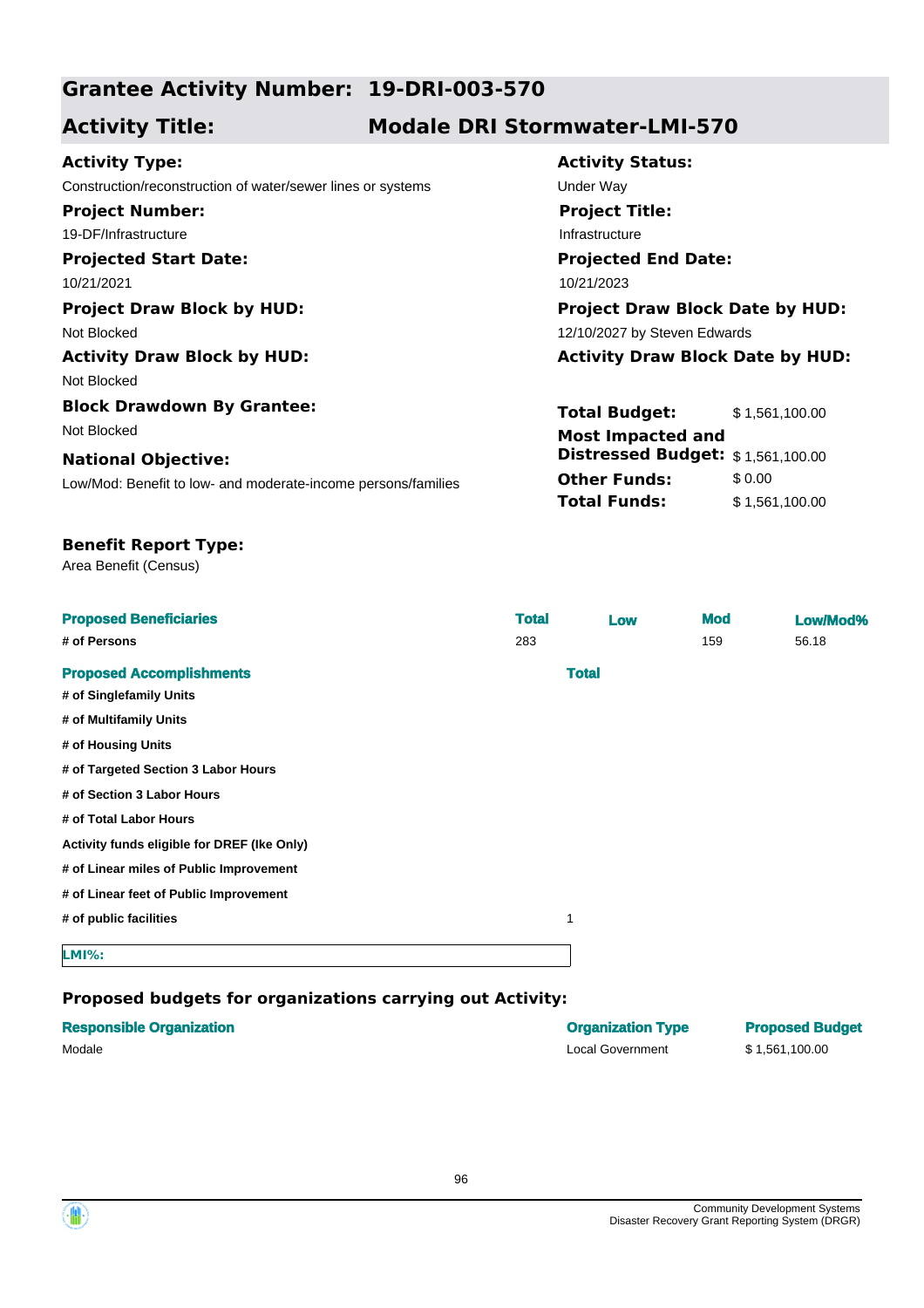### **Location Description:**

Modale, Iowa Harrison County

### **Activity Description:**

The City would add material to the existing lagoon bottoms and berms. The existing west cell would be split by the construction of a berm to provide a 3 cell system. The discharge point for the system would not change from the present location.

| <b>Environmental Assessment: UNDERWAY</b> |                           |
|-------------------------------------------|---------------------------|
| <b>Environmental Reviews:</b>             | None                      |
| <b>Activity Attributes</b>                |                           |
| <b>Subject to Section 3 Requirements:</b> | Yes                       |
| <b>Disaster Type:</b>                     | Flood                     |
| <b>Activity Supporting Documents:</b>     | <b>None</b>               |
| <b>Project #/</b>                         | 19-DF/Planning / Planning |

Community Development Systems Disaster Recovery Grant Reporting System (DRGR)

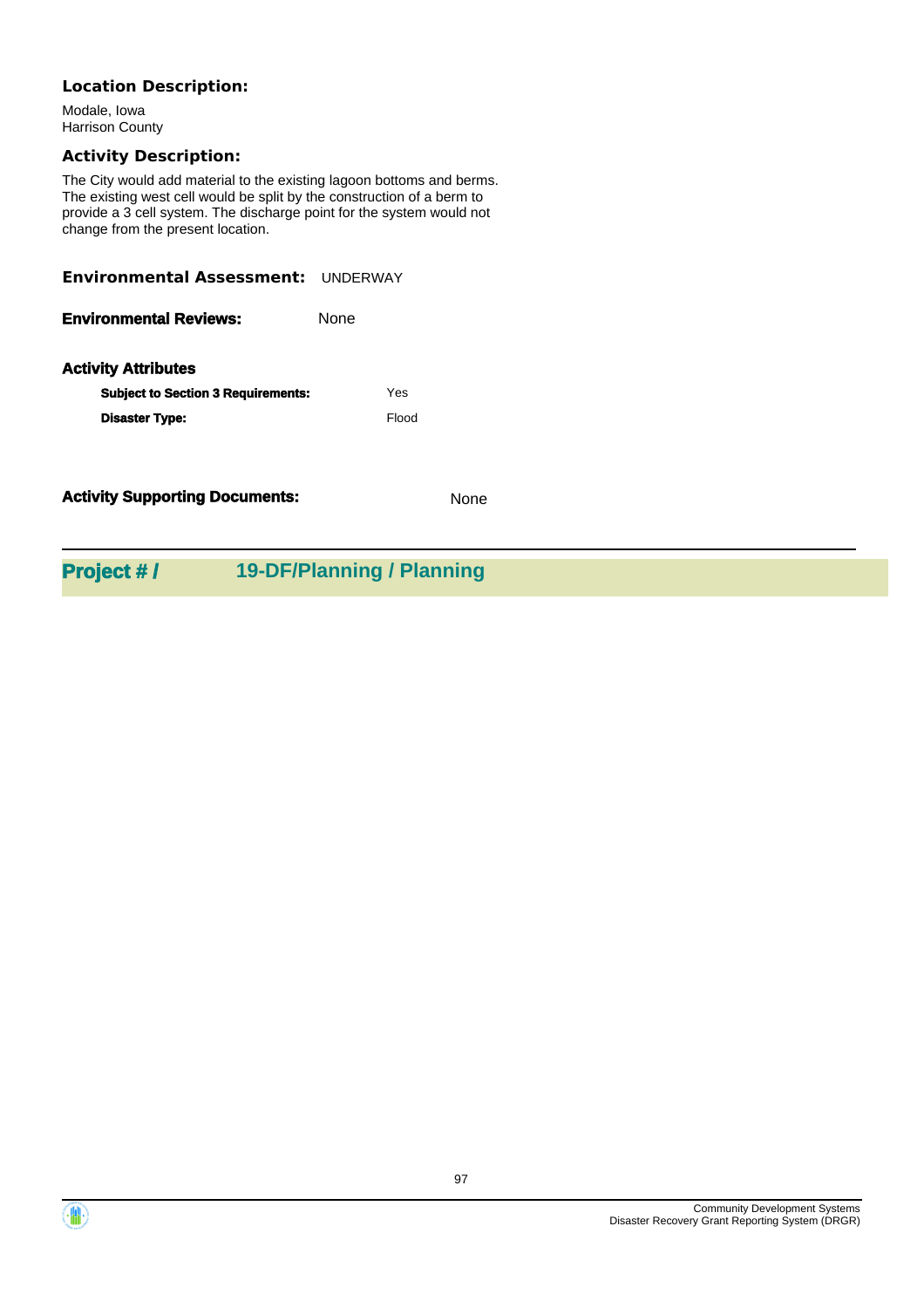## **Grantee Activity Number: 19-DRPL-001**

## **Activity Title: University of Iowa Disaster Planning**

**Activity Type:** Planning Under Way **Project Number:**

19-DF/Planning

**Projected Start Date:** 07/01/2022 07/01/2024

**Activity Draw Block by HUD: Activity Draw Block Date by HUD:**

Not Blocked

**Block Drawdown By Grantee:** Not Blocked **Most Impacted and** 

#### **National Objective:**

Not Applicable (for Planning/Administration or Unprogrammed Funds only)

### **Benefit Report Type:**

NA

# **Activity Status: Projected End Date: Project Title:** Planning

**Project Draw Block by HUD: Project Draw Block Date by HUD:** Not Blocked **12/12/2026** by Steven Edwards

> **Total Budget:** \$250,000.00 **Other Funds:** \$ 0.00 **Total Funds:** \$250,000.00 **Distressed Budget:** \$ 250,000.00

#### **Proposed budgets for organizations carrying out Activity:**

| <b>Responsible Organization</b> | <b>Organization Type</b> | <b>Proposed Budget</b> |
|---------------------------------|--------------------------|------------------------|
| University of Iowa              | State Agency             | \$250,000,00           |

#### **Location Description:**

### **Activity Description:**

Funding is provided to maintain the Missouri River Flood Information System as a resource to prepare for and respond to future flood and potential flood events.

To operate and maintain MRFIS, additional funding support is needed. Although the system is fully automated and runs continuously, i.e. 24/7, staff engineers are needed to monitor the forecast system performance, compare forecasts to field observations and to ingest information from the field with respect to potential, or actual levee breaches. Also, continued effort is required to incorporate technological advancements and updates of software and computer operating systems and to integrate MRFIS into the publicly accessible Iowa Flood Information System (IFIS), a one-stop-shop for all of Iowa's flood-relevant data resources. MRFIS will continue to serve as a long-term repository of historical flood information, as well as, a resource for evaluating how future management changes on the Missouri River and its tributaries affect Iowa's flood risks. Lastly, IFC's outreach and communications specialists will actively engage Iowa communities along the Missouri River to

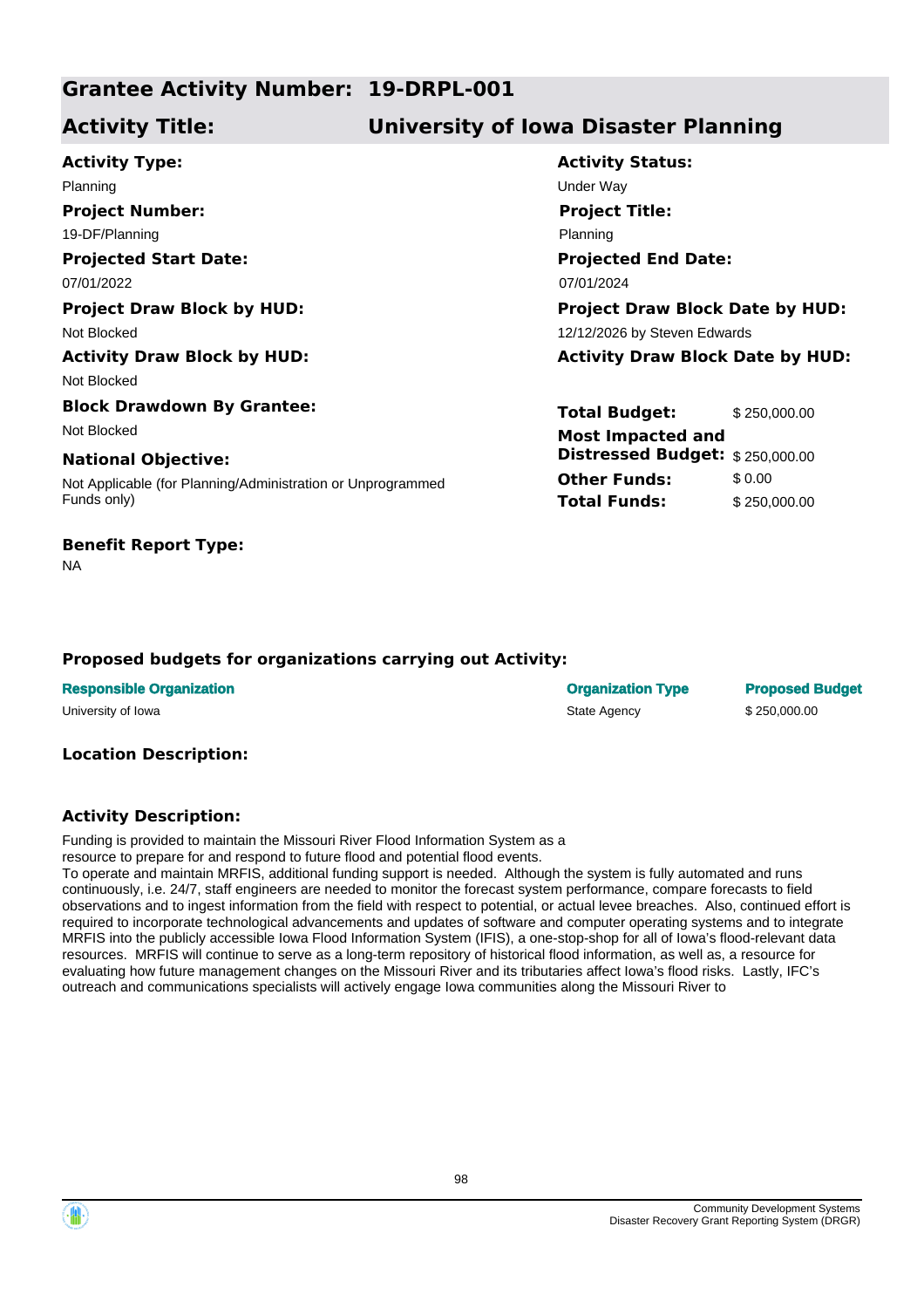educate them on flood risk, the use of MRFIS, and provide continue support towards their flood resiliency needs.

• (2 years) Operate and maintain the Missouri River Flood Information System for two years.

# **Environmental Assessment:** EXEMPT **Environmental Reviews:** None Activity **Attributes:** None

**Activity Supporting Documents:** None

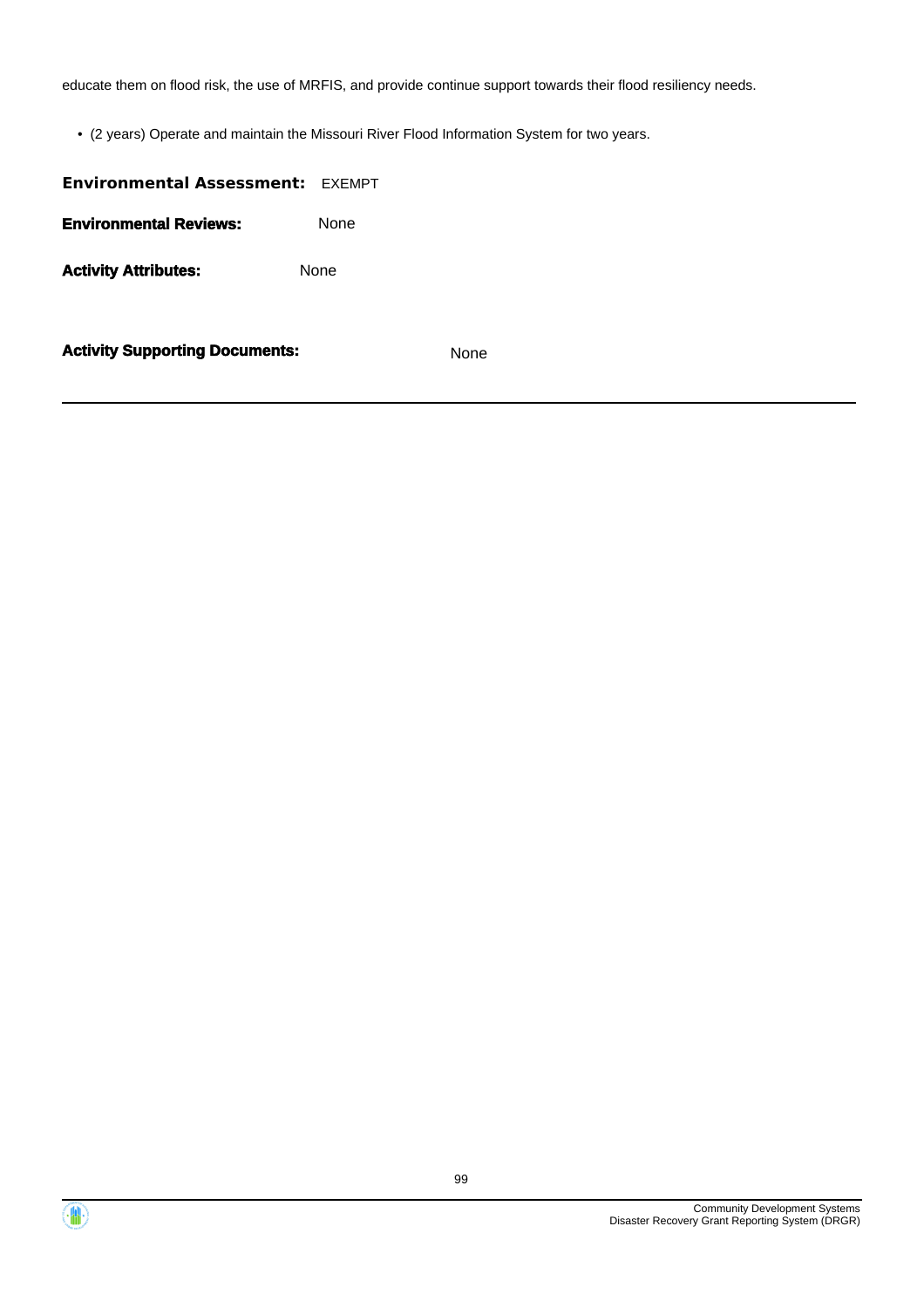## **Grantee Activity Number: 19-DRPL-002**

## **Activity Title: Iowa State University Disaster Planning**

| <b>Activity Type:</b>                                       | <b>Activity Status:</b>                 |              |
|-------------------------------------------------------------|-----------------------------------------|--------------|
| Planning                                                    | Under Way                               |              |
| <b>Project Number:</b>                                      | <b>Project Title:</b>                   |              |
| 19-DF/Planning                                              | Planning                                |              |
| <b>Projected Start Date:</b>                                | <b>Projected End Date:</b>              |              |
| 03/07/2022                                                  | 03/07/2024                              |              |
| <b>Project Draw Block by HUD:</b>                           | <b>Project Draw Block Date by HUD:</b>  |              |
| Not Blocked                                                 | 12/12/2026 by Steven Edwards            |              |
| <b>Activity Draw Block by HUD:</b>                          | <b>Activity Draw Block Date by HUD:</b> |              |
| Not Blocked                                                 |                                         |              |
| <b>Block Drawdown By Grantee:</b>                           | <b>Total Budget:</b>                    | \$420,256.00 |
| Not Blocked                                                 | <b>Most Impacted and</b>                |              |
| <b>National Objective:</b>                                  | Distressed Budget: \$420,256.00         |              |
| Not Applicable (for Planning/Administration or Unprogrammed | <b>Other Funds:</b>                     | \$0.00       |
| Funds only)                                                 | <b>Total Funds:</b>                     | \$420,256.00 |
| <b>Benefit Report Type:</b>                                 |                                         |              |

NA

|  |  | <b>Proposed Accomplishments</b> |  |
|--|--|---------------------------------|--|
|--|--|---------------------------------|--|

| <b>Proposed Accomplishments</b>             | <b>Total</b> |
|---------------------------------------------|--------------|
| # of community engagement meetings/events   | 12           |
| # of Plans or Planning Products             |              |
| Activity funds eligible for DREF (Ike Only) |              |

#### **Proposed budgets for organizations carrying out Activity:**

| <b>Responsible Organization</b> | <b>Organization Type</b> | <b>Proposed Budget</b> |
|---------------------------------|--------------------------|------------------------|
| <b>Iowa State University</b>    | State Agency             | \$420,256,00           |

#### **Location Description:**

### **Activity Description:**

Demonstration of advanced innovative technologies, including 3D printing, to develop high-performing, more affordable housing, more quickly, to respond to natural disasters.

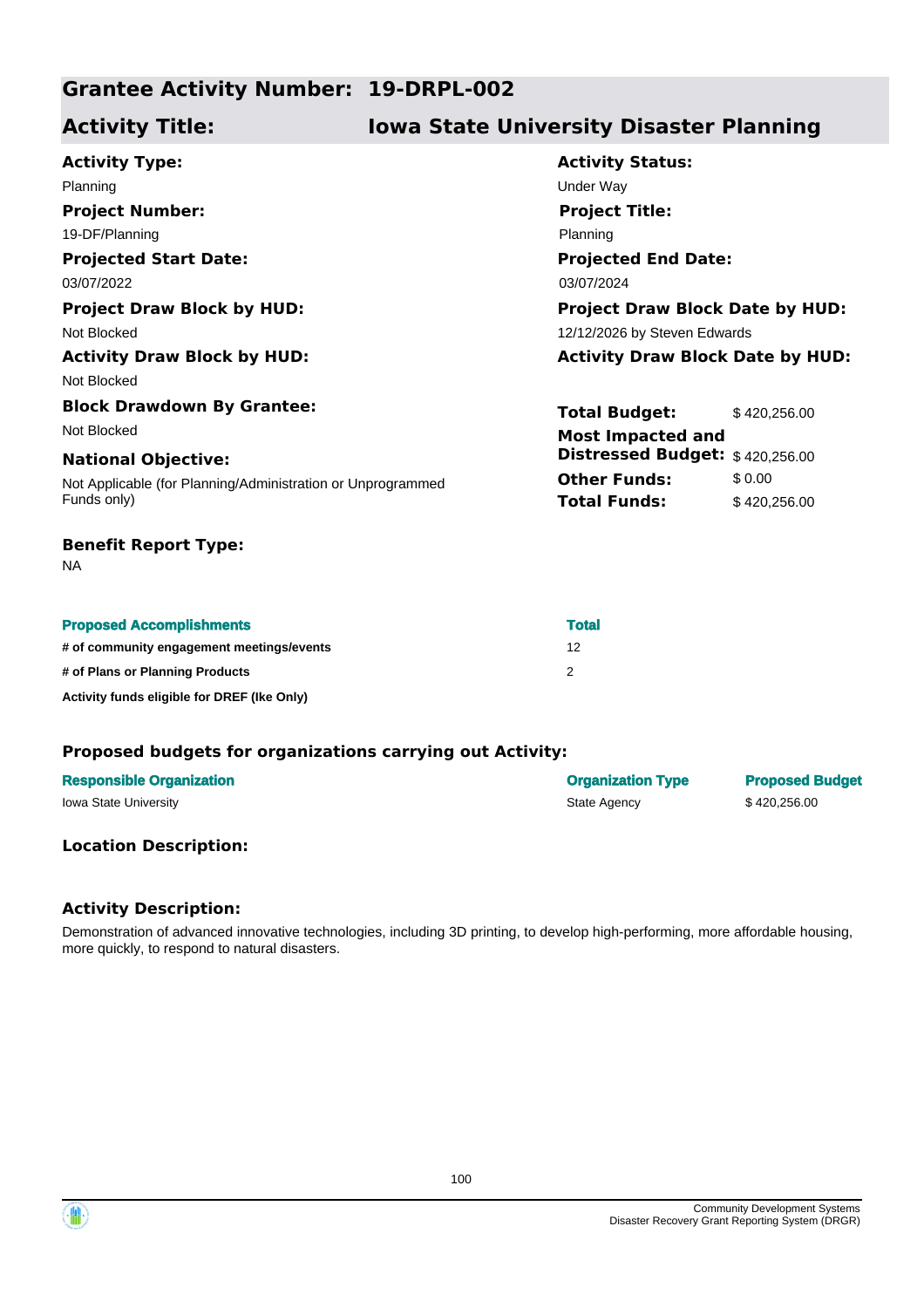• (1) Develop an advanced building curriculum at the community college level to train a building industry trades technical workforce to support the utilization of 3D printed and other affordable innovative technologies to produce lower-cost, higher-performing housing more quickly.

 • (12) Workshops and education sessions to share advances in technology and related housing innovations with construction vendors and contractors.

 • (1) Completion of an Iowa Affordable Housing Survey of 2019 disaster recovery housing projects to collect information on the key variables and factors that impact the construction and delivery of affordable housing based on Iowa conditions and circumstances.

**Environmental Assessment:** EXEMPT

**Environmental Reviews:** None

Activity **Attributes:** None

**Activity Supporting Documents:** None

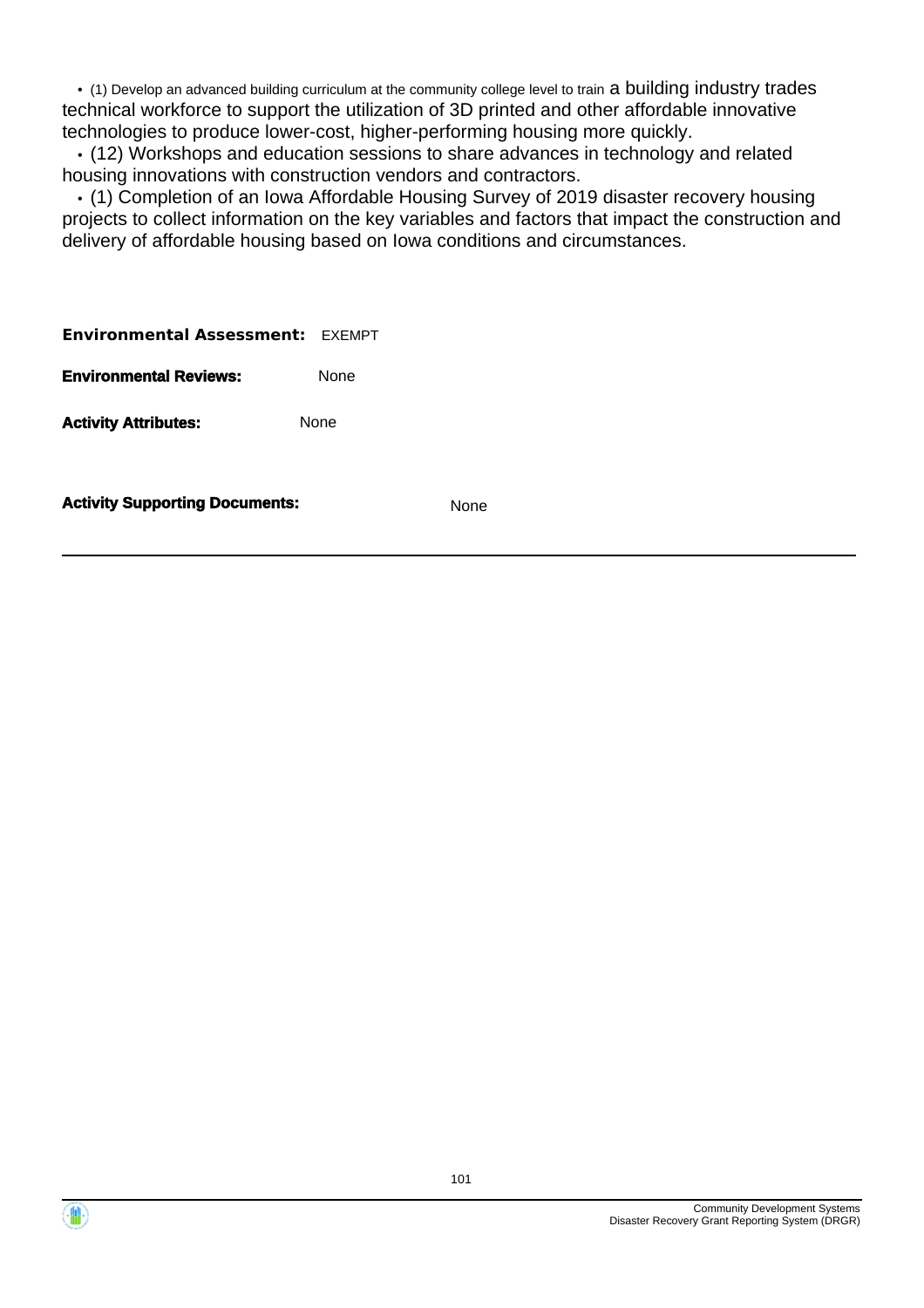## **Grantee Activity Number: 19-EDA-010**

## **Activity Title: IEDA - EDA Planning**

| <b>Activity Type:</b>                                       | <b>Activity Status:</b>                 |             |
|-------------------------------------------------------------|-----------------------------------------|-------------|
| Planning                                                    | Under Way                               |             |
| <b>Project Number:</b>                                      | <b>Project Title:</b>                   |             |
| 19-DF/Planning                                              | Planning                                |             |
| <b>Projected Start Date:</b>                                | <b>Projected End Date:</b>              |             |
| 12/11/2020                                                  | 12/10/2026                              |             |
| <b>Project Draw Block by HUD:</b>                           | <b>Project Draw Block Date by HUD:</b>  |             |
| Not Blocked                                                 | 12/12/2026 by Steven Edwards            |             |
| <b>Activity Draw Block by HUD:</b>                          | <b>Activity Draw Block Date by HUD:</b> |             |
| Not Blocked                                                 | 12/12/2026 by Steven Edwards            |             |
| <b>Block Drawdown By Grantee:</b>                           | <b>Total Budget:</b>                    | \$40,000.00 |
| Not Blocked                                                 | <b>Most Impacted and</b>                |             |
| <b>National Objective:</b>                                  | <b>Distressed Budget:</b> \$40,000.00   |             |
| Not Applicable (for Planning/Administration or Unprogrammed | <b>Other Funds:</b>                     | \$0.00      |
| Funds only)                                                 | <b>Total Funds:</b>                     | \$40,000.00 |

#### **Benefit Report Type:**

NA

| <b>Total</b> |
|--------------|
|              |

| Total |  |
|-------|--|
| 3     |  |

**# of Plans or Planning Products** 1

**Activity funds eligible for DREF (Ike Only)**

**# of community engagement meetings/events** 3

#### **Proposed budgets for organizations carrying out Activity:**

| <b>Responsible Organization</b>     | <b>Organization Type</b> | <b>Proposed Budget</b> |
|-------------------------------------|--------------------------|------------------------|
| lowa Economic Development Authority | State Agency             | \$40,000.00            |

#### **Location Description:**

### **Activity Description:**

Match funds for comprehensive land use plan

#### **Environmental Assessment:** EXEMPT

| <b>Environmental Reviews:</b> | None |
|-------------------------------|------|
|-------------------------------|------|